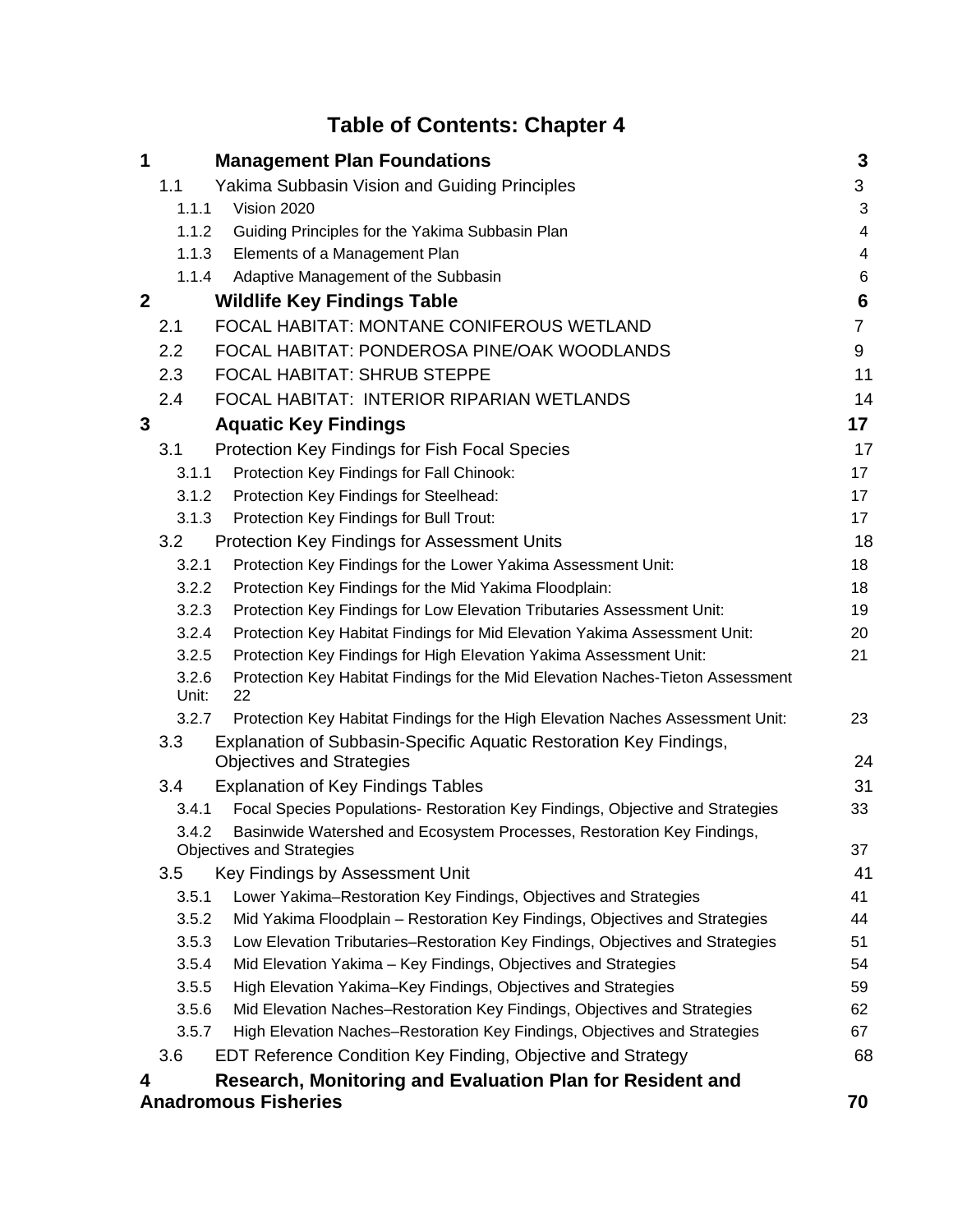| 4.1 | Ambient Monitoring of Habitat and Populations.                       | 70 |
|-----|----------------------------------------------------------------------|----|
| 4.2 | Resolution of Key Uncertainties Identified in the Subbasin Plan      | 71 |
|     | <b>Plan and Strategy Implementation and Effectiveness Monitoring</b> | 79 |
| 5.1 | <b>Endangered Species Act Compliance</b>                             | 80 |
| 5.2 | Clean Water Act Compliance                                           | 80 |
|     |                                                                      |    |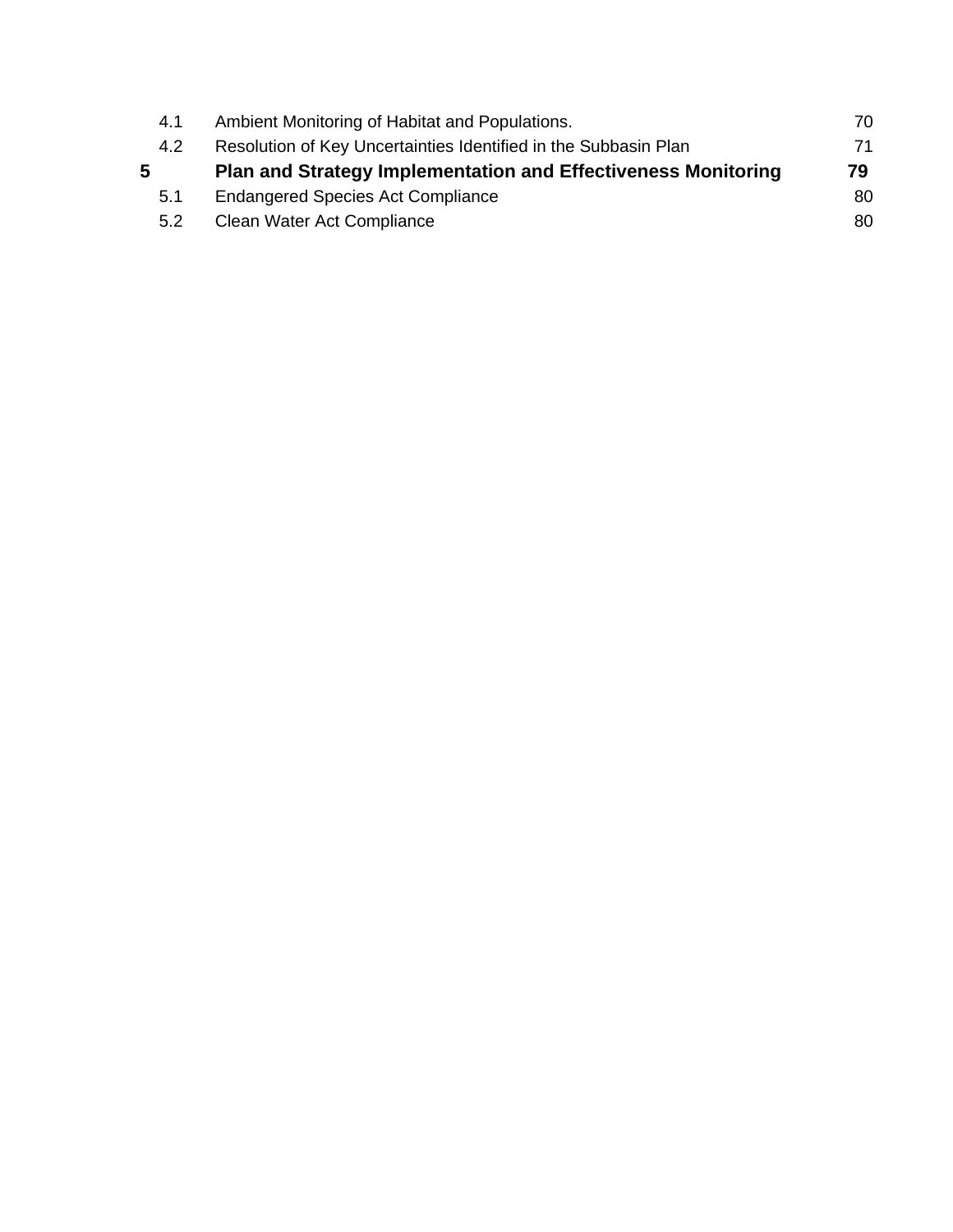# <span id="page-2-0"></span>**1 Management Plan Foundations**

The Management Plan integrates key elements of the Yakima Subbasin Plan—the Assessment (Chapter 2) and the Inventory (Chapter 3)—with the Yakima Subbasin Fish and Wildlife Planning Board's Vision 2002 and its Guiding Principles (stated below). Vision 2020 describes in general terms the desired future conditions of fish and wildlife habitats and populations in the Yakima basin. The Guiding Principles set the direction for the Management Plan by taking into account local economic and social conditions and concerns, generally accepted biological assumptions, treaty rights, and other applicable laws and policies.

Crafted by the Yakima Subbasin Fish and Wildlife Planning Board as local policy input to the Subbasin Plan, the Vision and Guiding Principles are driving the selection of objectives and strategies for restoration of fish and wildlife habitat and populations that form the bulk of the Management Plan.

The purpose and scope of the Management Plan are somewhat narrower than they are for the Assessment and the Inventory. The Assessment and Inventory are designed and may be used to guide restoration and management actions by many parties under their own authorities in the course of ongoing efforts to protect and enhance the fish and wildlife populations and the aquatic and terrestrial ecosystems that exist within the Yakima Subbasin. While based on the Assessment and Inventory, the Management Plan is specifically designed to act as a draft amendment to NPCC's Columbia River Basin Fish and Wildlife Program. NPPC will review and approve the Yakima Subbasin Plan.

The Management Plan lays out the most effective ways NPCC and BPA can use funding resources to meet their obligations in the Yakima Subbasin to protect and mitigate for the resources affected by the construction and operation of the Federal Columbia River Power System (FCRPS). As such, the Management Plan is non-regulatory and uses BPA ratepayer funds to construct or improve existing infrastructure, acquire land or protective easements as a means of habitat protection, fund personnel to improve natural resource management, monitor and research the relationships between management actions and the health of the resource, and fund other actions that protect or restore the healthy natural resources negatively affected by the FCRPS.

# **1.1 Yakima Subbasin Vision and Guiding Principles**

## **1.1.1 Vision 2020**

Yakima River basin communities have restored the Yakima River basin sufficiently to support self-sustaining and harvestable populations of indigenous fish and wildlife while enhancing the existing customs, cultures, and economies in the basin. Decisions that continuously improve the river basin ecosystem are made in an open and cooperative process that respects different points of view and varied statutory responsibilities and benefits current and future generations.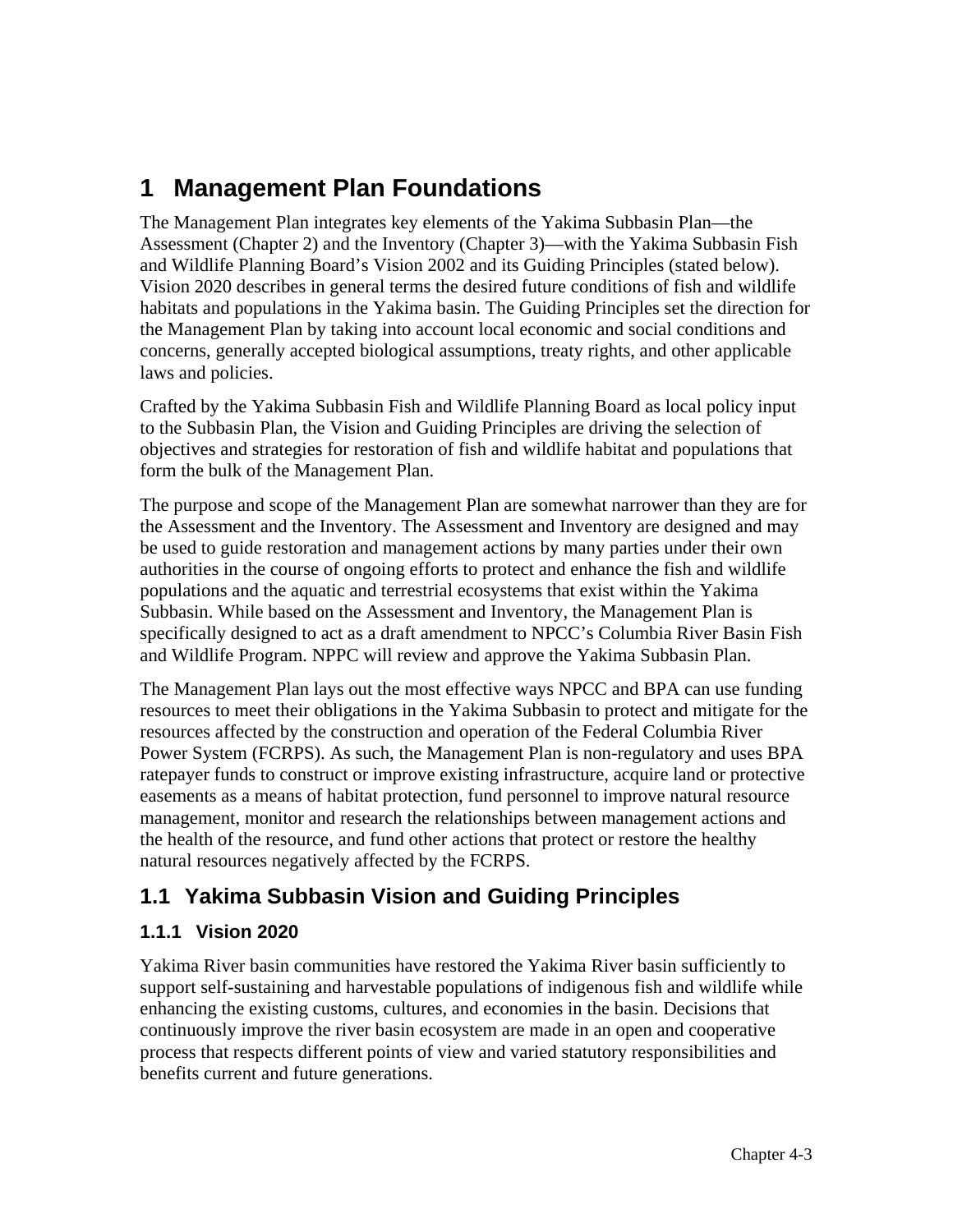## <span id="page-3-0"></span>**1.1.2 Guiding Principles for the Yakima Subbasin Plan**

- 1. The natural environment including its fish and wildlife resources is the common heritage of our diverse human community. The underlying premise of the YSPB's Mission and Vision is to prepare and implement a balanced plan of action that plays a key role in the long-term sustainability of this common cultural and biological heritage in the Yakima basin.
- 2. The quality of water and a near natural timing and quantity of water flow (normative hydrograph) are principle indicators of a healthy river ecosystem. These indicators must be improved and monitored to measure the progress of the subbasin plan.
- 3. The Yakima Subbasin Plan enhances the Yakama Nation's continued exercise of treaty reserved and aboriginal rights to religious, subsistence, commercial and recreational use of natural resources.
- 4. The Yakima Subbasin Plan is based on voluntary incentives.
- 5. The processes of plan preparation, implementation, and amendment are open and equitable.
- 6. The costs of plan actions are estimated in relation to benefits. Alternatives that achieve the highest benefit relative to costs are preferred. Costs of habitat/species restoration should be mitigated and distributed equitably.
- 7. The science and art of restoring ecosystems is still evolving; therefore, programs and actions must be monitored and evaluated for effectiveness and may be altered as necessary.
- 8. Balanced sustainable resource management recognizes these basic precepts: a) the physical and biological environments are functionally interdependent relative to productivity; b) at any level of function, productivity is finite; c) without actions to restore degraded functions, protect, avoid, and mitigate impacts to the physical and biological environment, the increasing demands of human population growth will reduce productivity to zero, with unacceptable costs to the cultures and economies of the Yakima basin.

## **1.1.3 Elements of a Management Plan**

NPCC's *Technical Guide for Subbasin Planners* recommends that the Management Plan contain the following elements, biological objectives and strategies. The *Technical Guide* describes them as follows.

Biological objectives should:

- Be consistent with basin-level visions, objectives, and strategies adopted in the program.
- Be based on the subbasin assessment and resulting working hypothesis.
- Be consistent with legal rights and obligations of fish and wildlife agencies and tribes with jurisdiction over fish and wildlife in the subbasin, and agreed upon by comanagers in the subbasin. Where there are disagreements among co-managers that translate into differing biological objectives, the differences and the alternative biological objectives should be fully presented.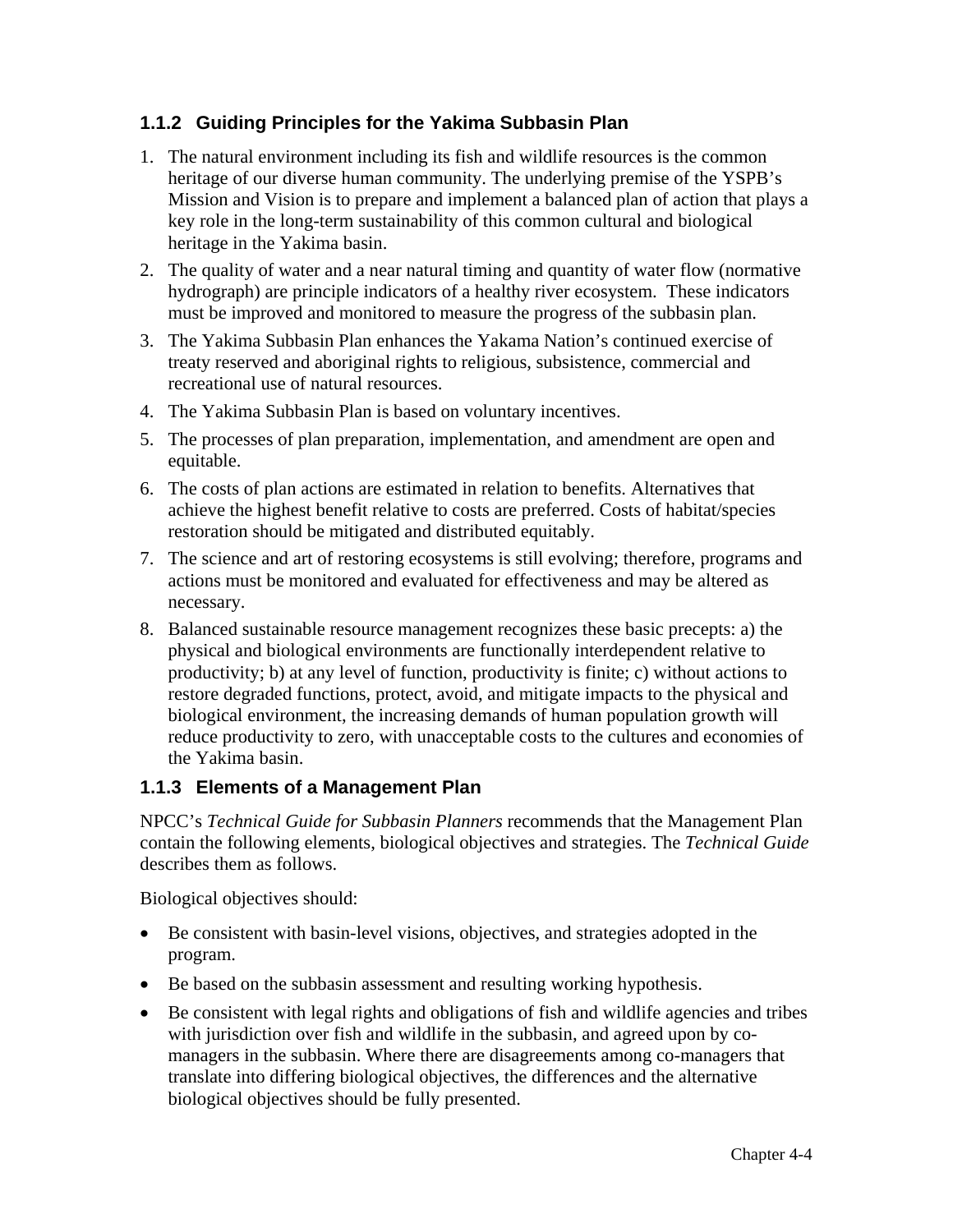- Be complementary to programs of tribal, state, and federal land or water quality management agencies in the subbasin.
- Be consistent with the Endangered Species Act recovery goals and Clean Water Act requirements as fully as possible.
- Be quantitative and have measurable outcomes.

#### Strategies must:

- Explain the linkage of the strategies to the subbasin biological objectives, vision, and the subbasin assessment. Explain how and why the strategies presented were selected over other alternative strategies (e.g. passive restoration strategies v. intervention strategies).
- Describe a proposed sequence and prioritization of strategies.
- If necessary, describe additional steps required to compile more complete or detailed assessment (see Data Gap Strategy below)

Yakima subbasin planners also digested the Independent Scientific Review Panel's (ISRP) evaluation of the Clearwater Subbasin Plan and recognized the overriding desire for a strong and overt link between the Assessment and the biological objectives and strategies chosen. Given the size and complexity of the subbasin and the large amounts of existing data that were used in the preparation of the Assessment and Inventory, we were forced to use tables to link observed effects in the basin to working hypotheses (potential causes of the effect); hypotheses to objectives (to address the cause of the effect); objectives to strategies (to reverse the cause); or effect to strategies (to mitigate the effect if the cause could not be reversed). These tables also had to be constructed to prioritize strategies based on:

- The degree of impact on life histories of fish or wildlife;
- Ideally (which is not required in the Technical Guide) the effectiveness of the strategies given the ecological, social, and practical constraints specific to the Yakima Subbasin; and
- Consistency with the Vision and Guiding Principles established by the Yakima Subbasin Fish and Wildlife Planning Board.

Thus, in the Management Plan you will find tables that cover over 30 pages and 230 key findings, working hypotheses, objectives, and over 700 strategies. The tables are designed to condense the information in the assessment so that the logic path from Key Finding to Strategy can be discerned for the content of each row in the table.

The tables are more or less snapshots of our current understanding of subbasin conditions. Not only do the tables acknowledge uncertainties and lay out processes for improving our understanding of the basin, they also describe implementation actions that we feel confident will succeed in achieving the goals of the Subbasin Plan.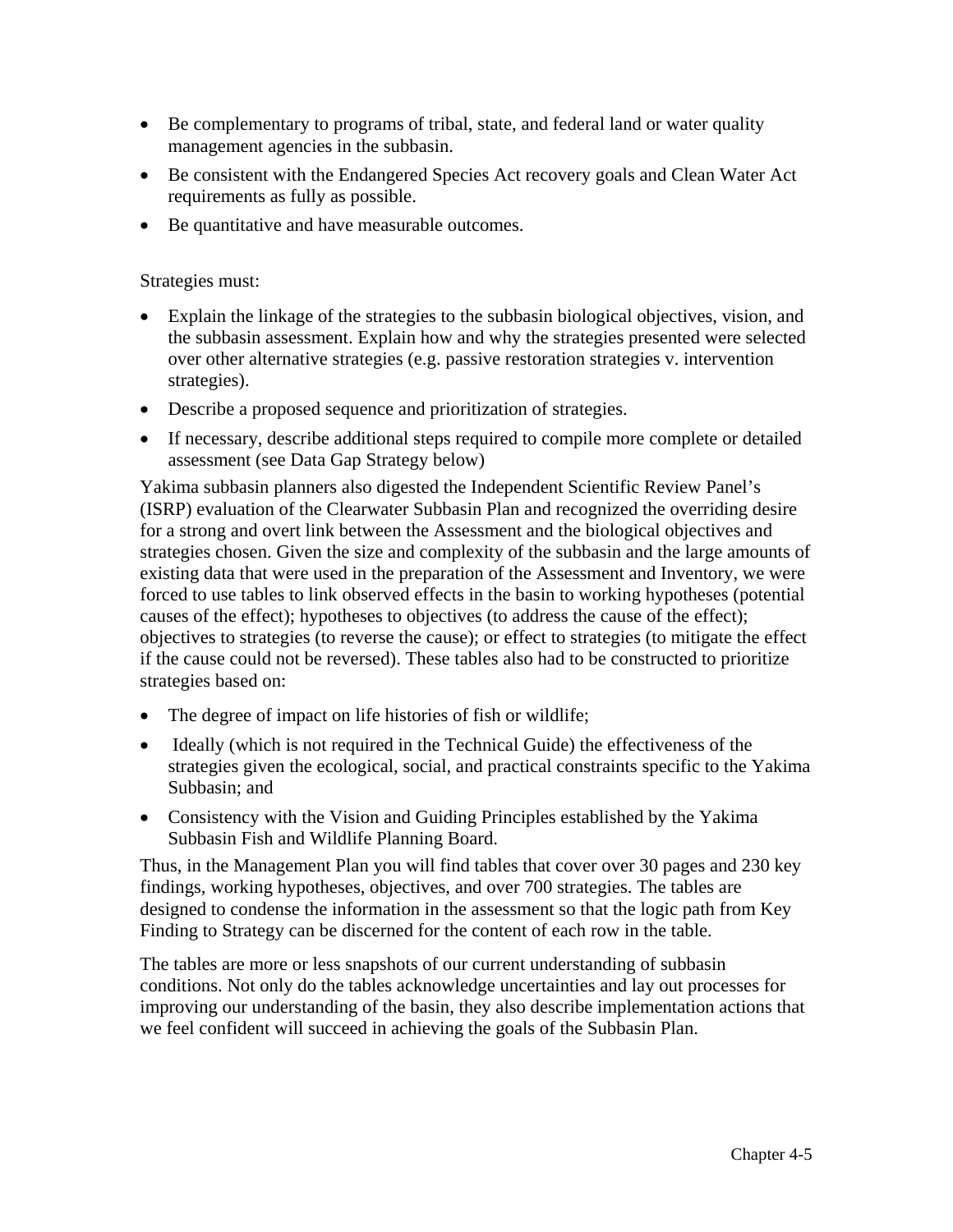## <span id="page-5-0"></span>**1.1.4 Adaptive Management of the Subbasin**

The purpose of ongoing research and monitoring is to reduce uncertainty regarding subbasin function and to be able to move from uncertainty to action. As results of research and monitoring become known, or in some cases as projects are further refined, more specific action strategies are expected to be formulated at points in time which, however, will not precisely coincide with updates to the Yakima Subbasin Plan or Columbia Plateau provincial reviews. If adaptive management (i.e., a structured process to actively learn from ongoing management and research) is to work and improve our decision-making ability over time, unpredictable circumstances and outcomes will occur and must be acknowledged, and strategies, research, and monitoring programs must be allowed to change during a planning cycle. Agencies that use the Subbasin Plan as a guide for funding decisions need to recognize that the specific strategies within the Plan will soon be out of date and that newly developed strategies derived from and consistent with the Biological Objectives should still be considered legitimate components of the Subbasin Plan.

The tables incorporate current research and monitoring needs into the key findings.

# **2 Wildlife Key Findings Table**

The Wildlife Key Findings are arranged in table format to demonstrate the connections between Key Findings, Hypotheses, Objectives, and Strategies. The conceptual framework used in the development of the linkage from findings to objectives was derived from consultation with the Nature Conservancy, and other science-based land management organizations.

The table was constructed using the focal habitat as the element for analysis. Each habitat element was defined by its key ecological attributes. Limiting factors were assessed by examining alterations of each habitat's key attributes. Impairment of some key attribute of a focal habitat denotes a stress that "limits" the habitat's ability to remain viable over the long term. "Key Findings" were captured as explicit stress factors that currently limit habitat viability. Hypotheses of the "sources" of the viability impairment factors were developed to test assumptions about management objectives. The table, therefore, starts with the elements of management interest (focal habitats), identifies the factors impairing element viability, makes statements about the probable human-induced sources of impairment (hypotheses), and proposes management objectives that direct focused action toward abating the limiting factors, and enhancing the long-term viability of the focal habitats.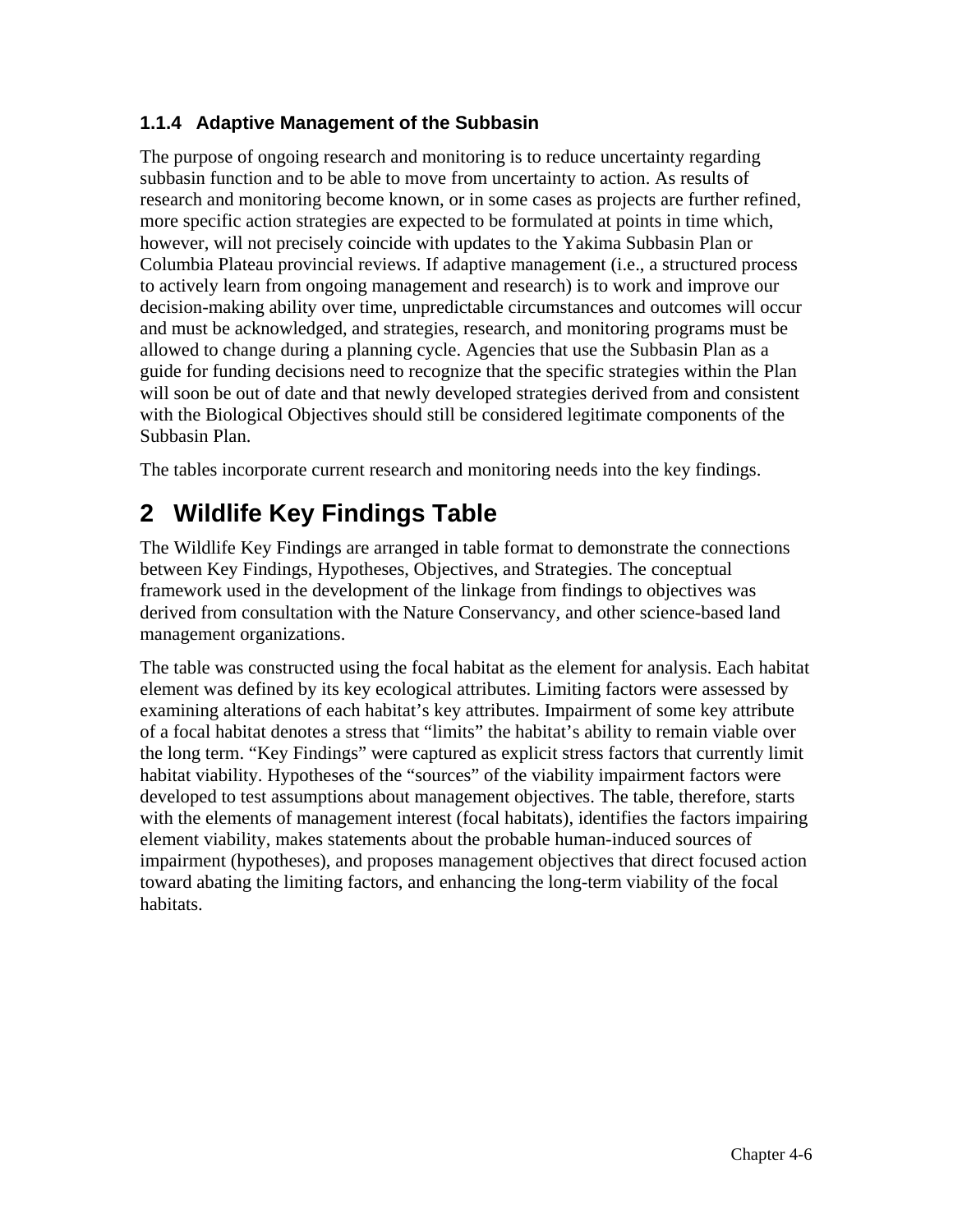# **2.1 FOCAL HABITAT: MONTANE CONIFEROUS WETLAND**

Focal Species: Western Toad and Sandhill Crane

#### **KEY ECOLOGICAL ATTRIBUTES**

- **Intact montane wetland habitats are composed of characteristic native species and communities.**
- **Functional surface and ground water hydrologic regimes.**

# **LIMITING FACTORS (STRESS): Altered forest and herbaceous species composition can reduce habitat quality and ecological function.**

| <b>Key Finding</b>                                                                                         | <b>Focal Species</b>           | Life<br><b>Stage</b>                          | <b>Degree</b><br>of<br><b>Impact</b> | <b>Hypotheses Statements</b>                                                                                                                      | Confidence Obj.<br>H, M, L | <b>Objectives</b>                                                                                                            | <b>Strategies by Objective #</b>                                                                                                                                                                                |
|------------------------------------------------------------------------------------------------------------|--------------------------------|-----------------------------------------------|--------------------------------------|---------------------------------------------------------------------------------------------------------------------------------------------------|----------------------------|------------------------------------------------------------------------------------------------------------------------------|-----------------------------------------------------------------------------------------------------------------------------------------------------------------------------------------------------------------|
| Native vegetative                                                                                          |                                | <b>Breeding</b>                               | H                                    | Alteration in community composition has<br>occurred as a result of inappropriate<br>grazing practices                                             | H                          | Implement measures to improve<br>vegetative condition of at least<br>50% of known degraded<br>montane wetlands by year 2020. | 1 Where feasible build and/or maintain fencing to allow<br>for restoration for wetland sites.<br>Work with agencies, permit holders and landowners to<br>modify or purchase grazing leases in identified areas. |
| composition of known<br>wetland communities has<br>been altered from historic Sandhill crane<br>conditions | Western toad                   | Rearing<br><b>Breeding</b>                    | H                                    | Alteration in community composition has<br>occurred as a result of altered fire regimes                                                           | H                          |                                                                                                                              | Work with the appropriate agencies and/or landowners<br>to implement controlled burns in meadows suffering from<br>tree encroachment.                                                                           |
|                                                                                                            |                                |                                               |                                      | Alteration in community composition has<br>occurred as a result of unauthorized off-<br>road vehicles use                                         | H                          |                                                                                                                              | 1 Increase signage, close and/or abandon roads leading to<br>sensitive habitat areas, and increase enforcement                                                                                                  |
| Montane coniferous<br>wetland habitats remain<br>unprotected in the<br>watershed                           | Western toad<br>Sandhill crane | <b>Breeding</b><br>Rearing<br><b>Breeding</b> | M<br>M                               | Protection of this habitat will allow for<br>restoration and will ensure that the<br>vegetative composition will remain viable<br>into the future | H                          | Implement measures to protect<br>at least 20% of unprotected<br>montane wetlands by 2020.                                    | ,2 With willing landowners use purchase, lease or<br>easement methods to protect montane wetlands.                                                                                                              |

# <span id="page-6-0"></span>**LIMITING FACTOR (STRESS): Altered hydrology can reduce or eliminate habitat quality and ecological function of montane wetlands.**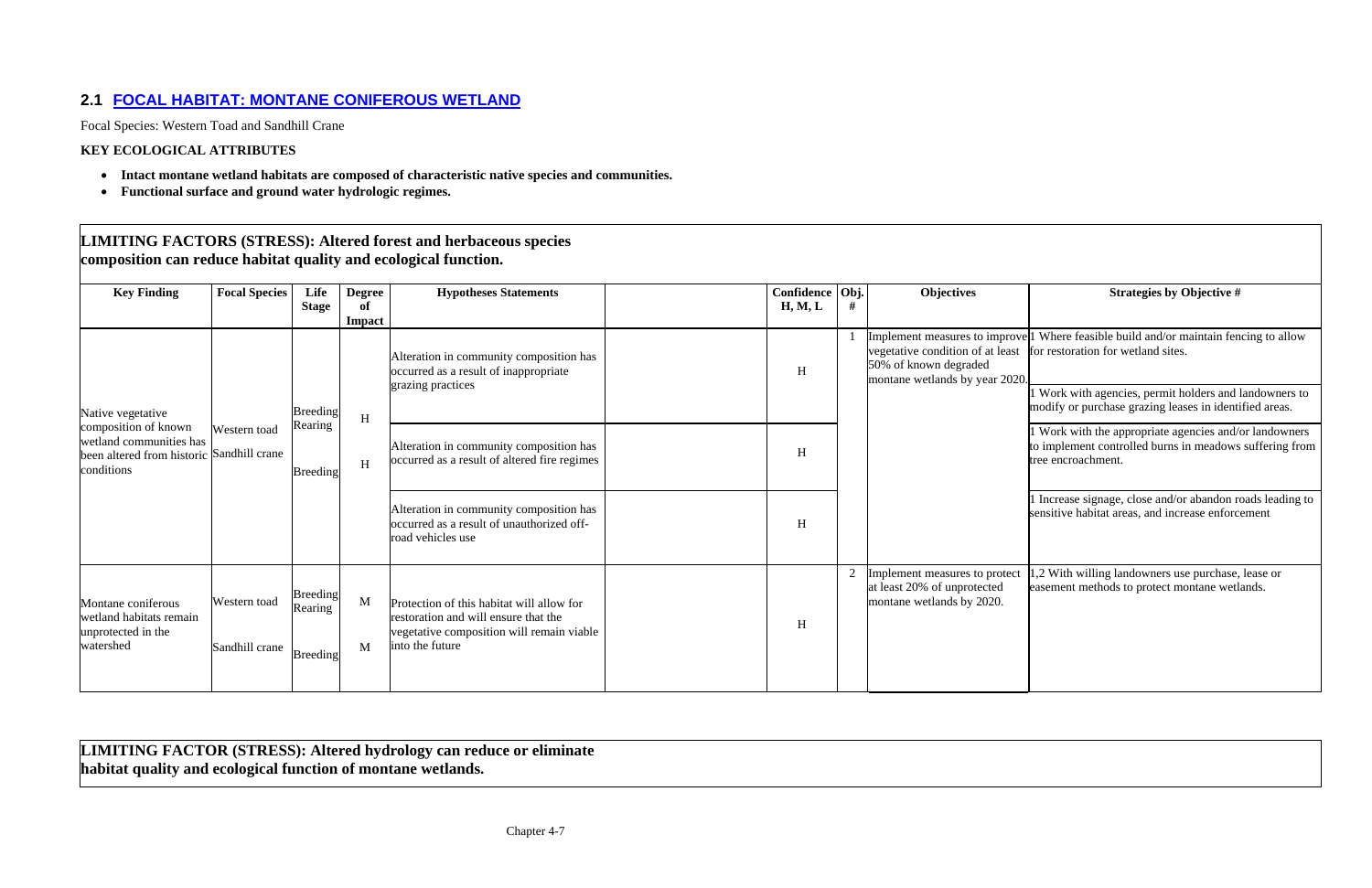| <b>Key Finding</b>                                                 | <b>Focal Species</b> | Life<br><b>Stage</b>       | Degree of<br><b>Impact</b> | <b>Hypotheses Statements</b>                                                                              | Confidence Obj.<br>H, M, L | <b>Objectives</b>                                                                          | <b>Strategies by Objective #</b>                                                                               |
|--------------------------------------------------------------------|----------------------|----------------------------|----------------------------|-----------------------------------------------------------------------------------------------------------|----------------------------|--------------------------------------------------------------------------------------------|----------------------------------------------------------------------------------------------------------------|
|                                                                    |                      |                            |                            |                                                                                                           |                            | Restore surface hydrologic<br>function on at least 50% of<br>montane wetland habitats with | 3,4. Relocate or modify roads negatively impacting<br>publicly owned montane wetlands.                         |
| Hydrologic conditions<br>(esp. flow) of known                      | Western toad         | <b>Breeding</b><br>Rearing | H                          | Hydrologic conditions have been altered<br>by road and culvert development.                               | H                          | emphasis placed on those<br>occurring in unregulated<br>tributaries by 2020.               | 3 Implement hydrologic restoration measures within the<br>wetlands.                                            |
| montane wetlands have<br>been altered from historic<br>conditions. | Sandhill crane       | <b>Breeding</b>            | H                          |                                                                                                           |                            |                                                                                            | 3 Work with agencies and forestland owners on new road<br>planning to avoid impacting these habitats.          |
|                                                                    |                      | Rearing                    |                            | Hydrologic conditions have been altered<br>by surface water channelization from off-<br>road vehicle use. | H                          |                                                                                            | 3 Increase signage, close and/or abandon roads leading to<br>sensitive habitat areas, and increase enforcement |

4 Initiate and continue cooperative road management planning and implementation with agencies and landowners.

# **LIMITING FACTOR (STRESS): Disturbance can reduce or eliminate habitat use by focal species.**

4 Eliminate vehicular access and campsites on key

| <b>Key Finding</b>                                                                          | <b>Focal Species</b>    | Life<br><b>Stage</b> | <b>Degree</b><br>of<br>Impact | <b>Hypotheses Statements</b>                                                          | Confidence Obj.<br>H, M, L | # | <b>Objectives</b>                                                                                                                              |                                                             |
|---------------------------------------------------------------------------------------------|-------------------------|----------------------|-------------------------------|---------------------------------------------------------------------------------------|----------------------------|---|------------------------------------------------------------------------------------------------------------------------------------------------|-------------------------------------------------------------|
| Suitable nesting habitat<br>for sandhill cranes in the<br>Yakima subbasin is<br>unoccupied. | Sandhill crane Breeding |                      |                               | Human presence during prenesting and<br>nesting prevents Sandhill crane<br>occupancy. | H                          |   | Reduce human disturbance<br>during the Sandhill crane<br>nesting season in the Satus,<br>Toppenish, Ahtanum, and<br>Naches watersheds by 2010. | 4 Elimina<br>habitats.<br>I Initiate<br>blanning<br>landown |

#### **KEY UNCERTAINTIES:**

- **Identify and assess habitat conditions of montane wetlands important to focal species by 2006.**
- **Identify montane wetlands important to the hydrologic function of tributaries not influenced by regulating reservoirs.**

#### **Strategies by Objective #**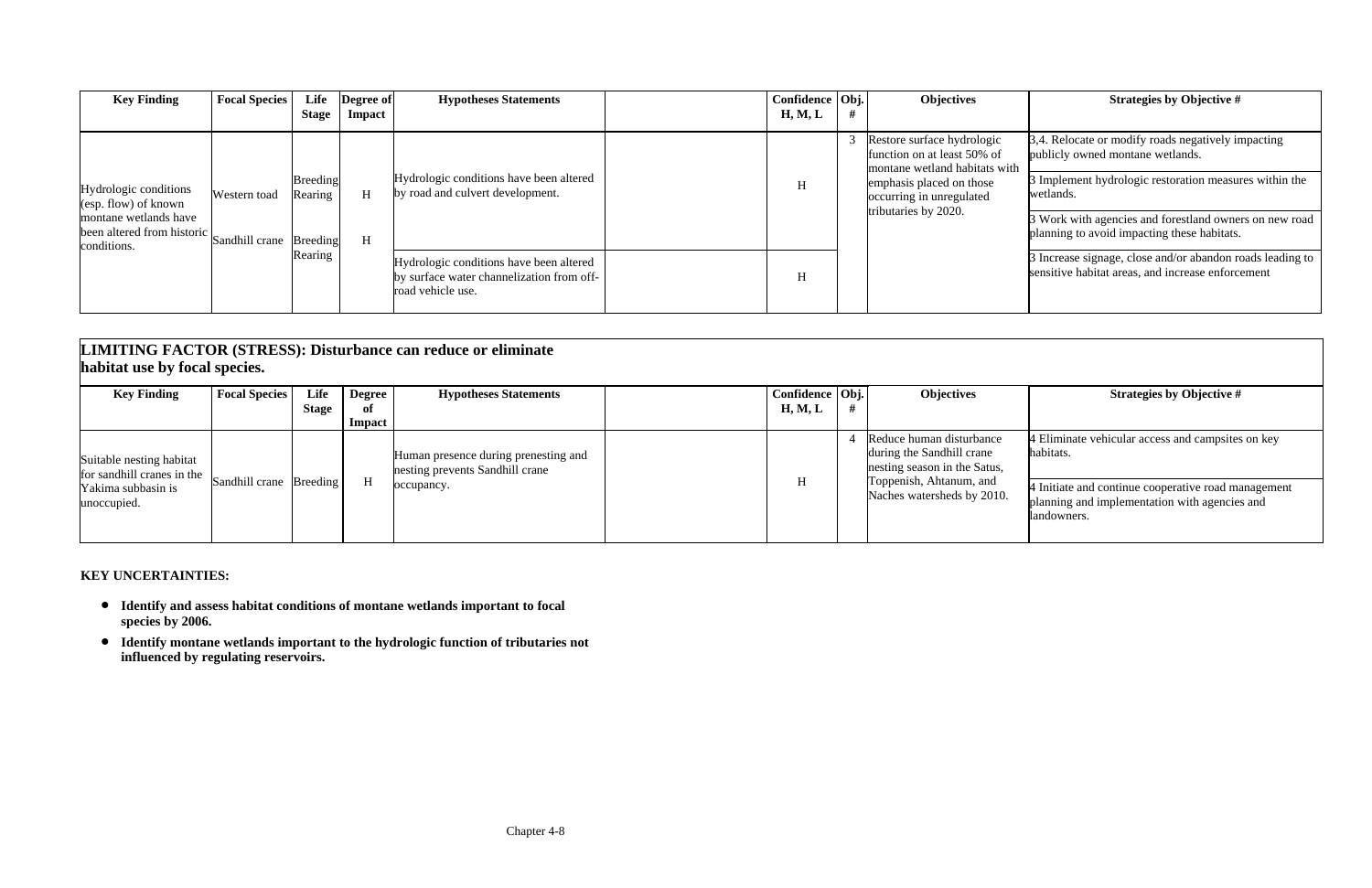# **2.2 FOCAL HABITAT: PONDEROSA PINE/OAK WOODLANDS**

Focal species Western Gray Squirrel, White-headed Woodpecker, Lewis's Woodpecker

#### **KEY ECOLOGICAL ATTRIBUTES:**

- **Ecologically functional Ponderosa pine/oak forest communities possess**
- **Large diameter trees (>20"dbh for pine)**
- **Frequent fire intervals**
- **Open stand structures**

# **LIMITING FACTORS:**

# **Lack of large trees as key habitat elements for focal species**

<span id="page-8-0"></span>

| <b>Key Finding</b>                                                             | <b>Focal Species</b>       | Life<br><b>Stage</b> | <b>Degree</b><br>of<br>Impact | <b>Hypotheses Statements</b>                                                                        | Confidence   Obj.  <br>H, M, L |   | <b>Objectives</b>                                                                                                                  | <b>Strategies by Objective #</b>                                                                                                                                             |
|--------------------------------------------------------------------------------|----------------------------|----------------------|-------------------------------|-----------------------------------------------------------------------------------------------------|--------------------------------|---|------------------------------------------------------------------------------------------------------------------------------------|------------------------------------------------------------------------------------------------------------------------------------------------------------------------------|
|                                                                                |                            |                      |                               |                                                                                                     |                                |   | Restore large tree overstory<br>with appropriate size, spacing<br>and density of large overstory<br>trees on focal habitat area by | 5 Adopt silvicultural practices that retain appropriate size,<br>spacing and densities of large overstory trees to ecological<br>standards (Stephenson 2004).                |
|                                                                                | White-headed<br>woodpecker | All                  | H                             |                                                                                                     |                                |   | year 2105.                                                                                                                         | 5 Prioritize areas on landscape where habitat restoration is<br>feasible and has high probability of success.                                                                |
| Forest structures have<br>been altered towards<br>smaller diameter trees       | Western gray<br>squirrel   | All                  | H                             | Forest structures have been altered by<br>harvest practices which have removed the<br>largest trees | H                              |   |                                                                                                                                    | 5 Utilize management techniques that include<br>development and retention of large tree overstory on all<br>state lands.                                                     |
|                                                                                | Lewis'<br>woodpecker       | Nesting,<br>summer   | $\mathbf{M}$                  |                                                                                                     |                                |   |                                                                                                                                    | 5 Protect existing stands of old pine through purchase,<br>lease or easements on private land and through<br>management agreements with agencies.                            |
|                                                                                |                            |                      |                               |                                                                                                     |                                |   |                                                                                                                                    | 5 Assist landowners with voluntary signup into cost share<br>programs that help improve habitat condition. Establish<br>such programs for this habitat type where necessary. |
| Habitat Connectivity has White-headed<br>been lost across landscape woodpecker |                            | A <sub>11</sub>      | H                             | Habitat connectivity has been lost across<br>landscape due to harvest practices                     |                                | 6 | across subbasin by 2105.                                                                                                           | Connect functional core habitats 6 Prioritize areas on landscape for restoring connectivity                                                                                  |
|                                                                                | Western gray<br>squirrel   | A11<br>Nesting,      | H<br>$\mathbf M$              | Dispersed human development reduces<br>focal habitat connectivity                                   | H                              |   |                                                                                                                                    | 6 Purchase easements or fee title from interested<br>landowners in priority areas                                                                                            |
|                                                                                | Lewis'                     | summer               |                               |                                                                                                     |                                |   |                                                                                                                                    | 6 Provide economic and other incentives to interested<br>landowners to manage their lands to benefit focal species                                                           |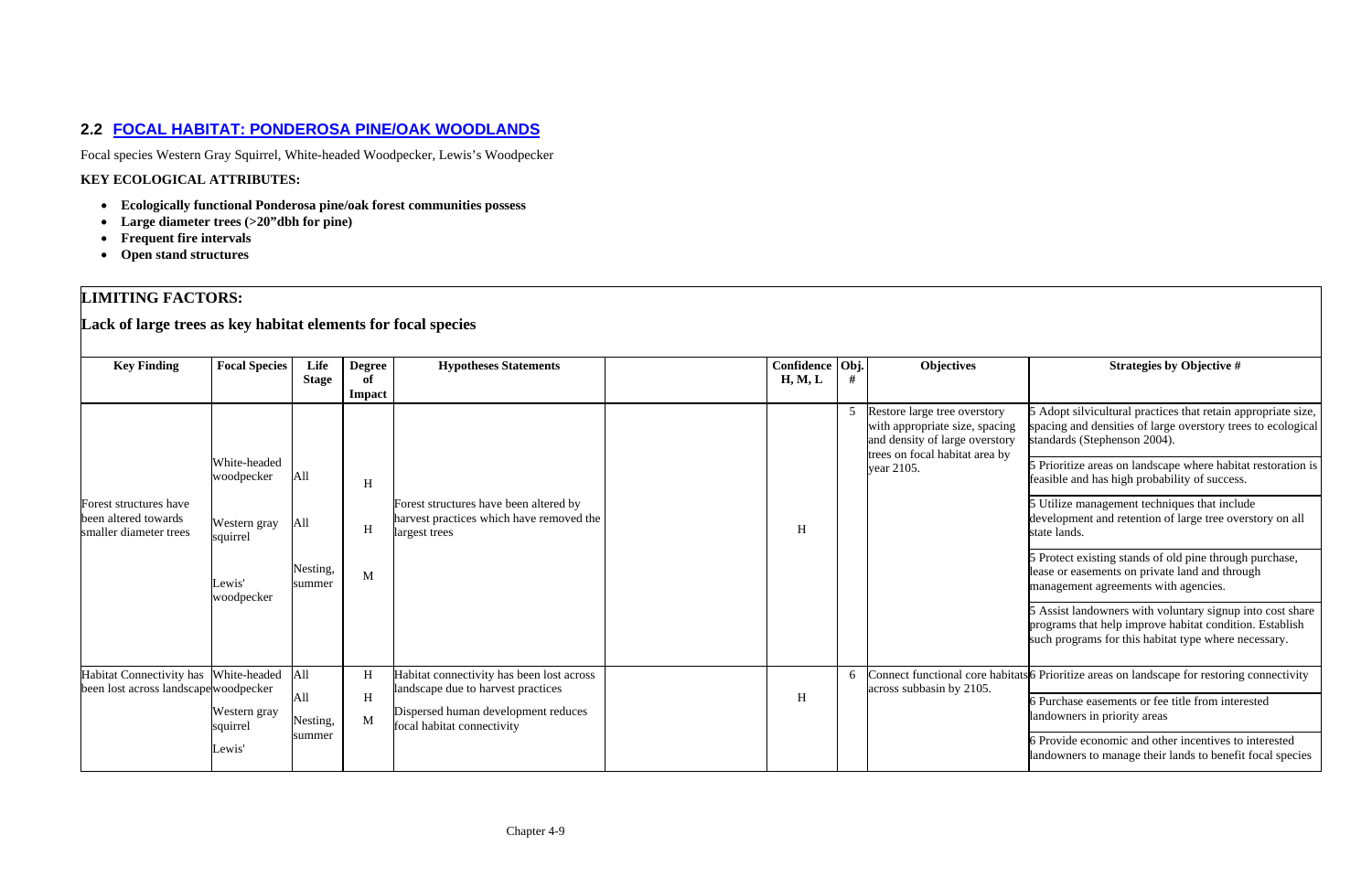| woodpecker |  |  |  |                         | 6 Work with local governments and land owners to protect<br>native plant communities                                                                   |
|------------|--|--|--|-------------------------|--------------------------------------------------------------------------------------------------------------------------------------------------------|
|            |  |  |  | across subbasin by 2105 | Connect functional core habitats 6, 7 Provide economic and other incentives to interested<br>landowners to manage their lands to benefit focal species |
|            |  |  |  |                         | 6, 7 Jurisdictions and agencies distribute educational<br>information (seminars, printed, etc) to all landowners in<br>focal habitats                  |

# **LIMITING FACTORS: Altered fire regime**

| <b>Key Finding</b>                                                             | <b>Focal Species</b>                                                           | Life<br><b>Stage</b>               | <b>Degree</b><br>0ľ<br>Impact | <b>Hypotheses Statements</b>                                               | Confidence Obj.<br>H, M, L |          | <b>Objectives</b>                                                                              | <b>Strategies by Objective #</b>                                                                                                                                                                                                                                                                                                                                                                                                                                                                                                                                                                                                      |
|--------------------------------------------------------------------------------|--------------------------------------------------------------------------------|------------------------------------|-------------------------------|----------------------------------------------------------------------------|----------------------------|----------|------------------------------------------------------------------------------------------------|---------------------------------------------------------------------------------------------------------------------------------------------------------------------------------------------------------------------------------------------------------------------------------------------------------------------------------------------------------------------------------------------------------------------------------------------------------------------------------------------------------------------------------------------------------------------------------------------------------------------------------------|
|                                                                                |                                                                                |                                    |                               |                                                                            |                            |          | promotes characteristic focal<br>habitat by 2020.                                              | Restore natural fire regime that 8 Prioritize areas where thinning and/or prescribed<br>burning would help achieve habitat objectives.                                                                                                                                                                                                                                                                                                                                                                                                                                                                                                |
| Dense mixed species<br>stands have replaced<br>characteristic focal<br>habitat | White-headed<br>woodpecker<br>Western gray<br>squirrel<br>Lewis'<br>woodpecker | All<br>All<br>Nesting,<br>foraging | H<br>M<br>M                   | Dense mixed stands have replaced focal<br>habitats due to fire suppression | $\boldsymbol{\mathrm{H}}$  | $\Omega$ | Thin appropriate stands to<br>restore appropriate stand<br>density and species<br>composition. | 8 Conduct prescribed fires in prioritized areas.<br>8 Assist landowners with voluntary signup into cost share<br>programs that help improve habitat condition using<br>thinnings and prescribed burning. Establish such programs<br>for ponderosa pine/oak where necessary.<br>9 burning would help achieve habitat objectives. Prioritize<br>areas where thinning and/or prescribed<br>9 Conduct thinnings in prioritized areas.<br>9 Assist landowners with voluntary signup into cost share<br>programs that help improve habitat condition using<br>thinnings. Establish such programs for ponderosa pine/oak<br>where necessary. |

#### **KEY UNCERTAINTIES**

**Information on condition of habitat type on private land is not available.**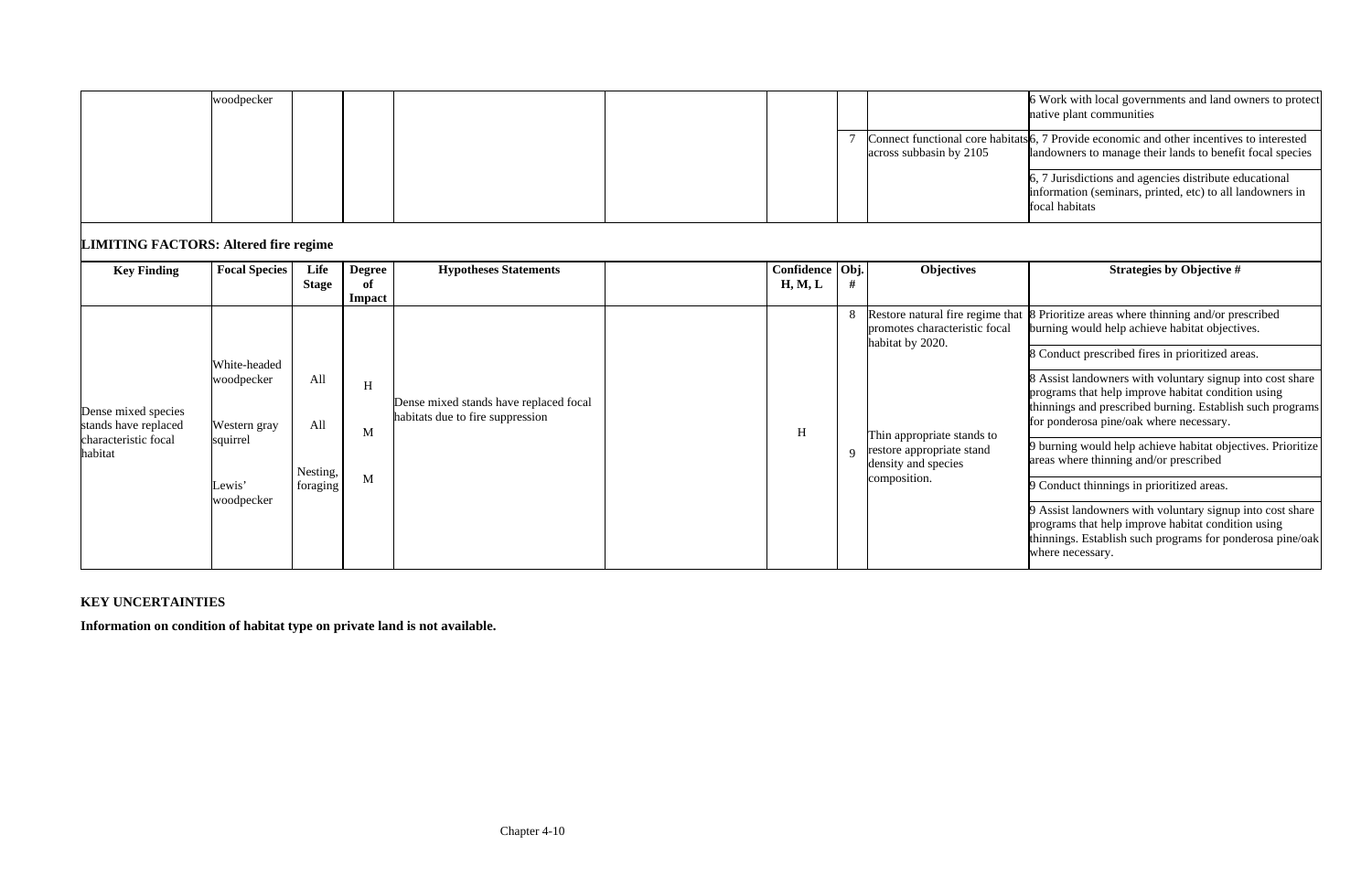# **2.3 FOCAL HABITAT: SHRUB STEPPE**

Focal Species: Greater Sage-Grouse, Brewer's Sparrow, Mule Deer

## **KEY ECOLOGICAL ATTRIBUTES:**

- **Connectivity of large blocks of intact shrub steppe habitats composed of characteristic native species and communities**
- **Intact native shrub steppe plant communities under natural disturbance regimes provide high ecological function and species diversity.**
- **Intact native shrub steppe plant communities are composed of characteristic native plant associations.**

# **LIMITING FACTOR: Increased Habitat Fragmentation**

<span id="page-10-0"></span>

| <b>Key Finding</b>                                                                                                     | <b>Focal Species</b>                                | Life                                   | <b>Degree</b>                     | <b>Hypotheses Statements</b>                                                                            | <b>Confidence</b> | Obj. | <b>Objectives</b>                                                                                                                                            | <b>Strategies by Objective #</b>                                                                                    |
|------------------------------------------------------------------------------------------------------------------------|-----------------------------------------------------|----------------------------------------|-----------------------------------|---------------------------------------------------------------------------------------------------------|-------------------|------|--------------------------------------------------------------------------------------------------------------------------------------------------------------|---------------------------------------------------------------------------------------------------------------------|
|                                                                                                                        |                                                     | <b>Stage</b>                           | of                                |                                                                                                         | H, M, L           | #    |                                                                                                                                                              |                                                                                                                     |
|                                                                                                                        |                                                     |                                        | <b>Impact</b>                     |                                                                                                         |                   |      |                                                                                                                                                              |                                                                                                                     |
| Fragmentation of shrub<br>steppe has led to isolated Sage grouse<br>wildlife populations,<br>species extirpations, and | Brewer's<br>sparrow                                 | A11<br>Breeding,                       | H                                 |                                                                                                         |                   |      | Ensure habitat connectivity is<br>accomplished on at least 50% of landowners in priority areas<br>priority areas between large<br>shrub steppe properties to | 10 Purchase easements or fee title from interested                                                                  |
| reduced viability<br>Populations that winter<br>in shrub steppe and<br>summer in the Cascades.                         | Mule deer<br>(migratory<br>pops. <sup>1</sup>       | post-<br>fledging<br>Winter,<br>spring | $\mathbf{M}$<br>$\mathbf{M}$<br>H | Fragmentation has occurred as a result of<br>agricultural and urban development                         | H                 |      | prevent further isolation of<br>focal species by 2020.                                                                                                       | 10 Provide economic and other incentives to interested<br>landowners to manage their lands to benefit focal species |
| $\sigma^2$ Populations that live<br>within shrub steppe year-<br>round.                                                | Mule deer<br>(non-migratory All<br>$\text{pops.}^2$ |                                        |                                   |                                                                                                         |                   |      |                                                                                                                                                              | 10 Work with local governments and land owners to<br>protect native plant communities                               |
|                                                                                                                        |                                                     |                                        |                                   |                                                                                                         |                   |      | Yakima Training Center<br>population by 2020.                                                                                                                | Increase genetic diversity of the 11 Translocate individuals into the YTC population from<br>healthy populations    |
|                                                                                                                        |                                                     |                                        |                                   | Sage Grouse population viability                                                                        |                   |      |                                                                                                                                                              | 11 Periodically measure genetic diversity of population                                                             |
| Sage grouse population<br>viability is threatened                                                                      | Sage Grouse                                         | All                                    | H                                 | (reproductive success and genetic<br>diversity) is threatened by habitat<br>fragmentation and isolation | M                 |      | 12 Establish reintroduced<br>populations into formerly<br>occupied areas where habitat<br>has recovered from past land                                       | 12 Conduct/complete habitat suitability assessment in<br>selected formerly occupied range                           |
|                                                                                                                        |                                                     |                                        |                                   |                                                                                                         |                   |      | use by 2020.                                                                                                                                                 | 11, 12 Translocate individuals from healthy populations<br>into identified suitable habitat                         |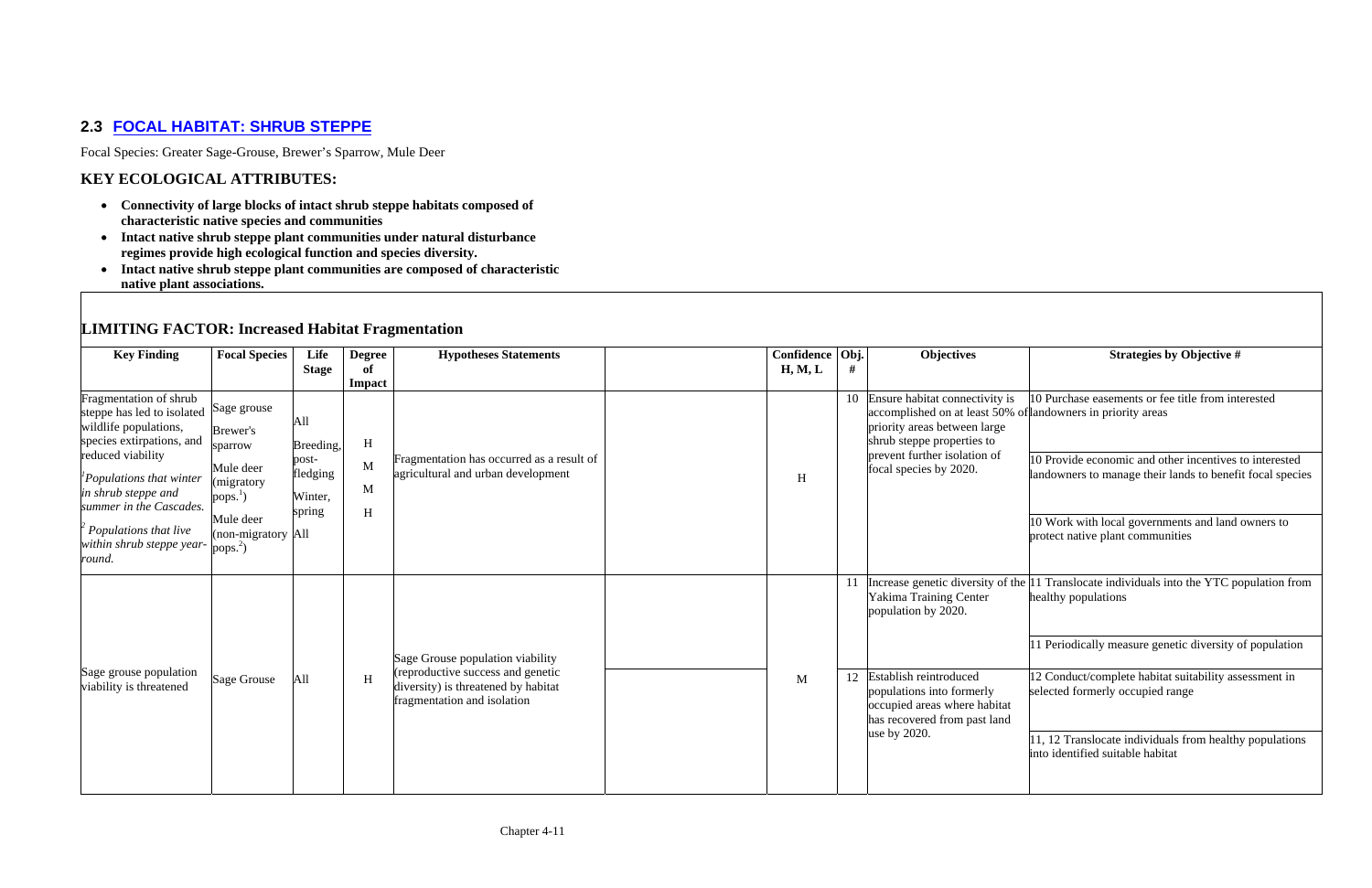# **LIMITING FACTOR: Altered Fire Regimes**

| <b>Key Finding</b>                                             | <b>Focal Species</b>                            | Life<br><b>Stage</b>                       | <b>Degree</b><br>of<br><b>Impact</b> | <b>Hypotheses Statements</b>                                                             | Confidence Obj.<br>H, M, L | <b>Objectives</b>                                                                                                                                 | <b>Strategies by Objective #</b>                                                                                                                                                                              |
|----------------------------------------------------------------|-------------------------------------------------|--------------------------------------------|--------------------------------------|------------------------------------------------------------------------------------------|----------------------------|---------------------------------------------------------------------------------------------------------------------------------------------------|---------------------------------------------------------------------------------------------------------------------------------------------------------------------------------------------------------------|
| Sagebrush and other<br>shrubs have been                        | Sage grouse<br>Brewer's<br>sparrow<br>Mule deer | All<br><b>Breeding</b><br>$\&$ post-       | H<br>H                               | Shrub loss has occurred largely as a result<br>of human influenced increased fire return |                            | Restore natural fire regime<br>return interval by reducing the<br>annual rate of unplanned shrub<br>steppe burning by at least 50%<br>by 2020.    | 13 Map high risk ignition sites and priority areas for fire<br>suppression and encourage land managers to work<br>cooperatively to suppress all fires that occur in priority<br>areas as soon as possible     |
| eliminated over large<br>acreages of remaining<br>shrub steppe | (migratory<br>pops.)<br>Mule deer               | fledging<br>Fall,<br>Winter                | H<br>$\mathbf{M}$                    | intervals                                                                                | H                          |                                                                                                                                                   | 13 Create and maintain fire breaks in areas prone to<br>frequent ignitions to prevent small fires from getting out<br>of control                                                                              |
|                                                                | (non-migratory All<br>pops.)                    |                                            |                                      |                                                                                          |                            |                                                                                                                                                   | 13 Increase ability of rural fire districts to respond quickly<br>to shrub steppe fires                                                                                                                       |
| Cheatgrass and other                                           | Sage grouse<br>Brewer's<br>sparrow              | Breeding,<br>brood<br>rearing<br>Breeding, |                                      |                                                                                          |                            | 14 Restore natural fire regime<br>return interval by reducing the<br>annual rate of unplanned shrub<br>steppe burning by at least 50%<br>by 2020. | 13, 14 Map high risk ignition sites and priority areas for<br>fire suppression and encourage land managers to work<br>cooperatively to suppress all fires that occur in priority<br>areas as soon as possible |
| invasive species have<br>been given a competitive<br>advantage | Mule deer<br>(migratory<br>pops.)               | post-<br>fledging<br>Summer,<br>Fall       |                                      | Cheatgrass and other invasives have<br>become vectors for increased fire<br>frequency.   |                            |                                                                                                                                                   | 14 Create and maintain fire breaks in areas prone to<br>frequent ignitions to prevent small fires from getting out<br>of control                                                                              |
|                                                                | Mule deer<br>(non-migratory<br>pops.)           | Spring,<br>Summer                          |                                      |                                                                                          |                            |                                                                                                                                                   | 14 Increase ability of rural fire districts to respond quickly<br>to shrub steppe fires                                                                                                                       |

# **LIMITING FACTOR: Inappropriate Grazing Practices**

| <b>Key Finding</b>                                     | <b>Focal Species</b>                                                   | Life                                                                                 | <b>Degree</b>    | <b>Hypotheses Statements</b>                                                  | Confidence Obj. | <b>Objectives</b>                                                                                                | <b>Strategies by Objective #</b>                                                                                                                                                                                                                                                                    |
|--------------------------------------------------------|------------------------------------------------------------------------|--------------------------------------------------------------------------------------|------------------|-------------------------------------------------------------------------------|-----------------|------------------------------------------------------------------------------------------------------------------|-----------------------------------------------------------------------------------------------------------------------------------------------------------------------------------------------------------------------------------------------------------------------------------------------------|
|                                                        |                                                                        | <b>Stage</b>                                                                         | - of             |                                                                               | H, M, L         |                                                                                                                  |                                                                                                                                                                                                                                                                                                     |
|                                                        |                                                                        |                                                                                      | Impact           |                                                                               |                 |                                                                                                                  |                                                                                                                                                                                                                                                                                                     |
| Native plant diversity has Sage grouse<br>been reduced | Brewer's<br>sparrow<br>Mule deer<br>(migratory)<br>pops.)<br>Mule deer | Breeding,<br>brood<br>rearing,<br>summer<br>Nesting,<br>post-<br>fledging<br>Spring, | H<br>H<br>M<br>H | Reduced plant diversity has been directly<br>caused by inappropriate grazing, | H               | Improve habitat condition for<br>focal species in shrub steppe<br>habitat that have grazing<br>programs by 2020. | 15 Promote the management recommendations made by<br>Connelly et al. (2000) for livestock grazing in sage grouse<br>habitats.<br>15 Build partnerships with interested landowners;<br>15 Sign up with voluntarily joint cost share programs;<br>15 Adjust timing and location of grazing systems to |
|                                                        | (migratory<br>pops.)                                                   | summer                                                                               |                  |                                                                               |                 |                                                                                                                  | increase residual bunchgrass cover in spring/summer                                                                                                                                                                                                                                                 |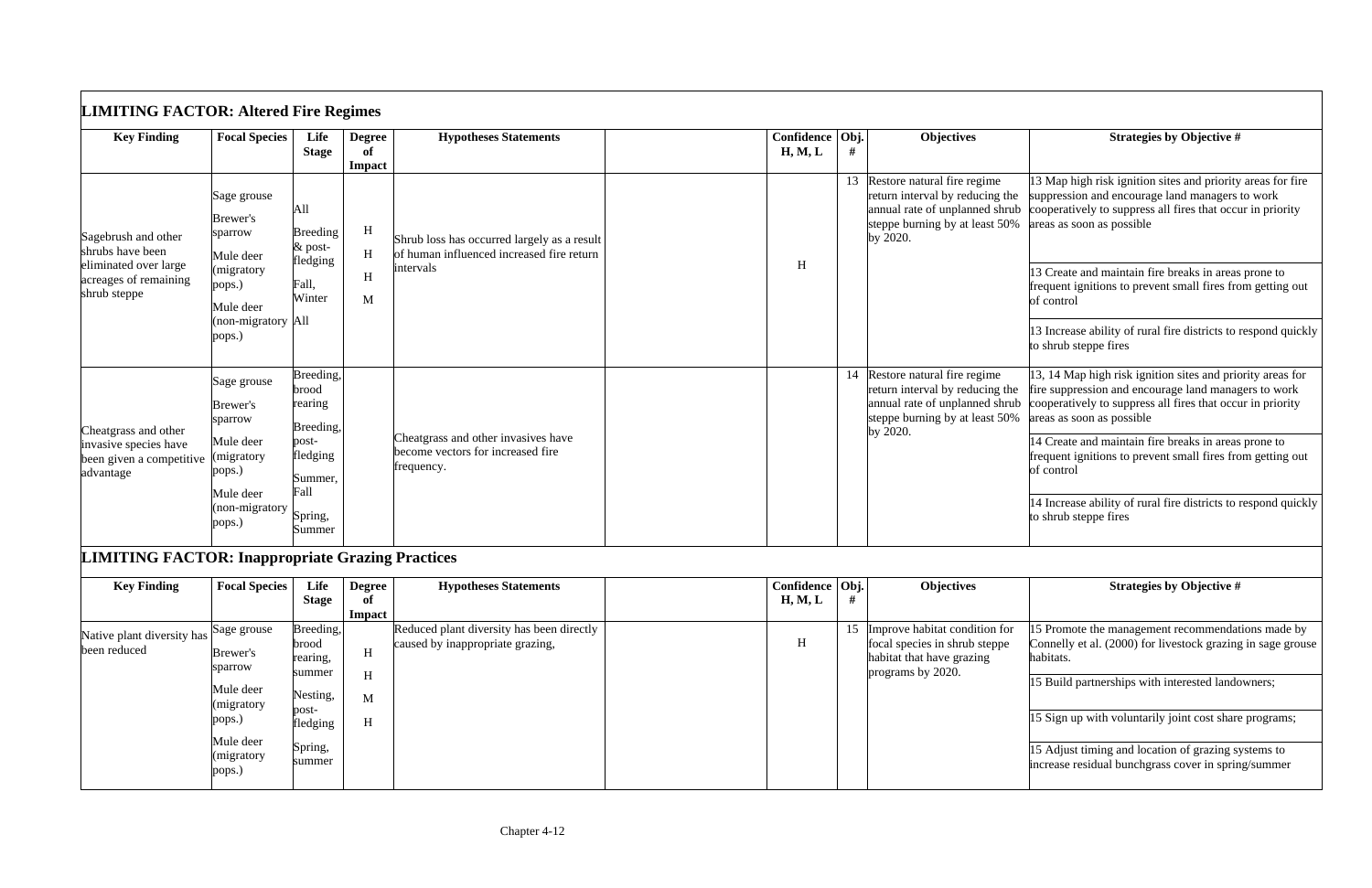|  | Ali |  | 15 Utilize strategic fencing on key locations |
|--|-----|--|-----------------------------------------------|
|  |     |  |                                               |

# **LIMITING FACTOR: Invasive alien species**

| <b>Key Finding</b>                                                 | <b>Focal Species</b>                                                                               | Life<br><b>Stage</b>                                                                                                 | <b>Degree</b><br>0ľ<br><b>Impact</b> | <b>Hypotheses Statements</b>                                                                | Confidence Obj.<br>H, M, L |    | <b>Objectives</b>                                                       | <b>Strategies by Objective #</b>                                                                                                                                                                                                                                                                                                         |
|--------------------------------------------------------------------|----------------------------------------------------------------------------------------------------|----------------------------------------------------------------------------------------------------------------------|--------------------------------------|---------------------------------------------------------------------------------------------|----------------------------|----|-------------------------------------------------------------------------|------------------------------------------------------------------------------------------------------------------------------------------------------------------------------------------------------------------------------------------------------------------------------------------------------------------------------------------|
| The viability of existing<br>shrub steppe is threatened (migratory | Sage grouse<br>Brewer's<br>sparrow<br>Mule deer<br>pops.)<br>Mule deer<br>(non-migratory<br>pops.) | Nesting,<br>brood<br>rearing,<br>summer<br>Nesting,<br>post-<br>fledging<br>Fawning,<br>summer<br>Fawning,<br>summer | $\mathbf M$<br>$\mathbf{M}$<br>H     | Shrub steppe viability is threatened by<br>spread and presence of invasive alien<br>species | H                          | 16 | Strive for a 25% reduction of<br>invasive species abundance by<br>2020. | 16 Prioritize areas for control and initiate control efforts.<br>16 Implement restoration techniques including use of<br>herbicides, prescribed fire, seeding of native stock,<br>strategic fencing, etc.<br>16 Coordinate with landowners to determine best<br>management practices and means of reducing impacts to<br>focal habitats. |

# **LIMITING FACTORS: Loss of soil stability due to reduction of microbiotic crust cover.**

| <b>Key Finding</b>                                      | <b>Focal Species</b>                                                                                         | Life<br>Stage                                                                                         | Degree<br>of<br>Impact | <b>Hypotheses Statements</b>                                                                                      | Confidence   Obj.  <br>H, M, L |    | <b>Objectives</b>                                                                                               | <b>Strategies by Objective #</b>                                                                                                                                                                                                                                                                             |
|---------------------------------------------------------|--------------------------------------------------------------------------------------------------------------|-------------------------------------------------------------------------------------------------------|------------------------|-------------------------------------------------------------------------------------------------------------------|--------------------------------|----|-----------------------------------------------------------------------------------------------------------------|--------------------------------------------------------------------------------------------------------------------------------------------------------------------------------------------------------------------------------------------------------------------------------------------------------------|
| Microbiotic crust is<br>reduced across the<br>landscape | Sage grouse<br>Brewer's<br>sparrow<br>Mule deer<br>(migratory<br>pops.)<br>Mule deer<br>(migratory<br>pops.) | Breeding,<br>brood<br>rearing,<br>summer<br>Nesting,<br>post-<br>fledging<br>Spring,<br>summer<br>All | H<br>H<br>M<br>H       | Microbiotic crust has been reduced due to<br>trampling by livestock, vehicular traffic<br>and destruction by fire |                                | 18 | Protect areas with existing<br>intact microbiotic crust<br>Restore viable extent of<br>microbiotic crust cover. | 17 Use purchase, lease, or protect areas of intact crust<br>cover through easements.<br>17 Utilize strategic fencing on key locations17 Protect<br>from off-road vehicle use and new road construction<br>18 Include microbiotic crust recovery considerations in all<br>shrub steppe restoration activities |

#### **KEY UNCERTAINTIES**

- **Recovery rates for microbiotic crust are largely unknown and require research**
- **Shrub steppe restoration methods require research and should be developed under an adaptive management approach**
- **A prioritization plan for invasive species control has not been developed. A combination of remote sensing, field, and GIS techniques, followed by a risk assessment for priority areas needs to be completed**.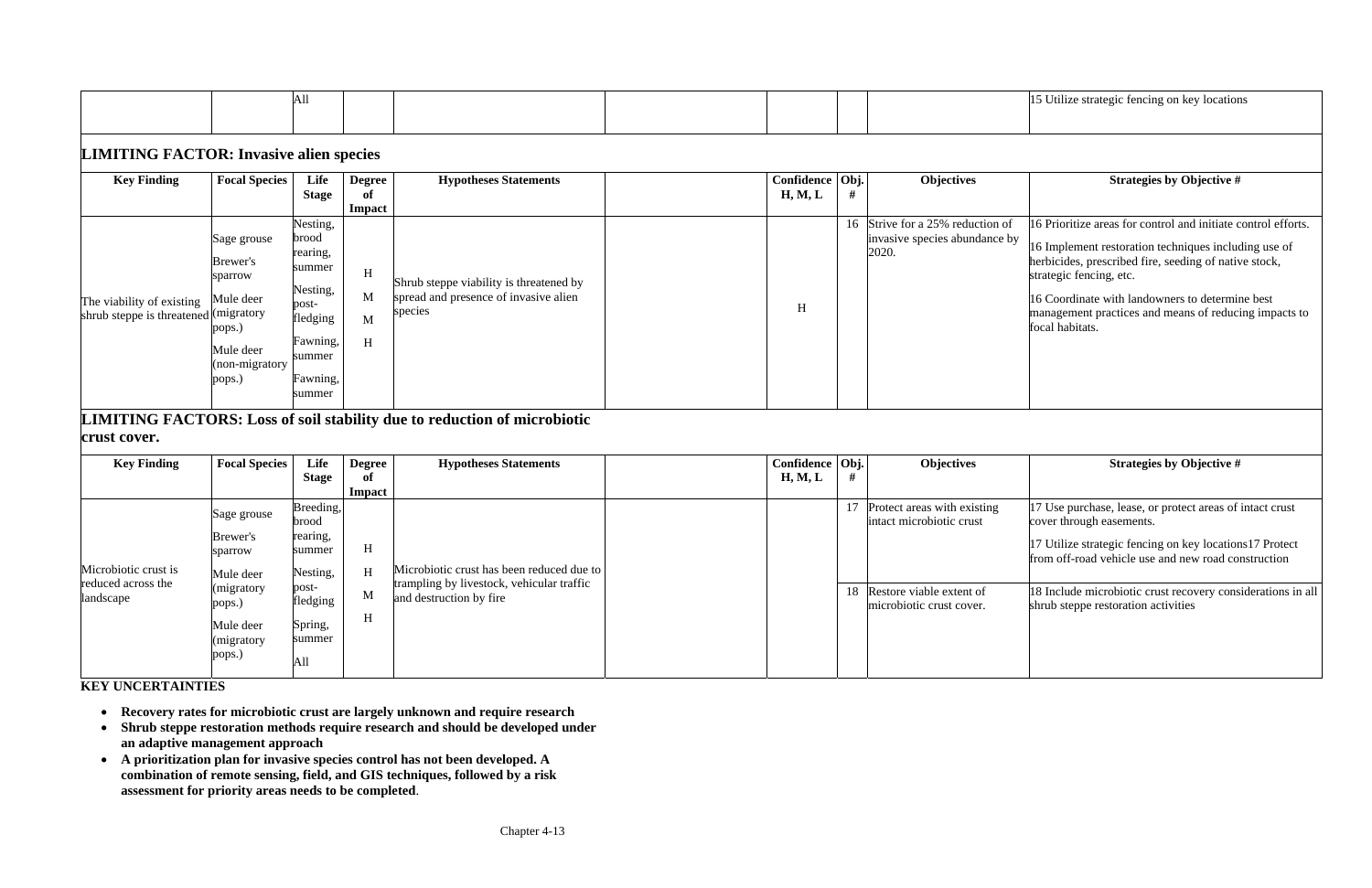# **2.4 FOCAL HABITAT: INTERIOR RIPARIAN WETLANDS**

Focal Species: Mallard, Yellow Warbler, and American Beaver

# **KEY ECOLOGICAL ATTRIBUTES:**

- **Large intact floodplain landscapes composed of shifting, dynamic mosaics of:**
- **Uneven aged stands of cottonwood, willow and other woody riparian species,**
- **Side channels,**
- **Upland grass and shrub communities**
- **With direct connection between focal habitat and complex hydrologic processes.**

## **LIMITING FACTOR: Altered surface and ground water hydrology**

<span id="page-13-0"></span>

| <b>Key Finding</b>                                                         | <b>Focal Species</b>                | Life<br><b>Stage</b>              | <b>Degree</b><br>of<br><b>Impact</b> | <b>Hypotheses Statements</b>                                                                                                                                                                                         | Confidence Obj.<br>H, M, L | <b>Objectives</b>                                                                                                                | <b>Strategies by Objective #</b>                                                                                                                                                                                                                                                                                                                                                                                                                                                                                                                                                                                                                                          |
|----------------------------------------------------------------------------|-------------------------------------|-----------------------------------|--------------------------------------|----------------------------------------------------------------------------------------------------------------------------------------------------------------------------------------------------------------------|----------------------------|----------------------------------------------------------------------------------------------------------------------------------|---------------------------------------------------------------------------------------------------------------------------------------------------------------------------------------------------------------------------------------------------------------------------------------------------------------------------------------------------------------------------------------------------------------------------------------------------------------------------------------------------------------------------------------------------------------------------------------------------------------------------------------------------------------------------|
| Riparian Wetland<br>structure and composition<br>has been lost or degraded |                                     |                                   |                                      | Riparian Wetland structure and<br>composition has been lost or degraded as<br>a result of human induced alterations in<br>hydrology (e.g. roads, reservoirs,<br>diversions, levees, pumps, drains, flood<br>control) | H                          | 19 Restore normative hydrologic<br>conditions to all unregulated<br>tributary habitats by 2020.                                  | 19 Maintain instream flow through various means<br>including purchase of land and/or water rights from<br>willing sellers in unregulated tributaries.<br>19 Explore out-of-subbasin solutions to habitat and<br>irrigation needs in the Lower Yakima subbasin<br>19 Use fish-friendly water level control structures (grade<br>control devices, spillways, etc.) to mimic normative<br>conditions in restoration areas, especially areas in the<br>Lower Yakima subbasin.                                                                                                                                                                                                 |
|                                                                            | Beaver<br>Mallard<br>Yellow warbler | All<br>All<br>Breeding,<br>summer | H<br>H<br>$\boldsymbol{\mathrm{H}}$  |                                                                                                                                                                                                                      |                            | Provide adequate hydrology to<br>reconnected habitats in the<br>regulated tributary and<br>mainstem floodplain areas by<br>2020. | 19, 20 Explore opportunities for alterations in hydrologic<br>management in regulated tributary and mainstem reaches<br>to address habitat as well as irrigation and other needs.<br>19, 20 Maintain instream flow through various means<br>including purchase of land and/or water rights from<br>willing sellers in unregulated tributaries<br>19, 20 Explore out-of-subbasin solutions to habitat and<br>irrigation needs in the Lower Yakima subbasin<br>19, 20 Use fish-friendly water level control structures<br>(grade control devices, spillways, etc.) to mimic normative<br>conditions in restoration areas, especially areas in the<br>Lower Yakima subbasin. |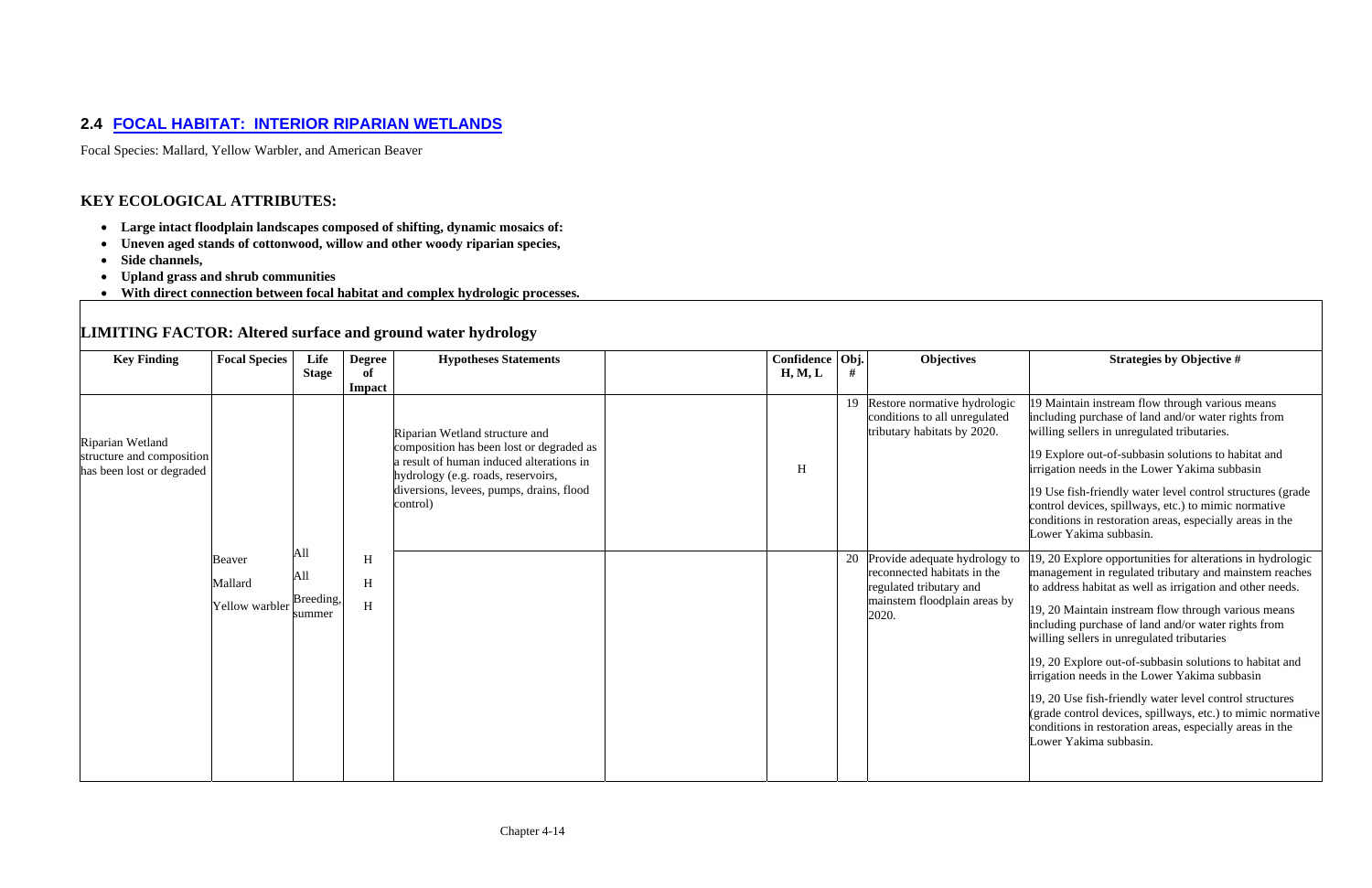|  |  | Cottonwood regeneration has been<br>impaired due to altered hydrology. | H | 21 | Establish new cottonwood<br>stands in active riparian zones<br>in all potential cottonwood<br>restoration locations in Yakima<br>subbasin by 2020. | 20, 21 Complete assessments begun under the Yakima<br>River Water Enhancement Plan to prioritize locations<br>where cotton wood restoration is possible.<br>[20, 21 Reconnect cottonwood restoration areas to the<br>active floodplain. |
|--|--|------------------------------------------------------------------------|---|----|----------------------------------------------------------------------------------------------------------------------------------------------------|-----------------------------------------------------------------------------------------------------------------------------------------------------------------------------------------------------------------------------------------|
|  |  |                                                                        |   |    |                                                                                                                                                    | 20, 21 When necessary, plant cottonwoods and other<br>native riparian vegetation in prioritized locations.                                                                                                                              |

## **LIMITING FACTOR: Habitat conversion and degradation of Riparian Wetland habitats**

| <b>Key Finding</b>                                                   | <b>Focal Species</b>                          | Life<br><b>Stage</b> | <b>Degree</b><br>of<br><b>Impact</b> | <b>Hypotheses Statements</b>                                                                                                                                   | Confidence Obj.<br>H, M, L |    | <b>Objectives</b>                                                                                                                                                                                        | <b>Strategies by Objective #</b>                                                                                                                                                                                                                                                                                                                                                 |
|----------------------------------------------------------------------|-----------------------------------------------|----------------------|--------------------------------------|----------------------------------------------------------------------------------------------------------------------------------------------------------------|----------------------------|----|----------------------------------------------------------------------------------------------------------------------------------------------------------------------------------------------------------|----------------------------------------------------------------------------------------------------------------------------------------------------------------------------------------------------------------------------------------------------------------------------------------------------------------------------------------------------------------------------------|
| <b>Extensive loss of Riparian</b><br>Wetland habitat has<br>occurred | Beaver<br>Mallard<br>Yellow warbler Breeding, | All<br>All<br>summer | H<br>H<br>H                          | Riparian Wetland habitats have been<br>converted and degraded on a large scale to<br>human use (e.g. urban, irrigated<br>agriculture, pasture, gravel quarry). | H                          | 22 | Restore lost or degraded<br>habitats to ecologically<br>functional conditions in the<br>Lower Yakima subbasin (from<br>the south end of the Yakima<br>Canyon to the Yakima River<br>delta) by 2020.      | 19, 20, 21, 22, 23 Complete assessments begun under the<br>Yakima River Water Enhancement Plan to prioritize areas<br>with restoration potential.                                                                                                                                                                                                                                |
|                                                                      |                                               |                      |                                      |                                                                                                                                                                | M                          |    | Restore ecologically functional<br>floodplain riparian wetland to<br>all possible areas of the upper<br>Yakima subbasin (headwater to Wapato reaches.<br>the south end of the Yakima<br>Canyon) by 2020. | 19, 20, 21, 22 Immediately implement protection and<br>restoration activities in mainstem areas identified in<br>Stanford and Snyder (2003), especially the Union Gap and<br>19, 20, 21, 22 Immediately implement protection and<br>restoration activities in tributary areas important to focal<br>species - especially the Toppenish, Satus, Ahtanum and<br>Naches watersheds. |
|                                                                      |                                               |                      |                                      |                                                                                                                                                                |                            | 23 |                                                                                                                                                                                                          | 19, 20, 23 Reconnect side channels and plant native<br>woody riparian vegetation where needed and possible in<br>the upper Yakima subbasin.                                                                                                                                                                                                                                      |
|                                                                      |                                               |                      |                                      |                                                                                                                                                                |                            | 24 | Restore non-wetland<br>components of the floodplains,<br>along with the wetlands, to                                                                                                                     | 19, 20, 21, 22, 23, 24 Work with cooperating landowners,<br>tribes, and public agencies through purchase, easement,<br>and land-use agreements to protect intact floodplain<br>meet the native habitat needs of habitats and to secure lands for restoration.                                                                                                                    |
|                                                                      |                                               |                      |                                      |                                                                                                                                                                |                            |    | the focal species.                                                                                                                                                                                       | 19, 20, 21, 22, 23, 24 Conduct management and<br>monitoring activities on protection and restoration areas to<br>ensure that the ecological functions and habitat benefits<br>are maintained.                                                                                                                                                                                    |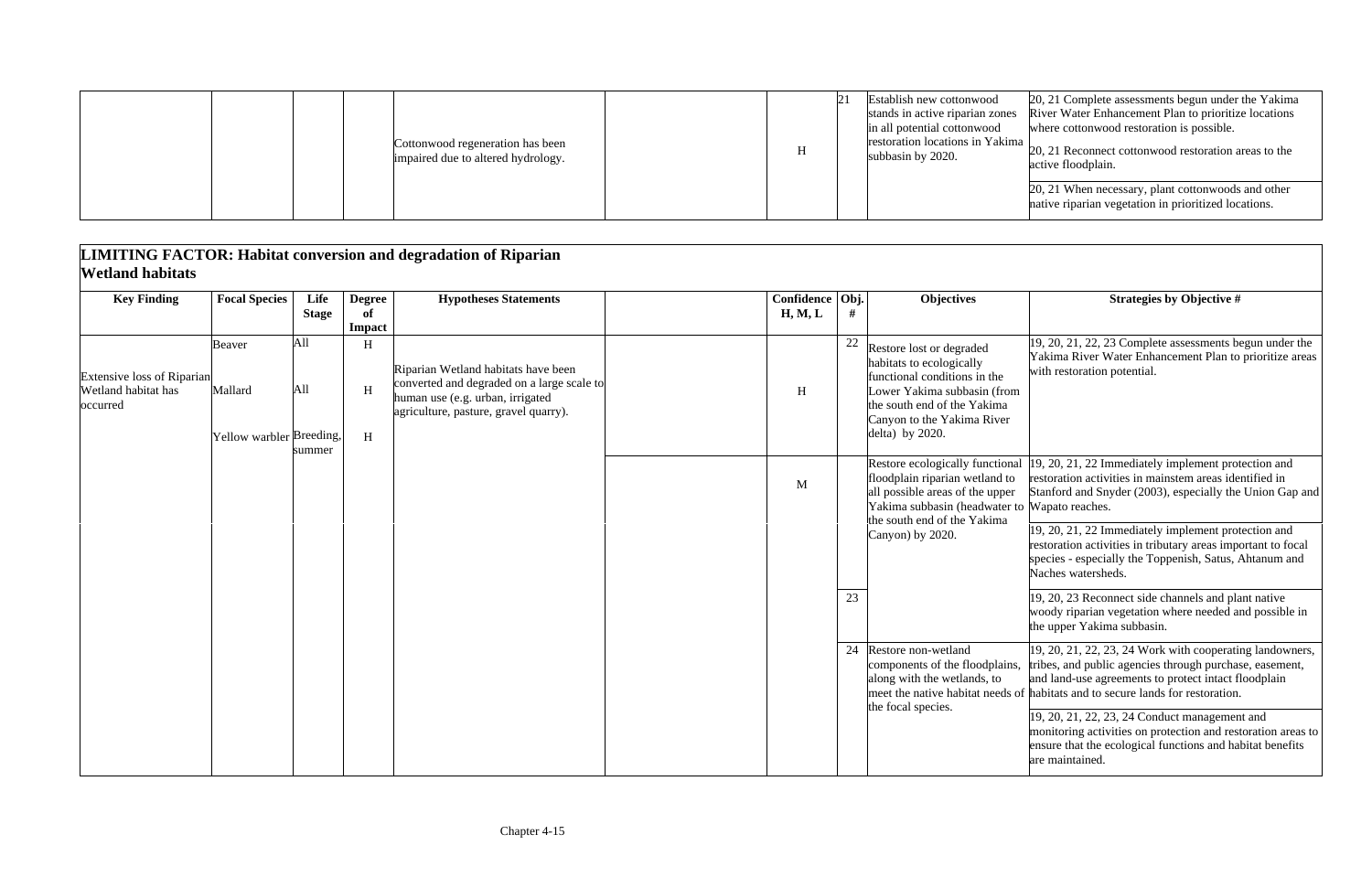|  |  |  |  | 25 Work with landowners on   |
|--|--|--|--|------------------------------|
|  |  |  |  | protection and restoration   |
|  |  |  |  | techniques on focal habitats |
|  |  |  |  |                              |
|  |  |  |  |                              |

5 | Work with landowners on | 19, 20, 21, 22, 23, 24, 25 Interact with, assist, and distribute materials (e.g. seminars, printed) to landowners in focal habitats.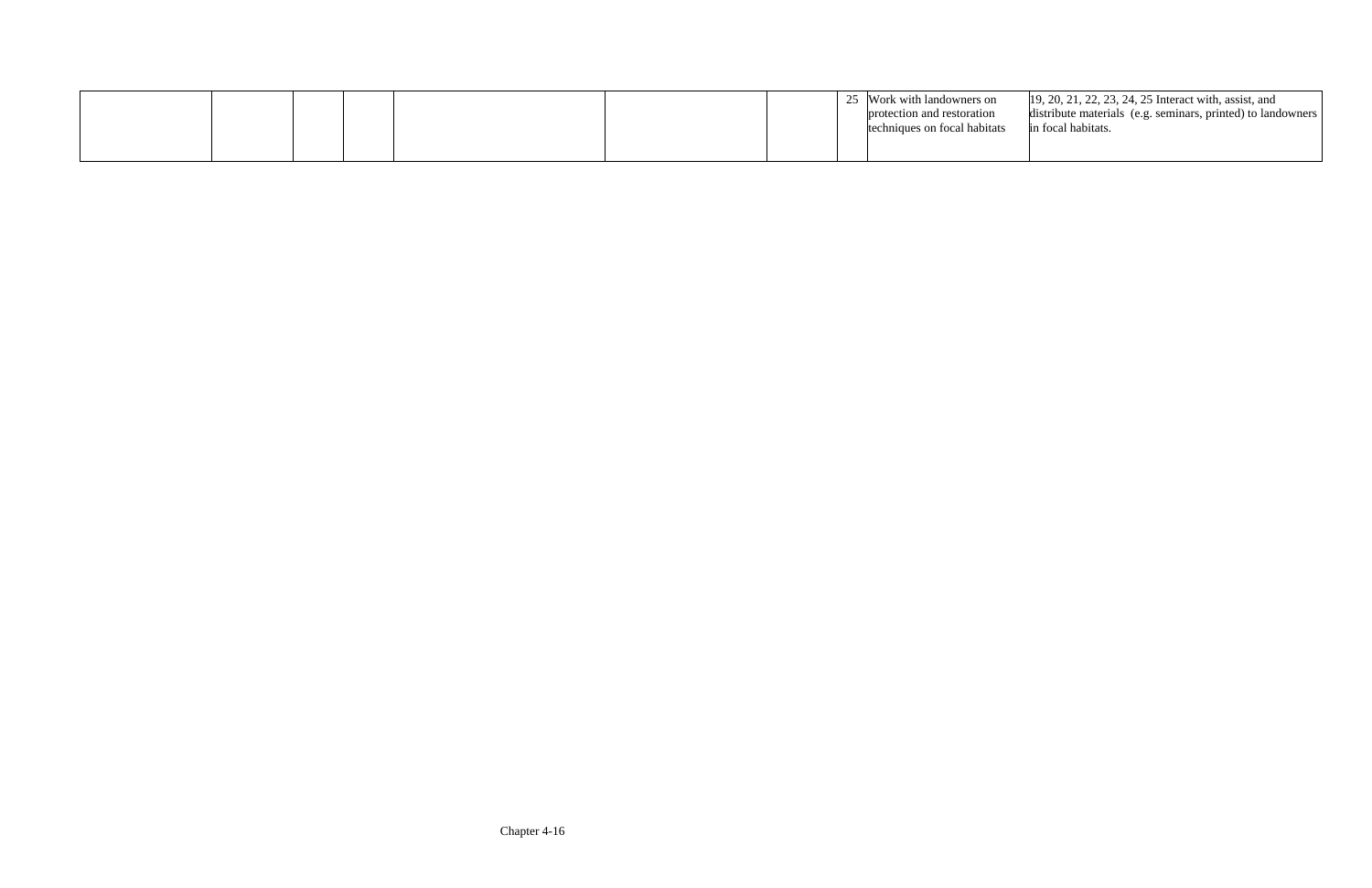# <span id="page-16-0"></span>**3 Aquatic Key Findings**

Protection of existing highly productive habitats, and productive or threatened populations is a high priority for maintenance of the diversity, productivity and health of the Yakima Subbasin. The following Key findings are not prioritized, these Key Findings share a common Biological Objective – Maintenance and enhancement of these natural resource is of the highest priority in the Subbasin.

# **3.1 Protection Key Findings for Fish Focal Species**

## **3.1.1** Protection Key Findings for Fall Chinook**:**

| <b>Protect Marion Drain Fall Chinook</b> | There has also been the relatively recent (early<br>20th century) development of a separate, self-<br>sustaining population of fall chinook in the<br>Marion Drain. Some researchers speculate that<br>this is the remnant endemic Yakima fall chinook<br>strain.<br>By any estimation, the abundance of Fall<br>Chinook has been significantly reduced<br>from historic levels. |
|------------------------------------------|----------------------------------------------------------------------------------------------------------------------------------------------------------------------------------------------------------------------------------------------------------------------------------------------------------------------------------------------------------------------------------|
|                                          | "[b]ased on existing electrophoretic and<br>life history data, the genetic variability<br>within the Marion Drain population<br>represents a substantial portion of the<br>genetic variability found in mid-Columbia<br>summer and fall chinook the Marion<br>Drain population may prove to be an<br>important part of the effort to rebuild fall<br>chinook in the Yakima Basin |

## **3.1.2** Protection Key Findings for Steelhead:

| Kelt life history | Survival of steelhead kelts (mature      |
|-------------------|------------------------------------------|
|                   | spawned out fish with the potential to   |
|                   | spawn again) migrating out of the Yakima |
|                   | Basin and through the mainstem Columbia  |
|                   | to the ocean is at or near zero.         |
|                   |                                          |

## **3.1.3** Protection Key Findings for Bull Trout:

| Harassment during spawning   | Harassment such as poaching is high in<br>Box Canyon and Gold Creek, resulting in<br>decreased spawning success |
|------------------------------|-----------------------------------------------------------------------------------------------------------------|
| <b>Box Canyon Population</b> | Box Canyon bull trout population is<br>naturally limited by spawning habitat that                               |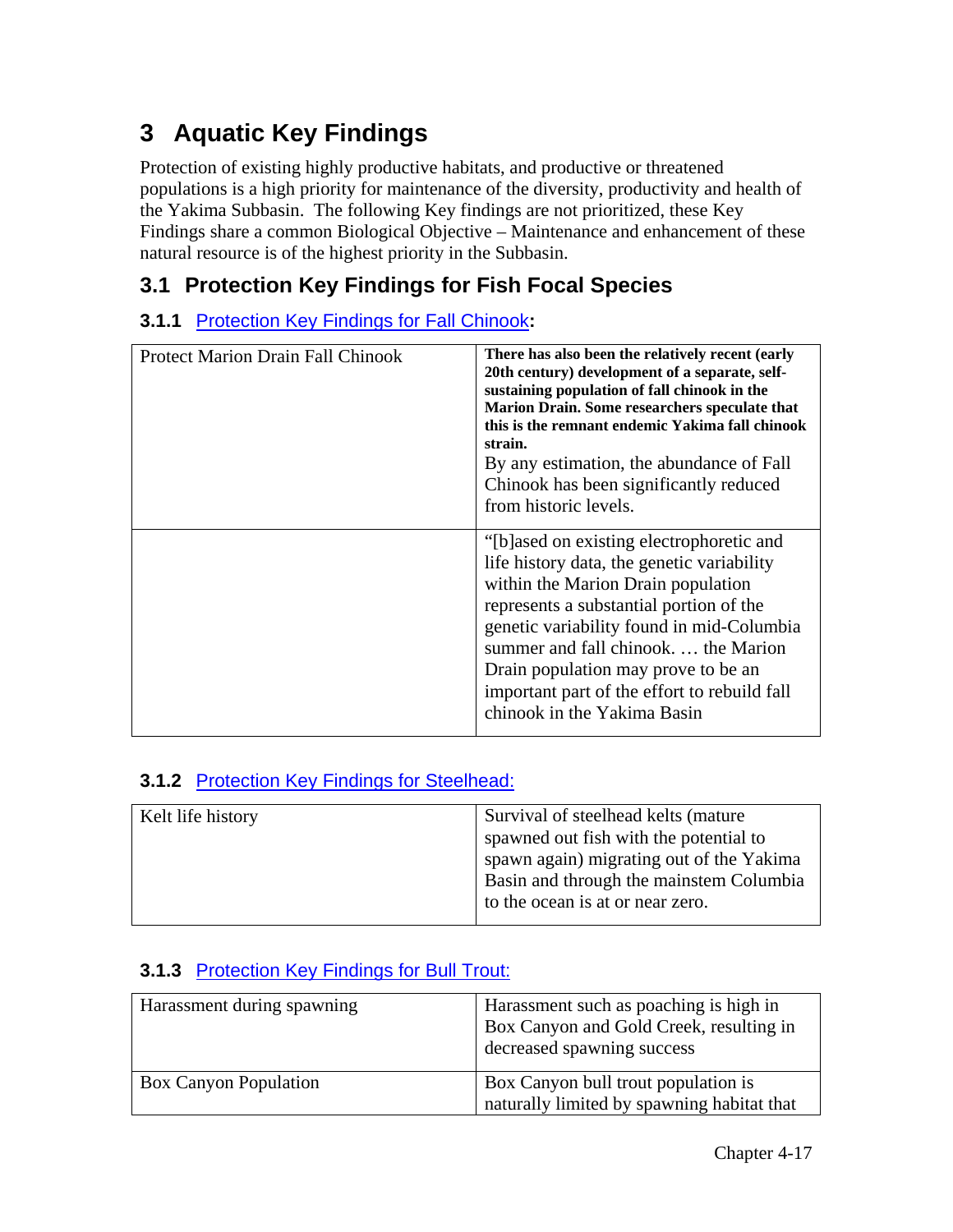<span id="page-17-0"></span>

|                   | limits viability due to low population size<br>and low spatial diversity of spawning<br>habitat.                                                                                       |
|-------------------|----------------------------------------------------------------------------------------------------------------------------------------------------------------------------------------|
| Genetic diversity | Recent genetic analysis work done by<br>Reiss (2003) has indicated a high level of<br>genetic differentiation among 12 bull trout<br>spawning populations in the Yakima River<br>basin |

# **3.2 Protection Key Findings for Assessment Units**

## **3.2.1** Protection Key Findings for the Lower Yakima Assessment Unit:

| Amon Creek             | La Riviere (pers. com. 2004) noted that<br>Amon Creek, which enters the Yakima in<br>Richland, provides 6 cfs of cool spring fed<br>water year round                                                                                                                                                                                                                                                                                                                           |
|------------------------|--------------------------------------------------------------------------------------------------------------------------------------------------------------------------------------------------------------------------------------------------------------------------------------------------------------------------------------------------------------------------------------------------------------------------------------------------------------------------------|
| <b>Rearing Habitat</b> | The reach of the Yakima River from Roza<br>Dam to Sunnyside dam is an important<br>rearing area for spring chinook juveniles.<br>Juveniles from all three stocks are typically<br>distributed throughout this reach in the late<br>fall following emergence. Densities are<br>highest well below the major spawning<br>areas but above Sunnyside Dam                                                                                                                           |
| <b>Critical Reach</b>  | Hockersmith et al. (1995) indicated that<br>about 66 percent of Yakima steelhead<br>overwinter in the mainstem Yakima in this<br>Assessment Unit with the majority in the<br>vicinity of the Satus creek confluence. This<br>is the same area of the river which supports<br>overwintering juvenile spring chinook, and<br>this reach is the most important reaches for<br>preservation or protection at the for all<br>species in the subbasin according to the<br>EDT model. |

# **3.2.2** Protection Key Findings for the Mid Yakima Floodplain:

| <b>Critical Reach</b> | However, much of this reach is still      |
|-----------------------|-------------------------------------------|
|                       | characterized by intact floodplains,      |
|                       | cottonwood gallery forests, and extensive |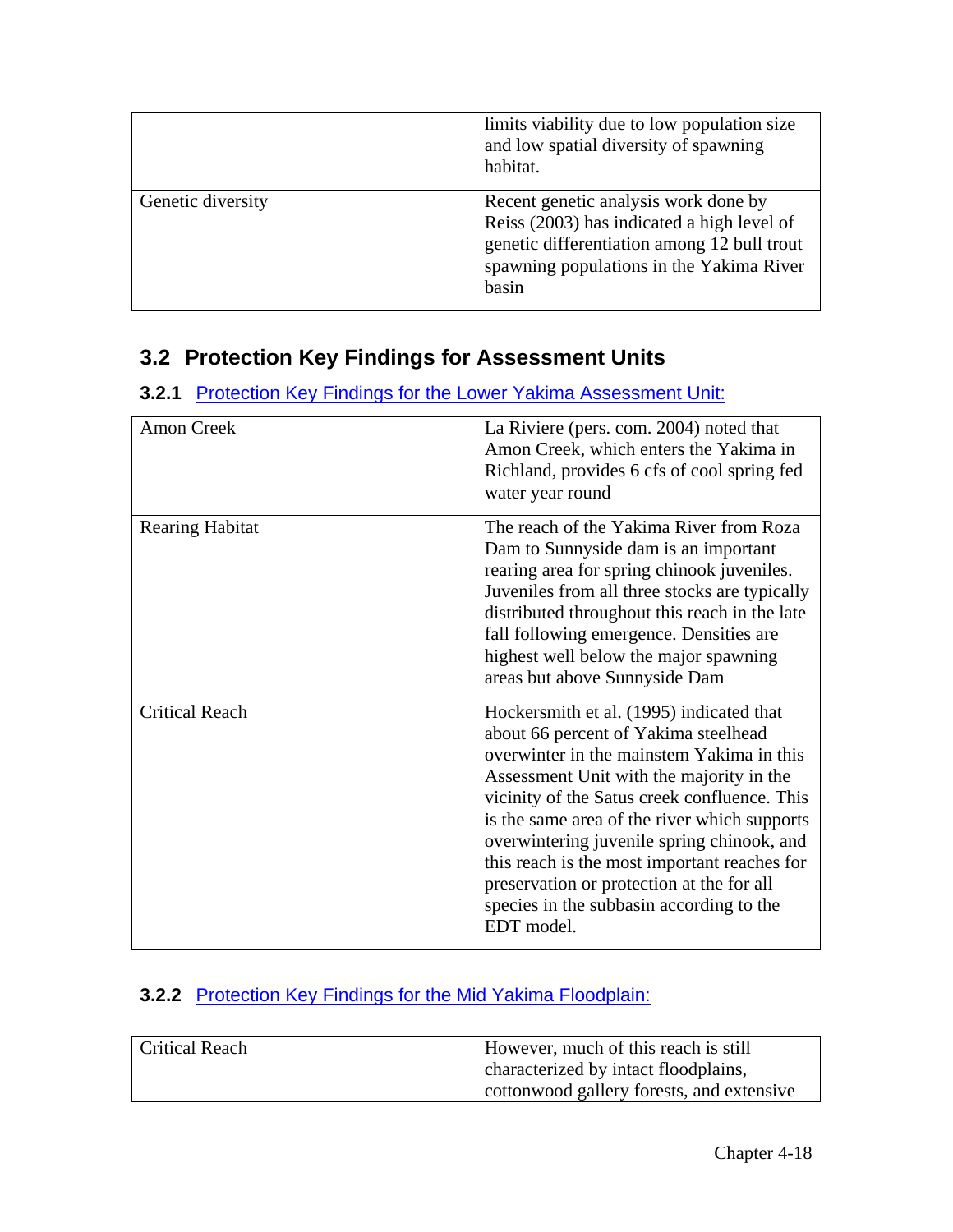<span id="page-18-0"></span>

| riparian wetlands |
|-------------------|
|                   |

# **3.2.3** Protection Key Findings for Low Elevation Tributaries Assessment Unit:

| Habitat and species diversity | These watersheds are extremely diverse for<br>their size; and have vegetative types that<br>include alkali flats, strub steppe, grassland,<br>dry forest, mixed forest, high elevation<br>forest. Steelhead populations in this AU<br>would likely have high levels of genetic,<br>life history and spatial diversity as well                                                                                                                                                                                                                                                                                                                                                                                 |
|-------------------------------|---------------------------------------------------------------------------------------------------------------------------------------------------------------------------------------------------------------------------------------------------------------------------------------------------------------------------------------------------------------------------------------------------------------------------------------------------------------------------------------------------------------------------------------------------------------------------------------------------------------------------------------------------------------------------------------------------------------|
| <b>Upper Satus Tribs</b>      | The upper portions of Dry, Logy and<br>Kusshi creeks are generally in good to<br>excellent conditions                                                                                                                                                                                                                                                                                                                                                                                                                                                                                                                                                                                                         |
| Satus Floodplain              | Most floodplains within the Satus basin<br>have remained intact, in that little diking<br>has taken place                                                                                                                                                                                                                                                                                                                                                                                                                                                                                                                                                                                                     |
| <b>Upper Toppenish</b>        | Channel conditions upstream of the mouth<br>of Toppenish Canyon are very good                                                                                                                                                                                                                                                                                                                                                                                                                                                                                                                                                                                                                                 |
|                               | Abundant high quality spawning gravel can<br>be found throughout the uppermost portion<br>of Toppenish Creek, as well as NF and SF<br>Toppenish creeks                                                                                                                                                                                                                                                                                                                                                                                                                                                                                                                                                        |
|                               | Riparian condition is excellent in upper<br>Toppenish Creek, as well as in NF and SF<br>Toppenish Creeks,                                                                                                                                                                                                                                                                                                                                                                                                                                                                                                                                                                                                     |
| <b>Cowiche Creek</b>          | The moderate gradient of Cowiche Creek<br>and its forks is associated with many pools,<br>riffles, and glides. Large woody debris and<br>overhanging/submerged vegetation is<br>abundant in the mainstem and South Fork.<br>Beaver dams are common on both the<br>mainstem Cowiche Creek and the South<br>Fork Cowiche Creek (CBSP 1990). There<br>are enough gravel bars in Cowiche Creek<br>and the South Fork for spawners to fully<br>seed the available rearing habitat (CBSP<br>1990, WDFW 1998) In the upper portion<br>of the watershed on WDFW and private<br>timberlands the riparian condition is good<br>to excellent in most places, with exceptions<br>being located at road crossings or areas |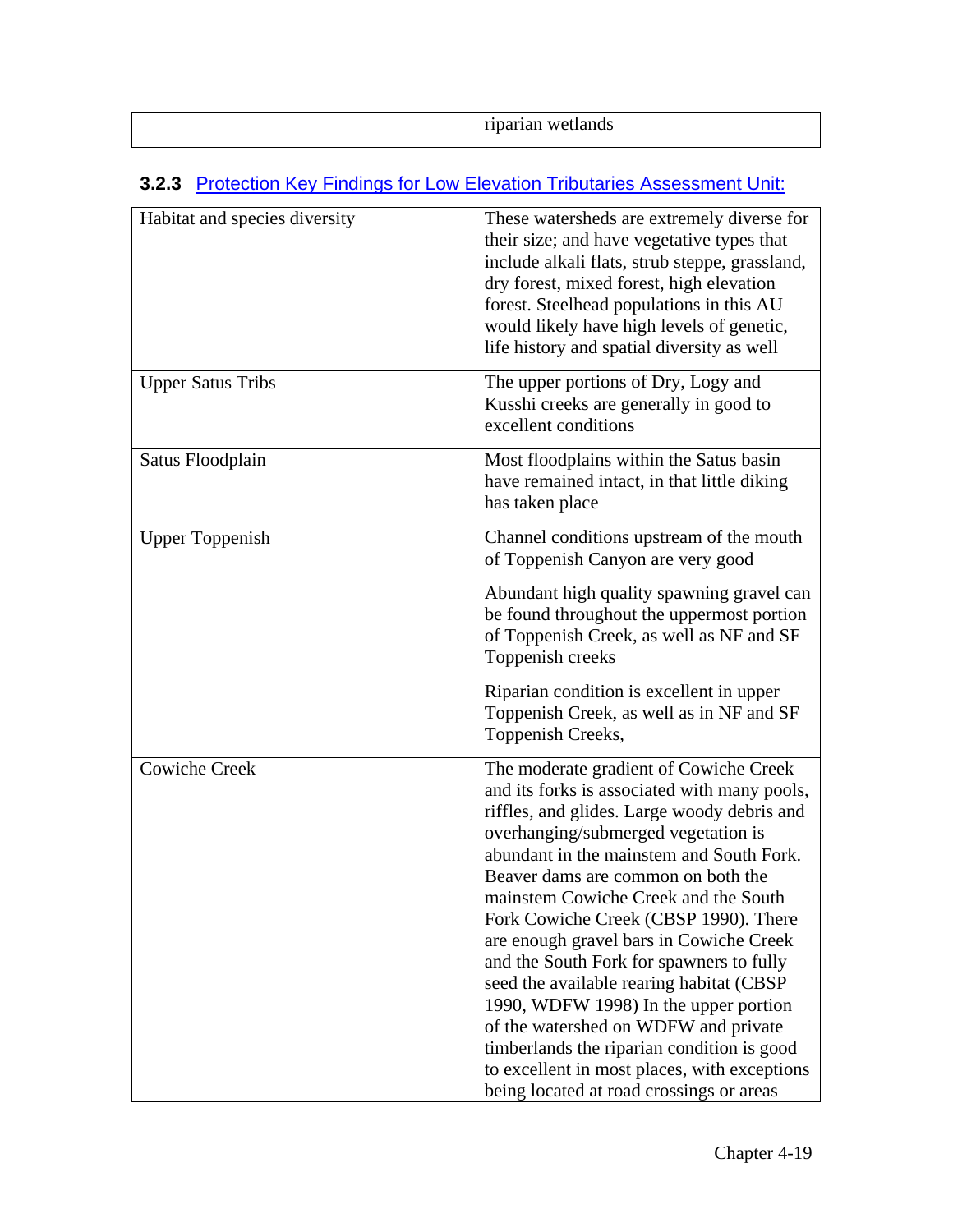<span id="page-19-0"></span>

|  | where the road is directly adjacent to the<br>creek |
|--|-----------------------------------------------------|
|--|-----------------------------------------------------|

## Productive mainstem habitat The mainstem Yakima River between the Teanaway River and Keechelus Dam is the premier spring chinook spawning and rearing area in the Assessment Unit. Roughly 50 percent of all spawning spring chinook in the entire basin utilize this reach. Over 75 percent of the upper Yakima stock relies on this reach. The reach of the Yakima River from the confluence with the Teanaway River to Keechelus Dam is roughly 40 miles in length. Habitat quality is very good in this reach and is surpassed in the subbasin by perhaps only the American River. The large volumes of wood in the river, combined with a lack of natural confinement and perhaps a greater frequency of floods and disturbances, create a very complex river system. Rainbow trout fishery **Rainbow** trout are also found in large numbers in both the Yakima canyon and upper flats areas, and support an economically and recreationally significant trout fishery in those areas Upper portions of upper Yakima tribs. [ Large woody debris is abundant in the upper reaches of the South Fork of Manastash Creek (above ~RM 10 Buck Meadows), in the North Fork and South Fork of Taneum Creek (above RM 12.7), in the Fishhook Flats area of the North Fork of Taneum Creek (RM 3 NF Taneum), and above Big Creek Dam (RM 2.1) on Big Creek and contributes to habitat quality and complexity. Riparian conditions are unusually good on these creeks. Vegetation communities transition from dense alder/cottonwood stands that approach complete canopy

#### **3.2.4** Protection Key Habitat Findings for Mid Elevation Yakima Assessment Unit: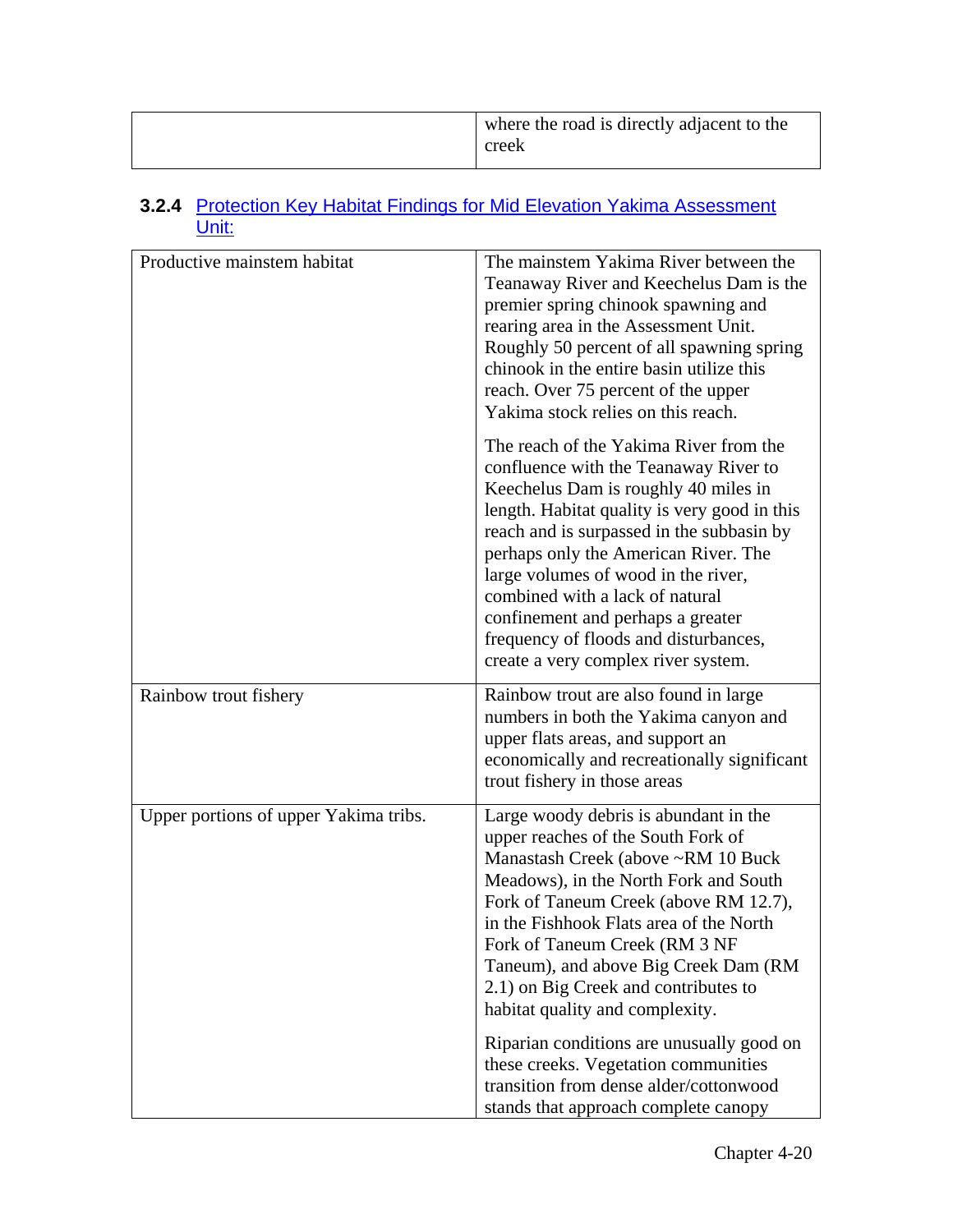<span id="page-20-0"></span>

|  | closure in the valley to equally dense   |
|--|------------------------------------------|
|  | growths of alder/Douglas fir in the low- |
|  | gradient upper reaches. The steep-sloped |
|  | and rocky canyon sections of Manastash   |
|  | and Big Creek are fringed with dense     |
|  | growths of willow and alder.*            |
|  |                                          |

# **3.2.5** Protection Key Findings for High Elevation Yakima Assessment Unit:

| NF Teanway Bull Trout                         | The fluvial bull trout population in the<br>North Fork Teanaway River is believed to<br>be at high risk of extinction (USFWS 2002)<br>due to limiting habitat area and isolation<br>from other populations                                                                                                                                                                                                                                                                                                                                                                                                                                        |
|-----------------------------------------------|---------------------------------------------------------------------------------------------------------------------------------------------------------------------------------------------------------------------------------------------------------------------------------------------------------------------------------------------------------------------------------------------------------------------------------------------------------------------------------------------------------------------------------------------------------------------------------------------------------------------------------------------------|
| <b>Bull Trout Population above reserviors</b> | All of the existing storage reservoirs<br>currently support populations of adfluvial<br>bull trout, which spawn in the larger<br>tributaries including the upper Cle Elum<br>River, Box Canyon Creek, the Kachess<br>River above the reservoir, and Gold Creek.<br>The Box Canyon Creek bull trout<br>population is naturally limited by spawning<br>habitat.                                                                                                                                                                                                                                                                                     |
| Mainstem Teanaway Channel<br>Characteristics  | Well over half of the mainstem Teanaway<br>is still anastomosing, even though the<br>number of channels and interconnections is<br>much lower than historically. Suitable<br>spawning gravels and gradients for spring<br>chinook, steelhead, and coho are present in<br>most reaches of the mainstem and the<br>lower portions of the forks, and are<br>abundant in many areas.<br>Despite extensive alterations, a fairly<br>extensive wet meadow/wetland complex<br>still exists in the lowermost several miles<br>of the mainstem, and this area has been<br>identified as a critical piece of habitat and a<br>top priority for preservation |
| <b>Upper Cle Elum River</b>                   | The upper Cle Elum River was and is<br>remarkably complex, containing a large,<br>unconfined distributary fan near the lake, a<br>confined canyon reach, a moderately steep                                                                                                                                                                                                                                                                                                                                                                                                                                                                       |
|                                               | $(1.5 - 4\%$ gradient) alluvial reach, and two                                                                                                                                                                                                                                                                                                                                                                                                                                                                                                                                                                                                    |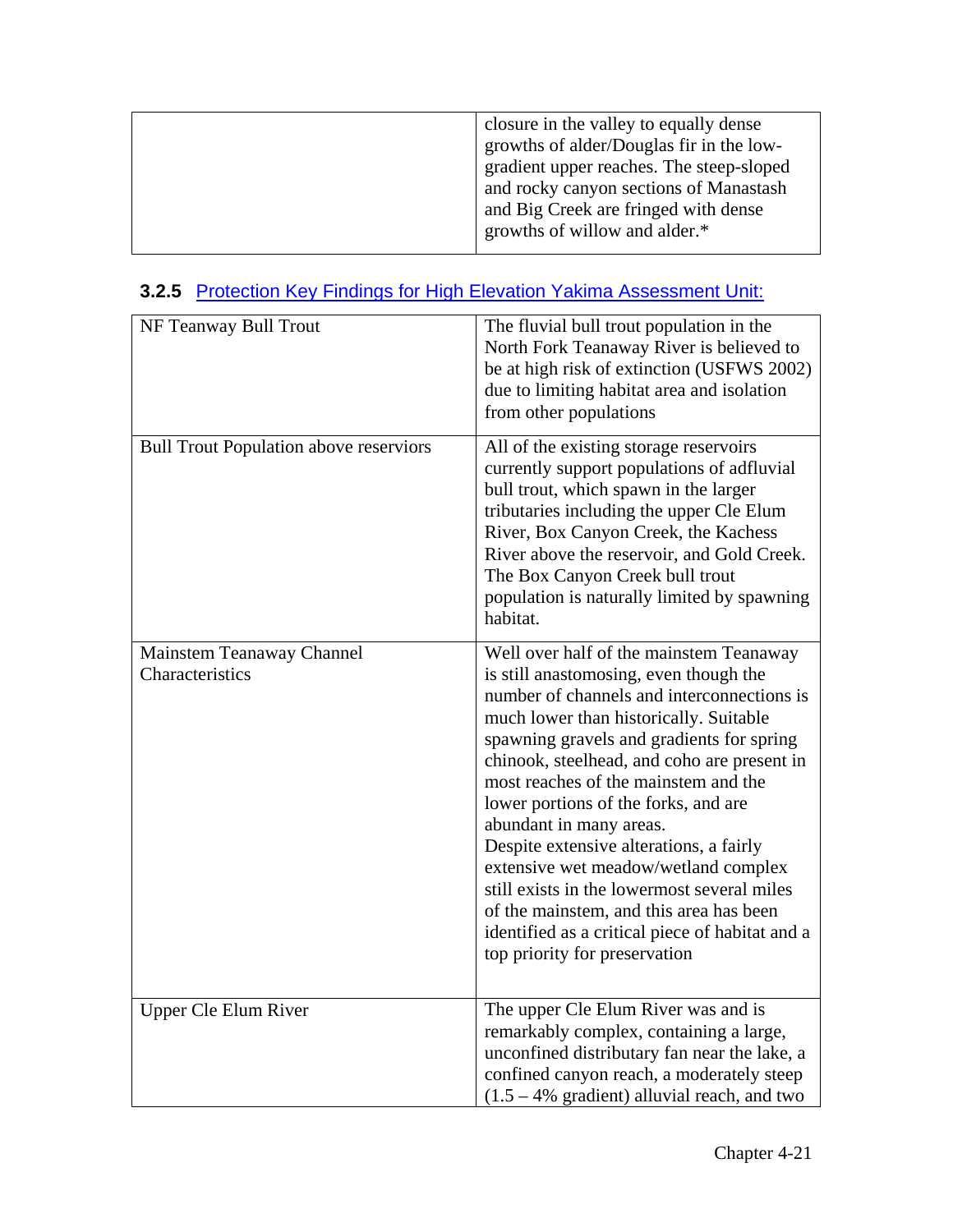<span id="page-21-0"></span>

|                       | lakes, one at the headwaters and one<br>dividing two low gradient $(0.5 - 1.0\%)$<br>gradient) lake outlet reaches with abundant,<br>clean spawning gravel, and plentiful large<br>woody debris<br>The riparian corridor of the Cle Elum River<br>upstream of the reservoir is in generally<br>good condition                                                                                                                                                                                             |
|-----------------------|-----------------------------------------------------------------------------------------------------------------------------------------------------------------------------------------------------------------------------------------------------------------------------------------------------------------------------------------------------------------------------------------------------------------------------------------------------------------------------------------------------------|
| Box Canyon Bull Trout | The Box Canyon bull trout population is<br>naturally limited by the availability of<br>suitable spawning habitat (less than 50)<br>redds estimated capacity) due to natural<br>falls. Because of the small population size<br>and lack of suitable habitat, the long-term<br>viability of this population is low. Special<br>care should be taken to ensure this<br>population's viability and that the<br>population remains connected to the<br>population that spawns in to Kachess River<br>mainstem. |
|                       | Harassment of bull trout, through<br>fishing/poaching pressure is high in Box<br>Canyon and Gold Creek, resulting in<br>decreased spawning success.                                                                                                                                                                                                                                                                                                                                                       |

## **3.2.6** Protection Key Habitat Findings for the Mid Elevation Naches-Tieton **Assessment Unit:**

| <b>Rimrock Bull Trout Populations</b> | Historically the South Fork Tieton          |  |  |  |  |  |
|---------------------------------------|---------------------------------------------|--|--|--|--|--|
|                                       | population exhibited a fluvial life history |  |  |  |  |  |
|                                       | and the Indian Creek population had a       |  |  |  |  |  |
|                                       | resident life history, but after the        |  |  |  |  |  |
|                                       | construction of Rimrock Dam, both of        |  |  |  |  |  |
|                                       | these populations evolved into distinct     |  |  |  |  |  |
|                                       | adfluvial populations. Based on spawning    |  |  |  |  |  |
|                                       | surveys, the Rimrock populations represent  |  |  |  |  |  |
|                                       | the strongest stocks in the Yakima Core     |  |  |  |  |  |
|                                       | area                                        |  |  |  |  |  |
| Little Naches Habitat                 | Upstream of Salmon Falls, habitat in the    |  |  |  |  |  |
|                                       | Little Naches is nearly pristine, with      |  |  |  |  |  |
|                                       | abundant spawning gravel, excellent         |  |  |  |  |  |
|                                       | riparian condition, adequate summer flows,  |  |  |  |  |  |
|                                       | and plentiful large woody debris and        |  |  |  |  |  |
|                                       | instream cover                              |  |  |  |  |  |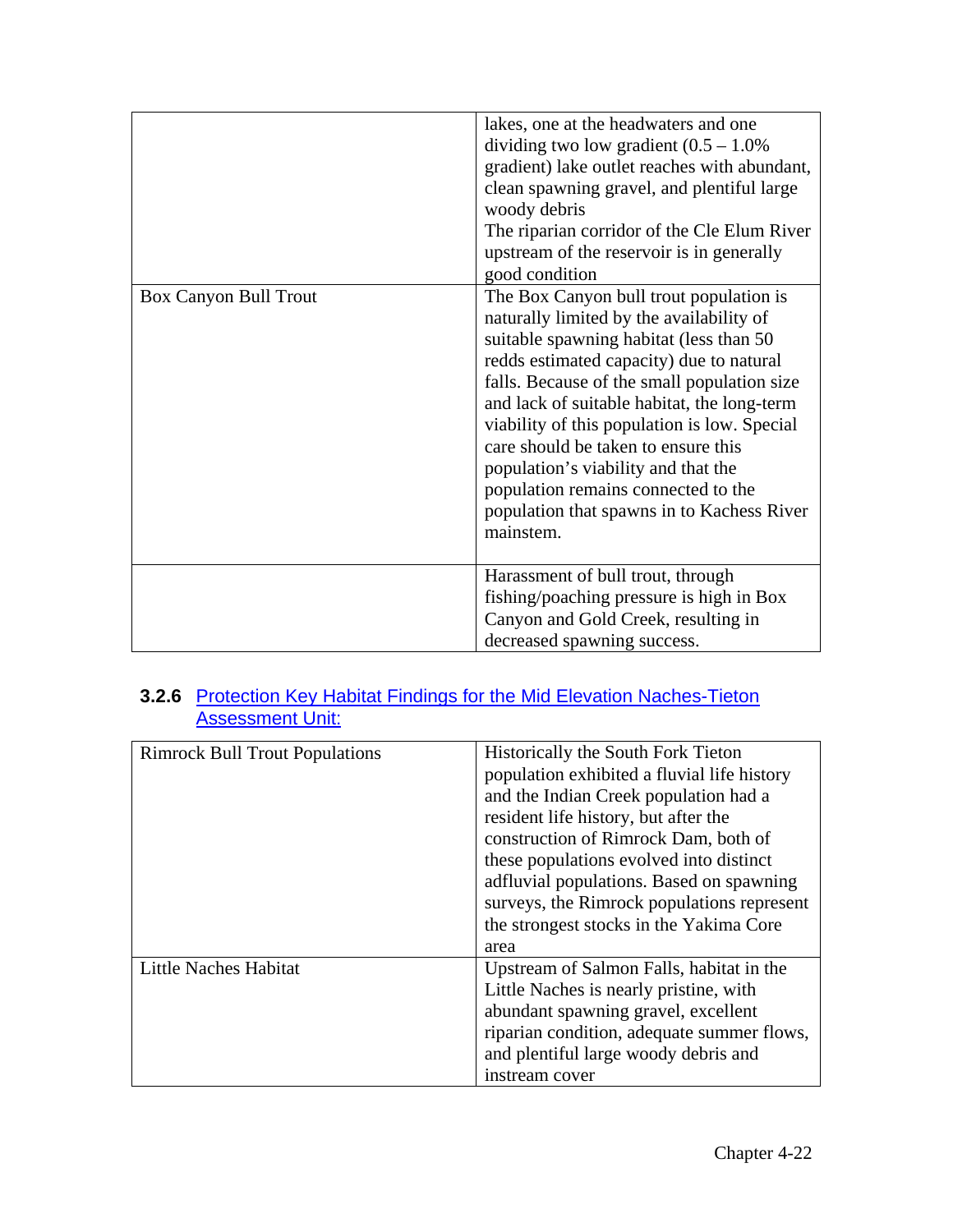## American River Habitat Some of the best spring chinook spawning and rearing habitat in the entire Yakima Subbasin is found in the American River between RM 5 and 15.8 The American River, along with its tributaries, is noted for its pristine status The American River riparian corridor is pristine, consisting in most places of an overstory of old growth Douglas fir and an understory of willows and alder American River Spring Chinook | American River spring chinook are one of the three genetically distinct Yakima stocks and are the least numerous stock in the basin. Bull Trout Populations The adfluvial bull trout population in Bumping Lake and the fluvial population in the American River are believed to be at high risk of extinction Upper Bumping Habitat The Bumping Lake tributaries are relatively pristine, occupying watersheds that are largely undeveloped. The upper Bumping River, along with these many other headwater and upper tributary reaches, is cold, small and often rather steep (gradient >4%). Some were probably negotiable by steelhead, although probably not spring chinook and coho. It is a relatively intact portion of the watershed. American River Flow and Water Quality . The hydrograph of the American River is considered to be essentially natural. Given the largely unaltered landscape of these areas, water quality is presumed to be essentially natural—that is, meeting the standards for class AA waters.

## <span id="page-22-0"></span>**3.2.7** Protection Key Habitat Findings for the High Elevation Naches Assessment Unit: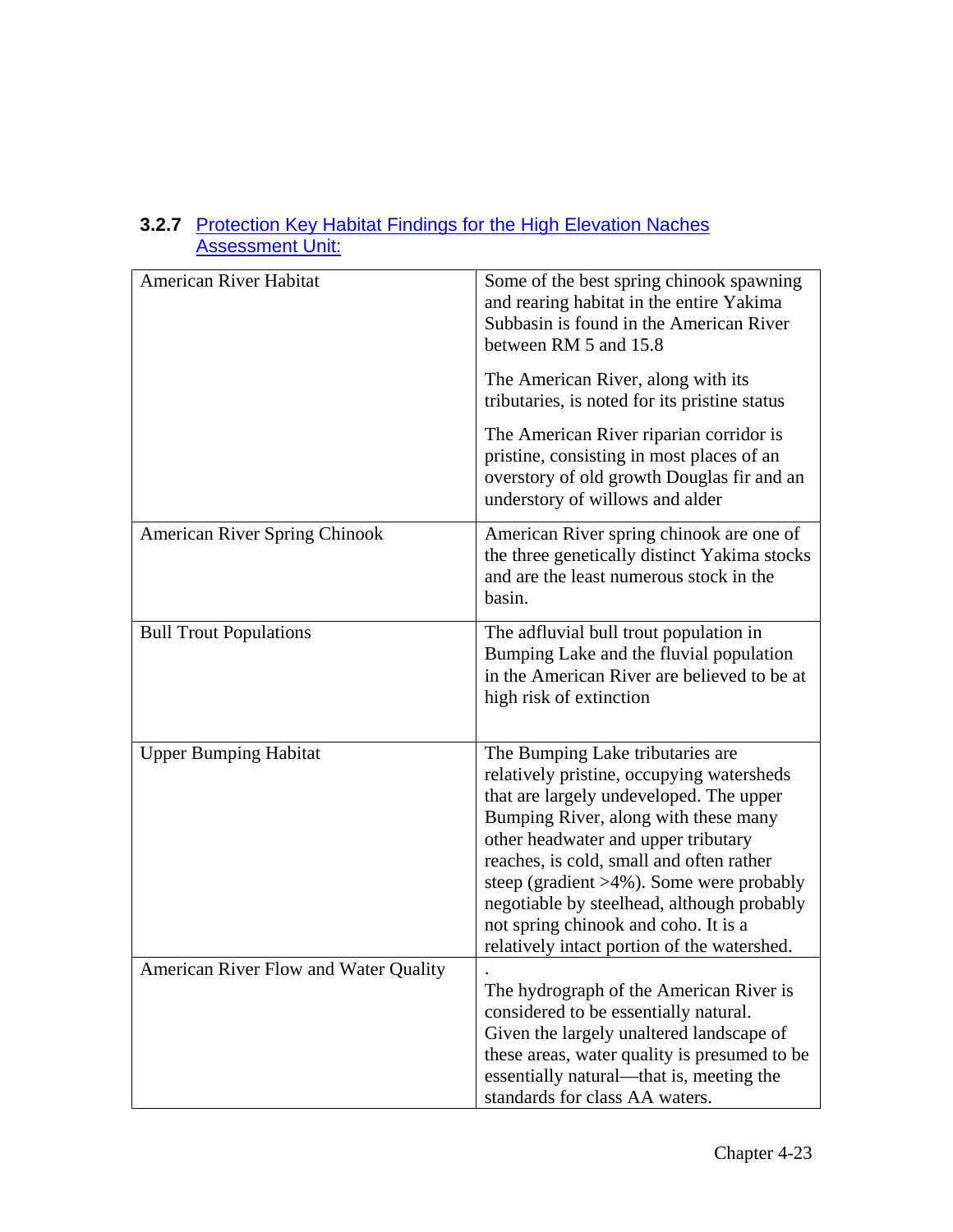<span id="page-23-0"></span>

| Water quality is generally excellent in the<br><b>American River</b> |
|----------------------------------------------------------------------|
|                                                                      |

# **3.3 Explanation of Subbasin-Specific Aquatic Restoration Key Findings, Objectives and Strategies**

Many of the strategies in this management plan are based on standard types of actions that would be very similar if they were implemented in other parts of the Pacific Northwest. Because of the uniqueness of the regulated flow regime and/or the geographic position and design of related infrastructure such as large diversion dams, drains and spillways there are several strategies that are unique to the Yakima Subbasin. The key findings that relate to unique basinwide features, however, do not mean that they are necessarily the most important findings. The discussion below are intended to clarify many of the strategies that were released to Subbasin planners, technical committees, public review groups and the general public in previous drafts. The bolded statements are frequently found in the tables that follow, and the paragraphs below are intended to provide an explanation of how we moved from the starting point of the Conceptual Foundation, to a logical development of Key Findings, Objectives and Strategies.

#### **Develop flow/temperature benchmarks, fund and implement projects that move the hydrograph toward the benchmark.**

This strategy is based on the concept that it is desirable to define a range or distribution of environmental attributes (such as the variation in water flow on an annual basis) that have a describable and definable relationship to conditions that existed in the basin when fish and wildlife populations were viable. The intent of these objectives is not necessarily to move towards pre-settlement conditions, but to have a means of defining current conditions relative to conditions that existed prior to Euro-american settlement (circa 1850) in order to assess the degree of change that has occurred since that time. Much of the rationale for this concept is based on the range of variability approach first put forward by Richter (1999) and the Patient/Template analysis employed in the EDT model. Conceptually, unless there is a known or hypothesized relationship between current conditions and the conditions that native species were adapted to, our ability to forecast the effects of management actions is very low.

Establishing these current and pre-1850 benchmarks would provide a set of scales that can be used to a) assess the relative impact of management actions such as restoration, preservation, or enhancement b) monitor changes in the watershed caused by changes in management according to scales that have some meaning specific to conditions within the Yakima subbasin, and c) to explicitly state the current understanding of changes in environmental attributes such as flow or temperature how those changes have affected fish, wildlife, plants, and plant communities. In some locations in the watershed, summer water temperatures are warmer for a longer period of time than under pre-settlement conditions, in other locations they are colder. Given the Conceptual Foundation and the importance of temperature to both the environment and life history of salmonids, either change in temperature regime could be expected to have (not necessarily negative or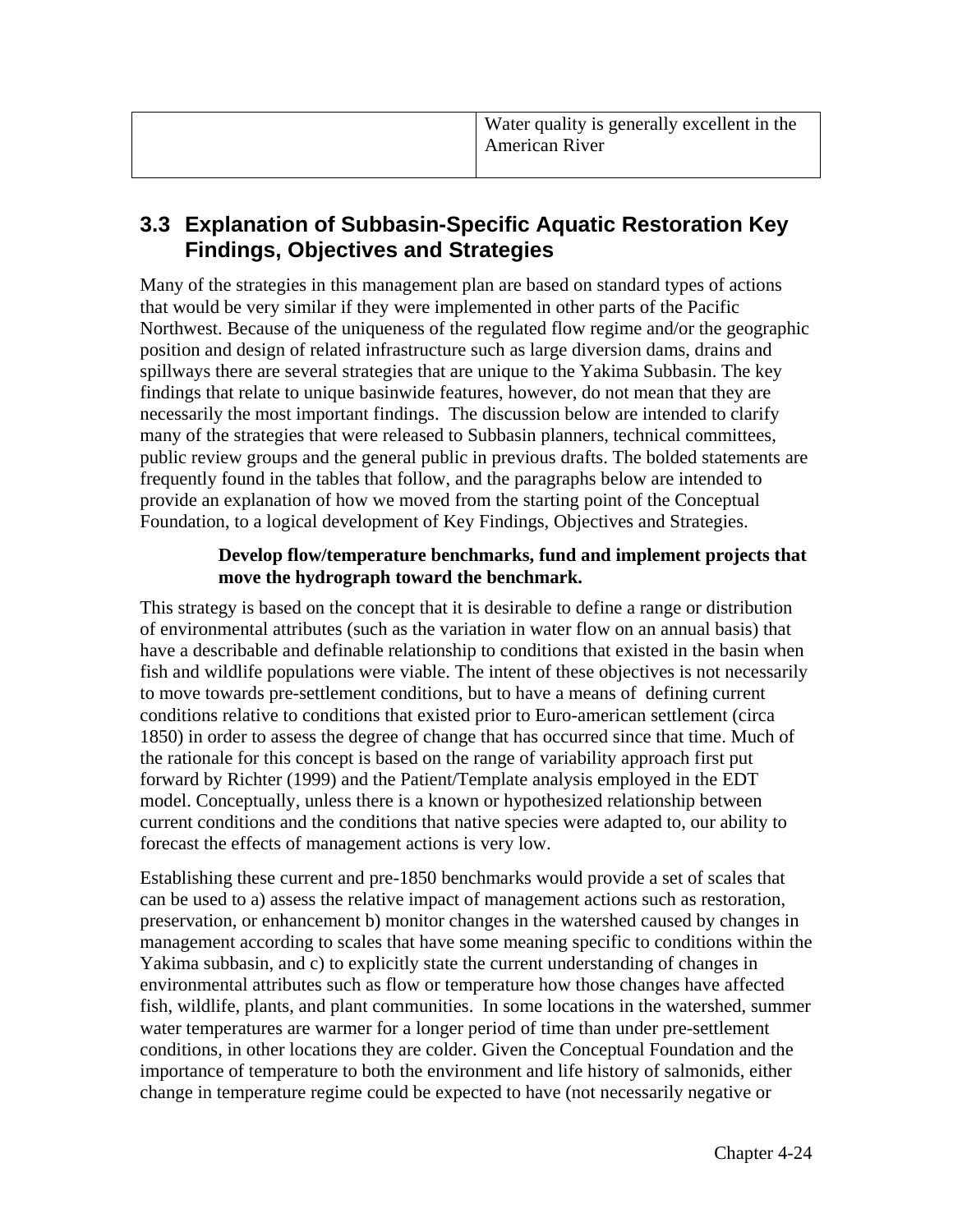positive) consequences on productivity and survival of native salmonids in the subbasin. Basing objectives on absolute standards (i.e., water temperatures should not exceed  $21^{\circ}$ C, ideal incubation temperatures for coho are  $4^{\circ}$ C) are often not appropriate in the real world where variation from optimal conditions is the rule and adaptation to that variation is key to population performance. Taking a standard-based approach also does not lead to evaluation of the consequences of alteration of the temperature regime by altering temperatures to such an extent that they no longer lie within the normal range of pre-1850 or "naturally functioning" environment.

All references to benchmarks are either for characteristic flows or flow related attributes such as temperature. Currently, the flow models available for use within the subbasin are based on Riverware, which is a software program developed by the Bureau of Reclamation and is used to optimize management of the Yakima Irrigation Project and projects in other parts of the world. While there is the capability of using Riverware to model pre-1850 flows, the model is not configured to include the physical effects of the pre-settlement glacial lakes on the hydrology of the basin or (very productive) river reaches immediately downstream of the reservoirs, nor does it analyze changes to flows in tributaries that are not part of the Yakima Project. Therefore we do not currently have an agreed upon accurate description of pre-settlement flows in the mainstem, or any quantitative description of pre-1850 flows in the tributaries, to compare with present day flows and (notwithstanding the desire to have measurable objectives) are unable to portray the relationship of the current flow regime to the pre-1850 flow regime. The best that can be done at the current time is to attempt to put flows and flow related attributes into the pre-1850 "ballpark", and lay out strategies that will be needed to get there.

#### **Reduce net water use; develop out of basin sources for new water; manage the system differently in good/excellent water years.**

The strategies for conservation of water could be perceived as conflicting with recent documents that state that conservation of water will not solve the basin's water problems. While this is true from the standpoint of conservation's inability to make major improvements in the reliability of the water supply for agriculture and other uses, conservation of water can have major beneficial impacts in specific portions of the Yakima Subbasin, the difference in these two perspectives on the importance or role of water conservation is discussed below.

One of the documents that the Yakima Subbasin Plan draws on heavily is the Watershed Management Plan for the Yakima Basin (Yakima River Basin Watershed Planning Unit, Jan. 2003). The emphasis of the Watershed Plan is on improvement of reliability of the Yakima Project to supply irrigation water (to reduce the need for water rationing in water short years) and supply sufficient water for growing communities in the future. The Watershed Plan examines the issue of water conservation and for the most part finds that it could play a very small role in increase of reliability for 2 reasons: the relatively small storage capacity that exists in the basin and the amount of water reuse that occurs in the basin. This small storage capacity means that even if water is conserved, there is no place to store it in most years. The water reuse or the role of returns in maintaining flows means that even if water is conserved in the upper portions of the basin, the conserved water would still need to be released from storage to meet downstream demand, and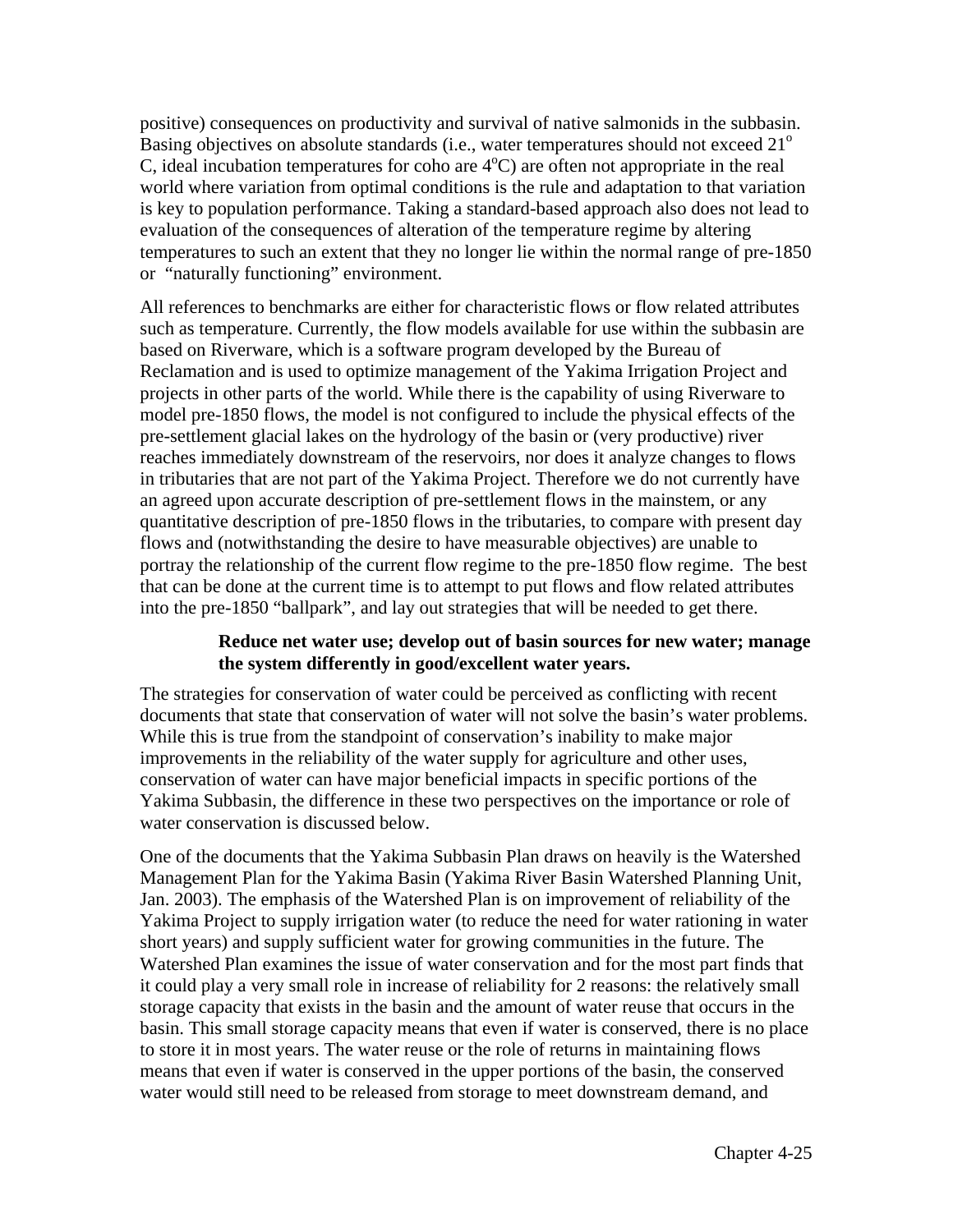again there is no benefit to conservation since water in storage must be released. If one were to look at this situation from the standpoint of increase in flow for fish habitat, the picture would be slightly different. Water conservation in the upper watershed would still make little sense given the current configuration of storage, diversion points, and water rights. But below Union Gap, conserved water could serve the purpose of increasing stream flow in the Wapato Reach, which has the most intact habitat and is the most dewatered reach in the mainstem.

If water were conserved (from either the Wapato Irrigation Project which serves the Yakama Reservation or the Sunnyside Valley Irrigation District which serves the east side of the River past Prosser) and allowed to pass over the Wapato and Sunnyside diversion dams, it would directly improve habitat conditions for the next approximately 18.5 miles of habitat in the mainstem Yakima. Water conservation in these areas serves a fish habitat purpose even if the water is withdrawn downstream (after other irrigation returns have caused flows to improve). This is especially true given the low temperatures of the water that passes over Wapato and Sunnyside dams in the summer months and could provide an even larger area of near normative thermal environments in this area of good to excellent habitat conditions. Reductions in water use/diversions below Union Gap (or shifting water use to earlier in the year) have the effect of reducing the peak flows required to be routed down the Naches during flip-flop, allowing the Naches to also achieve a more "normative" flow regime.

Similar rationale exists for many of the tributaries such as Ahtanum, Toppenish, Wenas, Manastash, Taneum, etc. which were not examined in the Watershed Plan. Where water conservation can be shown to be of direct benefit to fisheries by increasing flows in a limited reach, funding sources that are allocated to fish enhancement or restoration may be appropriate for water conservation, water purchase, or water rights transfers, even where such improvement in infrastructure also benefit consumptive water users such as agriculture by improving delivery efficiency or reducing pumping costs.

#### **Develop out-of-basin sources for new water.**

Primary among these projects is the proposed Black Rock Reservoir that is actively being studied at this time with funding from Congress and the State of Washington. Black Rock has been described in a variety of configurations, but the basic premise is that water is pumped from the Columbia during September when there is "excess" water in the Columbia (in most years) from the Corps spilling to gain flood control space for the winter and when hydropower is relatively cheap. The proposed reservoir itself is located in the Black Rock valley along SR 24 in Yakima County, and would be either .8 maf to 1.8 maf in capacity and could supply an annual amount of 0.5 maf for irrigation in the Yakima Basin or more in a water-short year. Recommended for study in the Watershed Management Plan, the project has received support from local governments (including the Yakama Nation), agricultural and irrigation organizations, local fish and wildlife biologists, the State legislature and Congress. There is, however, considerable opposition to the proposal from conservation organizations (due to potential effects on the Columbia River and also changes to the Yakima Subbasin) and others concerned about the project's economic viability. It has not yet been determined whether the Black Rock project is economically and biologically viable, additional studies are currently in progress that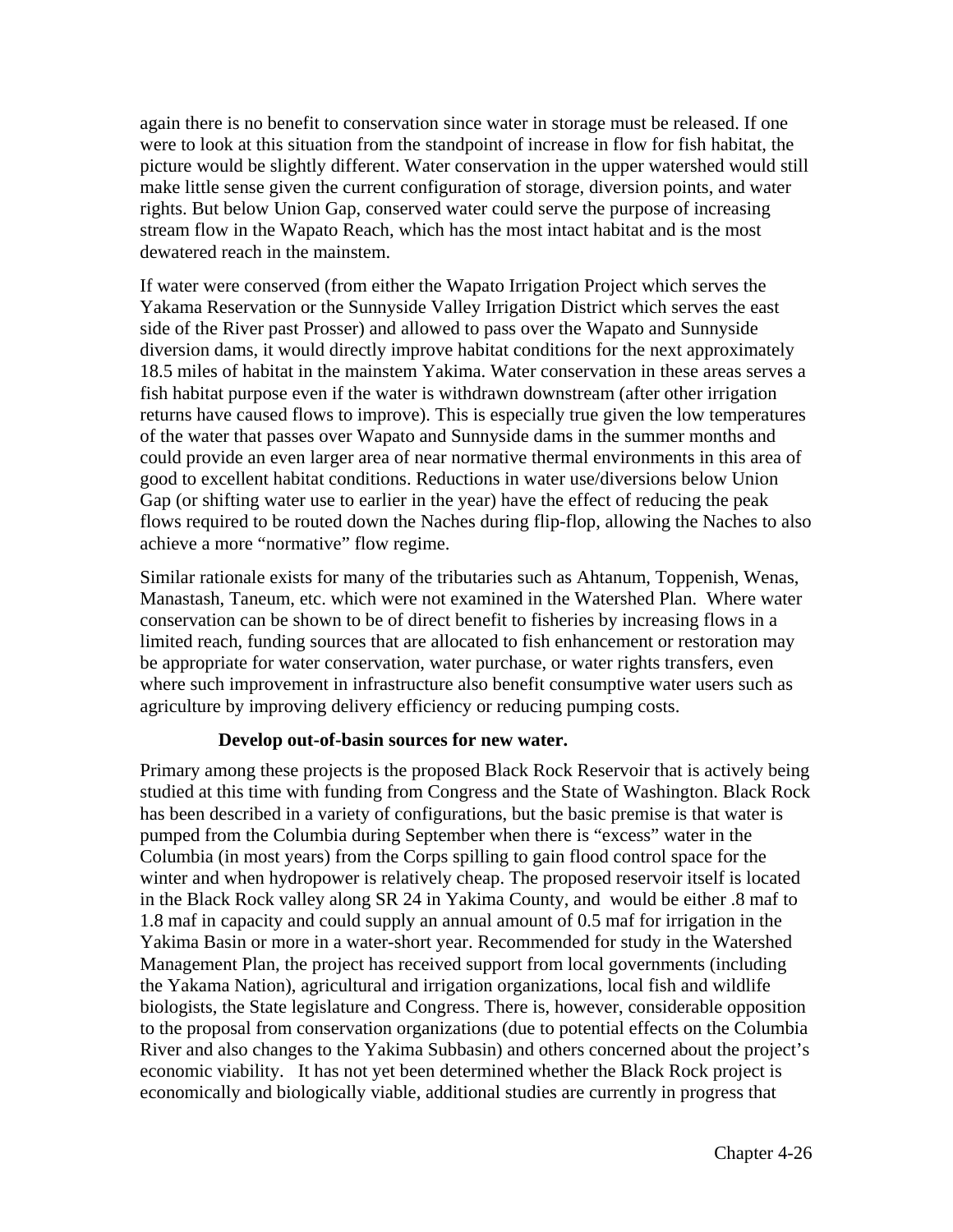examine the economic costs and the biological effects of the project on the Yakima Subbasin and the mainstem Columbia River.

If the Black Rock project were to be constructed, it could have a powerful effect on the flexibility of the Yakima Irrigation Project, and therefore on the intra-annual flow of the Yakima River. For instance, it could provide sufficient flows to eliminate the need for the flip-flop flow regime which would allow for more normative summer flows in the upper Yakima and Naches and a much more normative flow in the Naches during September and October.

#### **Manage the system differently in good/excellent water years.**

**Change flip-flop management or manage differently in good water years. Set TWSA (Total Water Supply Available) targets for reduction or elimination of flip-flop.**

The flip-flop flow management regime results in high flows in the upper Yakima arm during the summer months of July and August; during these same months, flows in the Naches arm are greatly reduced. In September and October, flows are flip-flopped and flows in the upper Yakima drop to near normative levels, while those in the Naches are dramatically elevated. These strategies seek to reverse the effects of flip-flop, mainly the negative effects of the sustained high flows on the upper Yakima and the devastating effects of the September and October flows on the Naches.

During excellent water years it should be possible to manage the Naches side for greater flows during the early summer when black cottonwoods (vital for streambank stabilization and shade) begin releasing their seeds and then gradually lower flows in a manner that allows for black cottonwood seeds to establish themselves. In the fall, the flows required for flipflop would then be lower than the early summer flows and black cottonwood seedlings would not be drowned. While this flow scenario may be somewhat rare due to the extremely the good water conditions required, even if it only happened on a 20-year or more cycle that would still approximate the normal recurrence interval for black cottonwood establishment. Management for this hydrology would have to begin in the spring and be based on the Total Water Supply Available calculation (the starting point for deciding water release and delivery schedules for the irrigation season), with some threshold for TWSA being set as a point to consider different operating rules for that year. The point of reducing flip- flop would not be to reverse the low flows in the upper Yakima during September and October as they provide spawning and incubation habitat that can be maintained throughout the winter. To go further and establish a flow regime without fall peaks in the Naches or unacceptable impact on upper Yakima spring Chinook would require either the development of a new source of out-ofsubbasin water, new infrastructure that eliminated the use of the Naches as a conveyance for fall flows, or dramatic shifts in water use in terms of total consumption and seasonality, none of which may be practical for the continued functioning of the current agricultural economy of the Yakima subbasin.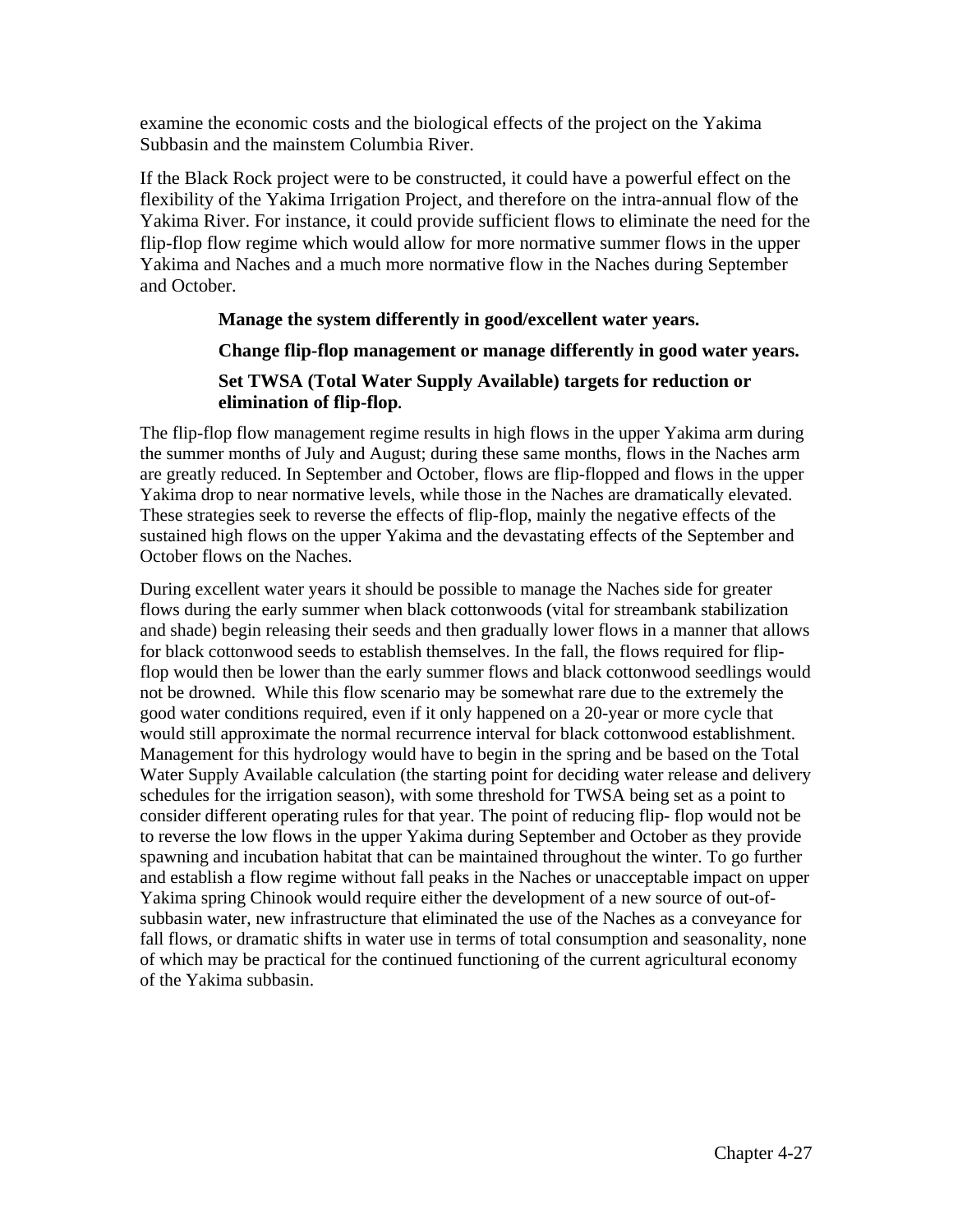#### **Develop flow benchmarks, fund and implement projects that move the hydrograph toward the benchmark.**

#### **Reconnect 100% of floodplain side channels in the X Assessment Unit.**

#### **Reconnect side channels as strategies to restore temperature regimes.**

The first two objectives are usually and intentionally shown adjacent to each other in the table, as they are interrelated. Based on current habitat conditions in the lower river that are relatively similar to their pre-settlement state, various modeled pre-1850 summer low flows in the mainstem, and temperature models and direct measurements of the relationship between flow and temperature, it is highly likely that in many portions of the mainstem, and in the lower portions of major tributaries, summer temperatures were naturally at lethal or near lethal levels (for salmonids) for periods of time on an annual basis. Further it is likely that even under the most optimistic predictions, there will continue to be increased duration and severity of these periods of less-than-optimal temperatures in comparison to the pre-1850 environment. Obviously, in the pre-1850 environment, the subbasin was able to produce large amounts of salmon from these same geographic areas that had less than "optimal" temperatures. A major working hypothesis of the subbasin plan is that this was possible because of the massive storage capacity of the alluvial aquifers to feed the once numerous side channels and springs of the lower river for a significant proportion of the year. High water temperatures have an effect on the ecosystem and on the salmonid species as well. Higher water temperatures would increase autocthonous (nutrients and food energy produced in the aquatic environment) productivity of the environment, especially in July and August, before allocthonous (nutrients and food energy produced in the riparian/upland environments) inputs maximize in the fall. Side channels, springs, and other thermal refugia would have allowed salmonids to take advantage of the high productivity of increased temperatures, especially during those times of year where temperatures were elevated for only a portion of a day. Restoration of these side channels and in-channel temperature variability that would have been associated with large wood and natural channel forms, present the greatest opportunity for restoration of the productive capacity of the Subbasin.

Strategies for restoration of side channels need to include floodplain restoration to allow the channels to function naturally. In some cases, side channels were not part of the active floodplain, and removal of obstructions alone could reconnect them to a natural state. Large impacts have also occurred because of the construction of drain systems to establish farming in areas with naturally high water tables. Draining these areas has reduced the storage capacity of the alluvial aquifers. Restoration of local water tables and hyporheic zone function will not only have local benefits, but also benefits to the entire watershed as a result of increased natural retention capacity of the unregulated spring peak flow. In other areas (i.e., upstream of Wapato Dam and many bridges), aggradation of the channel has perched the mainstem channel above the floodplain (i.e., the main channel is no longer the low point in the floodplain), which either turns the surficial aquifer into "dead storage" or leaves it at a static head level throughout the year. The perched channel can also result in disconnection of side channels during low flow times of year (e.g., winter in the Union Gap reach) as illustrated below.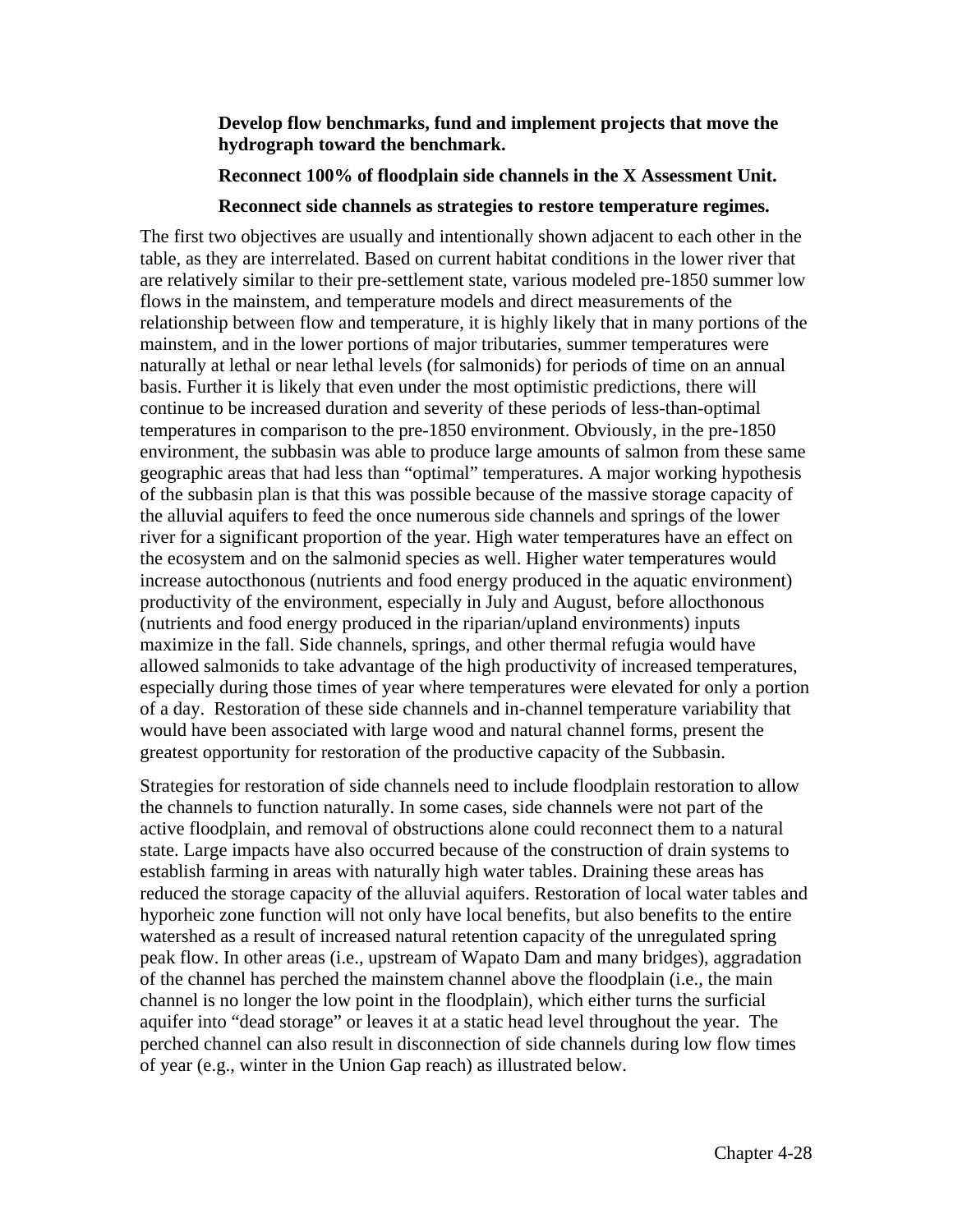

Figure 4-1. Spring Creek (a spring fed side channel of the Yakima River) unable to return to main channel because of sediment aggradation and bar formation at the creek mouth.

**Increase anadromy in rainbow trout/steelhead specifically, and increase environmental attributes that favor anadromous fish.** 

#### **Study the effect of altered temperatures on life histories and ecosystem in general.**

The mechanisms that determine whether an individual or segment of a population will exhibit an anadromous or a resident life history is not well understood, but there is a general understanding of the genetic relationships to anadromy and environmental characteristics (e.g., productivity of the freshwater environment or access) that favor or inhibit anadromy. In the Yakima subbasin, the Satus and Toppenish populations of steelhead show a strong or completely anadromous life history, while upper Yakima rainbow trout show almost as strong a preference for a resident life history. We know that the upper Yakima was, at a minimum, partially blocked to steelhead passage for several (fish) generations and that rainbow trout were introduced into the upper watershed, but the level of genetic mixing with the native population was relatively low. The fundamental question is whether environmental conditions within the upper Yakima are so favorable to the resident life history that anadromy has been reduced or whether selection for resident fish by eliminating or reducing anadromy for several generations has reduced the ability of the population itself to adopt the anadromous life history form even when environmental conditions were changed. The relationship between these environmental conditions and life histories is a Key Uncertainty in the Subbasin Plan and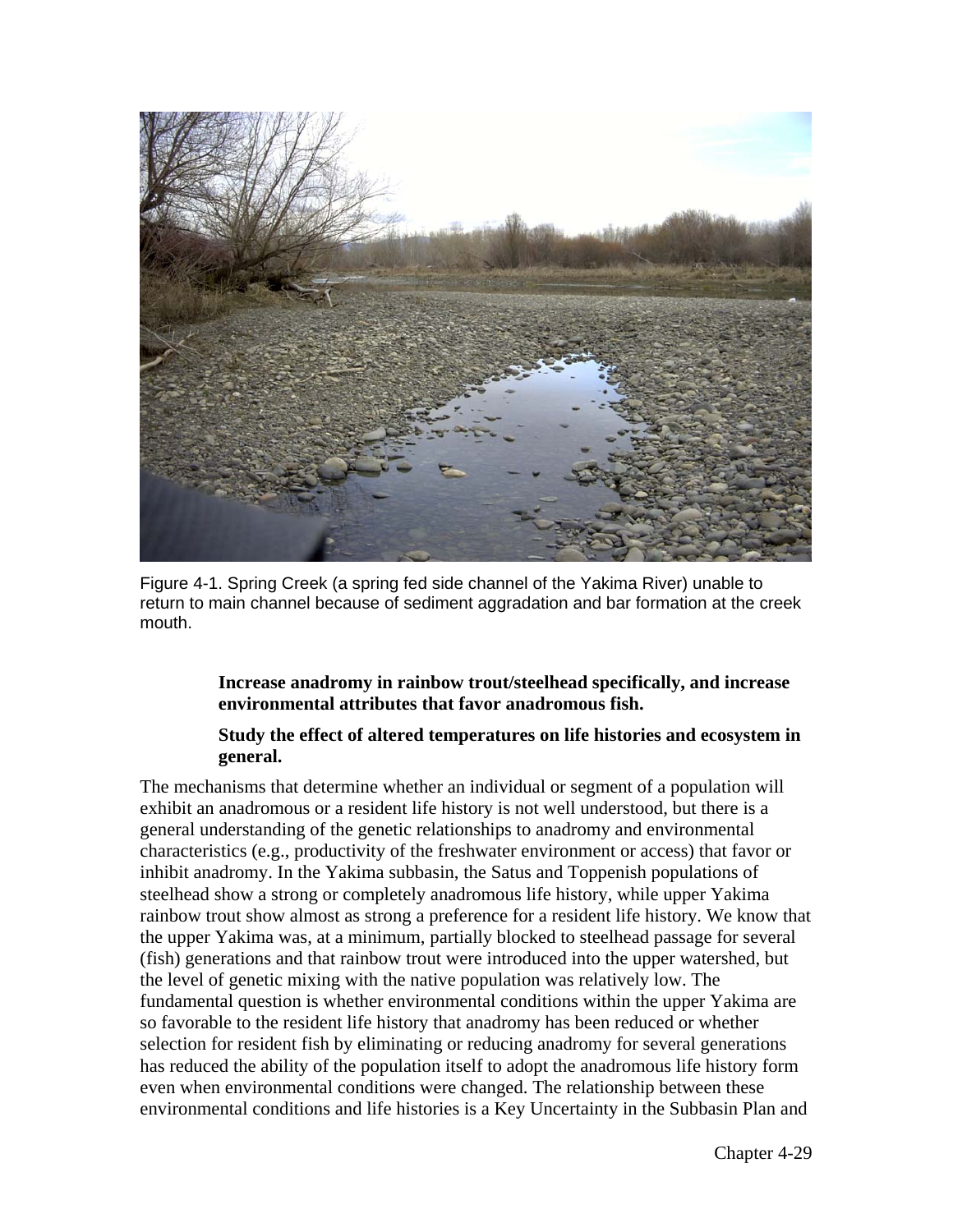the plan suggests that studies be undertaken to determine which of the above is true. Depending on the answer to that question, management activities would focus on restoration to restore environmental attributes such as habitats, temperature, and flow patterns; or on reinforcing anadromy through capture of adults and a captive broodstock program, initiation of an out crossing program to increase the prevalence of anadromous genes, or other strategies that focus on population attributes.

Lower temperatures in combination with other factors in the upper Yakima (constrictions by levees, high flows, relatively high velocities) also limit area that is usable by juvenile salmonids for growth (Todd Pearson, personal communication). In many locations, junctions of tributary streams with the mainstem Yakima present the greatest opportunity for increasing this currently limiting habitat type. Recent project submissions and the progress of organizations such as YTAHP in providing access to these types of habitats will increase the availability of these types of habitats dramatically in the next several years due to removal of passage obstructions in the lower end of many upper Yakima tributaries. Studies of the effect of these actions on upper Yakima salmonid populations including Steelhead, Rainbow Trout, and Spring Chinook to document habitat use and direction of change in growth rate and life history types (at the population level) should be undertaken.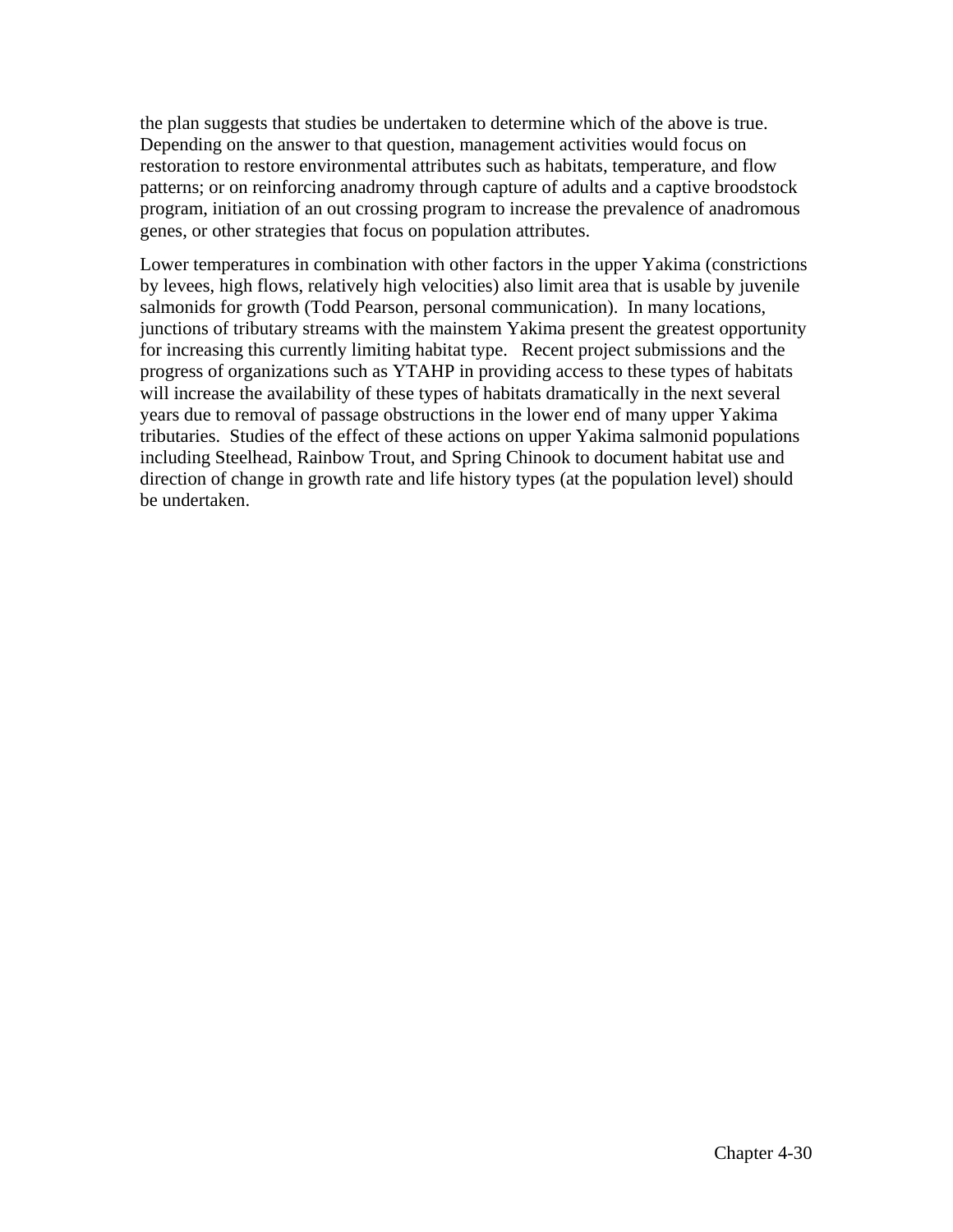# **3.4 Explanation of Ke y Findings Table s**

<span id="page-30-0"></span>

|                                                                                               |                                                                                                                                            |                                                                   |                                      | $\overline{5}$                                                                                                        |                            |                         | -8                                                                                                                                                 |                                                                                          | <b>10</b>                   | $\vert$ 11                                                                                     | 12                      |
|-----------------------------------------------------------------------------------------------|--------------------------------------------------------------------------------------------------------------------------------------------|-------------------------------------------------------------------|--------------------------------------|-----------------------------------------------------------------------------------------------------------------------|----------------------------|-------------------------|----------------------------------------------------------------------------------------------------------------------------------------------------|------------------------------------------------------------------------------------------|-----------------------------|------------------------------------------------------------------------------------------------|-------------------------|
| <b>Key Finding-Observed Effect</b><br>or Phenomenon                                           | <b>Cause/Working Hypothesis</b>                                                                                                            | $\mathbf{z}$<br>ffect<br>Irrin<br>ಲಿ ರ<br>$\overline{\mathbf{g}}$ | - 드<br>ပ္ပ<br>- 유<br>onfiden<br>Rela | Key<br>$\mathbf{c}$<br>$\mathbf{t}$<br>use i<br>Effe<br>$\overline{a}$<br>$\bar{\bullet}$<br>ಕ<br>ă<br>Cont.<br>Findi | Impact<br>Species<br>Focal | Impact<br>stem<br>Ecosy | <b>Biological Objective</b><br>(Reduce and/or<br><b>Eliminate Negative</b><br><b>Causes, Improve and/or</b><br><b>Maintain Positive</b><br>Causes) | <b>Strategies to Reduce</b><br>and/or Eliminate or to<br><b>Improve and/or Maintain</b>  | essed?<br>addr<br>Currently | <b>Strategies to</b><br><b>Mitigate Effect</b>                                                 | addressed?<br>Currently |
| Availability of summer/early fall<br>habitat lower in comparison with<br>pre-1850 environment | Increases in summer flow will reduce<br>temperatures to ranges—closer to pre-<br>1850 times—that are below lethal levels<br>for salmonids. | High                                                              | High                                 | High                                                                                                                  |                            |                         | Develop temperature<br>benchmarks, fund and<br>implement projects that<br>move the hydrograph<br>toward the benchmark                              | Increase flow to depth<br>threshold.<br>Reconnect side channels<br>Improve riparian zone | $\mathbf X$                 |                                                                                                |                         |
| Habitat and temperature diversity<br>eliminated by loss of off-channel<br>habitat             | Obstructions associated with<br>infrastructure have blocked habitat.                                                                       | Med                                                               | High                                 | High                                                                                                                  |                            |                         | Reconnect 100% of<br>floodplain side channels in<br>this assessment unit                                                                           | Relocate infrastructure where<br>possible to allow natural<br>processes to operate.      |                             | Reconnect side<br>channels by removal<br>of obstructions<br>without floodplain<br>restoration. |                         |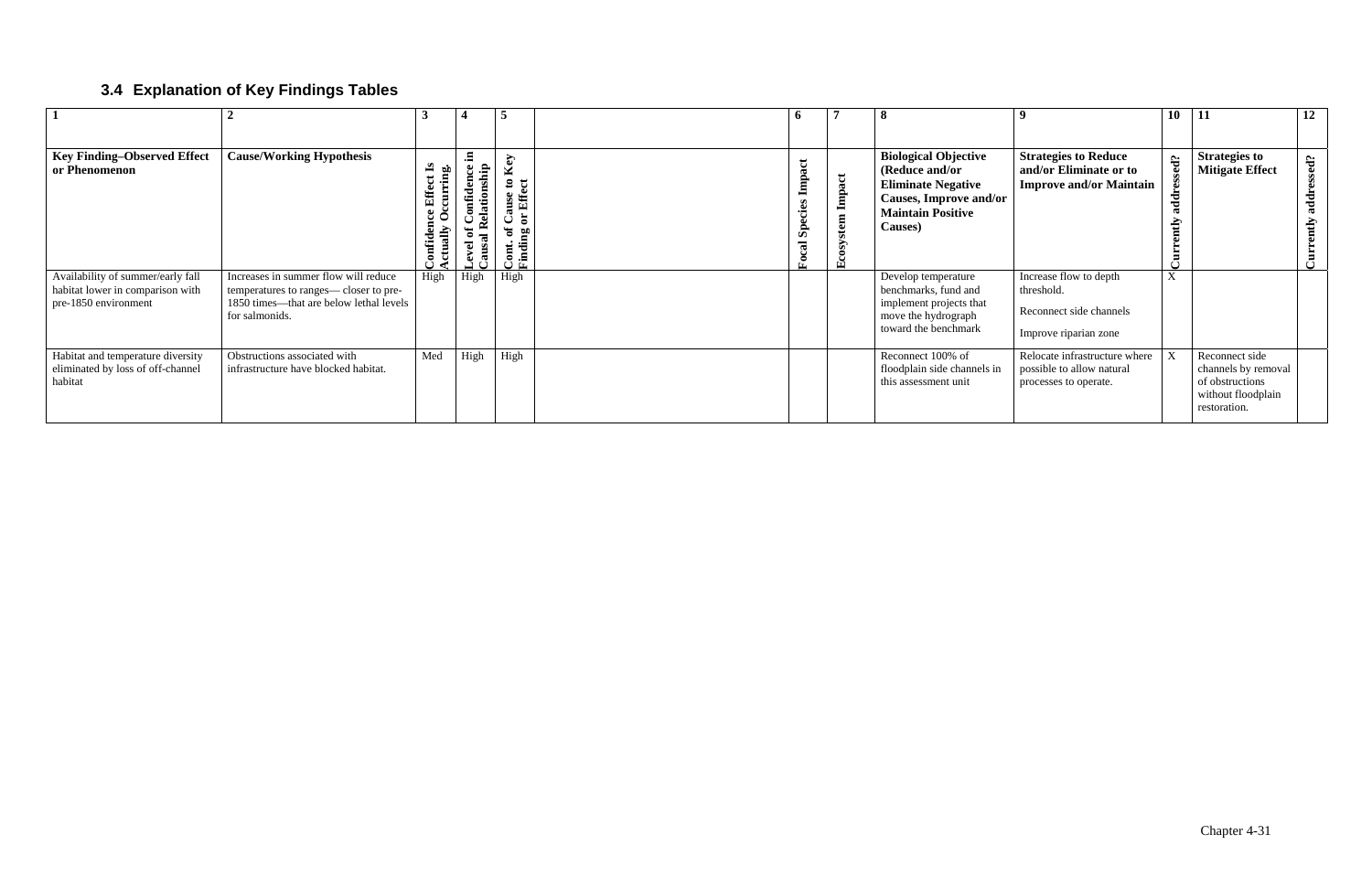1) **Key Finding–Observed Effect o r Phenomenon**. These are observations of habitat or population characteristics, usually stated in a manner that com pares current conditions with the pre-1850 state of the habitat or population in the subbasin.

2) **Cause/W orking Hypothesis**. A statement of the causal mechanism or working hypothesis for the observed effect. These statements are the known or hypothesized "cause" in a cause and effect relationship.

3) **Confidence Effect Is Actually Occurring.** This confidence level is based on com p arison of the num erous data sources that were used in the assessment. Where all docu ments agree that an effect is occurring or in certain cases where an effect is docum entable with a photograph (i.e., annual dewatering of a stream), the confidence is high. Where there is agreement among several docum ents or among the Aquatic Technical Advisory Committee witho ut other documentation, confidence is medium. Where there is only a single source of infor mation, confidence is low and should be confirm ed prior to taking action to implem ent a strategy. The single sources com e from either recently published materials (too new to be in documents older than 2 years) or come entirely as hypotheses generated by the EDT model. There are not any low ratings listed in this category as all Key findings that did not have a high confidence in their occurrence were categorized as Key Uncertainties and moved to the Research, Monitoring and E valuation Plan for further study.

4) **Level of Confidence in Causal Relationship.** High level of confidence means that there is a well-accepted theoretical construct (i.e., a well-proven hypothesis or set of hypotheses that is broadly accepted in the scientific community) that has explanatory power for the cause and effect relationship, or the cause is established fact. Usually these are the types of theoretical constructs found in textbooks for biology, conservation biology and genetics, fisheries biology, ecology, hydrology, physics, etc. Medium confidence m e a ns that likely alternative hypotheses could be generated, but not likely given conditions in the Subbasin. There are not any low ratings listed in this category as all Key findings that did not have a sound theoretical base for a causal factor were categorized as Key Uncertainties and moved to the Research, Monitoring and Evaluation Plan for further study.

5) **Cont. of Cause to Key Finding or Effect.**  W here a the oretical construct is composed of m ultiple causes that contribute to a finding or effect, is the given cause or hypothesis a m ajor driver of the effect. For example, increased water tem peratures could be related to flow, loss of riparian zone, change in channel shape, or discharge of war m water to the stream. High is the only or dominant cause, m edium one of s everal potential causes; low is a small or unknown cause of the given effect. W here confidence is low, additional studies are g enerally recommended.

11) **Strategies to Mitigate Effect.** When a strategy to eliminate the cause will not be successfully implemented (because of social constraints, financial constraints, or impracticality) or where a temporal delay of several decades before the strategy would effectively reduce the cause of the Key Finding, these strategies are offered as alternatives. An unstated mitigation strategy for most effects, and what has been a standard mitigation practice across the Columbia Basin, is r elianc e on a hatchery to mitigate for loss of freshwater habitat.

6) **Level of Impact to F ocal Species.**. This column is left blank in the key findings for individual populations since these key findings are not measured across focal species. The level of impact is based on general tiers of effect based on EDT level 2 attributes m apped on GIS layers and whether the key finding effects a listed species. Tier 1 has a high degree of effect on focal species as a whole at a large scale, Tier 2 less effect or is only a reach scale effect, Tier 3 relatively low effect, and Tier 4 are site-specific effects. ESA effects a listed s pecies.

Note: Short-term management strategies (i.e., over the next 5 years) are shaded in gray, while specific strategies are highlighted in **bold**.

7) **Level of Impact to E cosystem or Watershed.** Certain Key Findings are not relatable to a specific life history of a focal species, examples are chang es in flow, toxic pollutants, overall stream productivity, lowering of the groundwater table, etc. and are prioritized based on the total area of the stream channel affected by that key finding. For instance, the loss of historic sockeye populations

has a very large effect on the ecosystem as a whole by reduction of carcasses and nutrient import to the watershed and the position of those populations in the upper watershed where they would have had an effect on the majority of fish habitat in the basin and also would have had a large effect on the terrestrial focal species and environment. These follow the sam e Tiering categories as above 1 = Subbasin wide effect, 2 = Subwaters hed or multiple reach effect, 3= Reach effect 4= Site specific effect.

8) **Biological Objective (Reduce and/or Eliminate Negative Causes and Improve and/or Maintain Positive Causes).** For a given cause, how can negative causes be reversed or positive causes be reinforced? Biological objectives should be measurable over a given tim e period. These objectives go beyond EDT or other environmental attribute data and attempt to address the cause of a given environmental attribute (i.e., the reason temperatures have been elevated or the riparian zone is degraded rather than sim ply the attribute itself, i.e. an objective that says "reduce lethal tem peratures").

9) **Strategies to Reduce and/or Eliminate or to Improve and/or Maintain**. Strategies aim ed at reducing or eliminating (or improving positive phenomenon) the causal factor for the given key finding. Most of these strategies will be common restoration techniques or practices, b ut som e will be unique to the Yakim a subbasin.

10) **Currently Address ed?** Based on the Inventory, this is a rating of whether a given strategy is already being implemented in the basin. This is n ot to imply the problem will be solved, but that the problem has been recognized in the past, and there is a well establish ed experience base in the Subbasin with this type of action.

12) **Currently Addressed?** Based on the Inventory, this is a rating of whether a given strategy is already being implemented in the basin. This is not to imply the problem will be solved, but that the problem has been recognized in the past, and there is a well established experience base in the Subbasin with this type of action.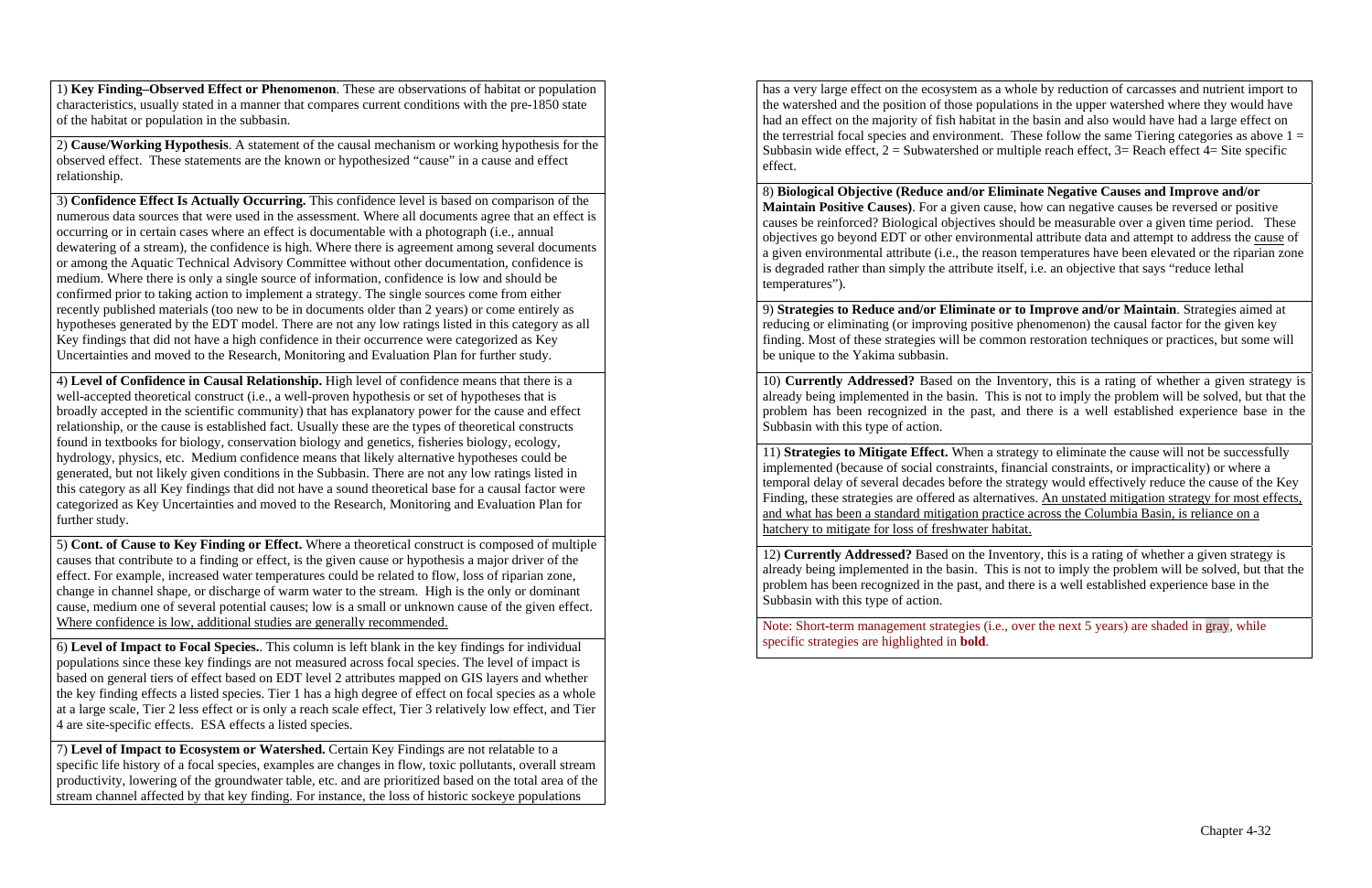# **3.4.1 Focal Species Populations- Restoration Key Findings, Objective and Strategies**

<span id="page-32-0"></span>

| Key Finding-Observed Effect or<br>Phenomenon                                                                                                                                                                                                                 | <b>Cause/Working Hypothesis</b>                                                                                                                                                                                                                                                                                                                                                                                                                                                                                                               | Effect Is<br>curring<br>Confidence<br>Ŏ<br>Actually | Causal Rel.<br>Conf. in | Key<br>Cause to<br>or Effect<br>đ<br>δp<br>Cont. | <b>Species Impact</b><br>Focal | Impact<br>$\overline{\mathbf{d}}$<br>rshed<br>Ecosystem<br><b>Wate</b> | <b>Biological Objective</b><br>(Reduce and/or Eliminate<br><b>Negative Causes and</b><br><b>Improve and/or Maintain</b><br><b>Positive Causes)</b>                                                                                                                                                                                                | <b>Strategies to Reduce and/or</b><br><b>Eliminate or to Improve</b><br>and/or Maintain                                                                                                                                                                | Addressed?<br>Currently | Strategies to<br>Addressed?<br><b>Mitigate Effect</b><br>Currently |
|--------------------------------------------------------------------------------------------------------------------------------------------------------------------------------------------------------------------------------------------------------------|-----------------------------------------------------------------------------------------------------------------------------------------------------------------------------------------------------------------------------------------------------------------------------------------------------------------------------------------------------------------------------------------------------------------------------------------------------------------------------------------------------------------------------------------------|-----------------------------------------------------|-------------------------|--------------------------------------------------|--------------------------------|------------------------------------------------------------------------|---------------------------------------------------------------------------------------------------------------------------------------------------------------------------------------------------------------------------------------------------------------------------------------------------------------------------------------------------|--------------------------------------------------------------------------------------------------------------------------------------------------------------------------------------------------------------------------------------------------------|-------------------------|--------------------------------------------------------------------|
| Spring Chinook populations have been<br>dramatically reduced from pre-1850<br>abundance levels                                                                                                                                                               | Habitat loss and alteration and changes in<br>the biotic community have reduced habitat<br>suitability, which in turn has reduced<br>productivity, abundance, and spatial<br>distribution of the species.                                                                                                                                                                                                                                                                                                                                     | H                                                   | H                       | H                                                |                                |                                                                        | <b>Restore Spring Chinook</b><br>population abundance,<br>productivity and spatial<br>distribution to viable,<br>harvestable and sustainable<br>levels over the next 30 years.                                                                                                                                                                    | <b>Coordinated management of</b><br>populations and habitat<br>improvements including:<br>Ongoing research,<br><b>Habitat restoration.</b><br><b>Population management</b><br>activities such as harvest<br>management and hatchery<br>supplementation | X                       |                                                                    |
| Range of Spring Chinook has been<br>reduced.                                                                                                                                                                                                                 | Storage and diversion dams, culverts, and<br>flow blockages have eliminated access to<br>spawning habitat, and loss of side channels<br>due to disconnection, filling, dewatering<br>and conversion to other land uses has<br>reduced rearing habitat.                                                                                                                                                                                                                                                                                        | H                                                   | H                       | H                                                |                                | $\mathcal{D}$                                                          | Restore spring Chinook to<br>their former range in the<br>subbasin where possible,<br>while reducing or eliminating<br>undesirable effect on non-<br>target taxa                                                                                                                                                                                  | <b>Continue Spring Chinook</b><br>supplementation study by<br><b>YKFP</b><br><b>Continue removal of</b><br>obstructions.<br><b>Restore passage at mainstem</b><br>storage dams<br><b>Restore side channels</b>                                         | $\mathbf X$             |                                                                    |
| Increases in abundance of spring<br>Chinook as a result of the<br>supplementation of the population at<br>the Cle Elum Supplementation and<br>Research Facility have allowed in<br>Subbasin Tribal and Sport harvest for<br>the first time in over 40 years. | Supplementation can be used to increase<br>natural production and harvest opportunities<br>while keeping genetic and ecological<br>impacts within specified biological limits.<br>Use of a specialized hatchery and research<br>environment in the Yakima Subbasin that is<br>linked to habitat restoration and habitat<br>research can provide a unique opportunity<br>for understanding of integrated population<br>and habitat strategies for improvement of<br>productivity, abundance and spatial<br>diversity of depressed populations. | H                                                   | M                       | H                                                |                                |                                                                        | Maintain and increase harvest<br>opportunities for spring<br>Chinook through<br>supplementation and habitat<br>restoration, while limiting<br>negative effects of<br>supplementation and harvest<br>on other spring Chinook<br>populations<br>Construct, maintain and<br>operate a specialized research<br>environment to test the<br>hypothesis. | <b>Continue Spring Chinook</b><br>supplementation study by<br><b>YKFP</b><br><b>Continue removal of</b><br>obstructions.<br>Restore passage at mainstem<br>dams<br>Restore side channels.                                                              | $\mathbf X$             |                                                                    |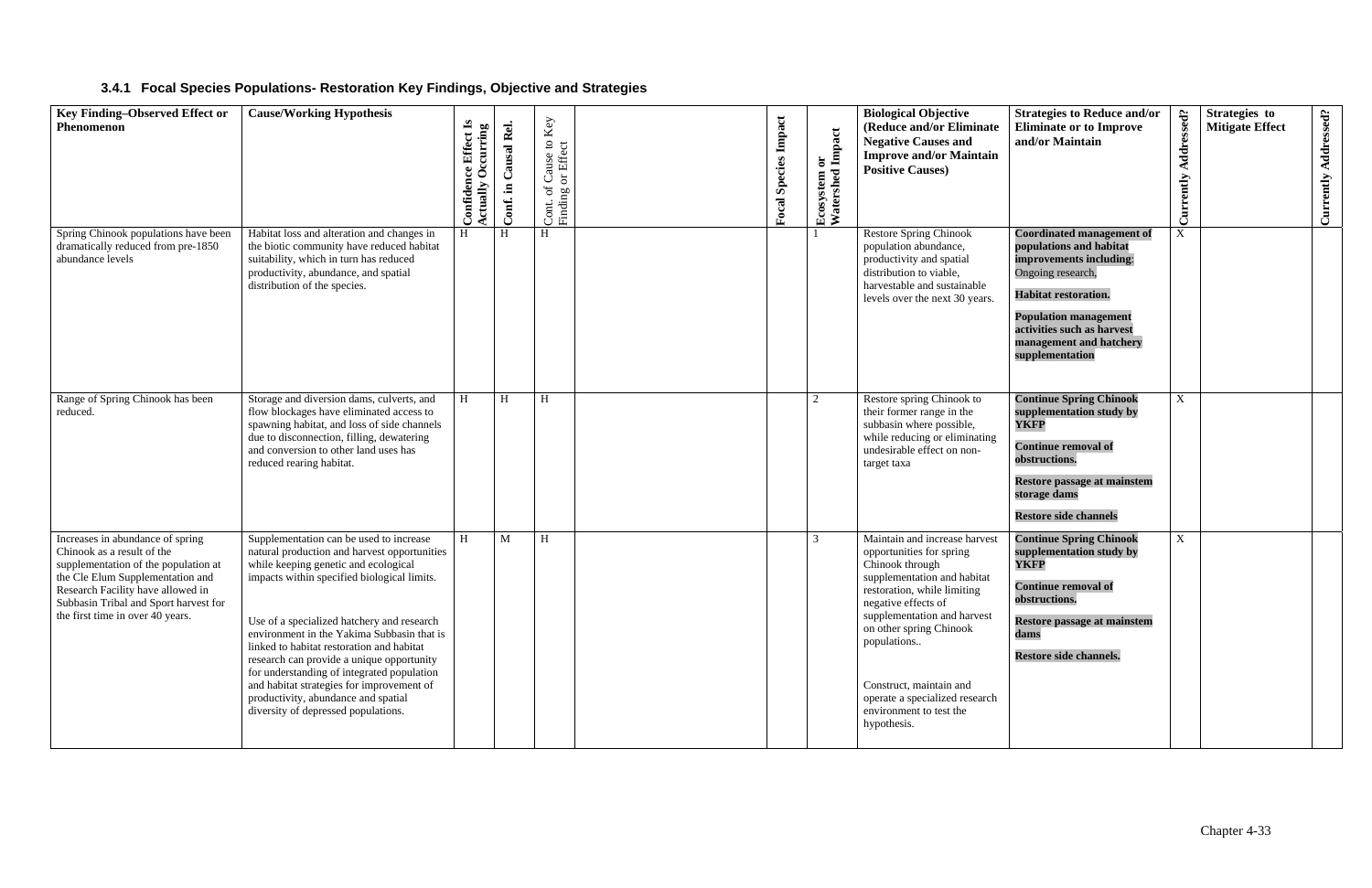| <b>Key Finding-Observed Effect or</b><br>Phenomenon                                                                                                                                                                                                                                                                                                                                                                                                                                                              | <b>Cause/Working Hypothesis</b>                                                                                                                                                                                                                                                    | <b>Confidence Effect Is</b><br>currin<br>$ctually$ Oc | Causal Rel.<br>르.<br>Conf. | Key<br>'ause to<br>· Effect<br>$\overline{a}$<br>◡<br>$\mathfrak{b}$<br>Finding | <b>Focal Species Impact</b> | impact<br>$\delta$<br>Watershed<br>Ecosystem | <b>Biological Objective</b><br>(Reduce and/or Eliminate<br><b>Negative Causes and</b><br><b>Improve and/or Maintain</b><br><b>Positive Causes)</b> | <b>Strategies to Reduce and/or</b><br><b>Eliminate or to Improve</b><br>and/or Maintain                                                                                | Addressed?<br>rrently | Strategies to<br>Addressed?<br><b>Mitigate Effect</b><br>Currently |
|------------------------------------------------------------------------------------------------------------------------------------------------------------------------------------------------------------------------------------------------------------------------------------------------------------------------------------------------------------------------------------------------------------------------------------------------------------------------------------------------------------------|------------------------------------------------------------------------------------------------------------------------------------------------------------------------------------------------------------------------------------------------------------------------------------|-------------------------------------------------------|----------------------------|---------------------------------------------------------------------------------|-----------------------------|----------------------------------------------|----------------------------------------------------------------------------------------------------------------------------------------------------|------------------------------------------------------------------------------------------------------------------------------------------------------------------------|-----------------------|--------------------------------------------------------------------|
| Juveniles from all stocks redistribute<br>themselves downstream the summer<br>and fall after emergence, with highest<br>densities in fall being found well below<br>the major spawning areas                                                                                                                                                                                                                                                                                                                     | Natural expression of Spring Chinook life<br>histories.                                                                                                                                                                                                                            | H                                                     | H                          | H                                                                               |                             |                                              | Concentrate habitat<br>improvements, especially<br>rearing habitat/side channel<br>reconnection in middle and<br>Lower alluvial floodplains.       | <b>Concentrate habitat</b><br>improvements, especially<br>rearing habitat/side channel<br>reconnection in middle and<br>Lower alluvial floodplains.                    | $\mathbf X$           |                                                                    |
| One important life history difference<br>between present-day and historical fall<br>chinook populations is known: smolt<br>outmigration timing. This truncation in<br>the outmigration "window" has likely<br>had a significant negative effect on the<br>suitability of the entire lower Yakima<br>River for natural production of fall<br>chinook.                                                                                                                                                             | Changes to the thermal regime of the lower<br>river have truncated the outmigration<br>window, reducing or eliminating later<br>migrating life history strategies.                                                                                                                 | H                                                     | H                          | H                                                                               |                             |                                              | Restore thermal regime and<br>temperature spatial diversity in<br>Lower Yakima River                                                               | <b>Reconnection of side channels</b><br><b>Installation of in-channel</b><br><b>LWD</b><br><b>Restoration of natural flow</b><br>regime                                | X                     |                                                                    |
| The first (1998) Yakima River fall<br>chinook sport fishery in many years<br>proved to be "low key" and not very<br>successful. Since the river was opened<br>by emergency regulation for the first<br>time in decades, few anglers were<br>prepared for the fishery even though an<br>agency news release was published in<br>several regional newspapers. The<br>results were slightly better in 1999, and<br>the fishery expanded dramatically in<br>terms of fishing effort and harvest<br>starting in 2000. | Hatchery reintroduction of Fall Chinook in<br>the lower river has increased harvest<br>opportunity.                                                                                                                                                                                | H                                                     | H                          | H                                                                               |                             | 3                                            | Bring out-of-basin hatchery<br>smolts into the basin to<br>increase Tribal/sport harvest<br>opportunities.                                         | <b>Continue lower river hatchery</b><br>releases primarily for harvest<br>opportunities.                                                                               |                       |                                                                    |
| Yakima Fall Chinook are not a distinct<br>population from the Hanford Reach<br>Fall Chinook, genetic introgression or<br>damage to the Hanford Reach Fall<br>Chinook or Lower Yakima Fall<br>Chinook from Prosser hatchery releases<br>is L due to the small proportion of this<br>combined stock that is currently of<br>hatchery origin.                                                                                                                                                                       | Hanford Reach Fall Chinook are a<br>composite stock that would have had a low<br>fidelity to spawning sites. The Hanford<br>Reach and Lower Yakima share the same<br>surficial aquifer/hyporheic zone, and have<br>similar temperature conditions during fall<br>Chinook spawning. | H                                                     | ΙH                         | H                                                                               |                             |                                              | Maintain or increase hatchery<br>releases in context with<br>Hanford Reach and Lower<br>Yakima natural production<br>and escapement.               | <b>Continue YKFP Fall Chinook</b><br>reintroduction.<br><b>Restore habitat in the lower</b><br>river in conjunction with<br>reintroduction and life history<br>studies |                       |                                                                    |
| Fall Chinook populations have been<br>dramatically reduced from pre-1850<br>abundance levels                                                                                                                                                                                                                                                                                                                                                                                                                     | Historic harvest, Habitat loss and alteration<br>and changes in the biotic community have<br>reduced habitat suitability, which in turn has<br>reduced productivity, abundance, and<br>spatial distribution of the species.                                                        | H                                                     | M                          | $\mathbf{M}$                                                                    |                             | $\overline{2}$                               | Maintain and increase harvest<br>opportunity for fall Chinook<br>by re-establishment of<br>naturally reproducing<br>population                     | Make an annual release of 1.8<br>million out-of-basin acclimated<br>hatchery smolt releases from<br>the Prosser Hatchery.                                              |                       |                                                                    |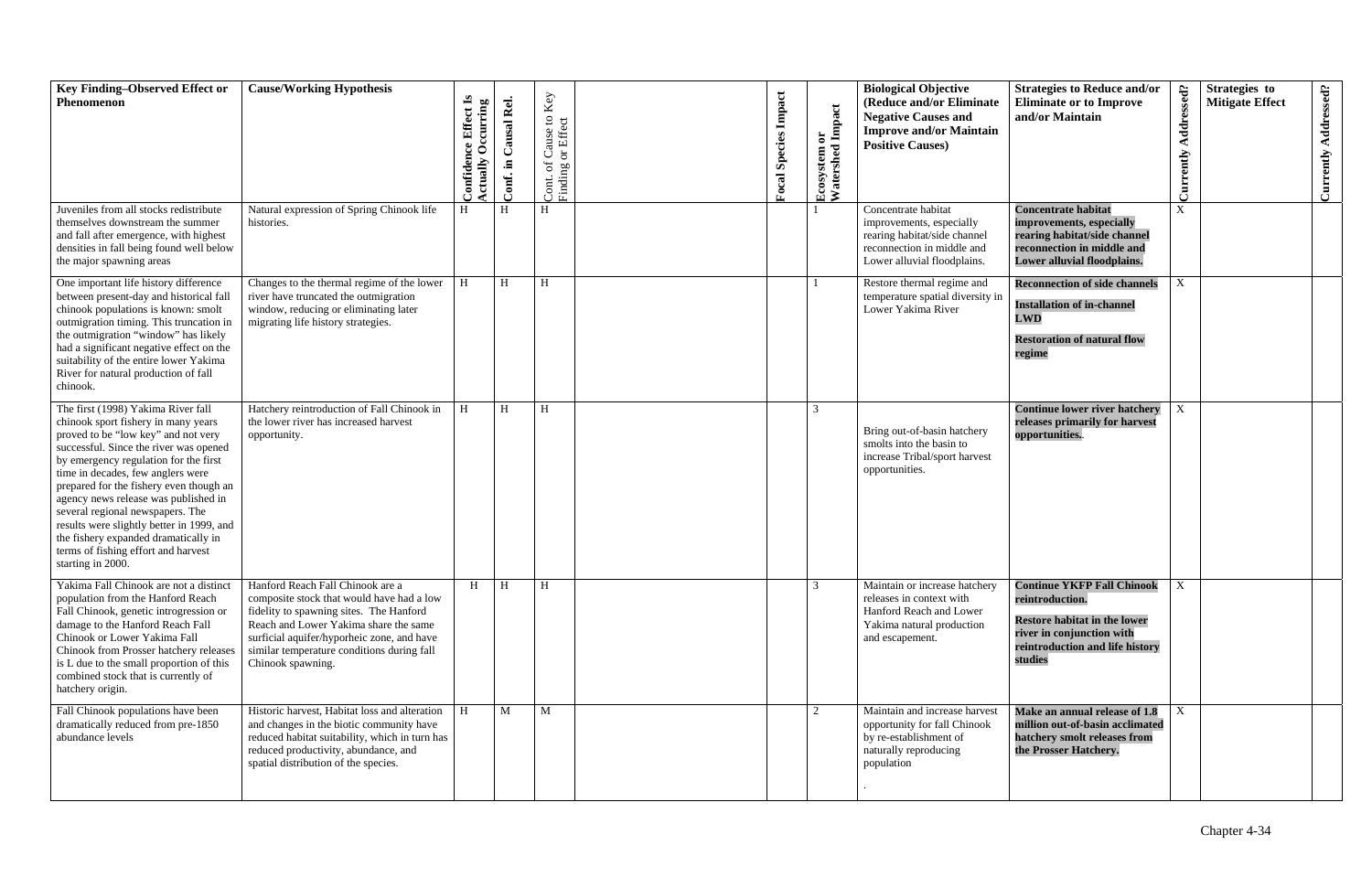| <b>Key Finding-Observed Effect or</b><br>Phenomenon<br>Marion Drain Fall Chinook represent<br>an important component of the genetic<br>and spatial diversity of the mid<br>Columbia Fall Chinook ESU. The<br>small population size puts this<br>population at H risk of extinction. | <b>Cause/Working Hypothesis</b><br>This small population is genetically and<br>spatially distinct from other populations,<br>and uses unique habitats in the Yakima<br>Subbasin.                                                                                   | <b>Effect Is</b><br>curring<br>Confidence<br>Actually Oce<br>H | Causal Rel.<br>Conf. in<br>H | Key<br>ause to<br>Effect<br>ಕ<br>Cont.<br>Findi<br>H | Impact<br><b>Species</b><br>Focal | Impact<br>$\delta$<br>Watershed<br>Ecosystem<br>$\mathcal{D}$ | <b>Biological Objective</b><br>(Reduce and/or Eliminate)<br><b>Negative Causes and</b><br><b>Improve and/or Maintain</b><br><b>Positive Causes)</b><br>Evaluate the feasibility of<br>increasing the small (avg. of<br>about 30-40/year), but<br>sustainable fall Chinook<br>population in the Marion<br>Drain. | <b>Strategies to Reduce and/or</b><br><b>Eliminate or to Improve</b><br>and/or Maintain<br><b>Improve broodstock collect</b><br>capabilities in Marion Drain.<br><b>Evaluate the natural and</b><br>hatchery smolt-smolt and<br>adult-adult survival; the<br>number of natural recruits per<br>spawner.<br><b>Collect more stock life history</b><br>data-e.g. fry emergence<br>timing, juvenile growth rate<br>and body size, smolt timing<br>exiting the drain and past<br><b>CJMF</b> and to McNary dam,<br>spawner sex ratio, and<br>fecundity to body size and age,<br>spawner age composition, and<br>redd distribution and<br>abundance.<br>Determine if DNA can be used<br>as a real time tool to<br>distinguish URB and Marion<br><b>Drain adults in broodstock</b><br>collect. | Addressed?<br>Currently<br>X | <b>Strategies to</b><br>Addressed?<br><b>Mitigate Effect</b><br>Currently |
|-------------------------------------------------------------------------------------------------------------------------------------------------------------------------------------------------------------------------------------------------------------------------------------|--------------------------------------------------------------------------------------------------------------------------------------------------------------------------------------------------------------------------------------------------------------------|----------------------------------------------------------------|------------------------------|------------------------------------------------------|-----------------------------------|---------------------------------------------------------------|-----------------------------------------------------------------------------------------------------------------------------------------------------------------------------------------------------------------------------------------------------------------------------------------------------------------|------------------------------------------------------------------------------------------------------------------------------------------------------------------------------------------------------------------------------------------------------------------------------------------------------------------------------------------------------------------------------------------------------------------------------------------------------------------------------------------------------------------------------------------------------------------------------------------------------------------------------------------------------------------------------------------------------------------------------------------------------------------------------------------|------------------------------|---------------------------------------------------------------------------|
| Steelhead populations have been<br>dramatically reduced from pre-1850<br>abundance levels                                                                                                                                                                                           | Habitat loss and alteration and changes in<br>the biotic community have reduced habitat<br>suitability, which in turn has reduced<br>productivity, abundance, and spatial<br>distribution of the species.                                                          | H                                                              | H                            | H                                                    |                                   |                                                               | To determine/increase the<br>abundance, productivity, and<br>genetic diversity (stability), of<br>the species                                                                                                                                                                                                   | <b>Monitor steelhead population</b><br>abundance, distribution, and<br>genetic diversity basinwide<br>using radiotelemetry,<br>trapping, tagging, and genetic<br>sampling                                                                                                                                                                                                                                                                                                                                                                                                                                                                                                                                                                                                                | X                            |                                                                           |
| The range of anadromous steelhead is<br>significantly reduced from 1850. Fewer<br>tributaries are utilized for spawning and<br>rearing than were historically.                                                                                                                      | Storage and diversion dams, culverts, and<br>flow blockages have eliminated access to<br>spawning and rearing habitat, and loss of<br>side channels due to disconnection, filling,<br>dewatering and conversion to other land<br>uses has reduced rearing habitat. | H                                                              | H                            | H                                                    |                                   | $\overline{1}$                                                | Restore Steelhead to their<br>former range in the subbasin<br>where possible, while<br>reducing or eliminating<br>undesirable effect on non-<br>target taxa                                                                                                                                                     | Reintroduce steelhead<br>populations to areas with<br>suitable habitat after removal of<br>obstructions.<br><b>Continue removal of</b><br>obstructions.<br><b>Restore passage at mainstem</b><br>dams<br><b>Restore side channels</b>                                                                                                                                                                                                                                                                                                                                                                                                                                                                                                                                                    | X                            |                                                                           |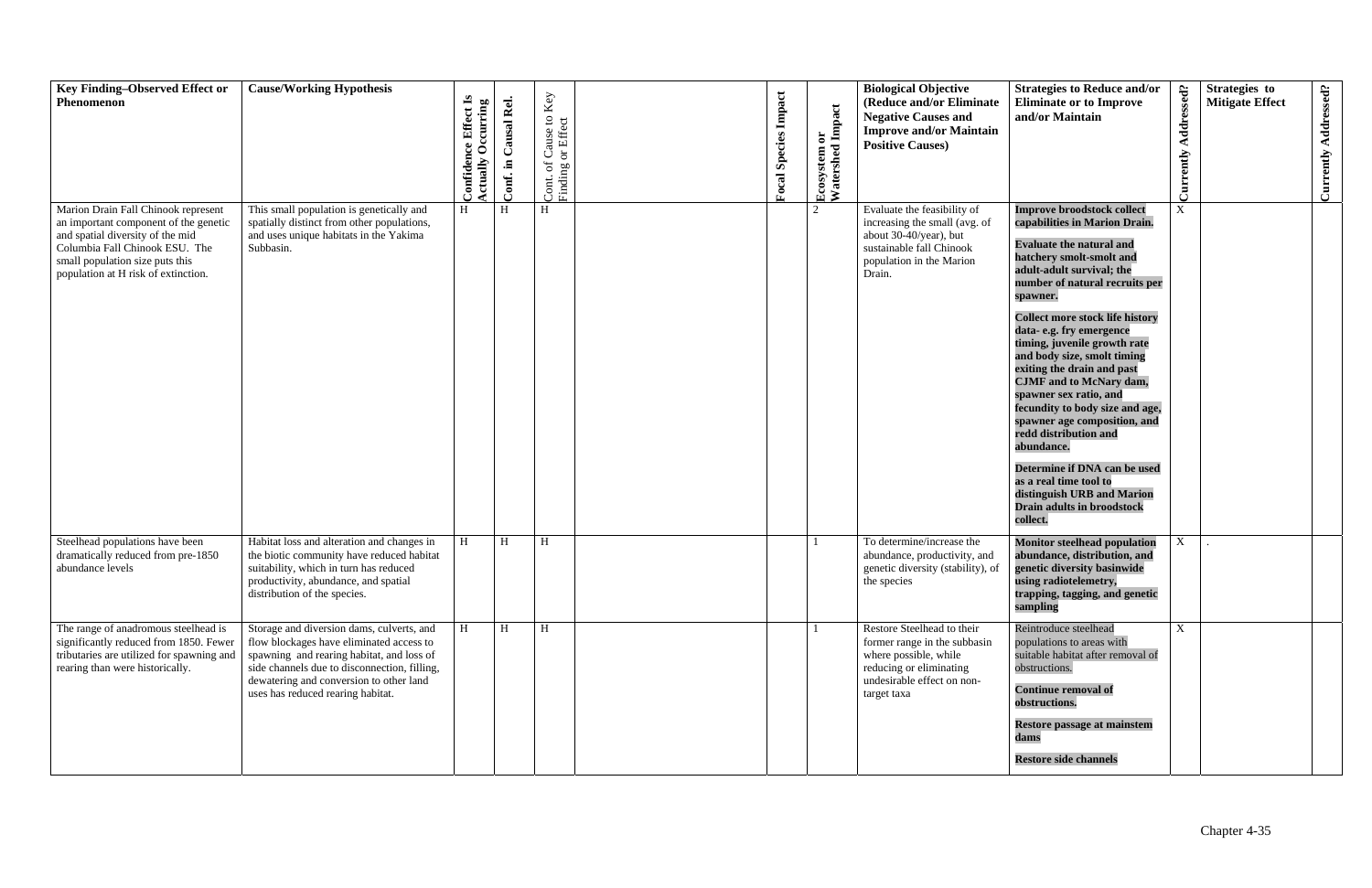| <b>Key Finding-Observed Effect or</b><br>Phenomenon<br>Ahtanum, Cowiche, Manastash,<br>Wilson/Naneum, Taneum Creeks, and                                                                                                                                                                                                                                                                                                                                                                   | <b>Cause/Working Hypothesis</b><br>These creeks have suitable but unoccupied<br>habitats and have been or soon will be made                                                                                                                                                                                                                                                                            | Effect Is<br>curring<br>Confidence<br>Actually Oc<br>H | Causal Rel.<br>Conf. in<br>H | Key<br>ause to<br>Effect<br>đ<br>ā<br>Findin<br>ont.<br>H | Impact<br><b>Focal Species</b> | Impact<br>$\delta$<br>Ecosystem of<br>Watershed<br>2 | <b>Biological Objective</b><br>(Reduce and/or Eliminate)<br><b>Negative Causes and</b><br><b>Improve and/or Maintain</b><br><b>Positive Causes)</b><br>Develop reintroduction<br>program for these habitats,    | <b>Strategies to Reduce and/or</b><br><b>Eliminate or to Improve</b><br>and/or Maintain<br>Artificial supplementation of<br>adults or juveniles from existing                                                                                                                                                 | Addressed?<br>Currenty    | Strategies to<br>Currently Addressed?<br><b>Mitigate Effect</b>                                |
|--------------------------------------------------------------------------------------------------------------------------------------------------------------------------------------------------------------------------------------------------------------------------------------------------------------------------------------------------------------------------------------------------------------------------------------------------------------------------------------------|--------------------------------------------------------------------------------------------------------------------------------------------------------------------------------------------------------------------------------------------------------------------------------------------------------------------------------------------------------------------------------------------------------|--------------------------------------------------------|------------------------------|-----------------------------------------------------------|--------------------------------|------------------------------------------------------|-----------------------------------------------------------------------------------------------------------------------------------------------------------------------------------------------------------------|---------------------------------------------------------------------------------------------------------------------------------------------------------------------------------------------------------------------------------------------------------------------------------------------------------------|---------------------------|------------------------------------------------------------------------------------------------|
| others that currently have areas of<br>suitable habitat which are unoccupied<br>or have extremely low populations<br>levels of anadromous fish, should be<br>the focus of reintroduction efforts to<br>establish steelhead populations.                                                                                                                                                                                                                                                    | accessible to steelhead through removal of<br>obstructions and improvements in flow.<br>Natural recolonization will be extremely<br>slow given current population levels and<br>stray rates.                                                                                                                                                                                                           |                                                        |                              |                                                           |                                |                                                      | implement reintroduction in at<br>least one watershed in the next<br>3 years.                                                                                                                                   | healthy and habitat-limited<br>populations or from Kelt<br>Reconditioning program                                                                                                                                                                                                                             |                           |                                                                                                |
| Capture, rehabilitation, and release of<br>Kelts in the Yakima Basin increases<br>survival, could act as a source of<br>broodstock/genetic material for<br>reintroduction efforts, and demonstrates<br>kelt rehabilitation feasibility for<br>application in other Columbia Basin<br>Tribs                                                                                                                                                                                                 | Steelhead abundance and productivity have<br>been reduced due to loss of iteroperous life<br>history strategy resulting in severe reduction<br>in repeat spawning. Kelt rehabilitation has<br>been demonstrated to be successful in the<br>Subbasin.                                                                                                                                                   | H                                                      | H                            | H                                                         |                                | 2                                                    | Increase the number of repeat<br>spawning steelhead in Yakima<br>subbasin.<br>Set management parameters<br>for the release or use of these<br>kelts in restoration of<br>population abundance and<br>diversity. | <b>Collect spawned out steelhead</b><br>kelts and<br>1) recondition kelts and release<br>in subbasin for natural<br>spawning, and/or<br>2) transport kelts below<br>mainstem hydro dams to<br>increase natural reconditioning<br>in the ocean, and adult migration<br>back to subbasin for repeat<br>spawning | X                         |                                                                                                |
| Satus and Toppenish steelhead<br>populations are healthy, could act as a<br>source of broodstock/genetic material<br>for reintroduction efforts.<br>Production of steelhead within the<br>Yakima Basin is heavily weighted<br>towards Satus and Toppenish Creeks,<br>increasing population levels in other<br>creeks within this AU and in other AUs<br>will decrease risk of extinction of<br>steelhead in the Yakima Subbasin.                                                           | Data shows these populations are currently<br>habitat limited, are healthy and have an<br>extremely low probability of extinction.<br>Habitat use by the steelhead stocks in the<br>subbsin shows little overlap, so the potential<br>for competitive effects on existing stocks is<br>low. Appropriate use of these stocks for<br>broodstock presents very low levels of risk<br>to this populations. | H                                                      | H                            | H                                                         |                                | 2                                                    | Develop broodstock collection<br>and use guidelines for these<br>stocks, implement program                                                                                                                      | Collection of adults and<br>involuntary spawning in new<br>habitats<br>Use of hatchery facilities and<br>acclimation sites to reintroduce<br>steelhead.                                                                                                                                                       |                           |                                                                                                |
| Bull trout populations are fragmented<br>by loss of passage at Tieton, Bumping,<br>Kachess, Kachelleus, and Cle Elum<br>dams, making these populations more<br>vulnerable to extinction over the long<br>term. Despite strong spawning site<br>fidelity, temporal differences in spawn<br>timing and other self-isolating<br>behavior, evidence of gene flow among<br>the populations with no barrier to<br>migration implies that there is the<br>possibility to reconnect populations if | Allowing genetic exchange between Bull<br>Trout populations will increase population<br>stability and diversity                                                                                                                                                                                                                                                                                        | H                                                      | H                            | H                                                         |                                |                                                      | Reconnect bull trout<br>populations where possible,<br>where not possible, manage<br>existing populations for high<br>levels of abundance to<br>improve/maintain genetic<br>diversity                           | Provide passage at storage dams<br><b>Maintain internal connection</b><br>between populations in storage<br>reservoirs.<br><b>Protect and improve habitat</b><br>for bull trout.                                                                                                                              | $\boldsymbol{\mathrm{X}}$ | Artificially transfer<br>individuals to achieve<br>or maintain levels of<br>genetic diversity. |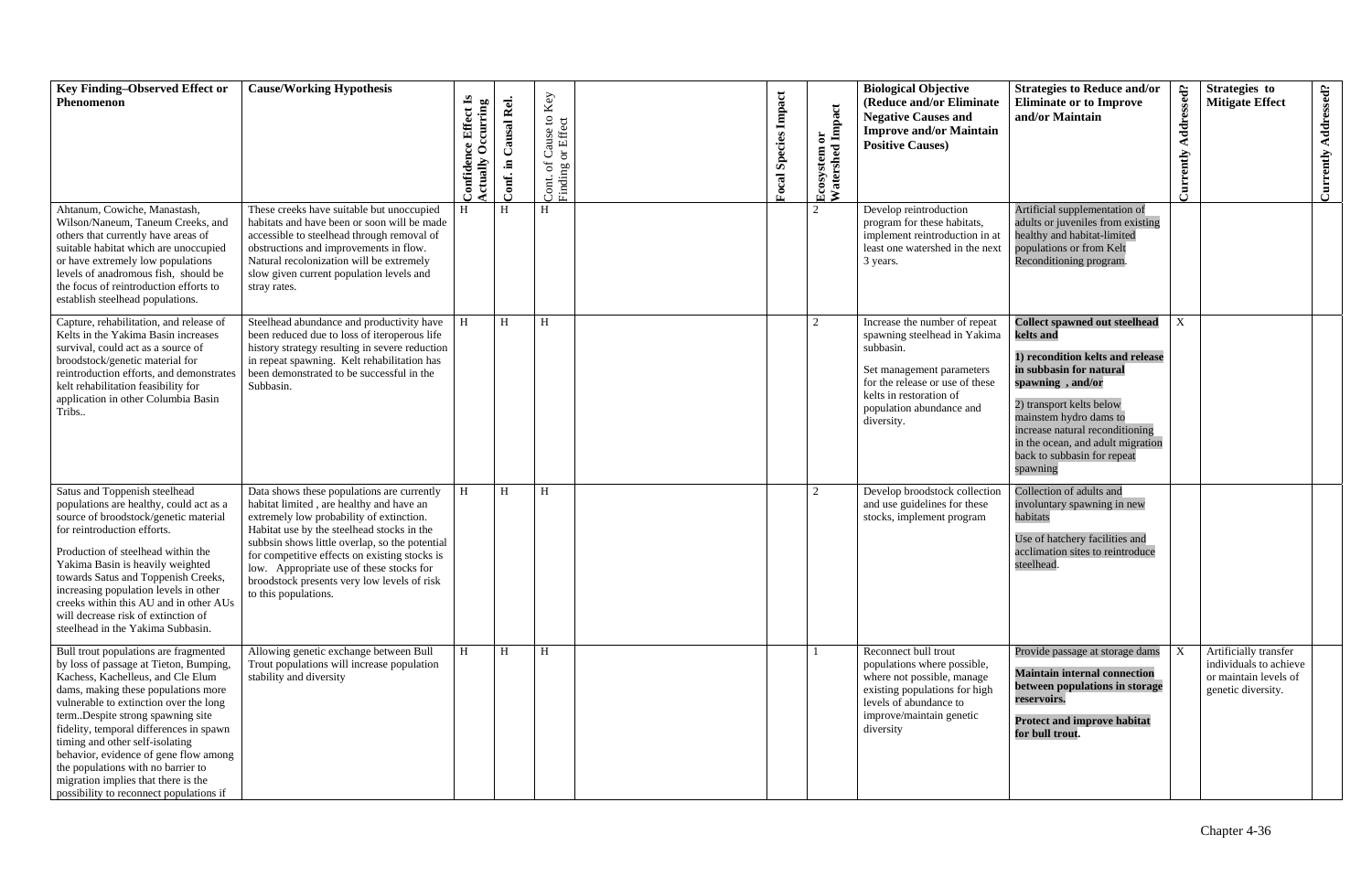| <b>Key Finding-Observed Effect or</b><br>Phenomenon<br>barriers are removed.                                                                                                                                                                                                                                                                                                                                                                                                                           | <b>Cause/Working Hypothesis</b>                                                                                                                                                                                                   | Confidence Effect Is<br>Actually Occurring | Causal Rel.<br>Conf. in | Key<br>ause to<br>Effect<br>Cau<br>$\overline{\sigma}$<br>đ<br>Cont. of<br>Finding | <b>Focal Species Impact</b> | Ecosystem or<br>Watershed Impact | <b>Biological Objective</b><br>(Reduce and/or Eliminate<br><b>Negative Causes and</b><br><b>Improve and/or Maintain</b><br><b>Positive Causes)</b> | <b>Strategies to Reduce and/or</b><br><b>Eliminate or to Improve</b><br>and/or Maintain                                       | Addressed?<br>Currently | Strategies to<br><b>Currently Addressed?</b><br><b>Mitigate Effect</b> |
|--------------------------------------------------------------------------------------------------------------------------------------------------------------------------------------------------------------------------------------------------------------------------------------------------------------------------------------------------------------------------------------------------------------------------------------------------------------------------------------------------------|-----------------------------------------------------------------------------------------------------------------------------------------------------------------------------------------------------------------------------------|--------------------------------------------|-------------------------|------------------------------------------------------------------------------------|-----------------------------|----------------------------------|----------------------------------------------------------------------------------------------------------------------------------------------------|-------------------------------------------------------------------------------------------------------------------------------|-------------------------|------------------------------------------------------------------------|
|                                                                                                                                                                                                                                                                                                                                                                                                                                                                                                        |                                                                                                                                                                                                                                   |                                            |                         |                                                                                    |                             |                                  |                                                                                                                                                    |                                                                                                                               |                         |                                                                        |
| Bull trout have reduced population<br>viability due to competition and<br>interbreeding with brook trout.                                                                                                                                                                                                                                                                                                                                                                                              | Reduction of potential for competition and<br>interbreeding will increase population<br>viability                                                                                                                                 | H                                          | H                       | H                                                                                  |                             | $\overline{2}$                   | Reduce or eliminate brook<br>trout populations in the<br>Subbasin.                                                                                 | Selectively remove Brook Trout<br>Discontinue stocking of brook<br>Trout within the Subbasin                                  |                         |                                                                        |
| Extirpation of Sockeye from the<br>Yakima Subbasin has negatively<br>impacted the productivity of the<br>watershed and ecosystem as a whole.<br>Specifically, sockeye reintroduction<br>will benefit bull trout.<br>The feasibility of sockeye<br>reintroduction should receive study,<br>sockeye should be reintroduced<br>wherever it is determined that passage,<br>habitat, and potential productivity of<br>the environment are sufficient to<br>support viable populations over the<br>long term | Reintroduction of Sockeye is possible and<br>will positively impact the aquatic ecosystem<br>and associated species.<br>Habitat overlap/ presence of increased<br>prey/restoration of passage at dams will<br>benefit bull trout. | H                                          | H                       | H                                                                                  |                             |                                  | Develop theoretical construct<br>for reintroduction of sockeye<br>including passage and<br>selection and development of<br>broodstock.             | Develop broodstock.<br><b>Continue passage study</b><br>Implement trail reintroductions.                                      | X                       |                                                                        |
| Population levels of Lamprey have<br>been dramatically reduced from pre-<br>1850 levels/.                                                                                                                                                                                                                                                                                                                                                                                                              | Poor passage for anadromous forms though<br>the mainstem and in the Subbasin have<br>severed life history pathways and reduced<br>population abundance, productivity and<br>spatial diversity.                                    | H                                          | H                       | M                                                                                  |                             |                                  | Study specific habitat<br>relationships for lamprey.<br>Implement habitat restoration<br>actions under Subbasin Plan<br>Improve passage            | <b>Reconnect side channels</b><br><b>Reduce/eliminate toxic loading</b><br>to river.<br>Limit predation by non native<br>fish | X                       |                                                                        |

#### **3.4.2 Basinwide Watershed and Ecosystem Processes, Restoration Key Findings, Objectives and Strategies**

| Key Finding-Observed Effect or<br>Phenomenon | <b>Cause/Working Hypothesis</b> | ao<br>. ⊶<br>$\sim$<br><u>ಲ</u> ೆ ರೆ<br>$\sim$<br>$\frac{d}{dx}$<br>l`ಕ<br>용 용<br>- | ≚<br>. ಕ ರ<br>$\checkmark$<br>$\overline{\phantom{a}}$<br>⊶ |  |  | $\overline{\bullet}$ $\overline{\bullet}$<br>$E_{\rm B}$<br>ັ<br>ت<br>in.<br>$\sum_{i=1}^n a_i$<br>õ<br>$\bullet$ $\sim$<br>I⊡ ≯ | <b>Biological Objective</b><br>(Reduce and/orEliminate<br><b>Negative Causes and</b><br><b>Improve and/or Maintain</b><br><b>Positive Causes</b> ) | <b>Strategies to Reduce and/or</b><br><b>Eliminate or to Improve</b><br>and/or Maintain | $\tilde{=}$<br>$\mathbf{E}$ | Strategies to<br><b>Mitigate Effect</b> |  |
|----------------------------------------------|---------------------------------|-------------------------------------------------------------------------------------|-------------------------------------------------------------|--|--|----------------------------------------------------------------------------------------------------------------------------------|----------------------------------------------------------------------------------------------------------------------------------------------------|-----------------------------------------------------------------------------------------|-----------------------------|-----------------------------------------|--|
|----------------------------------------------|---------------------------------|-------------------------------------------------------------------------------------|-------------------------------------------------------------|--|--|----------------------------------------------------------------------------------------------------------------------------------|----------------------------------------------------------------------------------------------------------------------------------------------------|-----------------------------------------------------------------------------------------|-----------------------------|-----------------------------------------|--|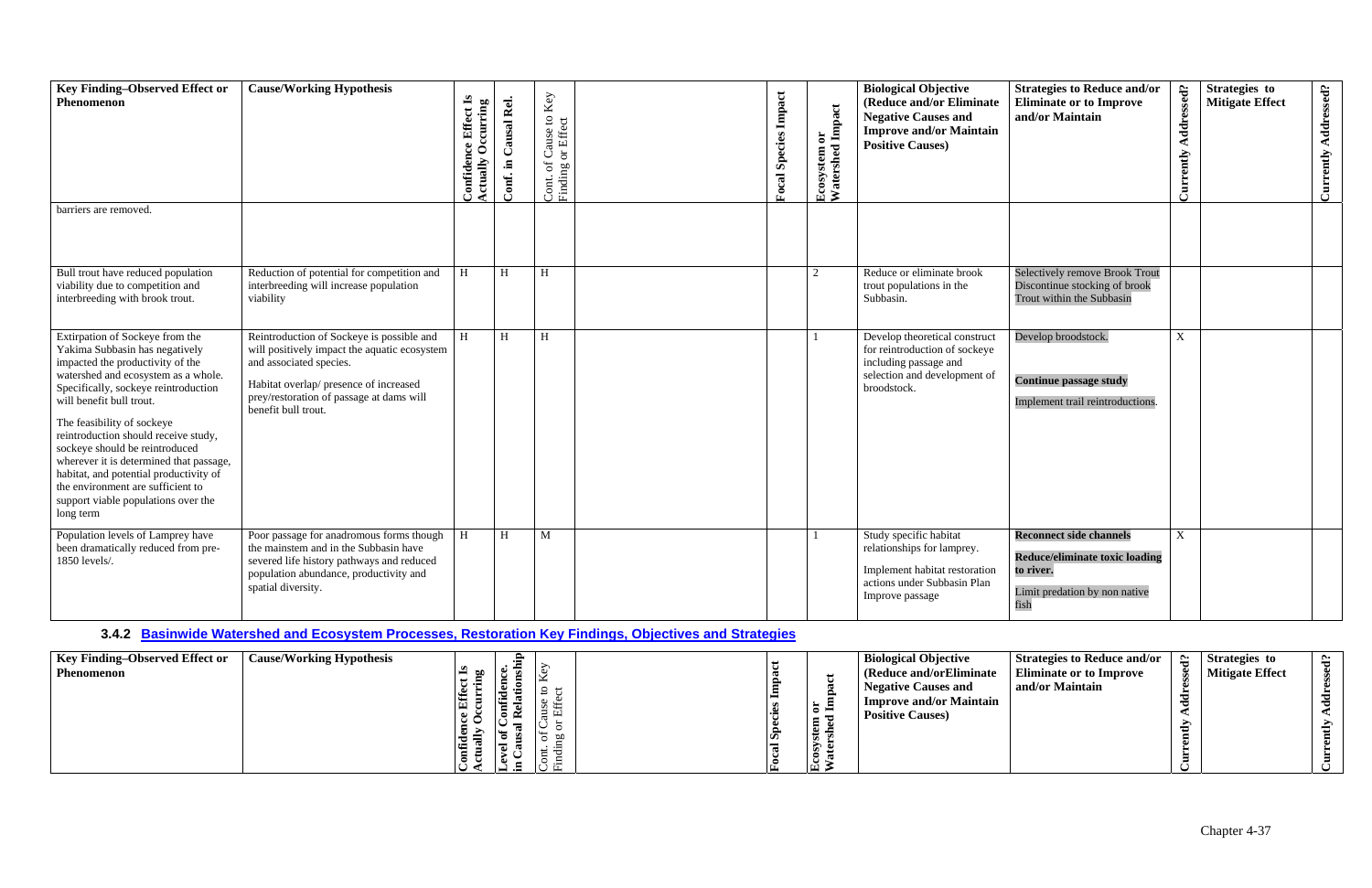| <b>Key Finding-Observed Effect or</b><br>Phenomenon                                                                                                                                                                                                                                                                                                       | <b>Cause/Working Hypothesis</b>                                                                                                                                                                                                                                                                                                                                      | $\mathbf{a}_0$<br>Confidence<br>Actually Oce | <b>Lever or Commente.</b><br>in Causal Relationship<br>Confidence<br>$\sigma$<br>Level | Key<br>Cause to<br>Effect<br>$\overleftarrow{\mathrm{O}}$<br>ð<br>Finding<br>ont. | Impact<br><b>Focal Species</b> | or<br>Impact<br>Ecosystem o<br>Watershed 1 | <b>Biological Objective</b><br>(Reduce and/orEliminate<br><b>Negative Causes and</b><br><b>Improve and/or Maintain</b><br><b>Positive Causes)</b>                                                                                   | <b>Strategies to Reduce and/or</b><br><b>Eliminate or to Improve</b><br>and/or Maintain                                                                                                                                                                                                                                                                                                                             | Addressed?<br>Currently | <b>Strategies to</b><br><b>Mitigate Effect</b> | Currently Addressed? |
|-----------------------------------------------------------------------------------------------------------------------------------------------------------------------------------------------------------------------------------------------------------------------------------------------------------------------------------------------------------|----------------------------------------------------------------------------------------------------------------------------------------------------------------------------------------------------------------------------------------------------------------------------------------------------------------------------------------------------------------------|----------------------------------------------|----------------------------------------------------------------------------------------|-----------------------------------------------------------------------------------|--------------------------------|--------------------------------------------|-------------------------------------------------------------------------------------------------------------------------------------------------------------------------------------------------------------------------------------|---------------------------------------------------------------------------------------------------------------------------------------------------------------------------------------------------------------------------------------------------------------------------------------------------------------------------------------------------------------------------------------------------------------------|-------------------------|------------------------------------------------|----------------------|
| E. Brannon quote:"as poikilotherms,<br>salmonids are completely dependent on<br>temperature which affects metabolic<br>rate, growth and other physiological<br>characteristics of the species (Groot et.<br>al. 1995). In retrospect, however, its<br>role in life history and ultimately<br>population structure has not been<br>sufficiently regarded." | Increases or decreases in yearly average<br>temperature can be expected to impact life<br>history stages of salmonids in negative or<br>positive ways. (Steelhead and spring<br>chinook)                                                                                                                                                                             | M                                            | H                                                                                      | H                                                                                 |                                |                                            | Develop year round and<br>Subbasin wide temperature<br>regime "benchmarks", fund<br>and implement strategies that<br>move the temperature regime<br>towards benchmark levels                                                        | <b>Improve riparian zone</b><br>conditions<br><b>Restore normative channel</b><br>form and process<br>Move tributary and mainstem<br>flow regimes to flow<br>benchmarks.                                                                                                                                                                                                                                            | $\mathbf X$             |                                                |                      |
| Changes to the natural flow regime<br>have resulted in 7 different flow<br>regimes on the mainstem Yakima and<br>Naches Rivers. Loss of these gradual<br>changes has reduced the overall<br>diversity of habitat and temperature<br>spatial variability (the diversity of<br>temperature regimes) at the subbasin<br>scale.                               | Use of the mainstem for conveyance of<br>irrigation water supply and delivery has<br>resulted in changes to flow patterns in the<br>mainstem. Gradual changes in the flow<br>regime at natural knickpoints have been<br>replaced by abrupt changes in the flow<br>regime at diversion/delivery points.                                                               | H                                            | H                                                                                      | H                                                                                 |                                |                                            | Develop flow benchmarks,<br>fund and implement strategies<br>that move the flow regime<br>towards benchmark levels.                                                                                                                 | <b>Reduce net water use</b><br>Develop out of basin sources for<br>new water<br>Manage the system differently in<br>good/excellent water years<br>Examine the possibility of<br>"deconsolidation" of major<br>diversion points.                                                                                                                                                                                     | X                       |                                                |                      |
| Riparian communities, and black<br>cottonwood in particular, have been<br>negatively affected by changes in the<br>yearly hydrograph due to the<br>cumulative effects of management of<br>the water resources of the basin for<br>irrigation, domestic, and industrial uses.                                                                              | Black cottonwood is especially dependent<br>on a normative hydrologic regime, each of<br>the 5 different hydrographs in the mainstem,<br>and in addition the hydrographs of<br>numerous tributaries, prevent normal<br>reproduction of Black Cottonwood, leading<br>to stand senescence in most reaches, or<br>changes in sex ratios and reproductive<br>strategies. | H                                            | H                                                                                      | H                                                                                 |                                |                                            | Reestablish normal population<br>and community dynamics<br>(abundance, age class<br>distribution, reproductive rate,<br>sex ratios, dominance) of<br>riparian plant populations and<br>communities, especially Black<br>Cottonwood. | Reestablish a normal hydrograph<br>by:<br>Reduce net water use, develop<br>out of basin sources for new<br>water.<br>Manage the system differently in<br>good/excellent water years<br>purchase/lease of water rights<br><b>Establishment of a broodstock</b><br>and restoration program for<br>black cottonwood communities<br>throughout the basin using<br>native stocks and based on<br>population inventories. |                         |                                                |                      |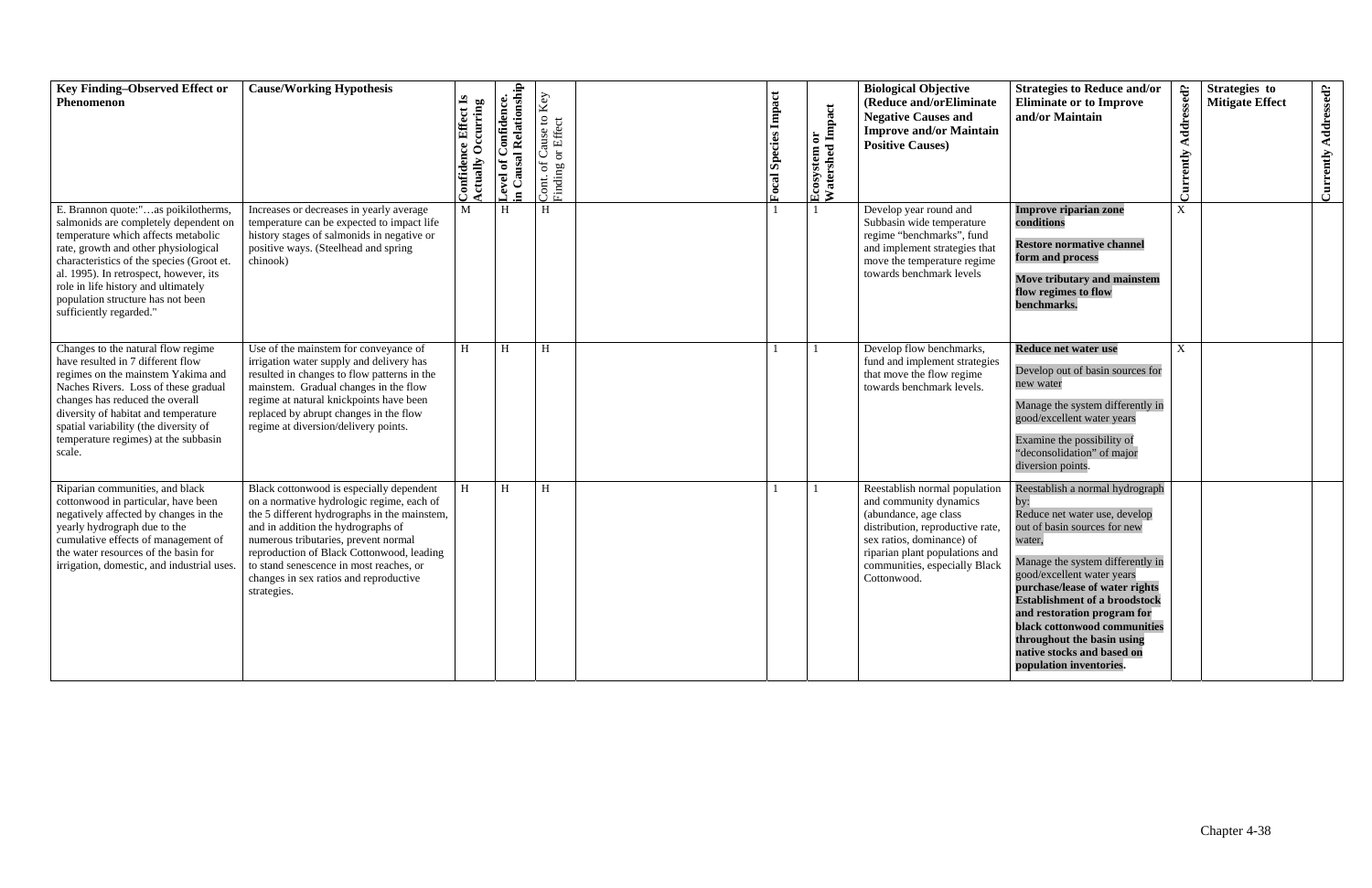| <b>Key Finding-Observed Effect or</b><br>Phenomenon                                                                                                                                                                                                                                                                                                                                           | <b>Cause/Working Hypothesis</b>                                                                                                                                                                                                                                                                                                                                                                                                                                                                                                                                                                           | ring<br>Confidence<br>Actually Oc | n Causal Relationship<br>Confidence<br>Level of $\mathfrak o$ | f Cause to Key<br>or Effect<br>Cont. of (<br>Finding ( | <b>Focal Species Impact</b> | Ecosystem or<br>Watershed Impact | <b>Biological Objective</b><br>(Reduce and/orEliminate<br><b>Negative Causes and</b><br><b>Improve and/or Maintain</b><br><b>Positive Causes)</b>                    | <b>Strategies to Reduce and/or</b><br><b>Eliminate or to Improve</b><br>and/or Maintain                                                                                                                                                                               | Addressed?<br>Currently | <b>Strategies to</b><br><b>Mitigate Effect</b>                                                                                                                                                                                                 | <b>Currently Addressed?</b> |
|-----------------------------------------------------------------------------------------------------------------------------------------------------------------------------------------------------------------------------------------------------------------------------------------------------------------------------------------------------------------------------------------------|-----------------------------------------------------------------------------------------------------------------------------------------------------------------------------------------------------------------------------------------------------------------------------------------------------------------------------------------------------------------------------------------------------------------------------------------------------------------------------------------------------------------------------------------------------------------------------------------------------------|-----------------------------------|---------------------------------------------------------------|--------------------------------------------------------|-----------------------------|----------------------------------|----------------------------------------------------------------------------------------------------------------------------------------------------------------------|-----------------------------------------------------------------------------------------------------------------------------------------------------------------------------------------------------------------------------------------------------------------------|-------------------------|------------------------------------------------------------------------------------------------------------------------------------------------------------------------------------------------------------------------------------------------|-----------------------------|
| Temp - the river is colder than pre<br>settlement conditions above Wapato<br>Dam/Union Gap, and warmer below.<br>See also BW1 above. This has resulted<br>in an especially steep environmental<br>gradient for temperature at and below<br>Parker, reducing habitat and<br>temperature spatial variability at the<br>Subbasin scale.                                                          | Increases in summer flow have resulted in<br>significant decreases in summer<br>temperatures in the Upper Yakima<br>downstream to Wapato Dam at Union Gap.<br>Decreases in flow in the Lower river have<br>resulted in increased duration of<br>temperatures at or above lethal limits.<br>Model results show that changes in<br>temperature would have been much more<br>distributed along the length of the river in<br>pre-1850 times.                                                                                                                                                                 | H                                 | $\, {\rm H}$                                                  | H                                                      |                             |                                  | Replicate basin wide<br>temperature variability by<br>Developing flow benchmarks,<br>fund and implement projects<br>that move the hydrograph<br>toward the benchmark | Reduce net water use, develop<br>out of basin sources for new<br>water,<br>Manage the system differently in<br>good/excellent water years<br>purchase/lease of water rights                                                                                           |                         |                                                                                                                                                                                                                                                |                             |
| Confinement of the river channel<br>upstream and downstream of the<br>Yakima Canyon has greatly increased<br>the amount of "canyon habitat" (fast<br>water with little or no side channels) in<br>the Upper Yakima from above<br>Ellensburg to the City of Yakima.<br>This change favors the resident ecotype<br>of rainbow trout and negatively effects<br>all other anadromous populations. | Resident rainbow trout are able to exist in<br>the mainstem upper Yakima Year round.<br>This allows them to reach sexual maturity<br>without going to sea or rearing in Lower<br>productivity/Higher competition habitats in<br>the tributaries.                                                                                                                                                                                                                                                                                                                                                          | H                                 | H                                                             | H                                                      | <b>ESA</b>                  | $\overline{2}$                   | Increase anadromy in<br>Rainbow trout specifically,<br>and increase environmental<br>attributes that favor<br>anadromous fish.                                       | Reestablish a normal hydrograph<br>by:<br>Reduce net water use, develop<br>out of basin sources for new<br>water. Manage the system<br>differently in good/excellent<br>water years.<br>Purchase/lease of water rights<br><b>Remove confinement where</b><br>possible |                         |                                                                                                                                                                                                                                                |                             |
| Introduction of Sockeye and Coho will<br>benefit Bull Trout populations and the<br>ecosystem overall.                                                                                                                                                                                                                                                                                         | Bull Trout are apex predators in the aquatic<br>environment, and would directly prey on<br>eggs, alevins and juveniles in rivers and<br>lakes. Secondary productivity (increases in<br>Cutthroat or macroinvertebrases) from<br>carcasses would also benefit Bull Trout.<br>Providing passage at the dams would also<br>improve population connectivity and<br>diversity.<br>Carcasses of anadromous fish were critical<br>components of the inland food web,<br>supplying ocean-derived food and energy to<br>the watershed, greatly increasing aquatic,<br>riparian, and upland ecosystem productivity. | M                                 | H                                                             | M                                                      | <b>ESA</b>                  |                                  | Reintroduce Sockeye to two<br>reservoir systems by 2015,<br>establish self-sustaining<br>populations by 2030.                                                        | <b>Study feasibility</b><br>Implement initial studies using<br>closely related Sockeye stocks.<br><b>Explicitly manage Sockeye</b><br>populations for escapement<br>levels to benefit ecosystem.                                                                      |                         | <b>Fertilization of</b><br>streams and lakes<br>with artificial<br>carcasses.<br><b>Planting of hatchery</b><br>carcasses in<br>upstream areas.<br>Manage resident fish<br>populations for<br>escapement to<br>maintain/increase<br>prey base. | $\mathbf X$                 |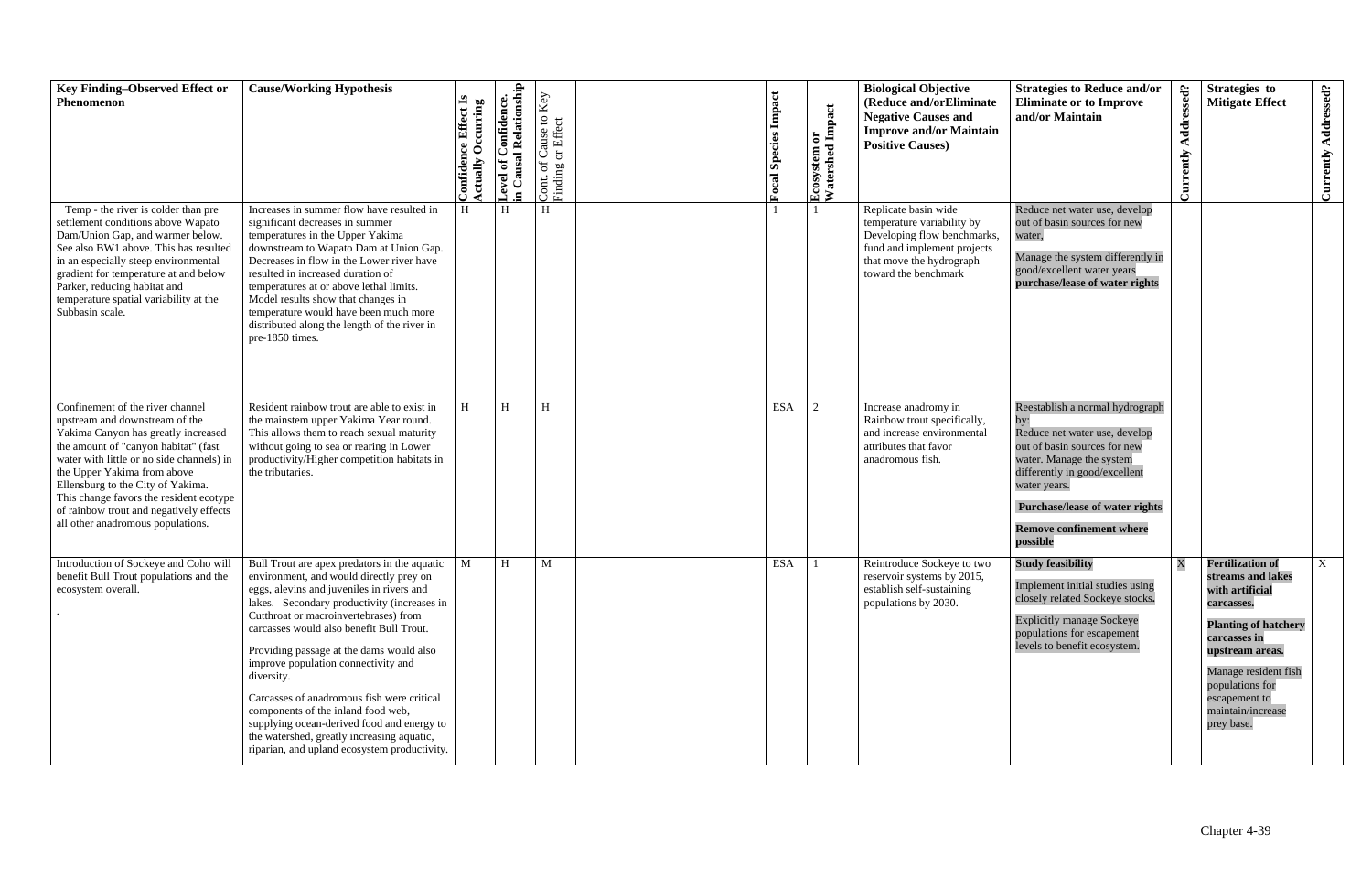| <b>Key Finding-Observed Effect or</b><br>Phenomenon                                                                                                                                                                                                                                                                                   | <b>Cause/Working Hypothesis</b>                                                                                                                                                                                                                                                                                                                                                        | ccurring<br><b>Effect</b><br>Confidence ]<br>Actually Oce | n Causal Relationship<br>Level of Confidence. | Cont. of Cause to Key<br>Finding or Effect | <b>Focal Species Impact</b> | or<br>Impact<br>Ecosystem o<br>Watershed 1 | <b>Biological Objective</b><br>(Reduce and/orEliminate<br><b>Negative Causes and</b><br><b>Improve and/or Maintain</b><br><b>Positive Causes)</b>                                                               | <b>Strategies to Reduce and/or</b><br><b>Eliminate or to Improve</b><br>and/or Maintain                                                                                       | Addressed?<br>Currently   | <b>Strategies to</b><br><b>Mitigate Effect</b>                                           | Currently Addressed? |
|---------------------------------------------------------------------------------------------------------------------------------------------------------------------------------------------------------------------------------------------------------------------------------------------------------------------------------------|----------------------------------------------------------------------------------------------------------------------------------------------------------------------------------------------------------------------------------------------------------------------------------------------------------------------------------------------------------------------------------------|-----------------------------------------------------------|-----------------------------------------------|--------------------------------------------|-----------------------------|--------------------------------------------|-----------------------------------------------------------------------------------------------------------------------------------------------------------------------------------------------------------------|-------------------------------------------------------------------------------------------------------------------------------------------------------------------------------|---------------------------|------------------------------------------------------------------------------------------|----------------------|
| The Coho reintroduction project should<br>continue, coho should be reintroduced<br>wherever it is determined that passage,<br>habitat, and potential productivity of<br>the environment are sufficient to<br>support viable populations over the<br>long term                                                                         | Coho not only represent an opportunity to<br>increase harvest, but the locations at which<br>they spawn and their contribution to pre-<br>1850 productivity of the Subbasin as whole<br>was significant.<br>Monitoring the success or failure of Coho<br>reintroduction in the Yakima Subbasin will<br>provide information that can be used for<br>similar projects in other subbasins | H                                                         | H                                             | H                                          |                             | $\overline{1}$                             | Restore naturally reproducing<br>coho populations wherever<br>possible in the subbasin while<br>minimizing or eliminating<br>undesirable effects on non-<br>target taxa                                         | <b>Use existing coho</b><br>reintroduction program being<br>implemented by YKFP                                                                                               | $\overline{X}$            |                                                                                          |                      |
| Loss or reduction in this inflow from<br>the Columbia could have had a major<br>affect on the summer low flow<br>temperatures of the lower Yakima<br>River. These springs still exist, but have<br>been modified and isolated from the<br>river, and should be considered as a<br>focal point for restoration of the lower<br>Yakima. | Changes in the Columbia River hydrograph<br>have had an effect on the temperature<br>regime of the River below Wanawish dam                                                                                                                                                                                                                                                            | M                                                         | H                                             |                                            | $\mathfrak{D}$              | 3                                          | Restore annual temperature<br>regime and temperature<br>spatial diversity of the lower<br>river                                                                                                                 | <b>Restore/reconnect historic side</b><br>channels in lower river<br><b>Create new side channels</b><br>where hyporheic conditions<br>allow.                                  | X                         |                                                                                          |                      |
| Strong link between development,<br>riparian zone loss (due to conversion to<br>other uses or from changes in flow) and<br>increases in temperature. Nearly all<br>tributaries have elevated summer<br>temperatures in their lower reaches<br>where development pressure is greatest                                                  | Development pressure and changes in land<br>use will continue to negatively effect the<br>lower reaches of many tributaries                                                                                                                                                                                                                                                            | H                                                         | H                                             | H                                          |                             |                                            | Restore riparian zones in<br>developed and developing<br>areas<br>Develop site specific<br>objectives for habitat and<br>riparian conditions, fund and<br>implement projects to move<br>toward those objectives | <b>Riparian restoration</b><br><b>Floodplain restoration</b><br><b>Purchase of development</b><br>rights/easements<br>Work with local jurisdictions<br>to develop objectives. | $\boldsymbol{\mathrm{X}}$ | <b>Restore existing</b><br>degraded channels<br>in developed areas<br>to improve habitat |                      |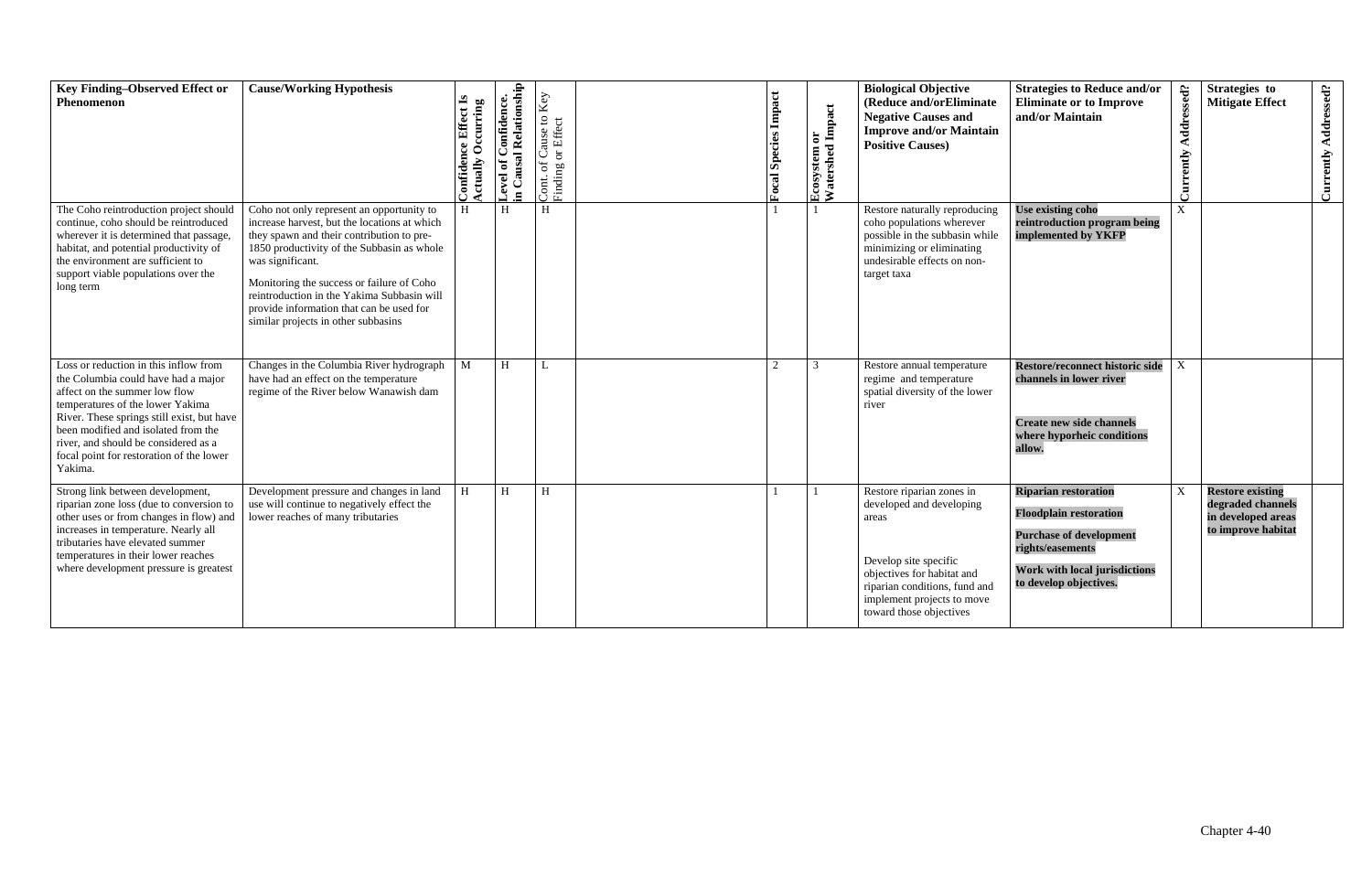# **3.5 Key Findings by Assessment Unit**

#### **3.5.1 Lower Yakima–Restoration Key Findings, Objectives and Strategies**

| Key Finding – Observed effect or<br>phenomenon                                                                                                                                                                             | <b>Cause/Working Hypothesis</b>                                                                                                                           | Effect<br>ring<br>that<br>Confidence<br>acti<br>$\bullet$ | of Confidence in<br>sal Relationship<br>Level<br>Cau | Cause to Key<br>or Effect<br>$\mathfrak{b}$<br>Finding<br>Cont. | of Impact to<br>Species<br>Level<br>Focal | Level of Impact to<br>Ecosystem or<br>Watershed | <b>Biological Objective</b><br>(Reduce/Eliminate<br><b>Negative Causes,</b><br>Improve/maintain positive<br>causes)                                                               | <b>Strategy to reduce/eliminate</b><br>or improve/maintain                                                                                             | addressed?<br>Currently | <b>Strategy to</b><br>mitigate effect                                 | Currently addressed? |
|----------------------------------------------------------------------------------------------------------------------------------------------------------------------------------------------------------------------------|-----------------------------------------------------------------------------------------------------------------------------------------------------------|-----------------------------------------------------------|------------------------------------------------------|-----------------------------------------------------------------|-------------------------------------------|-------------------------------------------------|-----------------------------------------------------------------------------------------------------------------------------------------------------------------------------------|--------------------------------------------------------------------------------------------------------------------------------------------------------|-------------------------|-----------------------------------------------------------------------|----------------------|
| Summer/Early Fall Habitat availability<br>Lower in comparison with pre-1850<br>environment<br>This reach may be especially<br>problematic for reintroduction of<br>sockeye into the Yakima Subbasin                        | Temperatures near and above lethal limits<br>for salmonids for much longer duration than<br>during pre-1850 times due to reduction in<br>summer Low flow. | H                                                         | H                                                    | H                                                               |                                           |                                                 | Develop temperature<br>benchmarks, fund and<br>implement projects that move<br>the hydrograph toward the<br>benchmark                                                             | Increase flow to depth<br>thresholds/benchmarks<br><b>Reconnect Side Channels</b><br><b>Improve riparian Zone</b>                                      |                         |                                                                       |                      |
| Water temperatures in the Yakima<br>River have increased significantly, so<br>that returning fall-run adults must delay<br>river entry, and juveniles must emigrate<br>from the river sooner than occurred<br>historically |                                                                                                                                                           |                                                           |                                                      |                                                                 |                                           |                                                 |                                                                                                                                                                                   |                                                                                                                                                        |                         |                                                                       |                      |
| Loss of Habitat Diversity/Temperature<br>Diversity by loss of off-channel habitat                                                                                                                                          | Obstructions associated with infrastructure<br>have blocked habitat                                                                                       | M                                                         | $\boldsymbol{\mathrm{H}}$                            | H                                                               |                                           |                                                 | Reconnect 100% of floodplain<br>side channels in this<br>Assessment Unit                                                                                                          | <b>Relocate infrastructure where</b><br>possible to allow natural<br>processes to operate.                                                             |                         | Reconnect side<br>channels by removal<br>of obstructions.             |                      |
| 10-35 percent of the juveniles from a<br>given brood year migrate below Prosser<br>Dam during the winter (Fast et al<br>1991), and begin their smolt<br>outmigration from the lower river the<br>following spring.         | Conversion to Drain/Irrigation ditch has<br>eliminated habitat<br>Lowering/Alteration of GW table has<br>eliminated habitat                               |                                                           |                                                      |                                                                 |                                           |                                                 | Restore physical and access<br>characteristics of all ditches<br>which were side channels                                                                                         | Compare to 1860s GLO maps,<br>restore physical and riparian<br>characteristics                                                                         |                         | Construct artificial<br>channels where<br>current conditions<br>allow |                      |
| Lack of Habitat diversity (pools with<br>cover)/Lack of Large Woody Debris                                                                                                                                                 | Lack of LWD Recruitment Due to<br>interception/delay by diversion Dams<br>Lack of LWD Recruitment Due to Change<br>in upstream riparian Zone              | H                                                         | $\, {\rm H}$                                         | H                                                               | $\overline{2}$                            | $\overline{2}$                                  | Improve downstream LWD<br>passage at diversion dams<br>(pass during the flood)<br>Restore viable P. pine<br>populations to upstream<br>riparian Zones over the next<br>$20$ years | Reconfigure/redesign Diversion<br>Dams, Install racks/collection<br>system with excavators.<br><b>Develop broodstock and</b><br>reintroduction program |                         | <b>Artificially</b><br>introduce LWD                                  |                      |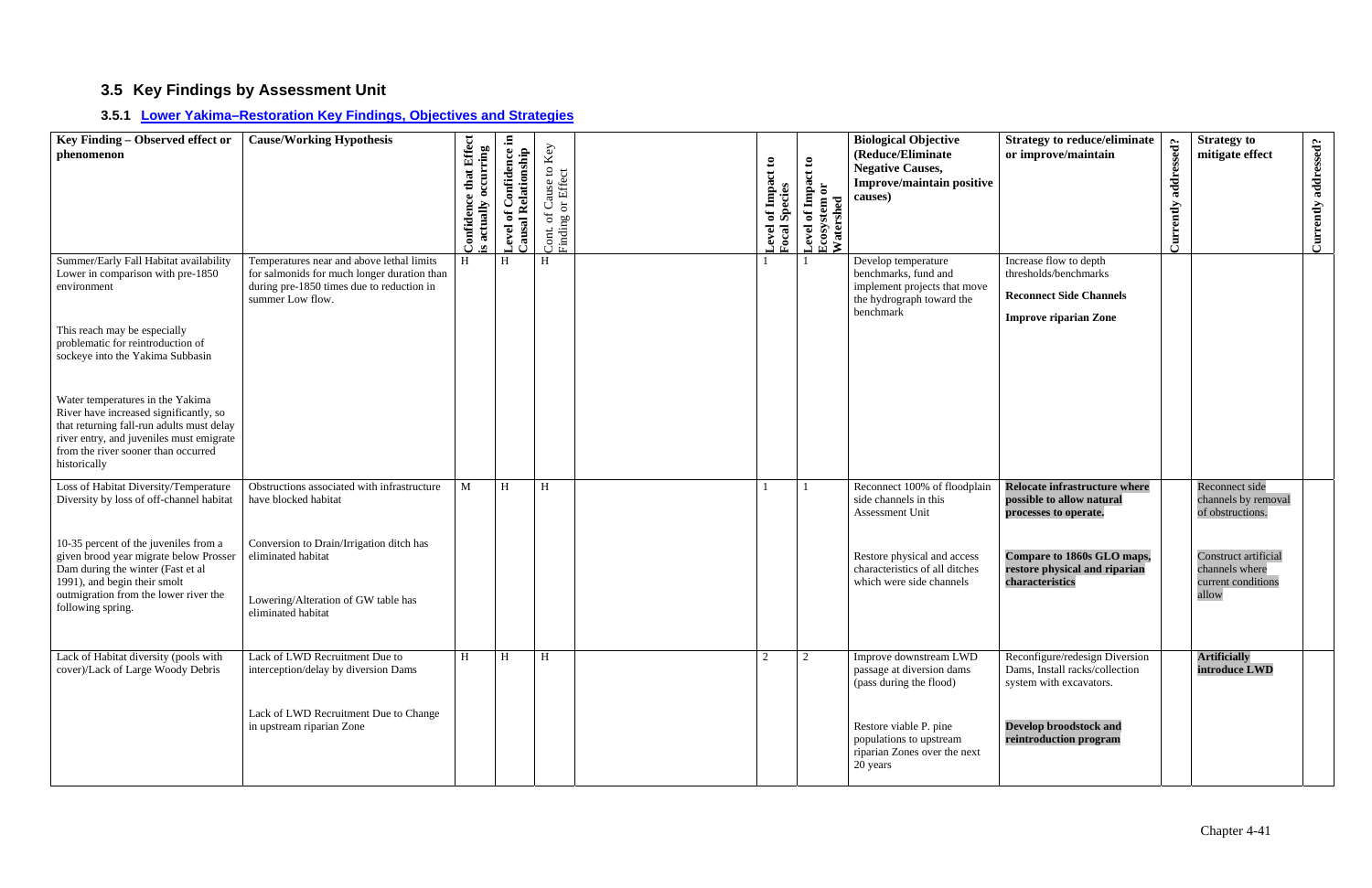| Key Finding - Observed effect or<br>phenomenon                                                                                                                                                                                                                                                                                                          | <b>Cause/Working Hypothesis</b>                                                                                                                                 | <b>Effect</b><br>Confid | of Confidence in<br>Relationshi<br>Causa<br>Level | to Key<br>or Effect<br>Cause<br>đ<br>Finding<br>Cont. | of Impact to<br>Species<br>Level<br>Focal | Level of Impact to<br>Ecosystem or<br>Watershed | <b>Biological Objective</b><br>(Reduce/Eliminate<br><b>Negative Causes,</b><br>Improve/maintain positive<br>causes)     | <b>Strategy to reduce/eliminate</b><br>or improve/maintain                                                                                                                                                                                                          | addressed?<br>Currently | <b>Strategy to</b><br>mitigate effect | addressed?<br>Currently |
|---------------------------------------------------------------------------------------------------------------------------------------------------------------------------------------------------------------------------------------------------------------------------------------------------------------------------------------------------------|-----------------------------------------------------------------------------------------------------------------------------------------------------------------|-------------------------|---------------------------------------------------|-------------------------------------------------------|-------------------------------------------|-------------------------------------------------|-------------------------------------------------------------------------------------------------------------------------|---------------------------------------------------------------------------------------------------------------------------------------------------------------------------------------------------------------------------------------------------------------------|-------------------------|---------------------------------------|-------------------------|
| Massive In-channel Aquatic vegetation<br>growth alters habitat, water quality, and<br>ecosystem characteristics                                                                                                                                                                                                                                         | Recent reductions in sediment load<br>(increase in light), and ongoing nutrient<br>inputs                                                                       | H                       | H                                                 | H                                                     | $\overline{2}$                            |                                                 | Study problem to reduce<br>limiting nutrients and<br>characterize ecology of<br>invasive aquatic vegetation.            | Reduce spill, increase water<br>efficiency to reduce field run off<br><b>Increase nutrient source</b><br>control and management                                                                                                                                     |                         | Introduction of pests.                |                         |
| High Toxic Pollutant levels in<br>sediments                                                                                                                                                                                                                                                                                                             | Historic applications of DDT, routed to<br>river bonded to sediments                                                                                            | H                       | H                                                 | H                                                     | 2                                         | 2                                               | Reduce fine sediment loading<br>from Ag Zones                                                                           | <b>Continue to implement TMDL</b><br>for Toxics and sediment                                                                                                                                                                                                        | X                       |                                       |                         |
| Fine Sediment load is increased, related<br>to toxics above<br>Sediment loading throughout the lower<br>Yakima produces a "quantity of fines in<br>mainstem spawning areas [that] is<br>sufficient in many areas to fully embed<br>the substrate and is clearly sufficient to<br>limit carrying capacity and<br>productivity"(YSS 2001).                | Construction of drains in fine sediments,<br>field runoff (mostly solved at this point),<br>early season spill to drains generates<br>increased fine sediments. | $\mathbf{M}$            | H                                                 | H                                                     | 3                                         | 2                                               | Reduce fine sediment loading<br>from artificial drain network                                                           | Continue to implement TMDL<br>for Toxics and sediment<br>Armor channels, install sediment<br>traps/grade control, manage spill<br>(especially in spring)<br><b>Implement on-farm irrigation</b><br>and soil erosion BMPs to<br>reduce input to the drain<br>network | $\mathbf X$             |                                       |                         |
| Reduction of sediment loading from<br>from agricultural returns has been a<br>major success story of water quality<br>improvement in the State of<br>Washington as a result of<br>implementation of the TMDL and<br>cooperation between DOE, local<br>agricultural organizations, the irrigation<br>districts, NRCS, and the conservation<br>districts. | Concerted, cooperative efforts to improve<br>water quality can be successful                                                                                    | $\, {\rm H}$            | H                                                 | H                                                     |                                           |                                                 | Support/cooperate with<br>Ecology, Conservation<br>Districts and Irrigation<br>Districts in improving water<br>quality. | <b>Continue TMDL</b><br>implementation<br><b>Increase technical assistance</b><br>support and monitoring of<br>water quality                                                                                                                                        | $\mathbf X$             |                                       |                         |
| LOW FLOW reduces/eliminates habitat<br>availability/quality/diversity including<br>the ability of riparian communities to<br>reproduce.                                                                                                                                                                                                                 | Alteration of hydrograph for irrigation<br>(cumulative effect in this reach)                                                                                    | H                       | $\,$ H                                            | H                                                     |                                           |                                                 | Develop flow benchmarks,<br>fund and implement projects<br>that move the hydrograph<br>toward the benchmark             | Reduce net water use, develop<br>out of basin sources for new<br>water, Manage the system<br>differently in good/excellent<br>water years<br><b>Purchase/lease of water rights</b>                                                                                  |                         |                                       |                         |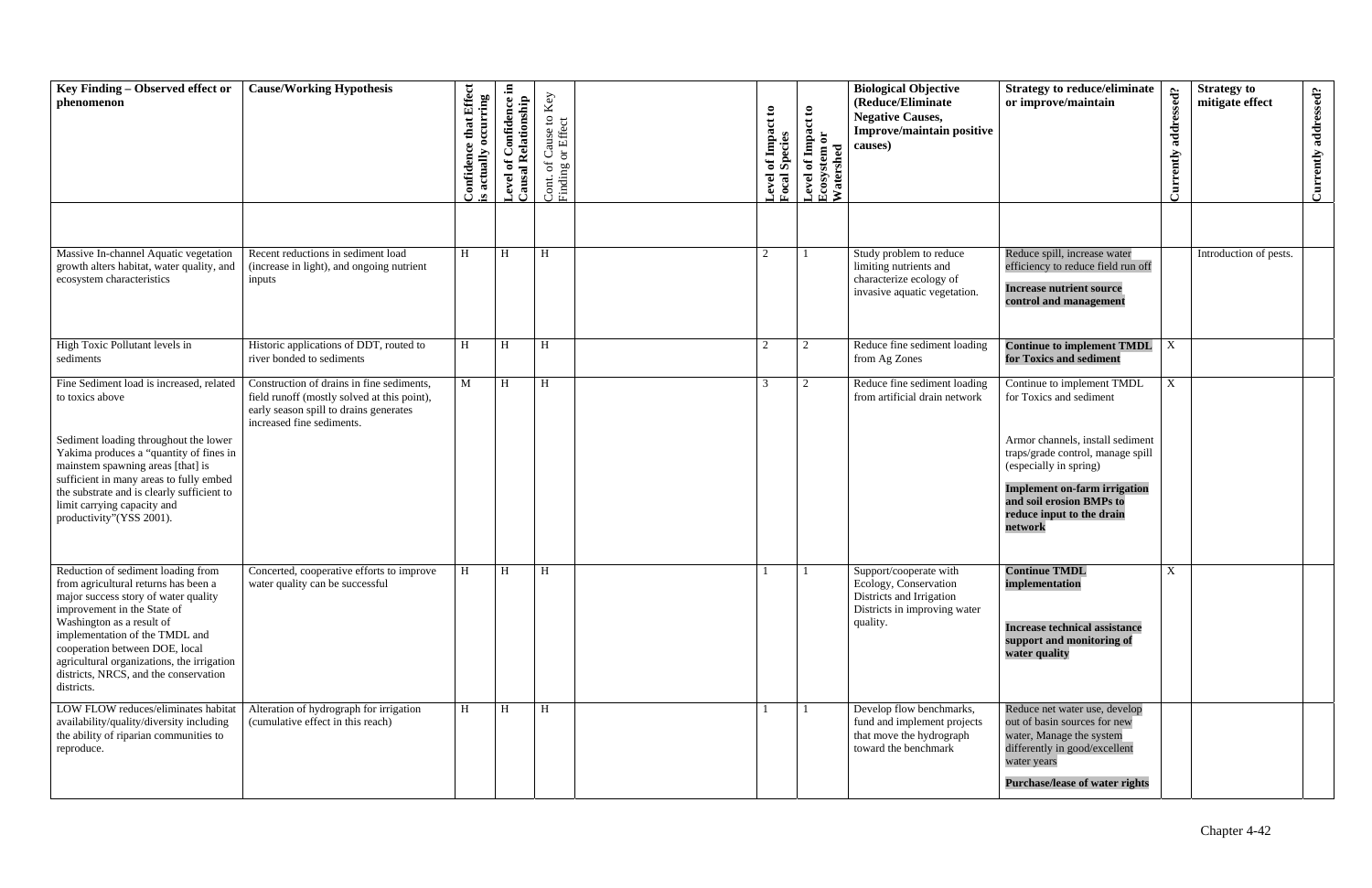| Key Finding – Observed effect or<br>phenomenon                                                                                                                                                                                                                                                  | <b>Cause/Working Hypothesis</b>                                                                                                                                                                                                                                                                                | <b>Effect</b><br>that<br>Confidence | of Confidence in<br>ausal Relationship<br>Level | of Cause to Key<br>Effect<br>$\tilde{a}$<br>Finding<br>Cont. | Level of Impact to<br> Focal Species | Level of Impact to<br>$\mathbf{C}$<br><i>rstem</i><br><b>Natershed</b><br>Ecosy | <b>Biological Objective</b><br>(Reduce/Eliminate<br><b>Negative Causes,</b><br>Improve/maintain positive<br>causes) | <b>Strategy to reduce/eliminate</b><br>addressed?<br>or improve/maintain<br>Currently                                                                                                                                                                            | <b>Strategy to</b><br>mitigate effect   | addressed?<br>Currently: |
|-------------------------------------------------------------------------------------------------------------------------------------------------------------------------------------------------------------------------------------------------------------------------------------------------|----------------------------------------------------------------------------------------------------------------------------------------------------------------------------------------------------------------------------------------------------------------------------------------------------------------|-------------------------------------|-------------------------------------------------|--------------------------------------------------------------|--------------------------------------|---------------------------------------------------------------------------------|---------------------------------------------------------------------------------------------------------------------|------------------------------------------------------------------------------------------------------------------------------------------------------------------------------------------------------------------------------------------------------------------|-----------------------------------------|--------------------------|
| Irrigation season daily or weekly flow<br>fluctuations greater and more frequent<br>than under presettlement conditions,<br>potentially stranding juvenile<br>salmonids, impacting<br>macroinvertebrate life histories, and<br>negatively effecting native plant species                        | Interaction of Prosser diversion/power<br>generation, irrigation spill, returns from<br>drains, etc.                                                                                                                                                                                                           | M                                   | H                                               | H                                                            | $\mathcal{E}$                        | 2                                                                               | Reduce flow fluctuations to<br>mimic more natural flow<br>conditions                                                | $\mathbf X$<br>Model tradeoffs<br><b>Reduce operational spill</b><br>Improve irrigation efficiency                                                                                                                                                               |                                         |                          |
| Ave annual flow at Kiona (has been<br>reduced by an average of (a minimum)<br>1.65 maf (of an ave. of 3.4 maf) (IOP,<br>2002), reducing overall habitat<br>availability/capacity year round. This<br>reach has the second largest reduction<br>in total annual flow of the mainstem<br>reaches, | Net losses due to consumption<br>(evapotranspiration, agriculture, rural/urban<br>uses), deep groundwater, and export of KID<br>water to downstream areas.                                                                                                                                                     | H                                   | $H_{\rm}$                                       | H                                                            |                                      |                                                                                 | Develop flow benchmarks,<br>fund and implement projects<br>that move the hydrograph<br>toward the benchmark         | Change flow management<br>during wet years to more closely<br>mimic pre-1850 hydrograph.<br><b>Pump exchange for KID water</b><br>out of Columbia R. Maximize<br>natural retention of flow in basin<br>by restore hydrologic/hyporheic<br>connectivity upstream. | Artificial Off channel<br>spawning area |                          |
| Sustained Low flows limit spatial and<br>temporal habitat diversity                                                                                                                                                                                                                             | The sustained flow conditions that result<br>from flip flop and modification of the<br>hydrograph for irrigation limits habitat<br>diversity - sustained areas of low velocity<br>warm water in other areas - and do not<br>allow a normal progression/variability of<br>the habitat types throughout the year | H                                   | H                                               | H                                                            |                                      |                                                                                 | Develop flow benchmarks,<br>fund and implement projects<br>that move the hydrograph<br>toward the benchmark.        | Reduce net water use<br>Develop out of basin sources for<br>new water Manage the system<br>differently in good/excellent<br>water years<br>purchase/lease of water rights                                                                                        |                                         |                          |
| Predation Risk to salmonids from<br>native fish (northern pike minnow) is<br>high                                                                                                                                                                                                               | Loss of abundance of native salmonids has<br>resulted in a greater proportional impact<br>from native predation.                                                                                                                                                                                               |                                     | H                                               | H                                                            | 3                                    | $\overline{2}$                                                                  | Increase abundance of<br>salmonid populations to<br>reduce proportion of predation<br>due to native sp              | <b>Implement Subbasin planning</b><br>$\mathbf X$<br>and other habitat and<br>population restoration<br>programs                                                                                                                                                 |                                         |                          |
| Predation risk to salmonids from non-<br>native fish (Smallmouth bass) is high                                                                                                                                                                                                                  | Increased habitat for native predators in Col.<br>Mainstem leads to increased pops in Lower<br>tribs.                                                                                                                                                                                                          |                                     |                                                 |                                                              |                                      |                                                                                 | Reduce Habitat suitability,<br>specifically reduce<br>temperatures in early summer                                  | Restore flow, cover, and off<br>channel habitats<br>Further control and actions on                                                                                                                                                                               |                                         |                          |
| Predation risk to salmonids from bird<br>populations is High                                                                                                                                                                                                                                    | Low flows, lack of cover, reduced suitable<br>habitat area increase efficiency of predators                                                                                                                                                                                                                    |                                     |                                                 |                                                              |                                      |                                                                                 | Reduce population levels in<br>Mainstem Col                                                                         | predator populations in<br>Columbia mainstem reservoirs                                                                                                                                                                                                          |                                         |                          |
|                                                                                                                                                                                                                                                                                                 |                                                                                                                                                                                                                                                                                                                |                                     |                                                 |                                                              |                                      |                                                                                 | Reduce populations of<br>smallmouth bass in Lower<br>Yakima River                                                   | <b>Continue or expand bag limits</b><br>on smallmouth in Lower<br>Yakima, reverse management<br>for smallmouth in mainstem<br>reservoirs.                                                                                                                        |                                         |                          |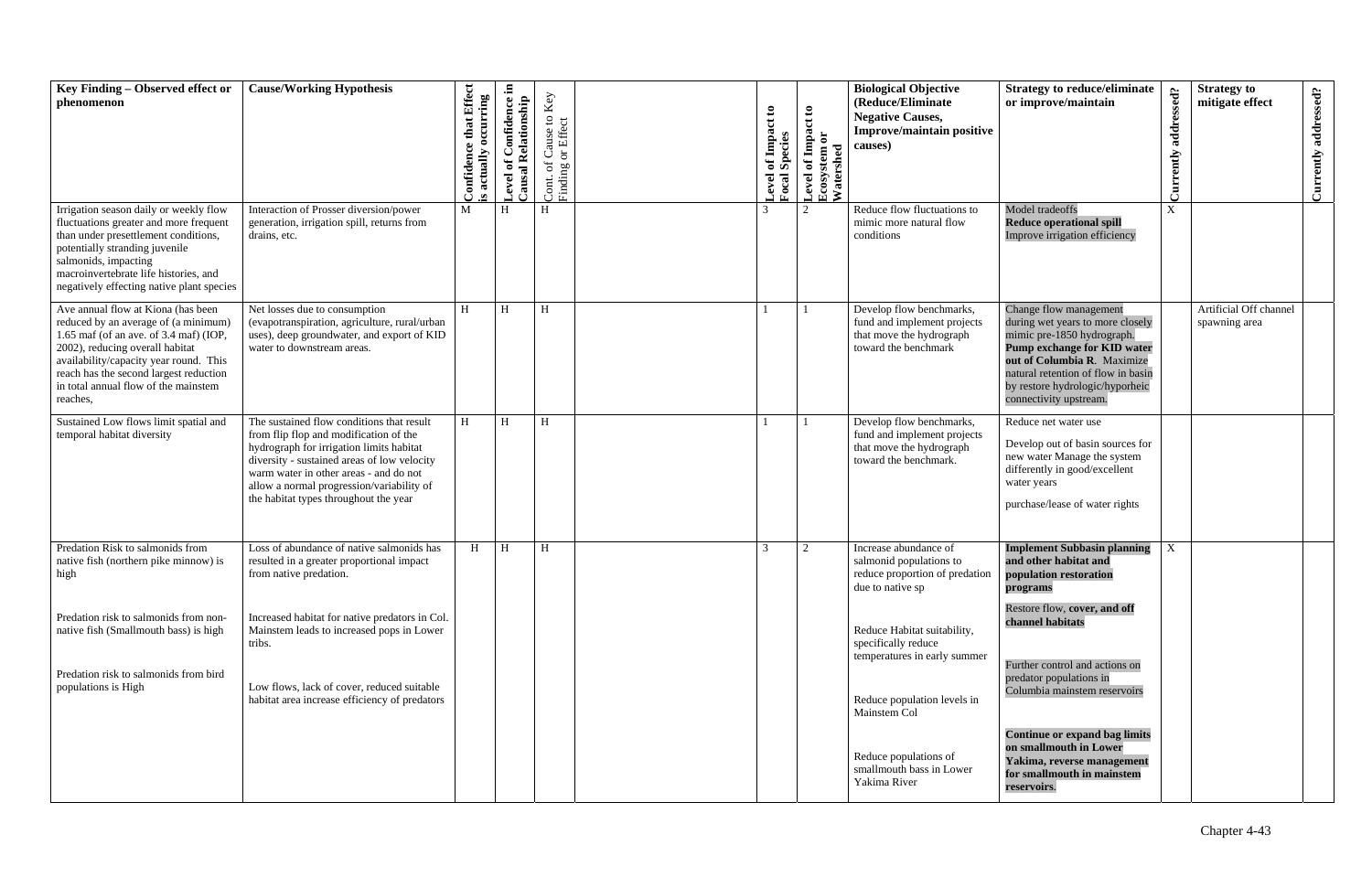| Key Finding - Observed effect or<br>phenomenon                                                                                                                                                                                                 | <b>Cause/Working Hypothesis</b>                                                                                                                                                                                           | Effect<br>ing<br>ිonf | .크<br>ship<br>fider<br>ati<br><b>Rel</b> | Key<br>$\mathbf{c}$<br>or Effect<br>$s$ e<br>$\overline{a}$<br>◡<br>'ಕ<br>Cont. or<br>Finding<br>$\overline{\text{int}}$ | $\mathbf{a}$<br>of Impact<br>Species<br>Level<br>Focal | of Impact to<br>$\sigma$<br>shed<br>em<br>Level<br>Ecosys<br>Water | <b>Biological Objective</b><br>(Reduce/Eliminate<br><b>Negative Causes,</b><br>Improve/maintain positive<br>causes) | <b>Strategy to reduce/eliminate</b><br>or improve/maintain                        | sed?<br>addr<br>₩ | <b>Strategy to</b><br>addressed?<br>mitigate effect<br>Currently |
|------------------------------------------------------------------------------------------------------------------------------------------------------------------------------------------------------------------------------------------------|---------------------------------------------------------------------------------------------------------------------------------------------------------------------------------------------------------------------------|-----------------------|------------------------------------------|--------------------------------------------------------------------------------------------------------------------------|--------------------------------------------------------|--------------------------------------------------------------------|---------------------------------------------------------------------------------------------------------------------|-----------------------------------------------------------------------------------|-------------------|------------------------------------------------------------------|
| Predation Risk to salmonids is high at<br>Prosser Diversion Dam                                                                                                                                                                                | Configuration of the bypass outfall causes<br>fish to be ejected into a pool with no cover.                                                                                                                               | H                     | H                                        | H                                                                                                                        |                                                        |                                                                    | Eliminate elevated predation                                                                                        | Redesign outfall or alter pool<br>structure.                                      |                   |                                                                  |
| Environmental conditions in the reach<br>have changed since the early 1930s;<br>this has resulted in Out migration for<br>juvenile fall Chinook being shifted to<br>earlier in the year, resulting in<br>decreased production of fall Chinook. | With the change in hydrographs of both the<br>Columbia and Yakima Rivers that occurred<br>in the 1930s, temperature and flow<br>conditions have reduced the amount of time<br>of suitable habitat conditions for rearing. |                       | H                                        | H                                                                                                                        |                                                        |                                                                    | Increase the suitable habitat<br>conditions for rearing through<br>the end of July.                                 | Increase flows,<br>Increase habitat diversity,<br>especially off channel habitats |                   |                                                                  |

# **3.5.2 Mid Yakima Floodplain – Restoration Key Findings, Objectives and Strategies**

| Key Finding – Observed effect or<br>phenomenon                                                                                                                                                                                                                                                                                                                                                              | <b>Cause/Working Hypothesis</b>                                                                    | .≌<br><b>Effect</b><br>$\mathbf{a}$<br>that<br>idence | - 트<br>ship<br>$\mathbf{t}$<br>Rela | Key<br>$\mathbf{c}$<br>$\vec{c}$<br>Effe<br>$\overline{5}$<br>◡<br>$\sigma$<br><b>DD</b><br>ndin<br>置 | Impact<br>$\bullet$<br>$\mathbf{s}$<br>ನ<br>$\mathbf{S}$ | <u>្តរ</u><br>$\ddot{a}$ | <b>Biological Objective</b><br>(Reduce/Eliminate<br><b>Negative Causes,</b><br>Improve/maintain positive<br>causes)   | <b>Strategy to reduce/eliminate</b><br>or improve/maintain                                  | $\sim$<br>➤ | <b>Strategy to</b><br>mitigate effect | sed?<br>add<br>Currently |
|-------------------------------------------------------------------------------------------------------------------------------------------------------------------------------------------------------------------------------------------------------------------------------------------------------------------------------------------------------------------------------------------------------------|----------------------------------------------------------------------------------------------------|-------------------------------------------------------|-------------------------------------|-------------------------------------------------------------------------------------------------------|----------------------------------------------------------|--------------------------|-----------------------------------------------------------------------------------------------------------------------|---------------------------------------------------------------------------------------------|-------------|---------------------------------------|--------------------------|
| Summer/Early Fall Habitat availability<br>low or eliminated due to low flows and<br>high temperatures (Wapato Reach)<br>Water temperatures in the (Wapato<br>reach of the) Yakima River within this<br>Assessment Unit have increased<br>significantly, such that returning fall-<br>run adults must delay river entry, and<br>juveniles must emigrate from the river<br>sooner than occurred historically. | Temperatures near and above lethal limits<br>for salmonids in mainstem (Wapato Reach<br>and below) | H                                                     | H                                   | H                                                                                                     |                                                          |                          | Develop temperature<br>benchmarks, fund and<br>implement projects that move<br>the hydrograph toward the<br>benchmark | Increase flow to depth threshold<br><b>Reconnect Side Channels</b><br>Improve riparian Zone | $\mathbf X$ |                                       |                          |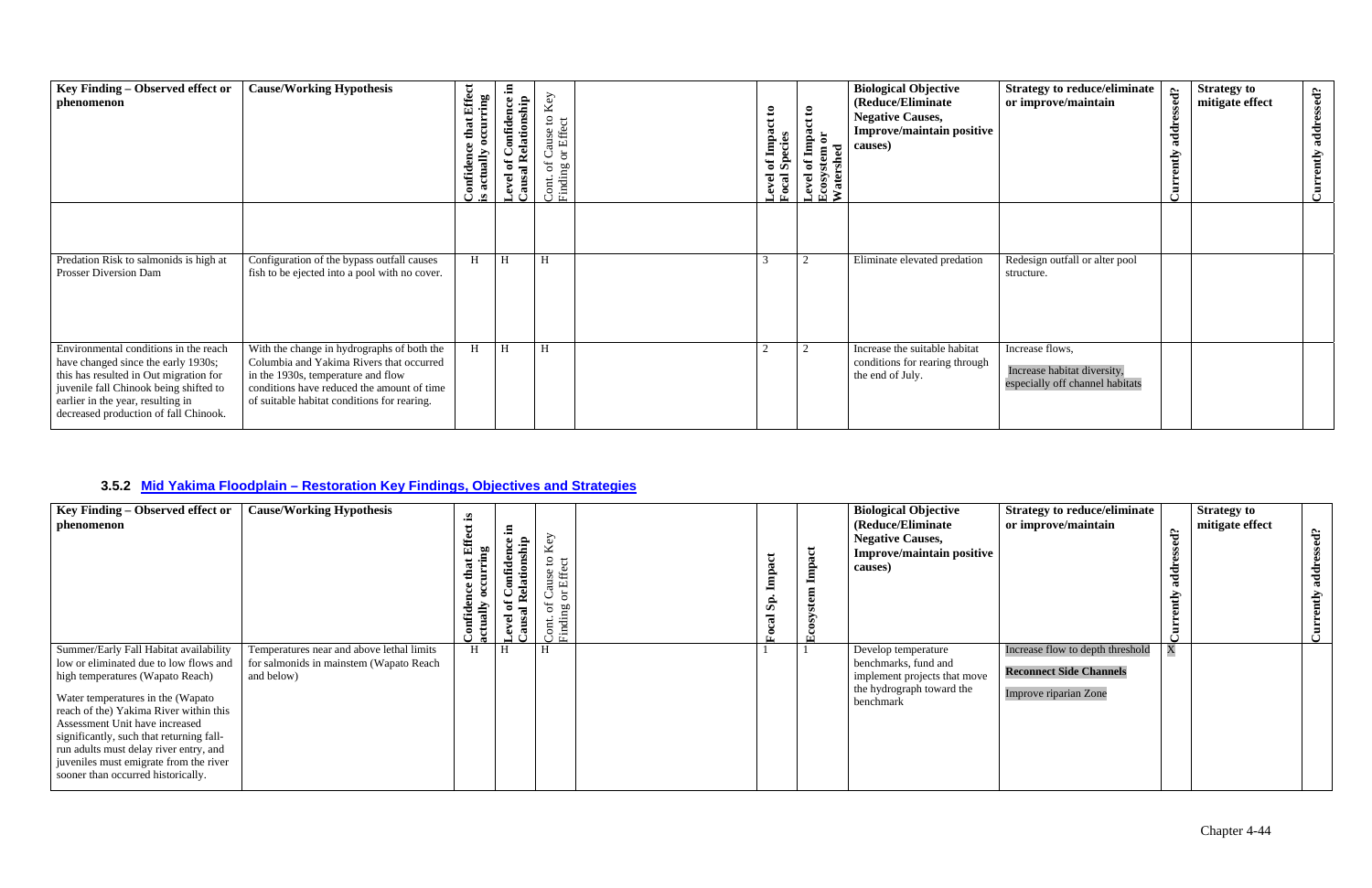| Key Finding – Observed effect or<br>phenomenon                                                                                                                              | <b>Cause/Working Hypothesis</b>                                                                                                                                                                                   | Effect is<br>a<br>¤ | - 드<br>Confidence<br>Relationship<br>$\mathbf{a}$<br><b>Causal</b><br>Level | Key<br>of Cause to<br>or Effect<br>Finding<br>Cont. | Focal Sp. Impact | Impact<br>Ecosystem | <b>Biological Objective</b><br>(Reduce/Eliminate<br><b>Negative Causes,</b><br>Improve/maintain positive<br>causes)                                                                                                                                                            | <b>Strategy to reduce/eliminate</b><br>or improve/maintain                                                                                                                                                                                   | addressed?<br>rrently | <b>Strategy to</b><br>mitigate effect                                                  | Currently addressed? |
|-----------------------------------------------------------------------------------------------------------------------------------------------------------------------------|-------------------------------------------------------------------------------------------------------------------------------------------------------------------------------------------------------------------|---------------------|-----------------------------------------------------------------------------|-----------------------------------------------------|------------------|---------------------|--------------------------------------------------------------------------------------------------------------------------------------------------------------------------------------------------------------------------------------------------------------------------------|----------------------------------------------------------------------------------------------------------------------------------------------------------------------------------------------------------------------------------------------|-----------------------|----------------------------------------------------------------------------------------|----------------------|
| Loss of Habitat Diversity/Temperature<br>Diversity by loss of off-channel habitat                                                                                           | Obstructions associated with infrastructure<br>have blocked habitat                                                                                                                                               | $\mathbf{M}$        | H                                                                           | H                                                   |                  |                     | Reconnect 100% of floodplain<br>side channels in this<br>Assessment Unit                                                                                                                                                                                                       | <b>Relocate infrastructure where</b><br>possible to allow natural<br>processes to operate.                                                                                                                                                   |                       | <b>Reconnect side</b><br>channels by removal<br>of obstructions.                       |                      |
|                                                                                                                                                                             | Side Channels have been Converted to<br>Drain/Irrigation ditch                                                                                                                                                    |                     |                                                                             |                                                     |                  |                     | Restore physical and access<br>characteristics of all ditches<br>which were side channels                                                                                                                                                                                      | Compare to 1860s GLO maps,<br>restore physical and riparian<br>characteristics                                                                                                                                                               |                       | Construct artificial<br>channels where<br>current conditions<br>allow.                 |                      |
|                                                                                                                                                                             | Lowering/Alteration of GW table by drains<br>has eliminated side channels                                                                                                                                         |                     |                                                                             |                                                     |                  |                     | Restore GW Table elevation<br>by partial filling of drains.                                                                                                                                                                                                                    | Install berm or flow constrictors<br>in drains<br>Raise drains to floodplain level<br>when they get near the river                                                                                                                           |                       | Winter diversions to<br>increase GW storage<br>wetlands to allow<br>GW recharge during |                      |
|                                                                                                                                                                             | Loss of riverine connection with water table<br>due to sediment aggradation in Union Gap<br>reach                                                                                                                 |                     |                                                                             |                                                     |                  |                     |                                                                                                                                                                                                                                                                                |                                                                                                                                                                                                                                              |                       | good flow years                                                                        |                      |
| Lack of Habitat diversity (pools with<br>cover)/Lack of Large Woody Debris                                                                                                  | Lack of LWD Recruitment Due to<br>interception/delay by diversion Dams                                                                                                                                            | H                   | H                                                                           | H                                                   | $\mathcal{D}$    |                     | Improve downstream LWD<br>passage at diversion dams<br>(pass during the flood)                                                                                                                                                                                                 | Reconfigure/redesign Diversion<br>Dams, Install racks/collection<br>system with excavators.                                                                                                                                                  |                       | <b>Artificially</b><br>introduce LWD                                                   |                      |
|                                                                                                                                                                             | Lack of LWD Recruitment Due to 1)<br>Change 2) Loss of riparian zone in this<br>Assessment Unit and upstream                                                                                                      |                     |                                                                             |                                                     |                  |                     | 1) Restore viable P. pine<br>populations to upstream<br>riparian Zones over the next<br>20 years, restore sex ratio and<br>density of Cottonwood over<br>next 20 years 2) Restore<br>riparian Zone to at least 40%<br>of its pre-1850 extent in Union<br>Gap and Selah Reaches | 1) Develop broodstock and<br>reintroduction program for<br>these species, 2) Purchase of<br>floodplain<br>properties/easements in these<br>areas, especially in concert<br>with floodplain<br>restoration/infrastructure<br>reconfiguration. |                       |                                                                                        |                      |
| High Toxic Pollutant levels in<br>sediments                                                                                                                                 | Historic applications of DDT, routed to<br>river bonded to sediments                                                                                                                                              | H                   | $\vert$ H                                                                   | M                                                   | $\overline{2}$   |                     | Reduce fine sediment loading<br>from Ag Zones                                                                                                                                                                                                                                  | <b>Continue to implement TMDL</b><br>for Toxics and sediment                                                                                                                                                                                 |                       |                                                                                        |                      |
| Fine Sediment load is increased<br>(Moxee Creek, Toppenish Drains,<br>Marion Drain/ Mud Lake/Harrah<br>drain), there have been recent large<br>reductions in sediment load. | 1) Construction of artificial drainage<br>network (drains) in fine sediments<br>which easily erode,<br>2) Field runoff (mostly solved at this<br>point)<br>River/Creek Channel incision and<br>3)<br>bank erosion | H                   | $\vert$ H                                                                   | $\mathbf{M}$                                        |                  |                     | Reduce fine sediment loading<br>from artificial drain network<br>Reduce or reverse processes<br>leading to incision                                                                                                                                                            | Armor channels, install sediment<br>traps/grade control, manage spill<br>(especially in spring)<br>Implement on-farm irrigation<br>and soil erosion BMPs to reduce<br>input to the drain network                                             |                       |                                                                                        |                      |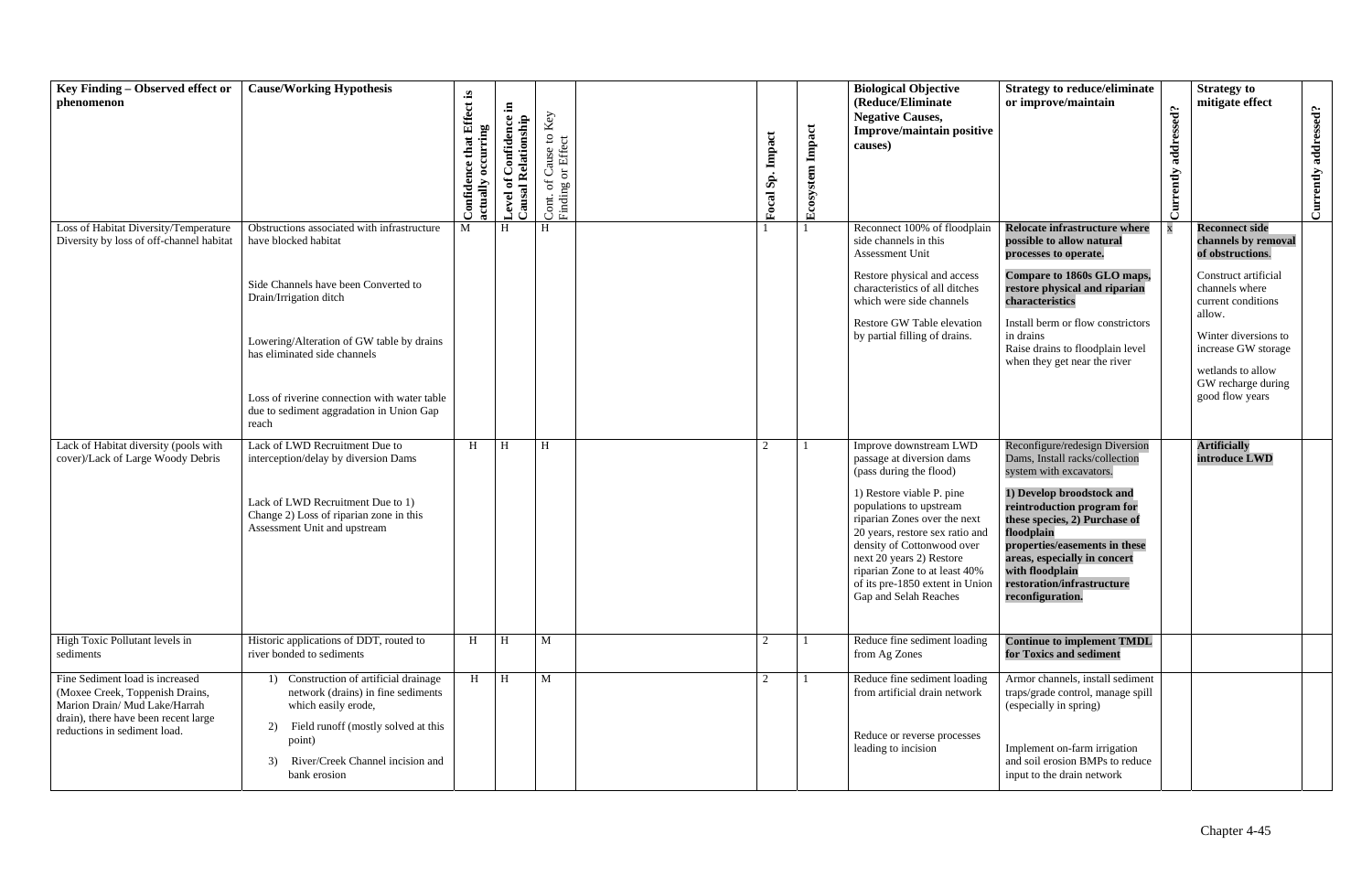| Key Finding – Observed effect or<br>phenomenon                                                                                                                                                                                                                                                                                                                                                                                   | <b>Cause/Working Hypothesis</b>                                                                                                                                                                                                                            | Effect is<br>a<br>E<br>Confidence<br>actually | $\blacksquare$<br>of Confidence<br>Relationship<br>Causal<br>Level | Key<br>of Cause to<br>Effect<br>$\sigma$<br>Cont. of<br>Finding | Focal Sp. Impact            | Impact<br>Ecosystem | <b>Biological Objective</b><br>(Reduce/Eliminate<br><b>Negative Causes,</b><br>Improve/maintain positive<br>causes)        | <b>Strategy to reduce/eliminate</b><br>or improve/maintain                                                                                                                  | addressed?<br>Currently | <b>Strategy to</b><br>mitigate effect<br>Currently addressed?                                                                                                                         |
|----------------------------------------------------------------------------------------------------------------------------------------------------------------------------------------------------------------------------------------------------------------------------------------------------------------------------------------------------------------------------------------------------------------------------------|------------------------------------------------------------------------------------------------------------------------------------------------------------------------------------------------------------------------------------------------------------|-----------------------------------------------|--------------------------------------------------------------------|-----------------------------------------------------------------|-----------------------------|---------------------|----------------------------------------------------------------------------------------------------------------------------|-----------------------------------------------------------------------------------------------------------------------------------------------------------------------------|-------------------------|---------------------------------------------------------------------------------------------------------------------------------------------------------------------------------------|
| Low Flow reduces/eliminates habitat<br>availability/quality/diversity, including<br>impacts to riparian plant community<br>maintenance and establishment.                                                                                                                                                                                                                                                                        | Alteration of hydrograph for irrigation<br>(cumulative effect in this reach)                                                                                                                                                                               | H                                             | H                                                                  | H                                                               |                             | 2                   | Manage flows to allow for<br>Cottonwood establishment                                                                      | Reduce net water use, develop<br>out of basin sources for new<br>water, Manage the system<br>differently in good/excellent<br>water years purchase/lease of<br>water rights | X                       | <b>Concentrate habitat</b><br>enhancement/restor<br>ation in Union Gap<br><b>Reach (under</b><br>existing hydrologic<br>regime) where flow<br>is not limiting<br>habitat availability |
| Irrigation season daily or weekly flow<br>fluctuations greater and more frequent<br>than under pre-1850 conditions,<br>resulting in stranding, increased water<br>temperatures, invasive plants                                                                                                                                                                                                                                  | Difficulty in coordination of multiple users,<br>and in managing the diversions to reduce<br>fluctuations generated elsewhere, and at at<br>Wapato Dam and Sunnyside Dam, make<br>reductions in fluctuations extremely<br>difficult. (IOP Graph at Parker) | H                                             | H                                                                  | H                                                               | $\mathcal{D}_{\mathcal{A}}$ | 2                   | Reduce flow fluctuations to<br>mimic more natural flow<br>conditions                                                       | Model tradeoffs<br>Reduce operational spill<br>Improve irrigation efficiency to<br>lessen need for adjustments to<br>diversion rates.                                       |                         |                                                                                                                                                                                       |
| False attraction flow Operational spill<br>(to "creeks) and field runoff (to drains)<br>attract salmonids to L quality or lethal<br>habitat conditions (non viable<br>populations, population sinks) or<br>impede migration, or expose migrants<br>to lethal or near-lethal conditions                                                                                                                                           | Diversion points for these irrigation systems<br>are well upstream, fish are homing on this<br>upstream water                                                                                                                                              | H                                             | $\vert$ H                                                          | $\boldsymbol{\mathrm{H}}$                                       | $\mathcal{D}$               | 2                   | Reduce or eliminate<br>operational spill to tribs during<br>migration periods                                              | Reregulation reservoirs<br>On-farm efficiency increases                                                                                                                     |                         | Construct permanent<br>or seasonal<br>obstructions to<br>migration (only<br>partial mitigation)                                                                                       |
| The shape of the annual hydrograph has<br>been severely modified. Upstream of<br>Union Gap, the hydrograph has been<br>"flattened" and the low flow period<br>moved toward later in the year (Oct.),<br>downstream the spring peak has been<br>eliminated (on average) and the Low<br>flow period greatly lengthened. These<br>changes greatly affect riparian and<br>aquatic ecosystem function,<br>productivity and stability. | Cumulative effect of irrigation management<br>in the basin                                                                                                                                                                                                 | M                                             | $\overline{\mathbf{H}}$                                            | H                                                               | 3                           |                     | Move characteristics of annual<br>hydrograph, especially the<br>shape (rates of change) of the<br>spring peak and decline, | Reduce net water use, develop<br>out of basin sources for new<br>water, Manage the system<br>differently in good/excellent<br>water years purchase/lease of<br>water rights |                         |                                                                                                                                                                                       |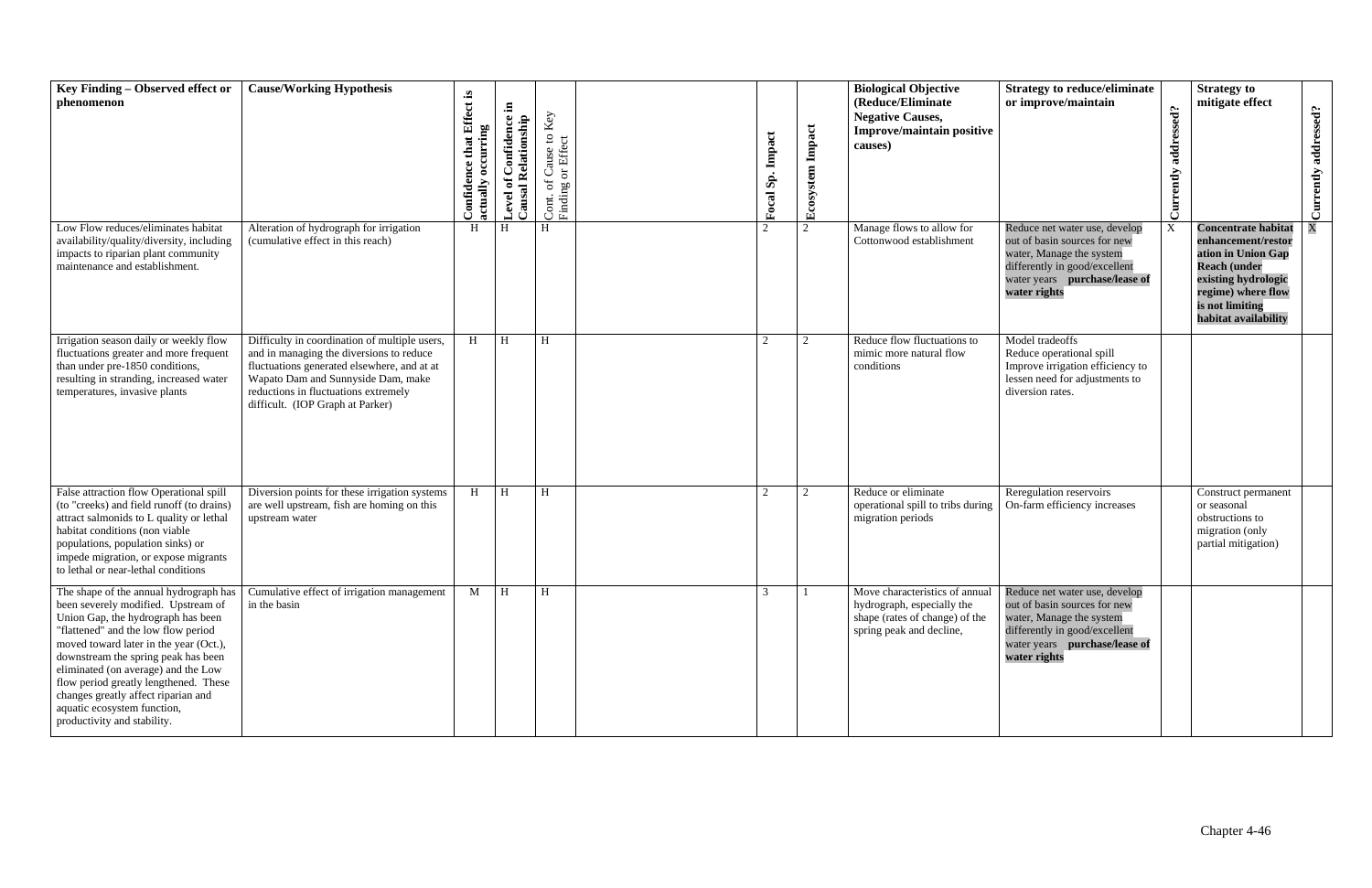| Key Finding – Observed effect or<br>phenomenon                                                                                                                                                                                                                                                                                    | <b>Cause/Working Hypothesis</b>                                                                                                                                                                                                                                                                                                                                                                              | Effect is<br>ring<br>that<br>Confidence | Level of Confidence in<br>Causal Relationship | Key<br>$\mathtt{\underline{o}}$<br>or Effect<br>of Cause<br>Cont. of<br>Finding | Focal Sp. Impact | Impact<br>Ecosystem | <b>Biological Objective</b><br>(Reduce/Eliminate<br><b>Negative Causes,</b><br>Improve/maintain positive<br>causes)                                                                                                                                                                                                                                               | <b>Strategy to reduce/eliminate</b><br>or improve/maintain                                                                                                                                                                                                                                                                                                                                                     | addressed?<br>Currently | <b>Strategy to</b><br>mitigate effect                                                                                                                                                                                                                                                                                                                                                                        | Currently addressed? |
|-----------------------------------------------------------------------------------------------------------------------------------------------------------------------------------------------------------------------------------------------------------------------------------------------------------------------------------|--------------------------------------------------------------------------------------------------------------------------------------------------------------------------------------------------------------------------------------------------------------------------------------------------------------------------------------------------------------------------------------------------------------|-----------------------------------------|-----------------------------------------------|---------------------------------------------------------------------------------|------------------|---------------------|-------------------------------------------------------------------------------------------------------------------------------------------------------------------------------------------------------------------------------------------------------------------------------------------------------------------------------------------------------------------|----------------------------------------------------------------------------------------------------------------------------------------------------------------------------------------------------------------------------------------------------------------------------------------------------------------------------------------------------------------------------------------------------------------|-------------------------|--------------------------------------------------------------------------------------------------------------------------------------------------------------------------------------------------------------------------------------------------------------------------------------------------------------------------------------------------------------------------------------------------------------|----------------------|
| Ave annual flow has been reduced by<br>.2 maf (of an ave of 3.1 maf) from<br>Parker to approximately Toppenish<br>Creek/Marion Drain. This is the<br>greatest reduction of overall quantity of<br>flow in any of the mainstem reaches,<br>and occurs in the reach with the most<br>physically intact floodplain/riparian<br>zone. | Cumulative effect of irrigation management<br>in the basin, specifically in the Wapato<br>reaches the presence of the major diversions<br>of the Wapato Dam and Sunnyside Dam in<br>the upstream end of this reach. This is the<br>reason for this location at Parker being the<br>"control point" for minimum instream flow<br>in the mainstem.                                                             | H                                       | H                                             | H                                                                               |                  |                     | Decrease the duration and<br>magnitude of the low flow<br>period.                                                                                                                                                                                                                                                                                                 | Due to the extremely Low flows<br>in this reach, it appears that<br>conservation targeted to the<br>Wapato Irrigation Project and<br>the Roza and Sunnyside<br>Irrigation districts would have<br>major benefits to this reach.<br>Reduce net water use, develop<br>out of basin sources for new<br>water, Manage the system<br>differently in good/excellent<br>water years purchase/lease of<br>water rights |                         | Deconsolidation of<br>the irrigation<br>diversions - example<br>is the Satus area of<br>the WIP. The<br>existing Wapato or<br>Sunnyside Dams<br>would be replaced by<br>2 or more structures.<br>This would allow<br>significant flows to<br>pass through the<br>Wapato reach until<br>they were diverted<br>below, essentially<br>eliminating this reach<br>as having the Lest<br>flows in the<br>mainstem. |                      |
| Historic accounts and stumps in the<br>floodplain indicate that riparian zone<br>Ponderosa pine were found as low in<br>the basin as Prosser. Current<br>distribution of natural origin pine ends<br>near the confluence of the Naches and<br>Yakima Rivers (a reduction in range of<br>over distance of over 50 miles)           | Anthropogenic removal of P. pine for<br>building material and firewood.                                                                                                                                                                                                                                                                                                                                      | M                                       | H                                             | H                                                                               | 3                | 2                   | Restore natural distribution of<br>Ponderosa pine over the next<br>20 years                                                                                                                                                                                                                                                                                       | <b>Develop broodstock and</b><br>reintroduction program for<br>these species                                                                                                                                                                                                                                                                                                                                   |                         |                                                                                                                                                                                                                                                                                                                                                                                                              |                      |
| Sediment transport processes (available<br>energy and supply), riparian zone<br>function, and floodplain extent in the<br>upper portion of this Assessment Unit<br>reach has been severely altered                                                                                                                                | Selah Reach, mining of gravel has resulted<br>in floodplain loss and loss of sediment<br>supply<br>Constriction and armoring of the channel<br>have altered channel form and process<br>Floodplain loss and constriction upstream<br>increases sediment deposition downstream<br>Diversion dams act to change the gradient<br>of the River, causing sediments to be<br>deposited upstream, and starvation of | H                                       | H                                             | H                                                                               |                  | 2                   | Recover natural width/depth<br>ratios in this reach. Restore<br>floodplain and channel with<br>additional emphasis on<br>restoration of sediment supply<br>to downstream reaches.<br>Where possible, set back<br>levees to increase natural<br>channel form and process,<br>with special emphasis on<br>removal of constrictions.<br>Reduce fine sediment loading | Large-scale channel and<br>floodplain reconstruction<br>project.<br>Multi-jurisdictional floodplain<br>restoration and flood hazard<br>reduction projects that<br>recognize the interconnection<br>of infrastructure to habitat<br>function at the multiple reach<br>scale.<br>Rebuild/refit diversion dams<br>with floodgates sized to allow                                                                  | $\overline{\text{X}}$   |                                                                                                                                                                                                                                                                                                                                                                                                              |                      |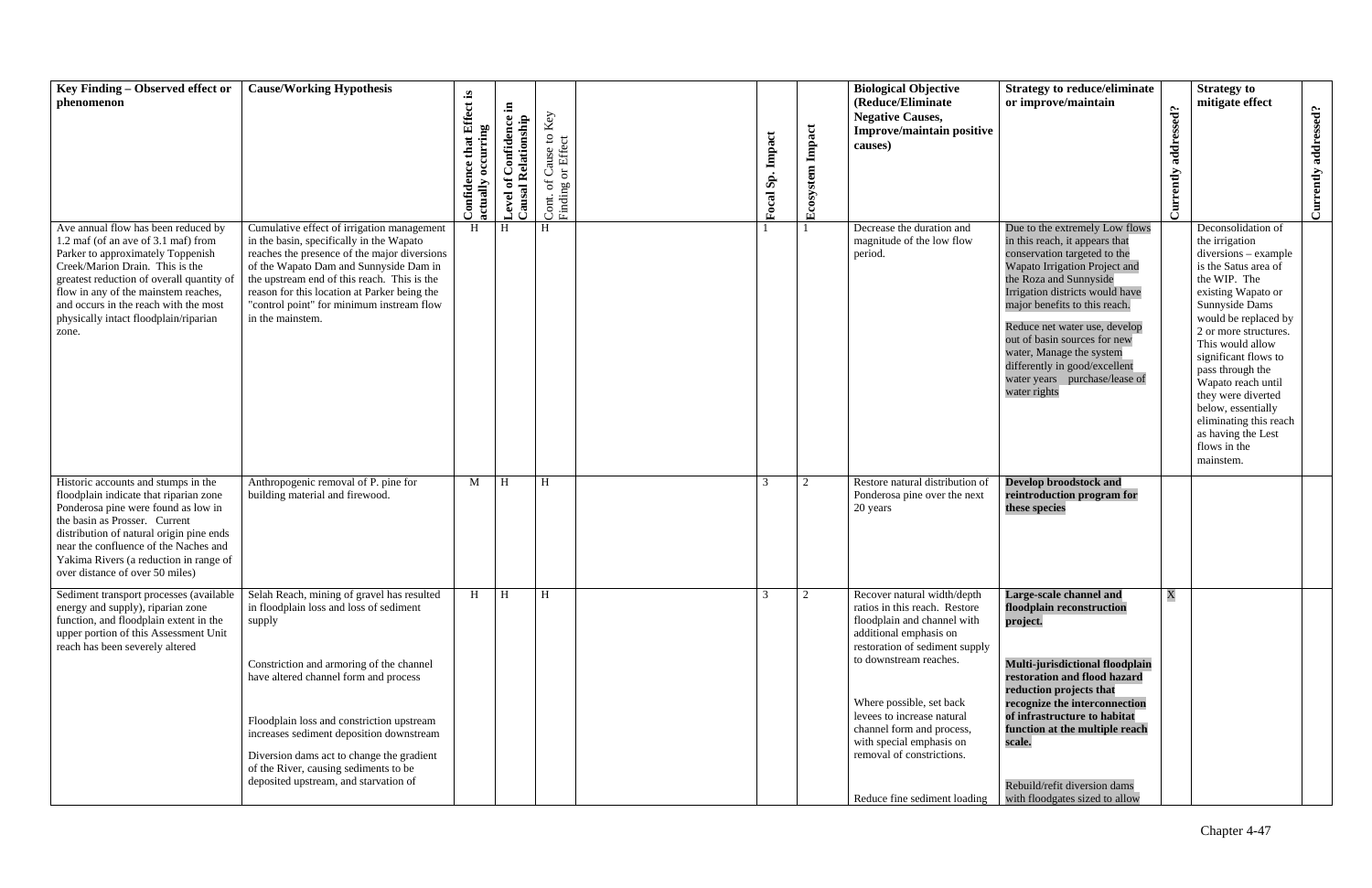| Key Finding – Observed effect or<br>phenomenon                                                                                                                                                                                                                                                  | <b>Cause/Working Hypothesis</b>                                                                                                                                                                                                                                                                                          | Effect is<br>Confidence | $\blacksquare$<br><b>Level of Confidence</b><br>Causal Relationship | Key<br>of Cause to<br>or Effect<br>Cont. of<br>Finding | Focal Sp. Impact | Impact<br>Ecosyste | <b>Biological Objective</b><br>(Reduce/Eliminate<br><b>Negative Causes,</b><br>Improve/maintain positive<br>causes)                                                                                                                                                                                              | <b>Strategy to reduce/eliminate</b><br>or improve/maintain                                                                                                                                                                                                                                                                                                                                   | <b>Strategy to</b><br>mitigate effect<br>addressed?<br>Currently | Currently addressed? |
|-------------------------------------------------------------------------------------------------------------------------------------------------------------------------------------------------------------------------------------------------------------------------------------------------|--------------------------------------------------------------------------------------------------------------------------------------------------------------------------------------------------------------------------------------------------------------------------------------------------------------------------|-------------------------|---------------------------------------------------------------------|--------------------------------------------------------|------------------|--------------------|------------------------------------------------------------------------------------------------------------------------------------------------------------------------------------------------------------------------------------------------------------------------------------------------------------------|----------------------------------------------------------------------------------------------------------------------------------------------------------------------------------------------------------------------------------------------------------------------------------------------------------------------------------------------------------------------------------------------|------------------------------------------------------------------|----------------------|
|                                                                                                                                                                                                                                                                                                 | downstream reaches.                                                                                                                                                                                                                                                                                                      |                         |                                                                     |                                                        |                  |                    | and accumulation through<br>levee setbacks. Increase<br>floodplain acreage by 30% in<br>the Selah Gap and Union Gap<br>Reaches.<br>Provide for increased bedload<br>movement through Wapato<br>Dam at and below 12000 cfs                                                                                        | bedload movement during<br>dominant discharge events, leave<br>gates open during non-irrigation<br>season.                                                                                                                                                                                                                                                                                   |                                                                  |                      |
| Predation Risk to salmonids from<br>native fish (northern pike minnow) is<br>high<br>Predation risk to salmonids from non-<br>native fish (Smallmouth bass) is high<br>Predation risk to salmonids from bird<br>populations is High                                                             | Loss of abundance of native salmonids has<br>resulted in a greater proportional impact<br>from native predation.<br>Increased habitat for native predators in Col.<br>Mainstem leads to increased pops in Lower<br>tribs.<br>Low flows, lack of cover, reduced suitable<br>habitat area increase efficiency of predators | H                       | $\vert$ H                                                           | H                                                      | 3                | 2                  | Increase abundance of<br>salmonid populations to<br>reduce proportion of predation<br>due to native sp<br>Reduce Habitat suitability,<br>specifically reduce<br>temperatures in early summer<br>Reduce population levels in<br>Mainstem Col<br>Reduce populations of<br>smallmouth bass in Lower<br>Yakima River | <b>Implement Subbasin planning</b><br>and other habitat and population<br>restoration programs<br>Restore flow, cover, and off<br>channel habitats<br>Further control and actions on<br>predator populations in<br>mainstem Columbia reservoirs<br><b>Continue or expand bag limits</b><br>on smallmouth in Lower<br>Yakima, reverse management<br>for smallmouth in mainstem<br>reservoirs. | X                                                                |                      |
| Environmental conditions in the reach<br>have changed since the early 1930s;<br>this has resulted in Out migration for<br>juvenile fall Chinook being shifted to<br>earlier in the year or the latter part of<br>the run being truncated, resulting in<br>decreased production of fall Chinook. | With the change in hydrographs of both the<br>Columbia and Yakima Rivers that occurred<br>in the 1930s, temperature and flow<br>conditions have reduced the amount of time<br>of suitable habitat conditions for rearing.                                                                                                | H                       | $\vert$ H                                                           | H                                                      | $\overline{2}$   | 2                  | Increase the suitable habitat<br>conditions for rearing through<br>the end of July.                                                                                                                                                                                                                              | Increase flows,<br><b>Increase habitat diversity</b><br>through reconnection of side<br>channel<br><b>Install LWD</b>                                                                                                                                                                                                                                                                        | $\mathbf{X}$                                                     |                      |
| Massive In-channel Aquatic vegetation<br>growth alters habitat, water quality, and<br>ecosystem characteristics                                                                                                                                                                                 | Recent reductions in sediment load<br>(increase in light), and ongoing nutrient<br>inputs                                                                                                                                                                                                                                | H                       | H                                                                   | H                                                      | $\overline{2}$   |                    | Study problem to reduce<br>limiting nutrients and<br>characterize ecology of<br>invasive aquatic vegetation.                                                                                                                                                                                                     | Reduce spill, increase water<br>efficiency to reduce field run off                                                                                                                                                                                                                                                                                                                           | Introduction of pests.                                           |                      |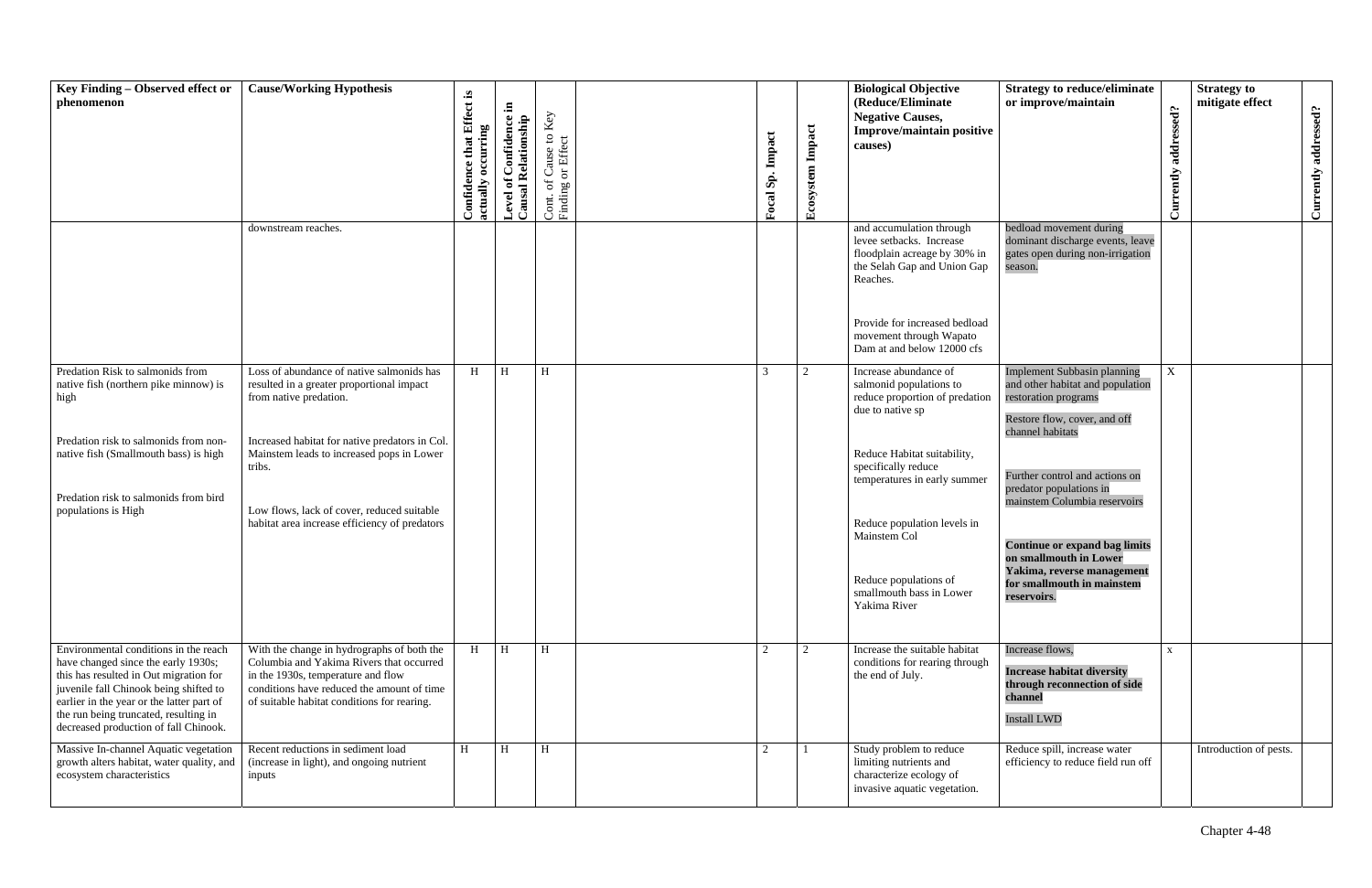| Key Finding - Observed effect or<br>phenomenon                                                                                                                                                                                                                                                                                                                                                                                                                                                                           | <b>Cause/Working Hypothesis</b>                                                                                                                                                                   | Effect is<br>that<br>Confidence<br>actually | <b>Level of Confidence in<br/>Causal Relationship</b> | Key<br>of Cause to<br>or Effect<br>Finding<br>Cont. | Focal Sp. Impact | Impact<br>Ecosystem | <b>Biological Objective</b><br>(Reduce/Eliminate<br><b>Negative Causes,</b><br>Improve/maintain positive<br>causes) | <b>Strategy to reduce/eliminate</b><br>or improve/maintain                                           | addressed?<br>Currently | <b>Strategy to</b><br>mitigate effect         | Currently addressed? |
|--------------------------------------------------------------------------------------------------------------------------------------------------------------------------------------------------------------------------------------------------------------------------------------------------------------------------------------------------------------------------------------------------------------------------------------------------------------------------------------------------------------------------|---------------------------------------------------------------------------------------------------------------------------------------------------------------------------------------------------|---------------------------------------------|-------------------------------------------------------|-----------------------------------------------------|------------------|---------------------|---------------------------------------------------------------------------------------------------------------------|------------------------------------------------------------------------------------------------------|-------------------------|-----------------------------------------------|----------------------|
| Marion Drain has severed the<br>hydrologic connection between the<br>Yakima River and Toppenish Creek,                                                                                                                                                                                                                                                                                                                                                                                                                   | The Yakima River and Toppenish Creek<br>shared a common floodplain and hyporheic<br>zone, reducing springbroooks and flow in                                                                      | H                                           | H                                                     | H                                                   |                  | $\overline{1}$      | Recover groundwater<br>connection between the<br>Yakima and Toppenish Creek                                         | Reduce efficiency of Marion<br>Drain                                                                 |                         | Seasonally reconnect<br>or gate Marion Drain. |                      |
| which is much deeper than the creek<br>channel for much of its length (Yakima<br>Nation in prep).                                                                                                                                                                                                                                                                                                                                                                                                                        | Toppenish Creek                                                                                                                                                                                   |                                             |                                                       |                                                     |                  |                     | and restore or create<br>sidechannels and<br>springbrooks.                                                          | Raise groundwater table<br><b>Purchase of property and</b><br>water rights on adjacent<br>properties |                         |                                               |                      |
| Riparian vegetation in the reach of<br>Toppenish Creek between the Unit II<br>Pump Canal and State Route 22 has<br>been heavily modified by grazing and<br>irrigated agriculture (Toppenish Plan,<br>Yakama Nation in prep).                                                                                                                                                                                                                                                                                             | Restoration of the riparian zone in this area<br>will increase habitat availability and<br>function.                                                                                              | H                                           | H                                                     | H                                                   |                  | 2                   | Restore riparian zone to at<br>least 50 feet in width.                                                              | Purchase of easement<br>Work with landowners                                                         |                         |                                               |                      |
| Temperatures in Marion Drain are<br>about 6oC cooler in the summer and<br>5oC warmer in the winter than<br>temperatures in the mainstem. This<br>thermal moderation is attributable to<br>the large proportion of groundwater in<br>the drain. If the lower end of Marion<br>drain could be made more accessable<br>and have higher habitat quality, or<br>these cool waters routed to Toppenish<br>Creek, summer, fall and winter rearing<br>habitat could be dramatically increased<br>in this already valuable reach. | Good rearing habitat is severely limited in<br>this reach, even seasonal access to these<br>habitats would increase productivity for side<br>channel dependent species such as spring<br>Chinook. | H                                           | $\, {\rm H}$                                          | M                                                   |                  | 2                   | Increase the areal and seasonal<br>extent of this limiting habitat<br>wherever possible in this<br>reach.           | Reconfiguration of the lower end<br>of Marion Drain.                                                 |                         |                                               |                      |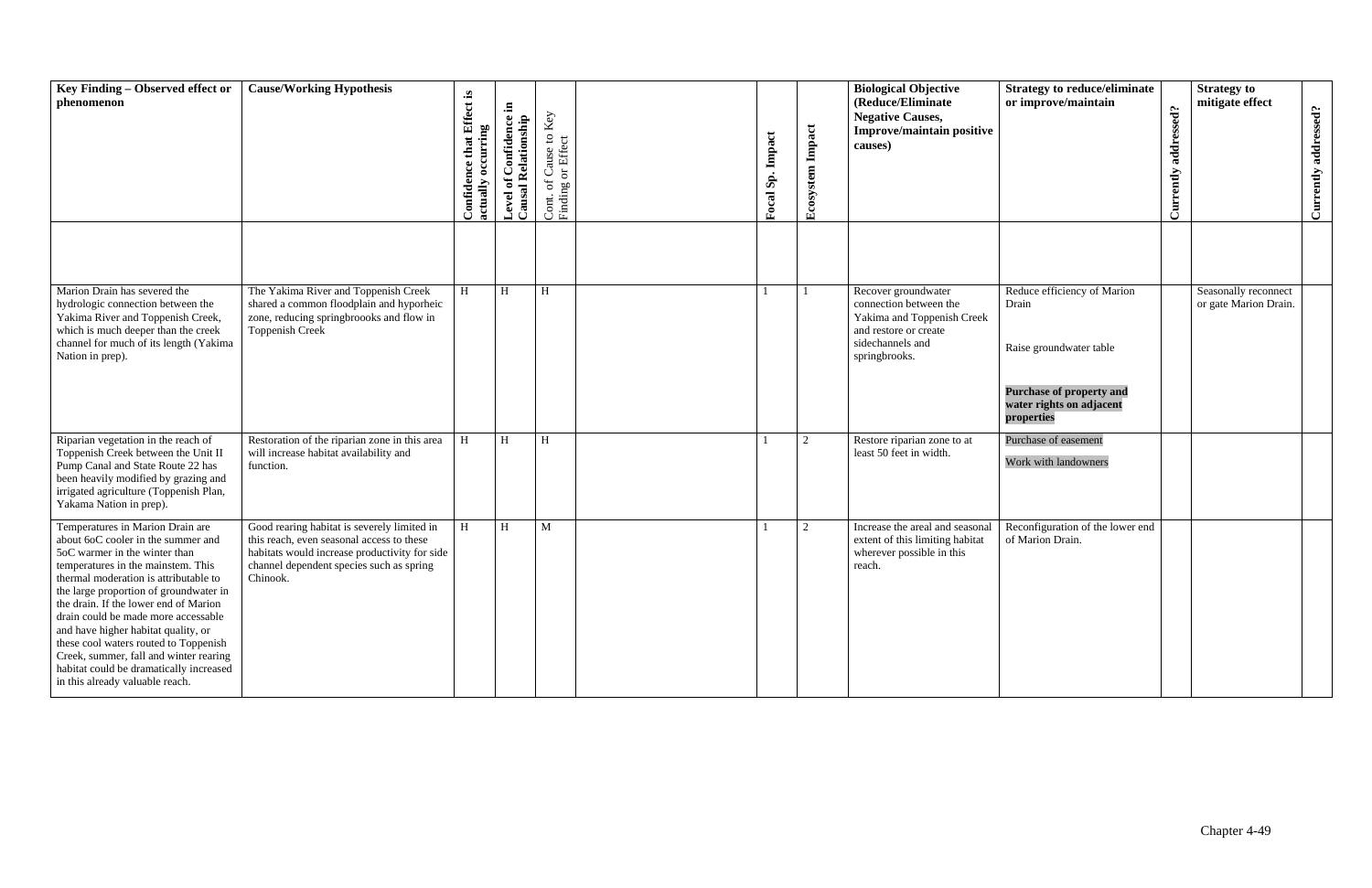| Key Finding – Observed effect or<br>phenomenon                                                                                                                                                                                                                                                                                                                                                 | <b>Cause/Working Hypothesis</b>                                                                                                                                                                                                                                                                                                                                                     | s.<br>Effect i<br>that | of Confidence in<br>Causal Relationship<br>Level | Key<br>$\mathtt{c}$<br>or Effect<br>of Cause<br>Cont. of<br>Finding | Focal Sp. Impact | Impact<br>Ecosystem | <b>Biological Objective</b><br>(Reduce/Eliminate<br><b>Negative Causes,</b><br>Improve/maintain positive<br>causes)   | <b>Strategy to reduce/eliminate</b><br>or improve/maintain                                                                                                                                                                                                              | addressed?<br>Currently | <b>Strategy to</b><br>mitigate effect | Currently addressed? |
|------------------------------------------------------------------------------------------------------------------------------------------------------------------------------------------------------------------------------------------------------------------------------------------------------------------------------------------------------------------------------------------------|-------------------------------------------------------------------------------------------------------------------------------------------------------------------------------------------------------------------------------------------------------------------------------------------------------------------------------------------------------------------------------------|------------------------|--------------------------------------------------|---------------------------------------------------------------------|------------------|---------------------|-----------------------------------------------------------------------------------------------------------------------|-------------------------------------------------------------------------------------------------------------------------------------------------------------------------------------------------------------------------------------------------------------------------|-------------------------|---------------------------------------|----------------------|
| Sustained high flows in the Upper<br>Yakima downstream to Union Gap, and<br>Sustained low flows in lower Naches<br>and from Union Gap downstream, limit<br>spatial and temporal habitat diversity                                                                                                                                                                                              | The sustained flow conditions that result<br>from flip flop and modification of the<br>hydrograph for irrigation limits habitat<br>diversity - sustained areas of H velocity<br>cold water in the upper river, and sustained<br>areas of L velocity warm water in other<br>areas - and do not allow a normal<br>progression/variability of the habitat types<br>throughout the year | H                      | H                                                | H                                                                   |                  |                     | Develop flow benchmarks,<br>fund and implement projects<br>that move the hydrograph<br>toward the benchmark           | Reduce net water use<br>Develop out of basin sources for<br>new water<br>Manage the system differently in<br>good/excellent water years<br>purchase/lease of water rights                                                                                               | $\mathbf X$             |                                       |                      |
| Temperatures in the Yakima River in<br>the Selah reach and the Selah Gap to<br>Union Gap reach are moderate year-<br>round. Gap-to-Gap reach is the<br>lowermost portion of the mainstem<br>Yakima thermally suitable for year-<br>round rearing of salmonids.                                                                                                                                 | This area is within the lower river area used<br>by spring Chinook and other salmonids for<br>rearing and presents the best opportunity to<br>maximize this limiting habitat                                                                                                                                                                                                        | H                      | H                                                | H                                                                   |                  |                     | Maximize habitat use and side<br>channel forming processes in<br>this reach to improve habitat at<br>a basin scale.   | <b>Continue YRBWEP</b><br>floodplain/sidechannel<br>restoration project<br><b>Reconnect side channels and</b><br>lower tribs where possible.<br><b>Setback levees and improve</b><br>total area of active floodplain<br><b>Improve and restore plant</b><br>communities | X                       |                                       |                      |
| of near normative temperatures<br>downstream of Parker/Sunnyside Dam.<br>This area should be a focus of habitat<br>restoration under the existing flow<br>conditions in the basin. Vaccaro<br>temperature model and recent<br>thermographs indicate that<br>temperatures below Parker are suitable<br>for rearing fish, a currently limited<br>habitat in this AU and in the Basin<br>overall. | There is a previously unrecognized area $\vert$ Cold water from above Union Gap is spilled $\vert$ L<br>into this reach; this water gradually warms<br>to and above normative temperatures as it<br>moves downstream in this reach.                                                                                                                                                 |                        | H                                                | H                                                                   |                  | $\overline{2}$      | Implement off channel rearing<br>project in this area, determine<br>if response to increased habitat<br>is favorable. | Increased temperature<br>monitoring in this reach to<br>determine suitable locations for<br>habitat improvement.<br>Construction of off channel<br>habitat.                                                                                                             |                         |                                       |                      |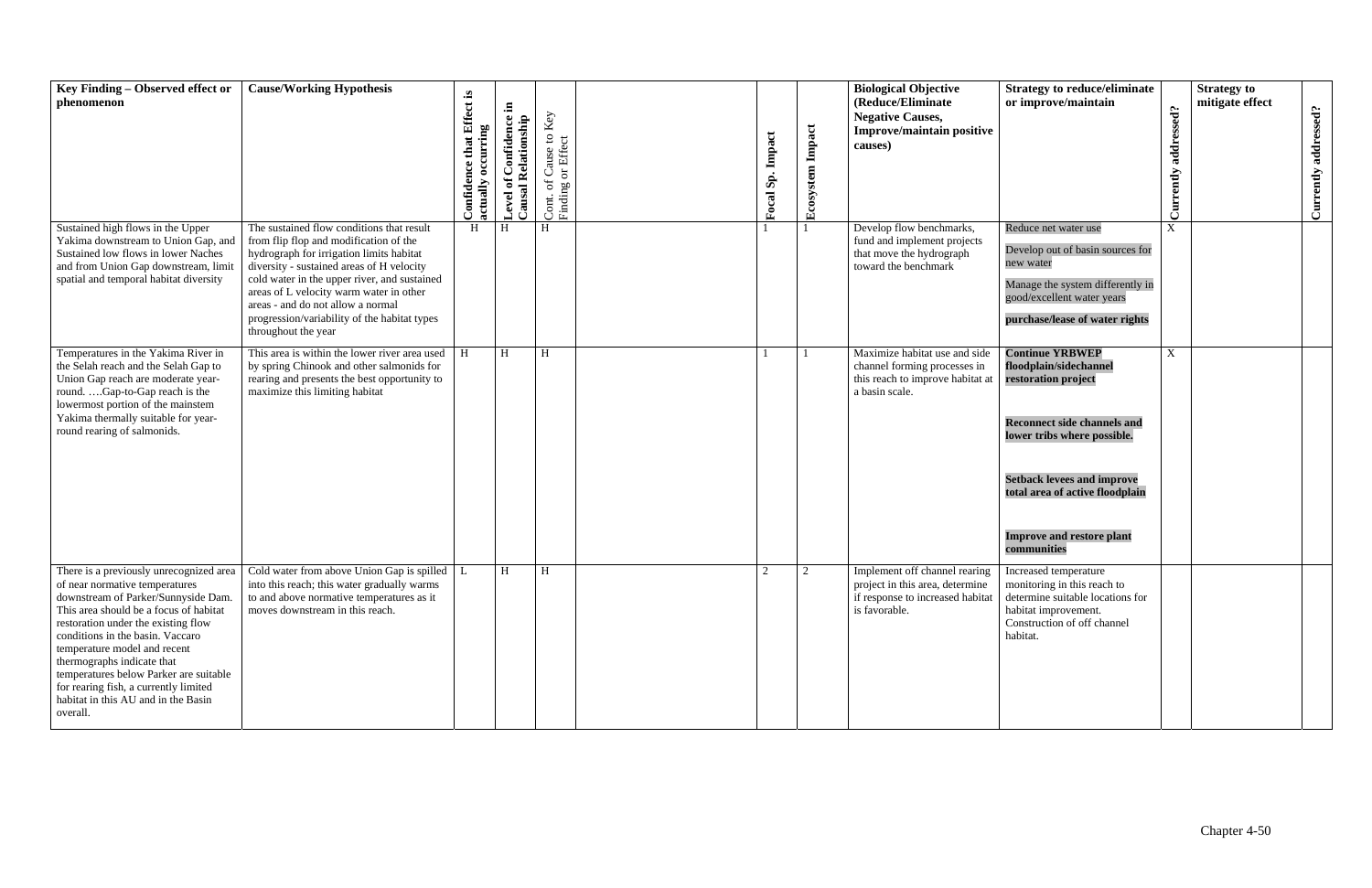#### **3.5.3 Low Elevation Tributaries–Restoration Key Findings, Objectives and Strategies**

| Key Finding - Observed effect or<br>phenomenon                                                                                                | <b>Cause/Working Hypothesis</b>                                                                                                                                                                                              | Effect is<br>a<br>≌<br>occurr<br>Confidence<br>actually | - 드<br>of Confidence<br>ausal Relationship<br>evel | of Cause to Key<br>ng or Effect<br>Cont. | Finding | Focal Sp. Impact | Impact<br>Ecosystem | <b>Biological Objective</b><br>(Reduce/Eliminate<br><b>Negative Causes,</b><br>Improve/maintain positive<br>causes)                            | <b>Strategy to reduce/eliminate</b><br>or improve/maintain                                                                                                                                                                | addressed?<br>Currently | <b>Strategy to</b><br>mitigate effect<br>Currently addressed?    |
|-----------------------------------------------------------------------------------------------------------------------------------------------|------------------------------------------------------------------------------------------------------------------------------------------------------------------------------------------------------------------------------|---------------------------------------------------------|----------------------------------------------------|------------------------------------------|---------|------------------|---------------------|------------------------------------------------------------------------------------------------------------------------------------------------|---------------------------------------------------------------------------------------------------------------------------------------------------------------------------------------------------------------------------|-------------------------|------------------------------------------------------------------|
| SF Cowiche Creek is suitable habitat<br>and should be the focus of a<br>reintroduction effort for establishment<br>of a steelhead population. | Steelhead have been eliminated by<br>numerous passage obstacles on the<br>mainstem Cowiche. Habitat above these<br>obstructions is similar to habitat that<br>supports healthy populations in Satus and<br>Toppenish Creeks. | M                                                       | H                                                  | H                                        |         | <b>ESA</b>       | 3                   | Begin phased reintroduction<br>program into Cowiche creek<br>that includes obstruction<br>abatement and population<br>reintroduction elements. | <b>Phased removal of</b><br>obstructions at Snow<br><b>Mountain Ranch, Alaska Steep</b><br>pass fish way and other<br>diversions.<br><b>Reintroduction program for</b><br>steelhead (ESA permitting)                      | X                       |                                                                  |
| Summer/Early Fall Habitat availability<br>L or eliminated, (some areas of this AU<br>had naturally L availability)                            | Temperatures near and above lethal limits<br>for salmonids                                                                                                                                                                   | H                                                       | H                                                  | H                                        |         |                  |                     | Develop temperature<br>benchmarks, fund and<br>implement projects that move<br>the hydrograph toward the<br>benchmark                          | Increase flow to depth threshold<br><b>Water Rights Transfers,</b><br><b>Purchases, Trusts</b>                                                                                                                            | $\mathbf X$             |                                                                  |
| Loss of Habitat Diversity/Temperature<br>Diversity by loss of off-channel habitat                                                             | Obstructions associated with infrastructure<br>have blocked habitat                                                                                                                                                          | M                                                       | H                                                  | H                                        |         |                  |                     | Reconnect 100% of floodplain<br>side channels in this<br>Assessment Unit                                                                       | Relocate infrastructure where<br>possible to allow natural<br>processes to operate                                                                                                                                        | $\mathbf X$             | <b>Reconnect side</b><br>channels by removal<br>of obstructions. |
|                                                                                                                                               | Conversion to Drain/Irrigation ditch<br>Lowering/Alteration of GW table by drains                                                                                                                                            |                                                         |                                                    |                                          |         |                  |                     | Restore physical and access<br>characteristics of all ditches<br>which were side channels                                                      | Compare to 1860s GLO maps,<br>restore physical and riparian<br>characteristics.                                                                                                                                           |                         |                                                                  |
|                                                                                                                                               |                                                                                                                                                                                                                              |                                                         |                                                    |                                          |         |                  |                     | Restore groundwater to pre-<br>1850 levels where possible                                                                                      | <b>Work with NRCS, Drainage</b><br><b>Improvement Districts, Ag</b><br>interests on management of<br>drains to increase habitat<br>availability, especially for<br>federal funded reserve/wetland<br>enhancement programs |                         |                                                                  |
| Lack of Habitat diversity (pools with<br>cover)/Lack of Large Woody Debris                                                                    | Lack of LWD Recruitment Due to<br>interception/delay by diversion Dams                                                                                                                                                       | H                                                       | H                                                  | H                                        |         |                  | $\overline{2}$      | Improve downstream LWD<br>passage at diversion dams<br>(pass during the flood)                                                                 | Reconfigure/redesign Diversion<br>Dams, Install racks/collection<br>system with excavators.                                                                                                                               | X                       | <b>Artificially</b><br>introduce LWD                             |
|                                                                                                                                               | Lack of LWD Recruitment Due conversion<br>of riparian zone to other uses/development                                                                                                                                         |                                                         |                                                    |                                          |         |                  |                     | Restore riparian zones to the<br>extent possible.                                                                                              | <b>Develop Nursery stock and</b><br>riparian restoration program,<br>especially in agricultural, rural                                                                                                                    |                         | Manage LWD debris<br>accumulation.                               |
|                                                                                                                                               | Lack of LWD Recruitment Due to<br>interception by bridges and culverts                                                                                                                                                       |                                                         |                                                    |                                          |         |                  |                     | Improve downstream LWD                                                                                                                         | and urban lands.<br><b>Relocate roads located within</b><br>the riparian zone in the                                                                                                                                      |                         |                                                                  |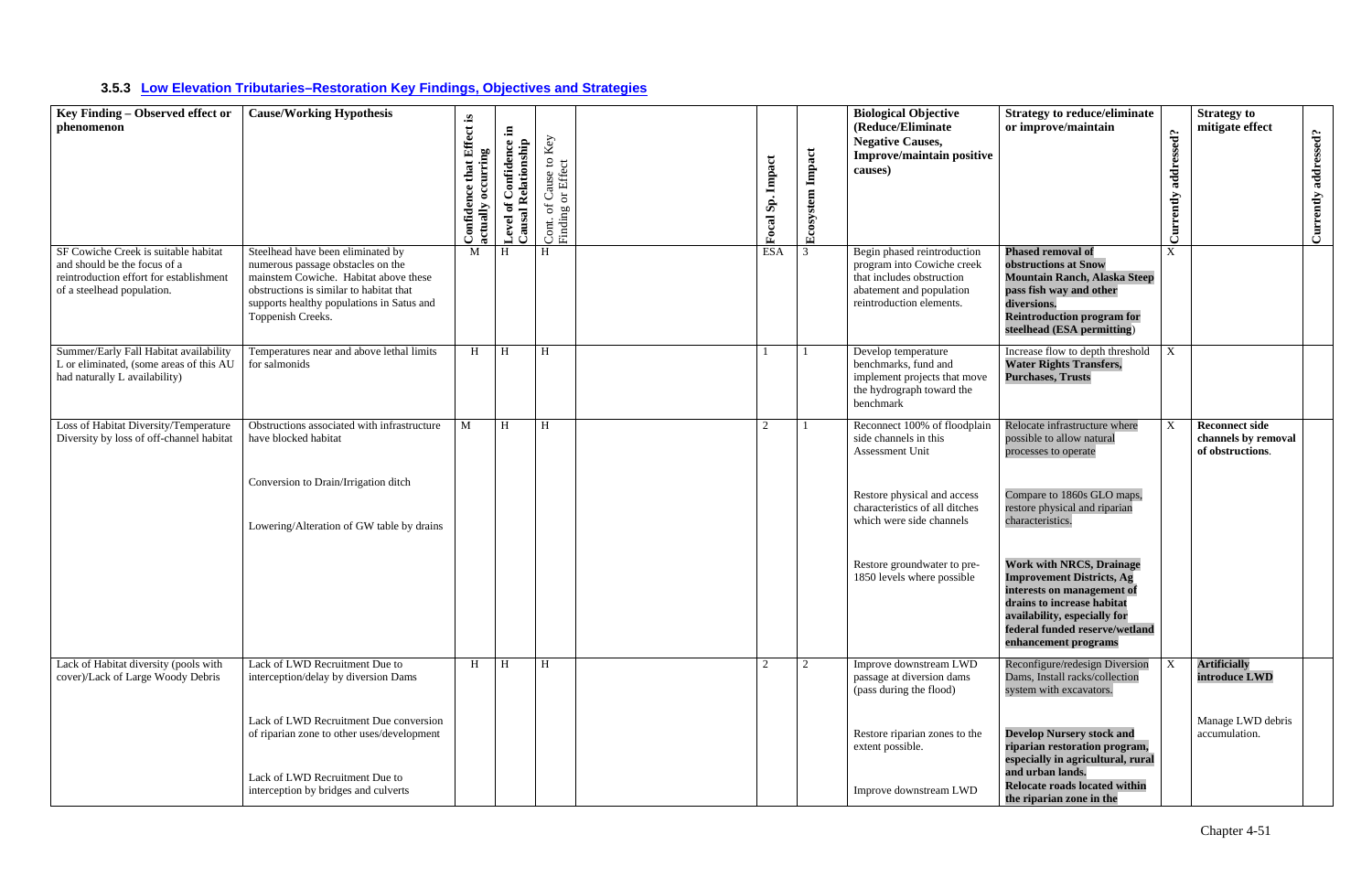| Key Finding – Observed effect or<br>phenomenon                                                                                                                                               | <b>Cause/Working Hypothesis</b>                                                                                                                                                                                                                                                                                           | Effect is<br>occurring<br>that<br>actuall <sub>.</sub> | 급.<br>Level of Confidence<br>Causal Relationship | of Cause to Key<br>or Effect<br>Finding<br>Cont. | Impact<br>Focal Sp. | mpact<br>Ecosysten | <b>Biological Objective</b><br>(Reduce/Eliminate<br><b>Negative Causes,</b><br>Improve/maintain positive<br>causes)<br>passage at bridges and culverts                                                                               | <b>Strategy to reduce/eliminate</b><br>or improve/maintain<br>forested areas.                                                                                                                                                                                                                               | addressed?<br>Currently | <b>Strategy to</b><br>mitigate effect            | Currently addressed? |
|----------------------------------------------------------------------------------------------------------------------------------------------------------------------------------------------|---------------------------------------------------------------------------------------------------------------------------------------------------------------------------------------------------------------------------------------------------------------------------------------------------------------------------|--------------------------------------------------------|--------------------------------------------------|--------------------------------------------------|---------------------|--------------------|--------------------------------------------------------------------------------------------------------------------------------------------------------------------------------------------------------------------------------------|-------------------------------------------------------------------------------------------------------------------------------------------------------------------------------------------------------------------------------------------------------------------------------------------------------------|-------------------------|--------------------------------------------------|----------------------|
|                                                                                                                                                                                              |                                                                                                                                                                                                                                                                                                                           |                                                        |                                                  |                                                  |                     |                    |                                                                                                                                                                                                                                      | Reconfigure/redesign Bridges<br>and culverts to pass LWD                                                                                                                                                                                                                                                    |                         |                                                  |                      |
| Low flows reduce habitat area and<br>suitability, in some cases resulting in<br>blockages to migration.                                                                                      | Diversions for irrigation have Lowered<br>flows.                                                                                                                                                                                                                                                                          | H                                                      | $\overline{H}$                                   | H                                                | $\overline{2}$      |                    | Set targets or Increase Low<br>flow to less than one standard<br>deviation from pre-1850<br>conditions below irrigation<br>diversions (need better model<br>to determine pre-1850<br>conditions)                                     | Reduce net water use, develop<br>out of basin (i.e. interbasin<br>transfer) sources for new<br>water, Manage the system<br>differently in good/excellent<br>water years<br>purchase/lease of water rights                                                                                                   |                         |                                                  |                      |
| Forestry activities have increased fine<br>and coarse sediment load, and peak<br>flows in Satus, Toppenish and Ahtanum<br>Creeks                                                             | H road densities, poor reforestation success,<br>and harvest on unstable slopes have<br>contributed to increased sediment load and<br>channel instability                                                                                                                                                                 | H                                                      | H                                                | M                                                | 3                   | 2                  | Improve road management<br>actions, all private landowners<br>to have completed RMAP in 5<br>years, close Revegetation X<br>miles of forest road over the<br>next 15 years, improve road<br>maintenance on remaining<br>road system. | Provide tech assistance and<br>coordination of efforts to private<br>landowners in development of<br>RMAPs. Work with public<br>landowners on coordinated<br>inventory and actions to reduce<br>sediment loading.                                                                                           |                         |                                                  |                      |
| In areas where habitat conditions could<br>be conducive to salmon productivity,<br>flow fluctuation reduces<br>productivity/increases mortality                                              | Spill, irrigation returns cause flow<br>fluctuations                                                                                                                                                                                                                                                                      | H                                                      | $H_{\rm}$                                        | M                                                | 3                   | 2                  | Eliminate returns to these<br>areas                                                                                                                                                                                                  | Reregulation reservoirs<br>On-farm efficiency increases                                                                                                                                                                                                                                                     |                         |                                                  |                      |
| Access Diversion Dams Block passage<br>Seasonal push up dams block passage<br>during irrigation season until they are<br>removed.<br>Permanent diversion dams without<br>passage facilities. | Diversion dams are not passable or provide<br>only limited passage. Most diversion dams<br>in this AU are located on broad alluvial<br>fans, making control of grade and sediment<br>flow difficult. Over time, most diversions<br>accumulate sediments upstream, and<br>degrade/create impassable fallows<br>downstream. | $H$ H                                                  |                                                  | H                                                | $\overline{2}$      |                    | Improve passage and design of<br>irrigation diversions to allow<br>fish and sediments to pass<br>through diversion points.                                                                                                           | Work Cooperatively with BPA<br>/consultant engineers to<br>design/locate irrigation<br>diversions that will function over<br>long time periods.<br><b>Replace/rebuild existing</b><br>diversion dams based on<br>prioritization from<br><b>WDFW/YTAHP</b><br>Relocate or consolidate existing<br>structures | $\mathbf X$             | Short-term passage<br>fixes at existing<br>dams. |                      |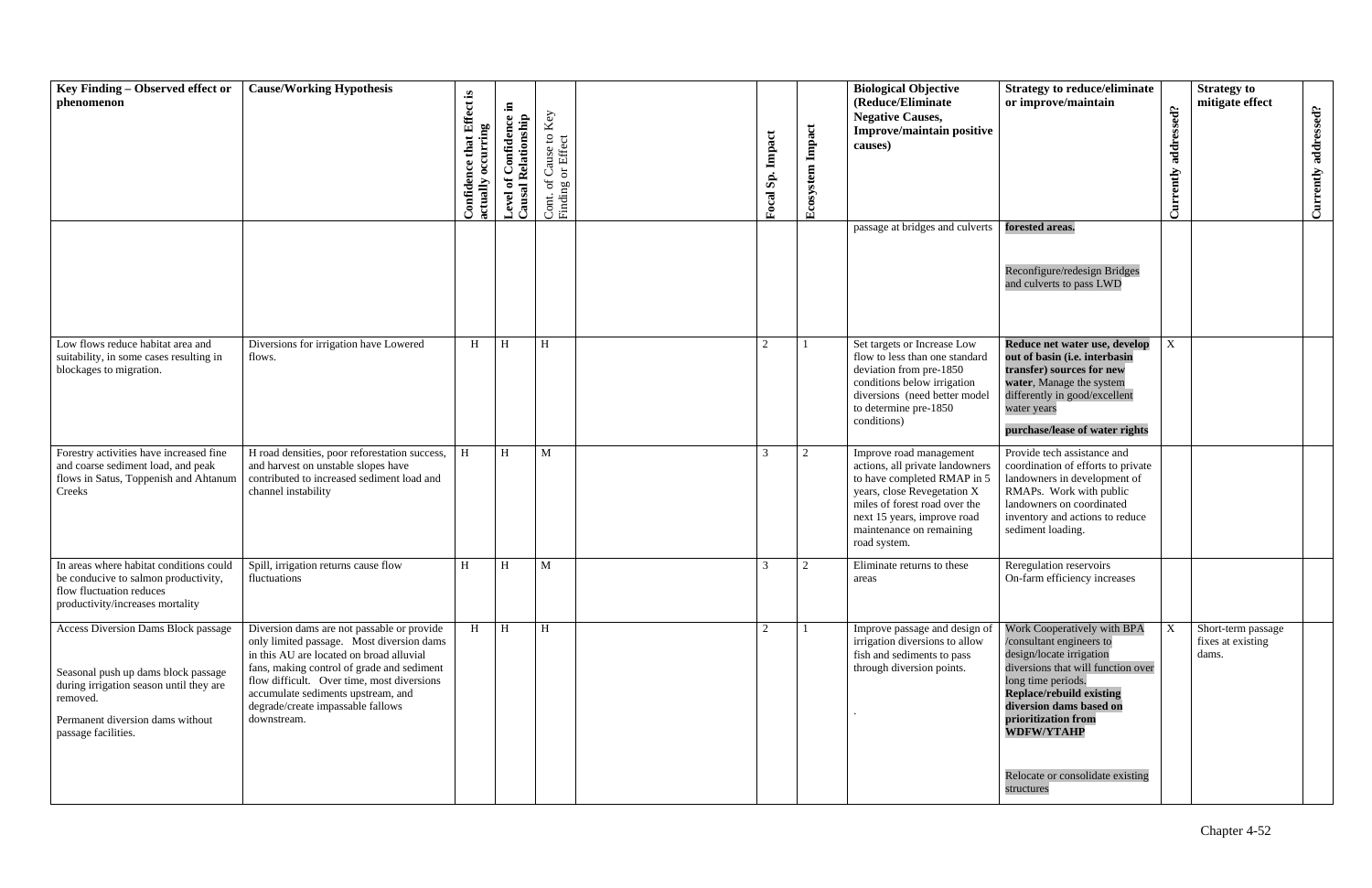| Key Finding – Observed effect or<br>phenomenon                        | <b>Cause/Working Hypothesis</b>                                                                                                                                                                                         | Effect is<br>aur<br>Confidence | .크<br>l of Confidence i<br>al Relationship<br>Causal<br>Level | Key<br>of Cause to<br>or Effect<br>Cont. of<br>Finding | Impact<br>Focal Sp. | Impact<br>Ecosystem | <b>Biological Objective</b><br>(Reduce/Eliminate<br><b>Negative Causes,</b><br>Improve/maintain positive<br>causes)                                                                              | <b>Strategy to reduce/eliminate</b><br>or improve/maintain                                                                                                                                                                                                                                                                                         | addressed?<br>Currently | <b>Strategy to</b><br>mitigate effect                             | Currently addressed? |
|-----------------------------------------------------------------------|-------------------------------------------------------------------------------------------------------------------------------------------------------------------------------------------------------------------------|--------------------------------|---------------------------------------------------------------|--------------------------------------------------------|---------------------|---------------------|--------------------------------------------------------------------------------------------------------------------------------------------------------------------------------------------------|----------------------------------------------------------------------------------------------------------------------------------------------------------------------------------------------------------------------------------------------------------------------------------------------------------------------------------------------------|-------------------------|-------------------------------------------------------------------|----------------------|
| Productivity has been lost due to loss of<br>access to habitat        | Culverts block access to habitat                                                                                                                                                                                        | H                              | H                                                             | H                                                      | 3                   | 3                   | Repair/replace blocking<br>culverts                                                                                                                                                              | Replace culverts in Ahtanum,<br>Cowiche.                                                                                                                                                                                                                                                                                                           |                         |                                                                   |                      |
| Inadequate screening diverts and kills<br>fish                        | Numerous smaller diversions remain<br>unscreened and impinge and kill fish. Some<br>larger diversion screens do not meet current<br>standards.                                                                          | H                              | H                                                             | H                                                      | 3                   | $\mathfrak{Z}$      | Bring all diversions into<br>compliance over the next 10<br>years, especially those in<br>Lower tribs with good rearing<br>access.                                                               | Move diversion off channel<br><b>Provide screens</b><br><b>Consolidate diversions</b>                                                                                                                                                                                                                                                              |                         |                                                                   |                      |
| Riparian Function has been reduced in<br>the AU.                      | Due to change in annual hydrograph due to<br>irrigation diversions and conveyance.<br>Loss of riparian zone in this Assessment<br>Unit and upstream due to conversion to<br>other uses, development, and constrictions. | H                              | H                                                             | H                                                      | 3                   | 2                   | Develop tributary flow<br>benchmarks, fund and<br>implement projects that move<br>the hydrograph toward the<br>benchmark.<br>Restore riparian Zone to at<br>least 80% of its pre-1850<br>extent. | Reduce net water use, develop<br>out of basin sources for new<br>water, Manage the system<br>differently in good/excellent<br>water years purchase/lease of<br>water rights<br><b>Purchase of floodplain</b><br>properties/easements in these<br>areas, especially in concert<br>with floodplain<br>restoration/infrastructure<br>reconfiguration. | X                       | Planting of riparian<br>vegetation, artificially<br>introduce LWD |                      |
| Low flow reduces/eliminates habitat<br>availability/quality/diversity | Alteration of hydrograph for irrigation                                                                                                                                                                                 | H                              | H                                                             | H                                                      |                     |                     | Develop flow benchmarks,<br>fund and implement projects<br>that move the hydrograph<br>toward the benchmark                                                                                      | Reduce net water use,<br>develop out of basin sources for<br>new water,<br>Manage the system differently in<br>good/excellent water years,<br>provide off channel water<br>storage                                                                                                                                                                 | $\mathbf X$             |                                                                   |                      |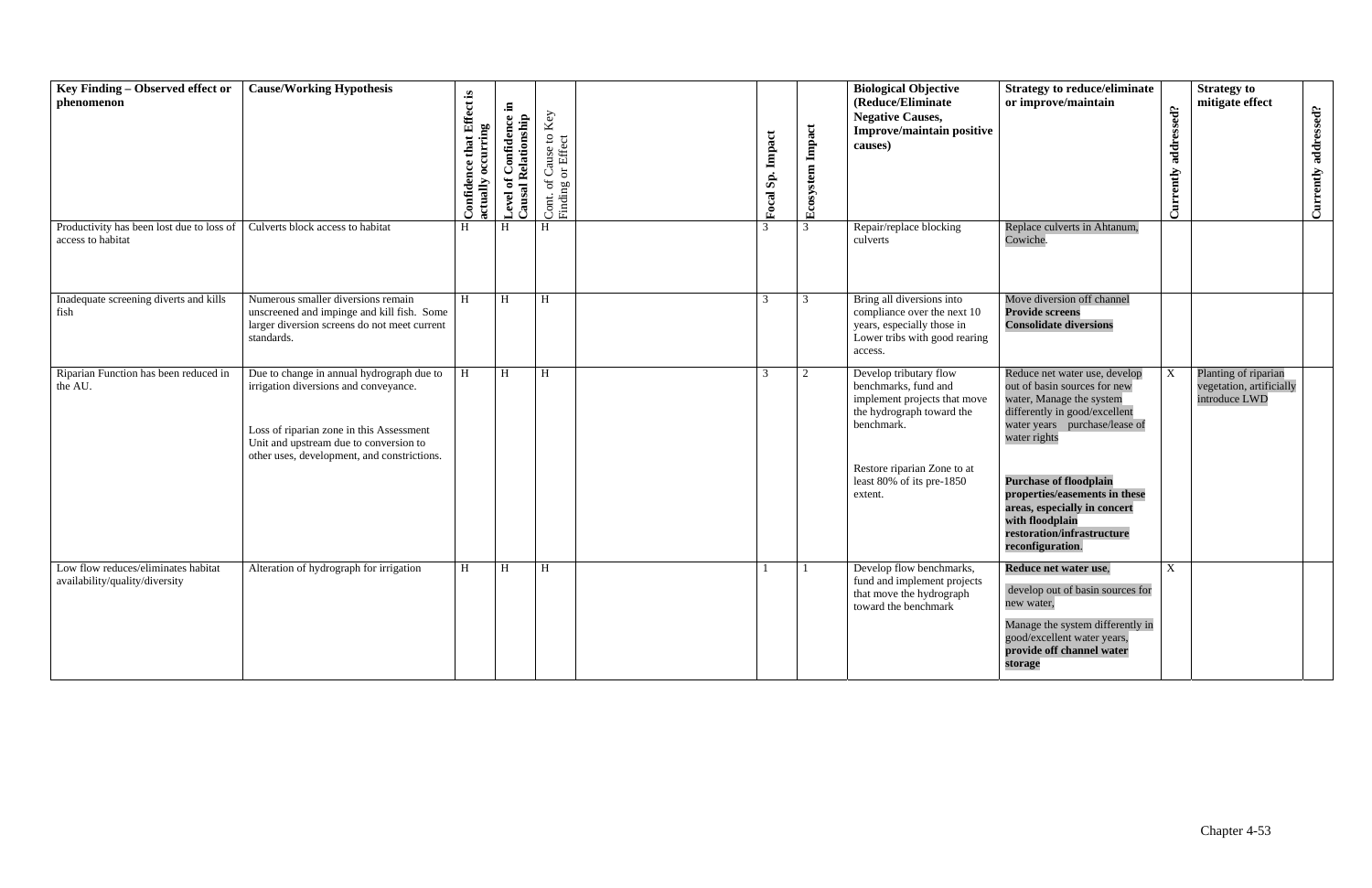| Key Finding - Observed effect or<br>phenomenon                                                                                                                                                                                                                                                                                                                                                                          | <b>Cause/Working Hypothesis</b>                                                                                                                                    | Effect is<br>that<br>Confidence i<br>actually occu | Level of Confidence in<br>Causal Relationship | Cause to Key<br>or Effect<br>$\mathfrak{p}$<br>Finding<br>Cont. | Impact<br>Focal Sp. | Impact<br>Ecosystem 1 | <b>Biological Objective</b><br>(Reduce/Eliminate<br><b>Negative Causes,</b><br>Improve/maintain positive<br>causes)                                                                                                                                                                                                          | <b>Strategy to reduce/eliminate</b><br>or improve/maintain                                                                                                                                                                                                                                                                                                         | <b>Strategy to</b><br>mitigate effect<br>addressed?<br>Currently | Currently addressed? |
|-------------------------------------------------------------------------------------------------------------------------------------------------------------------------------------------------------------------------------------------------------------------------------------------------------------------------------------------------------------------------------------------------------------------------|--------------------------------------------------------------------------------------------------------------------------------------------------------------------|----------------------------------------------------|-----------------------------------------------|-----------------------------------------------------------------|---------------------|-----------------------|------------------------------------------------------------------------------------------------------------------------------------------------------------------------------------------------------------------------------------------------------------------------------------------------------------------------------|--------------------------------------------------------------------------------------------------------------------------------------------------------------------------------------------------------------------------------------------------------------------------------------------------------------------------------------------------------------------|------------------------------------------------------------------|----------------------|
| Increases in peak flows have increased<br>bed erosion and instability                                                                                                                                                                                                                                                                                                                                                   | High road densities, lack of revegetation,<br>and harvest on unstable slopes have<br>contributed to increased peak flows,<br>sediment load and channel instability | M                                                  | H                                             | M                                                               | $\mathcal{R}$       | $\overline{2}$        | Improve road management<br>actions, all private landowners<br>to have completed RMAP in 5<br>years, close revegetate X miles<br>of forest road over the next 15<br>years, improve road<br>maintenance on remaining<br>road system. Reduce<br>clearcut/unvegetated areas,<br>especially on south facing rain<br>on snow zone. | Provide tech assistance and<br>coordination of efforts to<br>private landowners in<br>development of RMAPs.<br><b>Work with public landowners</b><br>on coordinated inventory and<br>actions to reduce sediment<br>loading.<br>Revegetation replanting of<br>clearcuts and roads<br>shift harvest to more partial<br>retention of hydrologically<br>mature stands. |                                                                  |                      |
| Current effects of the Hwy 97 on Satus<br>Creek are most noticeable between<br>Wilson-Charley Creek and the County<br>Line bridge, where the stream has been<br>deprived of a substantial part of its<br>floodplain. This stream reach has the<br>potential to provide high quality<br>spawning and rearing habitat, but the<br>constricting influence of the highway<br>maintains the creek in a degraded<br>condition | Road location damages channel form and<br>process, reduces floodplain, interrupts LWD<br>transport.                                                                | H                                                  | $\mathbf{H}$                                  | H                                                               |                     | $\overline{2}$        | Improve road configuration<br>during reconstruction activities<br>for bridges or alignment.                                                                                                                                                                                                                                  | Widen or extend bridges<br>Relocate road to upland areas.                                                                                                                                                                                                                                                                                                          |                                                                  |                      |
| Wenas Dam has eliminated habitat<br>access to upper Wenas Creek, and<br>dewatered Lower Wenas Creek                                                                                                                                                                                                                                                                                                                     | Dam constructed without passage                                                                                                                                    | H                                                  | H                                             | H                                                               | 2                   | $\overline{2}$        | Study passage feasibility.                                                                                                                                                                                                                                                                                                   | Trap and haul                                                                                                                                                                                                                                                                                                                                                      |                                                                  |                      |

# **3.5.4 Mid Elevation Yakima – Key Findings, Objectives and Strategies**

| Key Finding-Observed Effect or<br>Phenomenon | <b>Cause/Working Hypothesis</b><br>60<br>$\overline{\phantom{0}}$<br>ு ⊶<br>ĚĚ<br>5<br>∽<br>-ਰ ≓ | .ョ<br>-≏<br>$\bullet$ $\blacksquare$<br>$\sim$<br>5 ⊴<br>$\circ$ $\rightarrow$ | $\overline{\phantom{0}}$<br>$\check{ }$<br>Effe<br>◡ᇿ | . .<br>문.<br>▰ | ల<br>国直 | <b>Biological Objective</b><br>(Reduce and/orEliminate<br><b>Negative Causes and</b><br><b>Improve and/or Maintain</b><br><b>Positive Causes</b> ) | <b>Strategies to Reduce and/or</b><br><b>Eliminate or to Improve</b><br>ີ.<br>and/or Maintain<br>≂<br>e de la construcción de la construcción de la construcción de la construcción de la construcción de la construcción de la construcción de la construcción de la construcción de la construcción de la construcción de la const | Strategies to<br><b>Mitigate Effect</b><br>⋗ |  |
|----------------------------------------------|--------------------------------------------------------------------------------------------------|--------------------------------------------------------------------------------|-------------------------------------------------------|----------------|---------|----------------------------------------------------------------------------------------------------------------------------------------------------|--------------------------------------------------------------------------------------------------------------------------------------------------------------------------------------------------------------------------------------------------------------------------------------------------------------------------------------|----------------------------------------------|--|
|----------------------------------------------|--------------------------------------------------------------------------------------------------|--------------------------------------------------------------------------------|-------------------------------------------------------|----------------|---------|----------------------------------------------------------------------------------------------------------------------------------------------------|--------------------------------------------------------------------------------------------------------------------------------------------------------------------------------------------------------------------------------------------------------------------------------------------------------------------------------------|----------------------------------------------|--|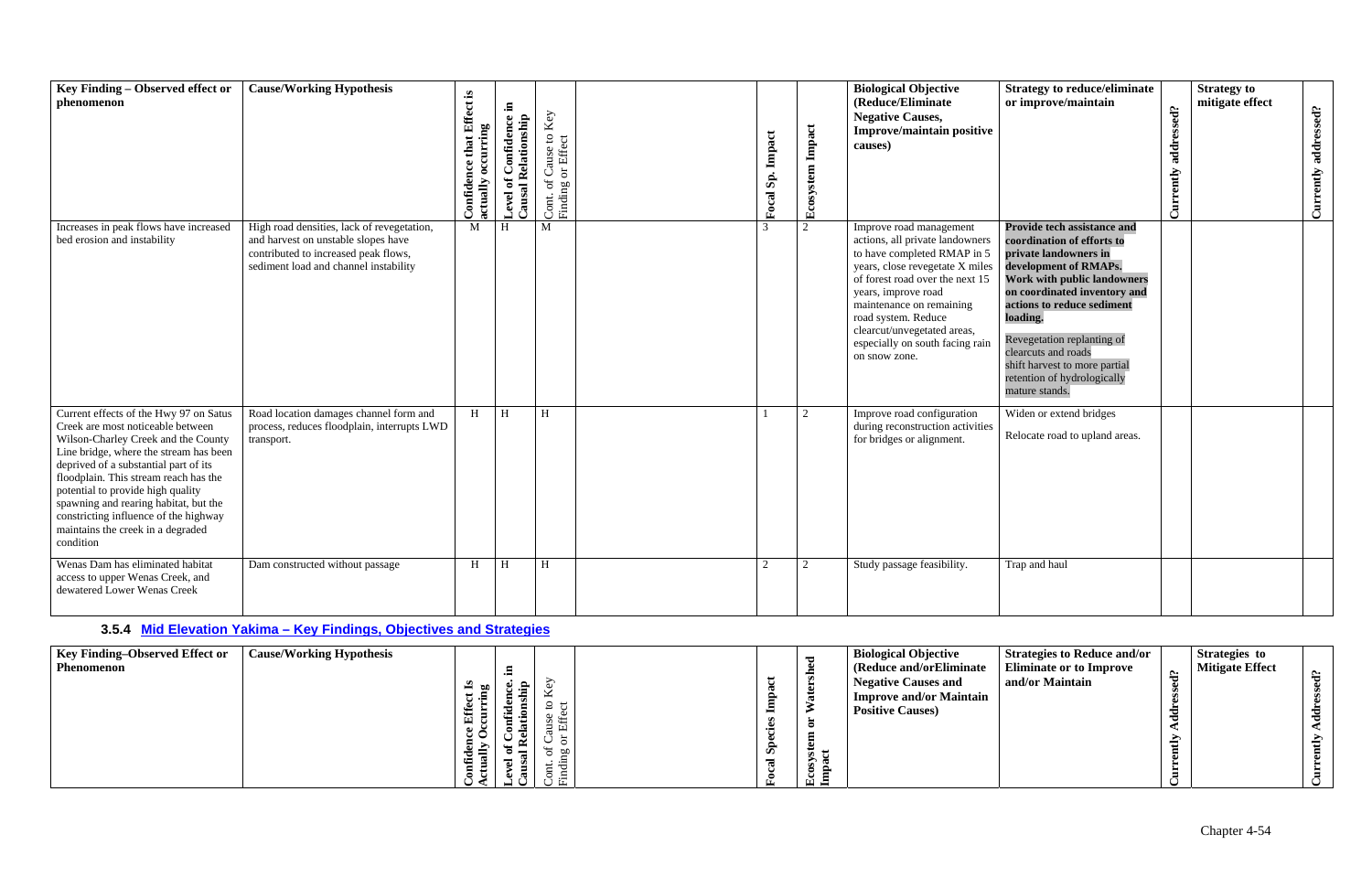| <b>Key Finding-Observed Effect or</b><br>Phenomenon                                                        | <b>Cause/Working Hypothesis</b>                                                                                                                                                                                   | Effect Is<br>Confidence<br>Actually Oc | - 드<br>of Confidence.<br>al Relationship<br>Level<br>Caus | to Key<br>or Effect<br>of Cause<br>Finding<br>Cont. | <b>Focal Species Impact</b> | Watershed<br>$\mathbf{5}$<br>Ecosystem<br>Impact | <b>Biological Objective</b><br>(Reduce and/orEliminate<br><b>Negative Causes and</b><br><b>Improve and/or Maintain</b><br><b>Positive Causes)</b>                                                                                                                                                 | <b>Strategies to Reduce and/or</b><br><b>Eliminate or to Improve</b><br>and/or Maintain                                                                                                                                                                                                                                                  | Strategies to<br><b>Mitigate Effect</b><br>Addressed?<br>Currently                                                                  | Currently Addressed? |
|------------------------------------------------------------------------------------------------------------|-------------------------------------------------------------------------------------------------------------------------------------------------------------------------------------------------------------------|----------------------------------------|-----------------------------------------------------------|-----------------------------------------------------|-----------------------------|--------------------------------------------------|---------------------------------------------------------------------------------------------------------------------------------------------------------------------------------------------------------------------------------------------------------------------------------------------------|------------------------------------------------------------------------------------------------------------------------------------------------------------------------------------------------------------------------------------------------------------------------------------------------------------------------------------------|-------------------------------------------------------------------------------------------------------------------------------------|----------------------|
| High summer temps prevent/alter<br>summer use in Lower end of many<br>tributaries.                         | Temperatures are near lethal range (in a few<br>specific lower tribs) for an extended period<br>during the year                                                                                                   | H                                      | H                                                         | M                                                   |                             |                                                  | Develop temperature<br>benchmarks, fund and<br>implement projects that move<br>the hydrograph toward the<br>benchmark                                                                                                                                                                             | Increase flow to temperature<br>thresholds<br><b>Improve riparian/shade</b><br>conditions                                                                                                                                                                                                                                                |                                                                                                                                     |                      |
| Loss of side channels and springs has<br>reduced habitat diversity and<br>temperature spatial diversity.   | Obstructions associated with infrastructure<br>have blocked habitat<br>Conversion to Drain/Irrigation ditch has<br>eliminated side channels<br>Gold mining and dredging (Swauk Cr.)has<br>eliminated side channel | M                                      | H                                                         | H                                                   | $\overline{2}$              |                                                  | Reconnect 100% of floodplain<br>side channels in this<br>Assessment Unit<br>Restore physical and access<br>characteristics of all ditches<br>which were side channels<br>Reconfiguration of channel<br>and floodplain in mined areas<br>to natural width/depth ratio<br>and floodplain connection | Relocate infrastructure where<br>possible to allow natural<br>processes to operate.<br>Compare to 1860s GLO maps,<br>restore access, physical and<br>riparian characteristics<br>Use heavy equipment to reshape<br>mine spoils.                                                                                                          | Reconnect side<br>channels by removal<br>of obstructions.<br>Construct artificial<br>channels where<br>current conditions<br>allow. |                      |
| High levels of toxics from gold mining<br>and processing in Swauk Creek effects<br>productivity of habitat | Mining processing with arsenic and<br>mercury.                                                                                                                                                                    | H                                      | H                                                         |                                                     |                             |                                                  | Assess means of<br>removal/immobilization                                                                                                                                                                                                                                                         | Sampling of site and modeling<br>of toxic mobility.                                                                                                                                                                                                                                                                                      |                                                                                                                                     |                      |
| Lack of Habitat diversity /Lack of<br>Large Woody Debris limits<br>productivity in this Assessment Unit.   | Lack of LWD Recruitment Due to<br>interception/delay by diversion<br>Dams<br>Lack of LWD Recruitment Due to<br>loss/reduction of riparian zone in this<br>Assessment Unit                                         | H                                      | H                                                         | M                                                   | $\overline{2}$              | 3                                                | Improve downstream LWD<br>passage at diversion dams<br>(pass during the flood)<br>Restore riparian Zone to at<br>least $40\%$ of its pre-1850<br>extent in Mainstem Upper<br>Yakima Reaches                                                                                                       | Reconfigure/redesign Diversion<br>Dams, Install racks/collection<br>system with excavators.<br>1) Develop broodstock and<br>reintroduction program for<br>Cottonwood, 2) Purchase of<br>floodplain<br>properties/easements in these<br>areas, especially in concert<br>with floodplain<br>restoration/infrastructure<br>reconfiguration. | <b>Artificially</b><br>introduce LWD                                                                                                |                      |
| Turbidity is High within the Wilson<br>System, effecting habitat suitability and<br>productivity.          | Conversion/Use for irrigation<br>conveyance/rechannelization of portions of<br>the Wilson system result in increased levels<br>of turbidity, especially during high water<br>use times of year.                   | M                                      | H                                                         | $\mathbf{M}$                                        | 3                           | $\overline{2}$                                   | Manage/convert the Wilson<br>system to have more attributes<br>similar to the natural system -<br>riparian zone/bank stability,<br>gravel bed and banks,                                                                                                                                          | Convert irrigation system to<br>pipes or separate conveyance<br>Replant riparian zones<br>Improve sediment transport<br>through the system.                                                                                                                                                                                              |                                                                                                                                     |                      |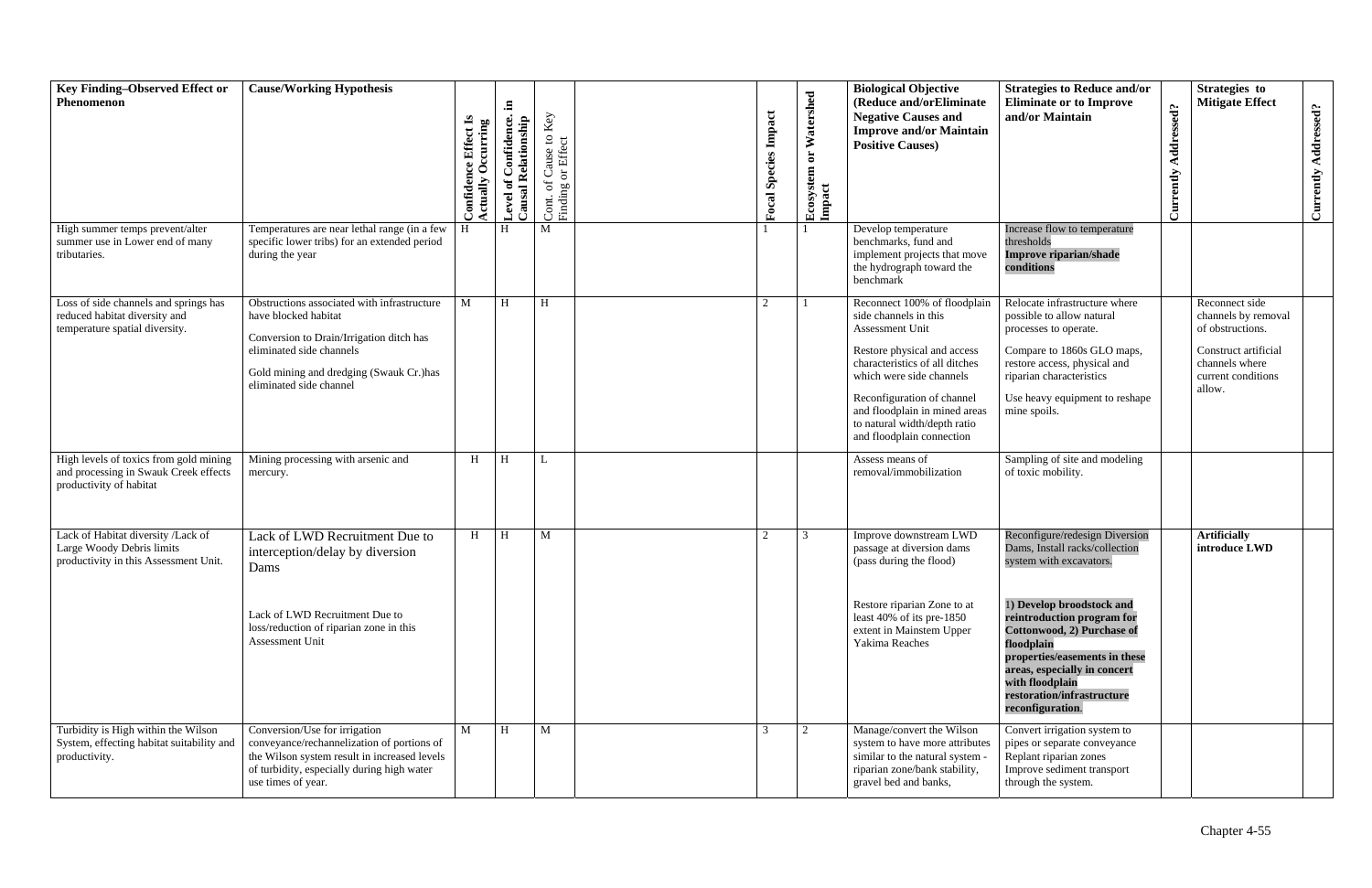| <b>Key Finding-Observed Effect or</b><br>Phenomenon                                                                                                     | <b>Cause/Working Hypothesis</b>                                                                                                                                                                                                                                                                                                                                                                                                                   | ctIs<br>curring<br>Actually<br>Confid | .크<br>Confidence.<br><b>Level of Confidence</b><br>Causal Relationship<br>$\ddot{\sigma}$ | f Cause to Key<br>or Effect<br>of Cause<br>Cont. of<br>Finding | <b>Focal Species Impact</b> | Watershed<br>$\mathbf{5}$<br>ಕ<br>Ecosy<br>Impac | <b>Biological Objective</b><br>(Reduce and/orEliminate<br><b>Negative Causes and</b><br><b>Improve and/or Maintain</b><br><b>Positive Causes)</b>                                                                                       | <b>Strategies to Reduce and/or</b><br><b>Eliminate or to Improve</b><br>and/or Maintain                                                                                                                                                                    | Addressed?<br>Currently | Strategies to<br><b>Mitigate Effect</b> | Currently Addressed? |
|---------------------------------------------------------------------------------------------------------------------------------------------------------|---------------------------------------------------------------------------------------------------------------------------------------------------------------------------------------------------------------------------------------------------------------------------------------------------------------------------------------------------------------------------------------------------------------------------------------------------|---------------------------------------|-------------------------------------------------------------------------------------------|----------------------------------------------------------------|-----------------------------|--------------------------------------------------|-----------------------------------------------------------------------------------------------------------------------------------------------------------------------------------------------------------------------------------------|------------------------------------------------------------------------------------------------------------------------------------------------------------------------------------------------------------------------------------------------------------|-------------------------|-----------------------------------------|----------------------|
|                                                                                                                                                         | Forestry activities in the upper watershed<br>contribute fine sediment during floods and<br>spring runoff.<br>Stormwater runoff from greater Ellensburg<br>and Kittitas area (other contaminants as<br>well)                                                                                                                                                                                                                                      |                                       |                                                                                           |                                                                |                             |                                                  | hydrology.<br>Reduce clearcut/unvegetated<br>areas, especially on south<br>facing rain on snow zone.<br>Minimize the effects of<br>stormwater runoff on water<br>quality and quantity in Wilson<br>system                               | Revegetation replanting of<br>clearcuts and roads<br>shift harvest to more partial<br>retention of hydrologically<br>mature stands                                                                                                                         |                         |                                         |                      |
| Sediment Load is High in Lumuma                                                                                                                         | Roads and their location adjacent to Lmuma<br>Creek in the Yakima training center<br>increase sediment loading to the Creek; to<br>some degree this drainage would have H<br>sediment loading under natural conditions.                                                                                                                                                                                                                           | H                                     | H                                                                                         |                                                                |                             | 3                                                | Improve road maintenance on<br>YTC.                                                                                                                                                                                                     | Close relocate key roads<br>Improve drainage structures and<br>inslope/outslope roads to reduce<br>energy and sediment routing.                                                                                                                            |                         |                                         |                      |
| Low Flow reduces/eliminates habitat<br>availability/quality/diversity in the<br>lower reaches of many tributaries not<br>associated with Yakima Project | Alteration of hydrograph for irrigation                                                                                                                                                                                                                                                                                                                                                                                                           | H                                     | H                                                                                         | $\mathbf H$                                                    |                             |                                                  | Develop flow benchmarks,<br>fund and implement projects<br>that move the hydrograph<br>toward the benchmark                                                                                                                             | <b>Reduce nonconsumptive water</b><br>use, Reduce net water use<br>(water conservation or<br>purchase), develop out of basin<br>sources for new water, Manage<br>the system differently in<br>good/excellent water years<br>purchase/lease of water rights |                         |                                         |                      |
| Increases in peak flows have increased<br>bed scour and channel instability in<br>Wilson/Naneum, Swauk, Cabin                                           | Hydrologically immature stands of timber,<br>especially on south facing slopes in the rain<br>on snow zone, in combination with H road<br>densities, lead to increases in peak flow.                                                                                                                                                                                                                                                              | M.                                    | H                                                                                         | M.                                                             |                             | 2                                                | Reduce clearcut/unvegetated<br>areas, especially on south<br>facing rain on snow zone.                                                                                                                                                  | Revegetation replanting of<br>clearcuts and roads<br>shift harvest to more partial<br>retention of hydrologically<br>mature stands.                                                                                                                        |                         |                                         |                      |
| The range of anadromous fish has been<br>greatly reduced in the tributaries of this<br>AU, reducing habitat area, productivity<br>and abundance.        | Diversion dams are not passable or provide<br>only limited passage. Most diversion dams<br>in this AU are located on broad alluvial<br>fans, making control of grade and sediment<br>flow difficult. Over time, most diversions<br>accumulate sediments upstream, and<br>degrade/create impassable fallows<br>downstream.<br>Range has been reduced in the upper<br>watersheds due to numerous blocking<br>culverts associated with Forest roads. | H                                     | H                                                                                         | L                                                              | $\mathcal{R}$               | 2                                                | Improve passage and design of<br>irrigation diversions to allow<br>fish and sediments to pass<br>through diversion points<br>Improve passage on forest<br>roads. Repair and replace all<br>blocking culverts over the next<br>20 years. | Work Cooperatively with BPA<br>to design irrigation diversions<br>that will function over long time<br>periods.<br><b>Replace/rebuild existing</b><br>diversion dams based on<br>prioritization from<br><b>WDFW/YTAHP</b><br>Culvert replacement.          | $\mathbf{X}$            |                                         |                      |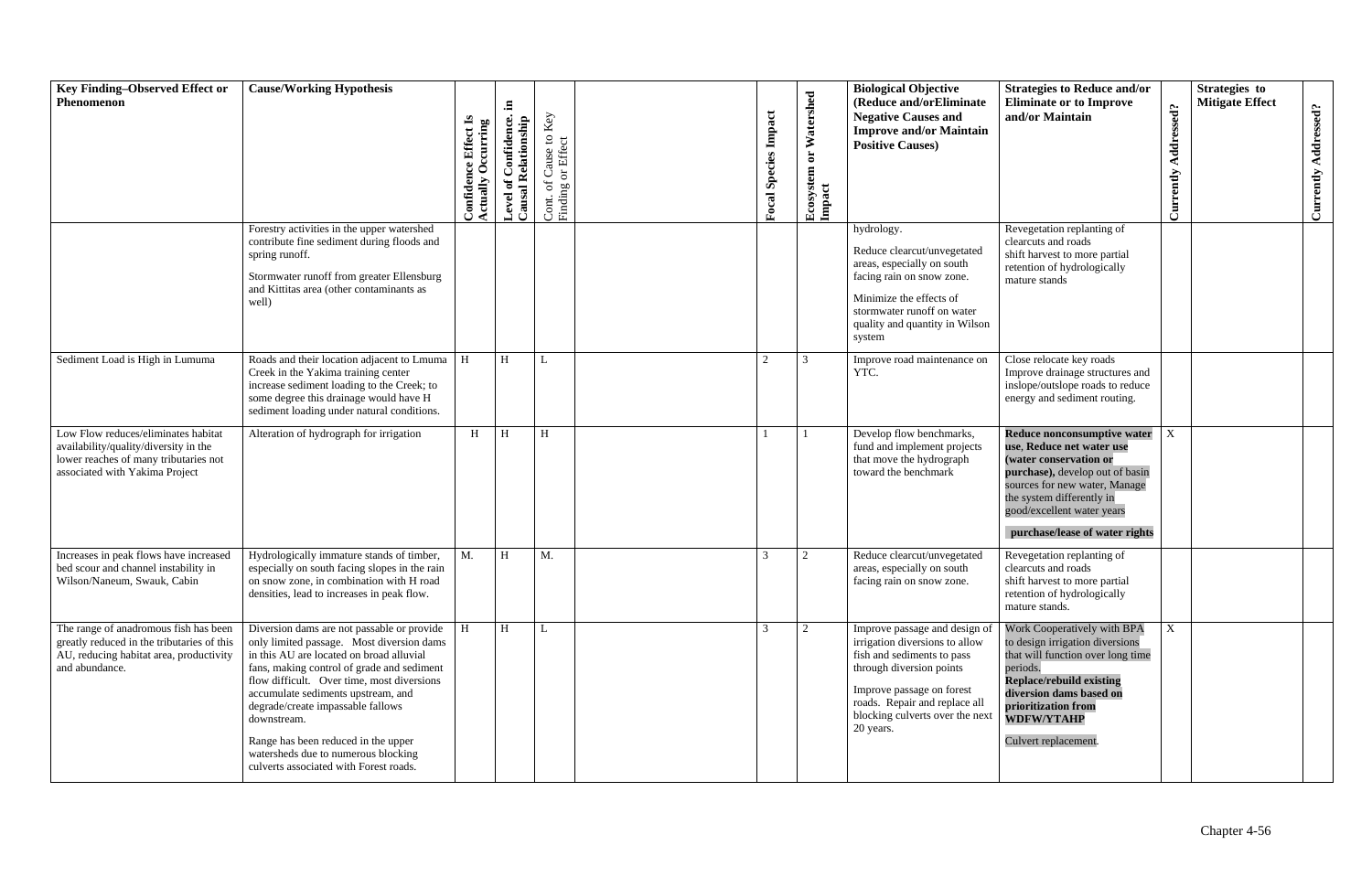| <b>Key Finding-Observed Effect or</b><br>Phenomenon                                                                                          | <b>Cause/Working Hypothesis</b>                                                                                                                                                                                                                                                                   | Effect Is<br>Confidence | - 드<br>of Confidence.<br>al Relationship<br>Level<br>Caus | Key<br>$\mathtt{O}$<br>or Effect<br>of Cause<br>Finding<br>Cont. | <b>Focal Species Impact</b> | Watershed<br>$\mathfrak{b}$<br>Ecosystem<br>Impact | <b>Biological Objective</b><br>(Reduce and/orEliminate<br><b>Negative Causes and</b><br><b>Improve and/or Maintain</b><br><b>Positive Causes)</b>                                                                        | <b>Strategies to Reduce and/or</b><br><b>Eliminate or to Improve</b><br>and/or Maintain                                                                                                                                                                                                                                                                                                                                              | Addressed?<br>Currently | Strategies to<br><b>Mitigate Effect</b> | Currently Addressed? |
|----------------------------------------------------------------------------------------------------------------------------------------------|---------------------------------------------------------------------------------------------------------------------------------------------------------------------------------------------------------------------------------------------------------------------------------------------------|-------------------------|-----------------------------------------------------------|------------------------------------------------------------------|-----------------------------|----------------------------------------------------|--------------------------------------------------------------------------------------------------------------------------------------------------------------------------------------------------------------------------|--------------------------------------------------------------------------------------------------------------------------------------------------------------------------------------------------------------------------------------------------------------------------------------------------------------------------------------------------------------------------------------------------------------------------------------|-------------------------|-----------------------------------------|----------------------|
| Inadequate screening diverts and kills<br>fish                                                                                               | Numerous smaller diversions remain<br>unscreened and impinge and kill fish. Some<br>larger diversion screens do not meet current<br>standards. These effects are especially<br>important in the Lower ends of tributaries<br>where juveniles can rear out of the fast<br>mainstem current.        | H                       | H                                                         |                                                                  | 3                           | 2                                                  | Screen all diversions over the<br>next 10 years, especially those<br>in Lower tribs with good<br>rearing access.                                                                                                         | <b>Move diversion off channel</b><br><b>Provide screens</b><br><b>Consolidate diversions</b>                                                                                                                                                                                                                                                                                                                                         | X                       |                                         |                      |
| Upper Yakima Mainstem is severely<br>confined, resulting in loss of habitat<br>and altered channel form and process<br>(incision, bed scour) | Confinement by roads, railroads, levees, and   H<br>gravel mining operations has reduced side<br>channels, loss of large areas of floodplain,<br>in turn resulting in increased energy and bed<br>scour.                                                                                          |                         | H                                                         | H                                                                | $\overline{2}$              |                                                    | Recover floodplain wherever<br>possible, especially in areas<br>adjacent to historical side<br>channels.                                                                                                                 | Relocate/reconfigure<br>infrastructure to restore<br>floodplain area and function.<br>Reconnect gravel pits where<br>possible.                                                                                                                                                                                                                                                                                                       |                         |                                         |                      |
| Riparian Function has been reduced in<br>this AU                                                                                             | Due to loss/reduction of riparian zone in<br>this Assessment Unit<br>Due to changes in yearly hydrograph in<br>Mainstem and Lower tribs                                                                                                                                                           | H                       | H                                                         | $H_{\rm}$                                                        |                             | $\overline{2}$                                     | Restore riparian Zone to at<br>least $40\%$ of its pre-1850<br>extent in Mainstem Upper<br>Yakima Reaches<br>Develop flow benchmarks,<br>fund and implement projects<br>that move the hydrograph<br>toward the benchmark | <b>Purchase of floodplain</b><br>properties/easements in these<br>areas, especially in concert<br>with floodplain<br>restoration/infrastructure<br>reconfiguration.<br><b>Develop broodstock and</b><br>reintroduction program for<br><b>Cottonwoo</b><br>Change flow management<br>regime<br>Develop new water sources<br>Restore hydrologic/hyporheic<br>connectivity upstream<br>Move irrigation conveyance out<br>of tributaries | X                       | <b>Artificially</b><br>introduce LWD    |                      |
| Flip Flop flow management negatively<br>effects the entire suite of ecosystem<br>functions in the Upper Yakima<br>Mainstem                   | The early and mid irrigation season H flows<br>associated with Flip flop cause dramatic<br>changes in temperature, habitat, water<br>surface elevation during the major part of<br>the growing/rearing (salmonids) season,<br>altering or severing life history pathways for<br>multiple species. | M                       | H                                                         | $\mathbf{M}$                                                     |                             |                                                    | Develop flow benchmarks,<br>fund and implement projects<br>that move the hydrograph<br>toward the benchmark                                                                                                              | Reduce net water use, develop<br>out of basin sources for new<br>water, Manage the system<br>differently in good/excellent<br>water years purchase/lease of<br>water rights                                                                                                                                                                                                                                                          |                         |                                         |                      |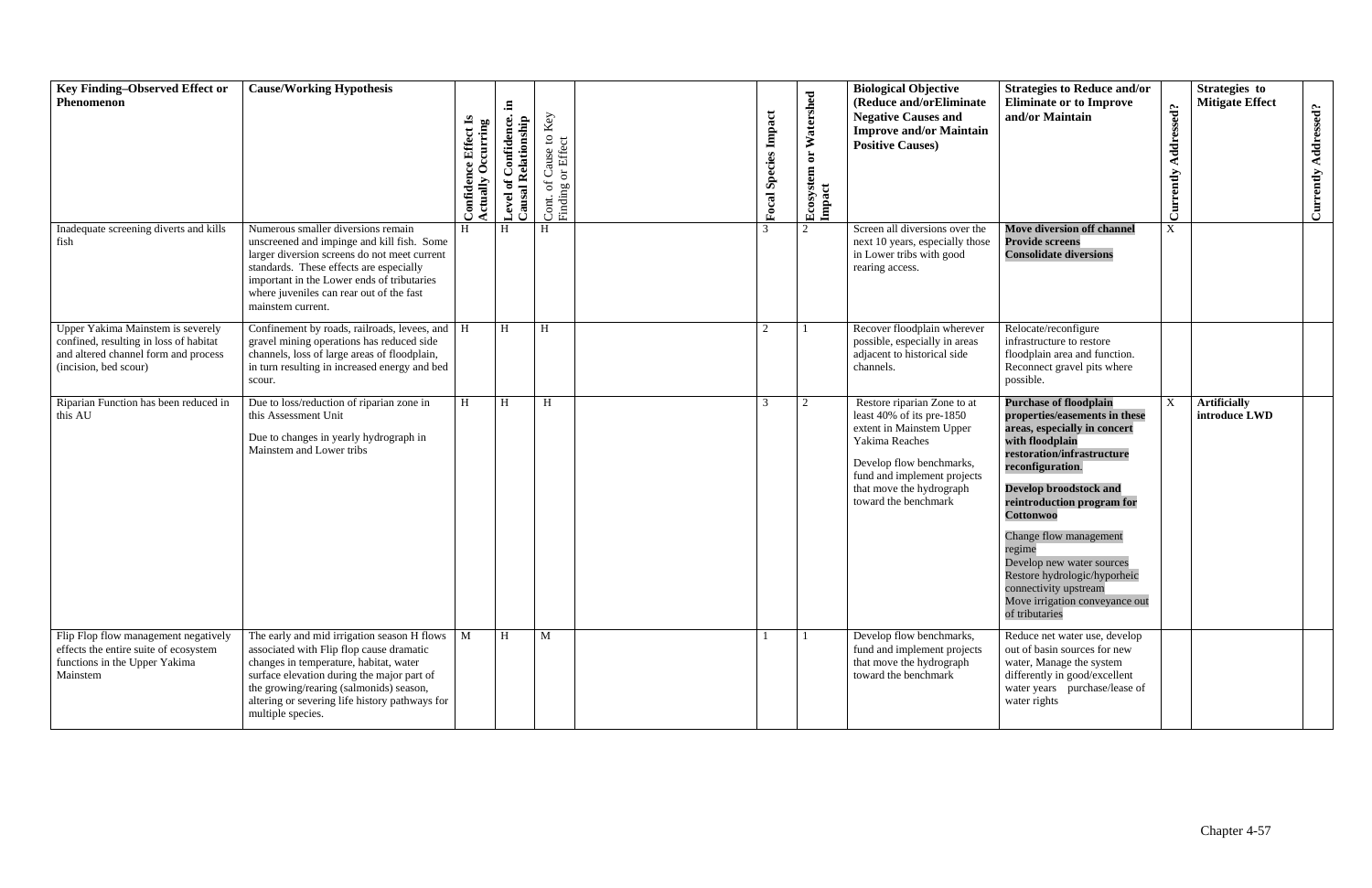| <b>Key Finding-Observed Effect or</b><br>Phenomenon<br>Winter low flow reduces/eliminates                                                                                          | <b>Cause/Working Hypothesis</b><br>Low flow in late summer and fall limits                                                                                                                                                                                                                                      | $\mathbf{s}$<br>${\rm curring}$<br>Effect<br>Confiden<br>H | - 드<br>Confidence.<br>Relationship<br>Level of<br>Causal<br>H | Key<br>$\mathtt{c}$<br>or Effect<br>of Cause<br><b>Finding</b><br>Cont.<br>H | <b>Focal Species Impact</b> | atershed<br>⋗<br>$\mathfrak{g}$<br>tem<br>Ecosyst<br>Impact | <b>Biological Objective</b><br>(Reduce and/orEliminate<br><b>Negative Causes and</b><br><b>Improve and/or Maintain</b><br><b>Positive Causes)</b><br>Develop flow benchmarks,                        | <b>Strategies to Reduce and/or</b><br><b>Eliminate or to Improve</b><br>and/or Maintain<br>Reduce net water use, develop                                                                                                                                                                                          | Strategies to<br><b>Mitigate Effect</b><br>Addressed?<br>Currently<br>Develop artificial | <b>Currently Addressed?</b> |
|------------------------------------------------------------------------------------------------------------------------------------------------------------------------------------|-----------------------------------------------------------------------------------------------------------------------------------------------------------------------------------------------------------------------------------------------------------------------------------------------------------------|------------------------------------------------------------|---------------------------------------------------------------|------------------------------------------------------------------------------|-----------------------------|-------------------------------------------------------------|------------------------------------------------------------------------------------------------------------------------------------------------------------------------------------------------------|-------------------------------------------------------------------------------------------------------------------------------------------------------------------------------------------------------------------------------------------------------------------------------------------------------------------|------------------------------------------------------------------------------------------|-----------------------------|
| habitat availability/quality/diversity,<br>Also encourages fish to spawn in the<br>thalweg, increasing sensitivity to winter<br>peak flows.                                        | spawning habitat for Spring Chinook in<br>Upper Yakima mainstem.                                                                                                                                                                                                                                                |                                                            |                                                               |                                                                              |                             |                                                             | fund and implement projects<br>that move the hydrograph<br>toward the benchmark to allow<br>for cottonwood establishment                                                                             | out of basin sources for new<br>water, Manage the system<br>differently in good/excellent<br>water years purchase/lease of<br>water rights                                                                                                                                                                        | spawning channels                                                                        |                             |
| Irrigation season daily or weekly flow<br>fluctuations greater and more frequent<br>than under presettlement conditions                                                            | Interaction of multiple storage dam releases<br>with diversions at Easton and flip flop<br>operation                                                                                                                                                                                                            | H                                                          | $\vert$ H                                                     | H                                                                            |                             |                                                             | Reduce flow fluctuations to<br>mimic more natural flow<br>conditions                                                                                                                                 | Model tradeoffs<br>Reduce operational spill<br>Improve irrigation efficiency                                                                                                                                                                                                                                      |                                                                                          |                             |
| Sustained H flows in the Upper Yakima<br>downstream to Union Gap, limit spatial<br>and temporal habitat diversity                                                                  | The sustained flow conditions that result<br>from flip flop and modification of the<br>hydrograph for irrigation limits habitat<br>diversity - sustained areas of high velocity<br>cold water in the upper river - do not allow<br>a normal progression/variability of the<br>habitat types throughout the year | H                                                          | H                                                             | H                                                                            |                             | 2                                                           | Develop flow benchmarks,<br>fund and implement projects<br>that move the flow regime<br>toward that benchmark.                                                                                       | Reduce net water use<br>Develop out of basin sources for<br>new water<br>Manage the system differently in<br>good/excellent water years<br>purchase/lease of water rights<br><b>Reconnect side channels, lower</b><br>tributaries to increase habitat<br>availability                                             | $\mathbf X$                                                                              |                             |
| Restoration of anadromous forms of<br>steelhead to this portion of the basin is<br>a major objective of NOAA Fisheries<br>restoration objectives for steelhead in<br>the subbasin. | This area of the Subbasin was highly<br>productive for anadromous Steelhead under<br>pre-1850 conditions. Environmental<br>attributes can be restored in this basin to<br>improve steelhead productivity.                                                                                                       | H                                                          | H                                                             | H                                                                            | <b>ESA</b>                  |                                                             | Develop flow benchmarks,<br>fund and implement projects<br>that move the flow regime<br>toward that benchmark.<br>Restore other habitat<br>characteristics such as access,<br>diversity, temp regime | Reduce net water use<br>Develop out of basin sources for<br>new water<br>Manage the system differently in<br>good/excellent water years<br>purchase/lease of water rights<br><b>Continue restoration and</b><br>removal of obstructions to<br>spawning habitat, side<br>channels and lower ends of<br>tributaries | X                                                                                        |                             |
| Non-native species - eastern brook trout<br>- pose a danger to bull trout<br>populations.                                                                                          | Brook trout are present is sufficient<br>abundance in sympatry with Bull Trout to<br>have genetic and competitive effects.                                                                                                                                                                                      | M                                                          | L                                                             | L                                                                            | <b>ESA</b>                  | $\mathcal{E}$                                               | Eliminate brook trout from<br>presently occupied or suitable<br>bull trout habitat.                                                                                                                  | Selectively remove Brook Trout<br>from Subbasin. Discontinue<br>stocking of brook Trout within<br>the Subbasin.                                                                                                                                                                                                   | <b>Education of public</b><br>regarding fish<br>identification and<br>fish regs.         | $\mathbf{X}$                |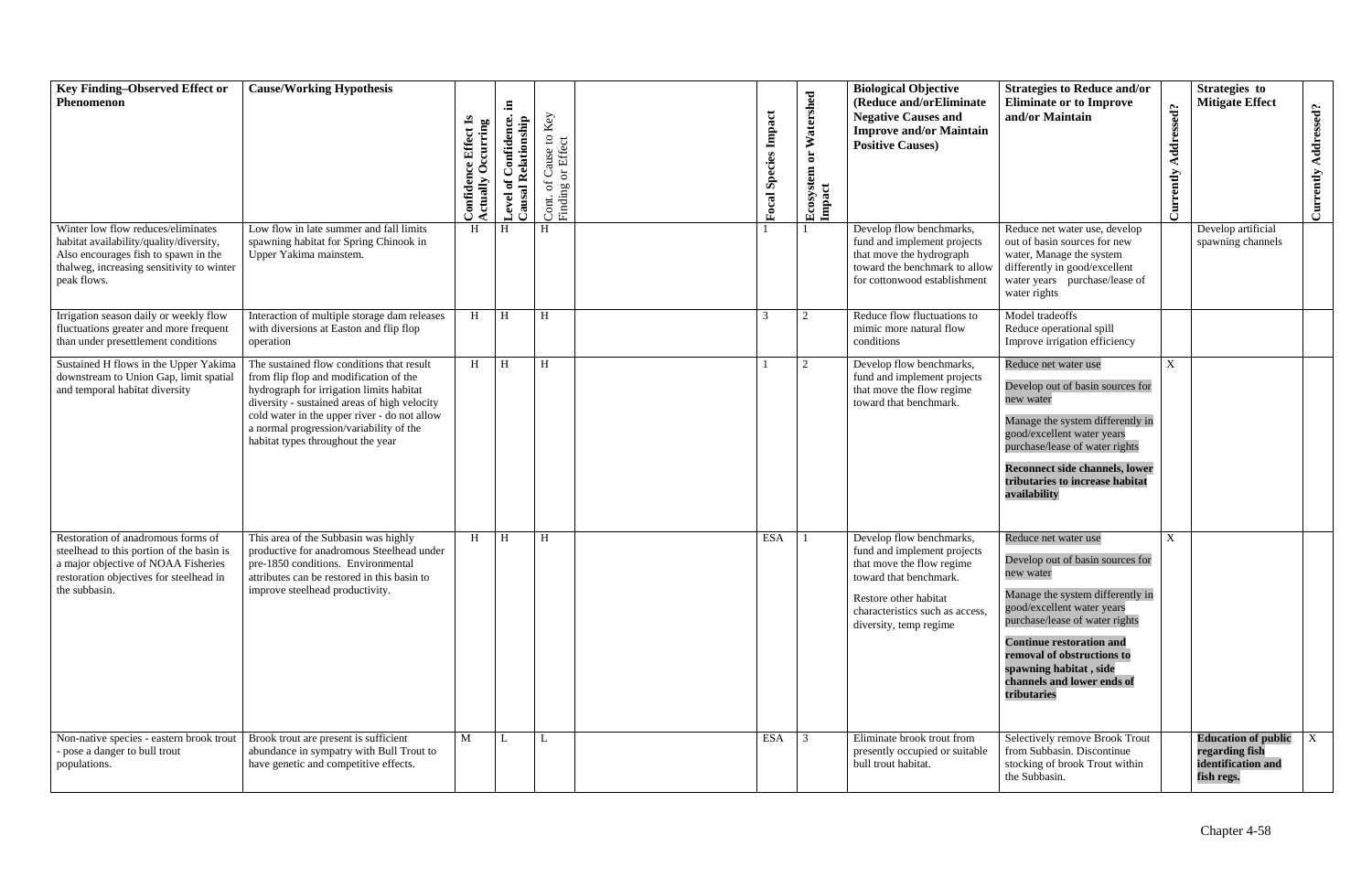| <b>Key Finding-Observed Effect or</b><br>Phenomenon                                                                                                                                                                                                         | <b>Cause/Working Hypothesis</b><br>$\mathbf{S}$<br>ffect<br>ırrin<br>菌<br>ಲಿ ರ                                                                                                                                                   | ា<br>ដ<br>$\mathbf{u}$ | $\overline{c}$<br>$\overline{c}$<br>Effe<br><b>b</b><br>੶ਜ਼<br>置 | ల<br>Lmp<br>S.<br>$-1$<br>نې<br><b>Sp</b><br>$\overline{\mathbf{a}}$<br>است | 国<br>ᅼ | <b>Biological Objective</b><br>(Reduce and/orEliminate<br><b>Negative Causes and</b><br><b>Improve and/or Maintain</b><br><b>Positive Causes)</b> | <b>Strategies to Reduce and/or</b><br><b>Eliminate or to Improve</b><br>and/or Maintain   | $\ddot{a}$<br>ರ<br>£ | Strategies to<br><b>Mitigate Effect</b> | $\ddot{a}$<br>ntly |
|-------------------------------------------------------------------------------------------------------------------------------------------------------------------------------------------------------------------------------------------------------------|----------------------------------------------------------------------------------------------------------------------------------------------------------------------------------------------------------------------------------|------------------------|------------------------------------------------------------------|-----------------------------------------------------------------------------|--------|---------------------------------------------------------------------------------------------------------------------------------------------------|-------------------------------------------------------------------------------------------|----------------------|-----------------------------------------|--------------------|
| Anadromous and migratory fish species<br>do not currently have access to<br>Umtanum Creek upstream of RM 4.8,<br>where a large gabion structure intended<br>to protect a pipeline crossing is a total<br>barrier to fish passage at all but flood<br>flows. | Anadromous and resident fish had access to<br>H<br>this portion of their range in the pre-1850<br>environment, restoration of access to the<br>good habitat and flow conditions in this<br>watershed will increase productivity. | $\vert$ H              |                                                                  |                                                                             |        | Provide full access to<br>Umtanum Creek.                                                                                                          | <b>Grade control structures</b><br><b>Floodplain restoration</b><br>Riparian restoration. |                      |                                         |                    |

#### **3.5.5 High Elevation Yakima–Key Fin dings, Objectives and Strategi e s**

| <b>Key Finding-Observed Effect or</b><br>Phenomenon                                                                                                                                                                                                                                                                                                                                                          | <b>Cause/Working Hypothesis</b>                                                                                                                                                                                          | Effect Is<br>curring<br>Confidence<br>Actually Oc | $\blacksquare$<br>Relationship<br>Confiden<br>$\ddot{\phantom{1}}$<br>Level<br>Causa | Key<br>$\mathbf{c}$<br>or Effect<br>$\mathbf{s}$<br>$\cup$<br>ð<br>Cont. of<br>Finding | <b>Focal Species Impact</b> | atershed<br>⋗<br>$\mathbf{c}$<br>tem<br><b>Ecosy</b><br>Long<br>Lapa | <b>Biological Objective</b><br>(Reduce and/orEliminate)<br><b>Negative Causes and</b><br><b>Improve and/or Maintain</b><br><b>Positive Causes)</b>             | <b>Strategies to Reduce and/or</b><br><b>Eliminate or to Improve</b><br>and/or Maintain                                                                                                                                                | Addressed?<br>rrently<br>් | Strategies to<br><b>Mitigate Effect</b> | Addressed?<br>Currently |
|--------------------------------------------------------------------------------------------------------------------------------------------------------------------------------------------------------------------------------------------------------------------------------------------------------------------------------------------------------------------------------------------------------------|--------------------------------------------------------------------------------------------------------------------------------------------------------------------------------------------------------------------------|---------------------------------------------------|--------------------------------------------------------------------------------------|----------------------------------------------------------------------------------------|-----------------------------|----------------------------------------------------------------------|----------------------------------------------------------------------------------------------------------------------------------------------------------------|----------------------------------------------------------------------------------------------------------------------------------------------------------------------------------------------------------------------------------------|----------------------------|-----------------------------------------|-------------------------|
| Lack of fish passage facilities at<br>Kachess, Kechellus, and Cle Elum<br>dams has resulted in the extirpation<br>Sockeye and other anadromous species<br>above the Dams, and has disconnected<br>resident fish populations including bull<br>trout.<br>Habitat in this AU was and is capable<br>of supporting populations of spring<br>chinook, steelhead/rainbow trout, bull<br>trout, and sockeye salmon. | Storage dams built without fish passage<br>facilities.                                                                                                                                                                   | H                                                 | H                                                                                    |                                                                                        |                             |                                                                      | Restore passage at least one<br>dam by 2005 to determine<br>feasibility and develop more<br>locally adapted broodstock.                                        | Various fish passage options<br>such as ladders, trap and haul,<br>and modification of outlets for<br>downstream passage.                                                                                                              | $\mathbf X$                | Trap and Haul                           |                         |
| Low flow/Temperature conditions in<br>the Teanaway limit migration rates and<br>timing of migration. This is especially<br>significant for the NF Teanaway bull<br>trout populations.                                                                                                                                                                                                                        | The number and frequency of lethal<br>temperature days and the length and<br>severity of the Low flow season have been<br>increased by water withdrawals, loss of<br>riparian zone function, and channel<br>instability. | H                                                 | $\boldsymbol{\mathrm{H}}$                                                            | H                                                                                      |                             | $\mathfrak{D}$                                                       | Reduce number of lethal<br>temperature days and Develop<br>flow benchmarks, fund and<br>implement projects that move<br>the hydrograph toward the<br>benchmark | <b>Reduction of water use</b><br>through conservation,<br>purchase of water rights.<br><b>Restoration of riparian zone</b><br>and reduce chronic bed<br>instability through<br>revegetation and restoration of<br>natural flow regime. | $\mathbf X$                |                                         |                         |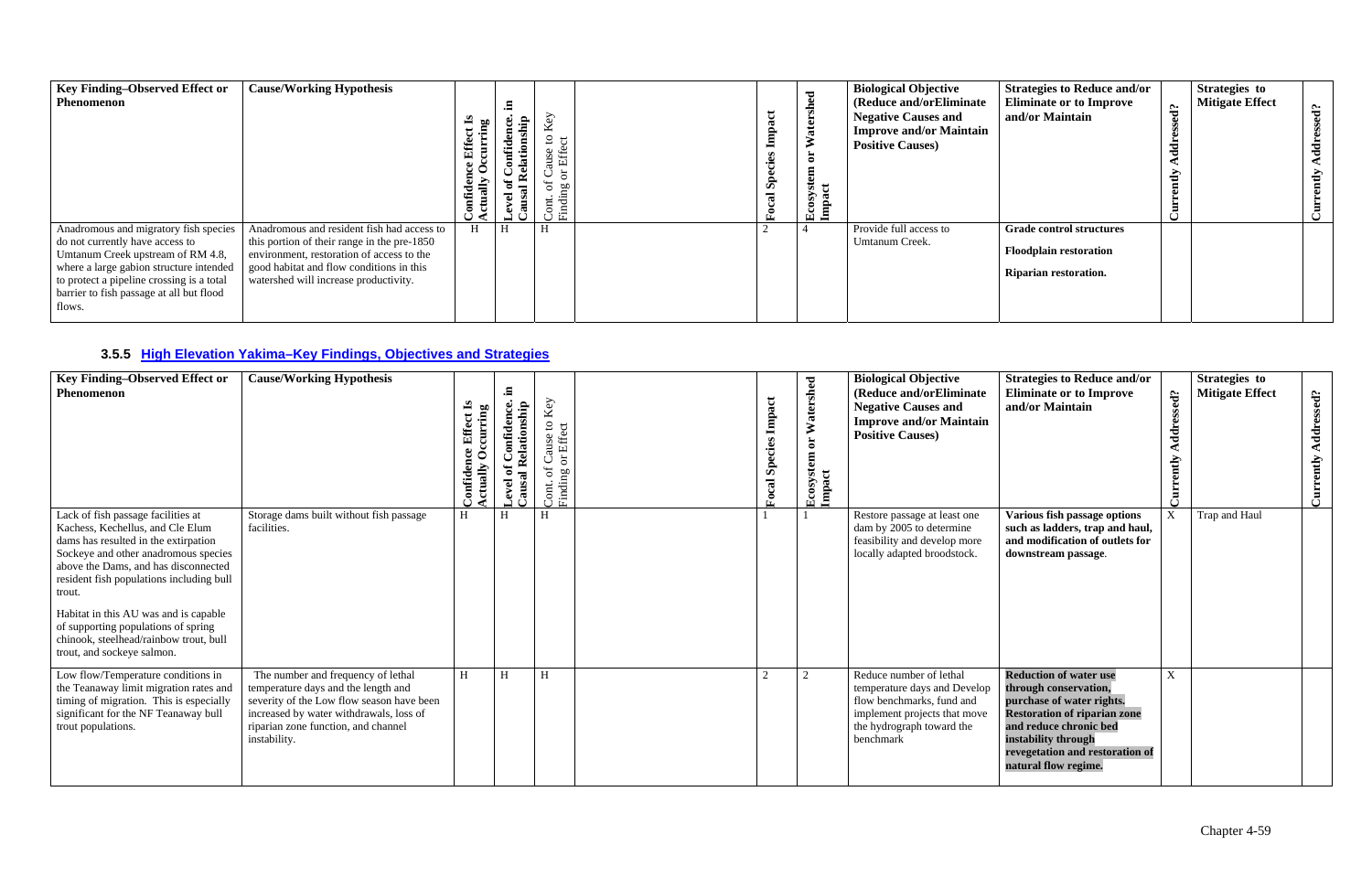| <b>Key Finding-Observed Effect or</b><br>Phenomenon                                                               | <b>Cause/Working Hypothesis</b>                                                                                                                                                                                        | ffect Is<br>curring<br>Confidence<br>Actually Oc | $\blacksquare$<br>Confidence.<br>Relationship<br>$\sigma$<br>Causal<br>Level | Cause to Key<br>or Effect<br>$\sigma$<br>Cont. of<br>Finding | <b>Focal Species Impact</b> |                | Watershed<br>$\mathfrak{b}$<br>Ecosystem<br>Impact | <b>Biological Objective</b><br>(Reduce and/orEliminate)<br><b>Negative Causes and</b><br><b>Improve and/or Maintain</b><br><b>Positive Causes)</b>                                                                                                                                                                    | <b>Strategies to Reduce and/or</b><br><b>Eliminate or to Improve</b><br>and/or Maintain                                                                                                                                                | Addressed?<br>Currently | Strategies to<br><b>Mitigate Effect</b>                | Currently Addressed? |
|-------------------------------------------------------------------------------------------------------------------|------------------------------------------------------------------------------------------------------------------------------------------------------------------------------------------------------------------------|--------------------------------------------------|------------------------------------------------------------------------------|--------------------------------------------------------------|-----------------------------|----------------|----------------------------------------------------|-----------------------------------------------------------------------------------------------------------------------------------------------------------------------------------------------------------------------------------------------------------------------------------------------------------------------|----------------------------------------------------------------------------------------------------------------------------------------------------------------------------------------------------------------------------------------|-------------------------|--------------------------------------------------------|----------------------|
| Woody Debris recruitment and<br>retention is low (Teanaway) resulting<br>in lack of pools and other key habitats. | Loss of LWD recruitment and retention due<br>to reduction in riparian zone area and<br>function from change in flow regime<br>forestry<br>development<br>and resultant channel instability                             | H                                                | $\, {\rm H}$                                                                 | H                                                            |                             | 2              |                                                    | Develop flow benchmarks,<br>fund and implement projects<br>that move the hydrograph<br>toward the benchmark.<br>Revegetation riparian areas<br>that have been lost to<br>development in the Lower 10<br>miles.                                                                                                        | <b>Reduction of water use</b><br>through conservation,<br>purchase of water rights.<br><b>Restoration of riparian zone</b><br>and reduce chronic bed<br>instability through<br>revegetation and restoration of<br>natural flow regime. |                         | <b>Install LWD until</b><br>riparian zone<br>recovers. |                      |
| Forestry activities have increased fine<br>and coarse sediment load to the<br>Teanaway                            | H road densities, lack of revegetation, and<br>harvest on unstable slopes have contributed<br>to increased sediment load and channel<br>instability                                                                    | H                                                | H                                                                            | M                                                            | 3                           | 2              |                                                    | Improve road management<br>actions, all private landowners<br>to have completed RMAP in 5<br>years, close revegetate X miles<br>of forest road over the next 15<br>years, improve road<br>maintenance on remaining<br>road system.<br>Purchase of development<br>rights property especially in<br>rain on snow zones. | <b>Provide tech assistance and</b><br>coordination of efforts to<br>private landowners in<br>development of RMAPs.<br>Work with public landowners<br>on coordinated inventory and<br>actions to reduce sediment<br>loading.            | X                       |                                                        |                      |
| Increases in peak flows have increased<br>bed scour and channel instability in the<br>Teanaway                    | Elevation and orientation of the watershed<br>make it naturally prone to H flow events.<br>Forestry activities such as clearcuts can<br>Further increase peak flows by reducing<br>vegetation and accelerating runoff. | M.                                               | H                                                                            | H                                                            | 3                           | 2              |                                                    | Reduce clearcut/unvegetated<br>areas, especially on south<br>facing rain on snow zone.                                                                                                                                                                                                                                | Revegetation replanting of<br>clearcuts and roads<br>shift harvest to more partial<br>retention of hydrologically<br>mature stands.                                                                                                    |                         |                                                        |                      |
| Historical splash dams on the<br>Teanaway have increased bed<br>instability and available coarse<br>sediment      | Effects of splash dams are still evident in<br>bed stability.                                                                                                                                                          | L                                                | H                                                                            | L                                                            |                             | $\overline{2}$ |                                                    | Eliminate the effects of<br>historical splash dams.                                                                                                                                                                                                                                                                   | Encourage sediment deposition<br>in areas scoured to bedrock<br>through installation of key<br>LWD.                                                                                                                                    |                         |                                                        |                      |
| Road construction adjacent to streams<br>has damaged fish habitat.                                                | Loss of riparian zone area and function has<br>reduced LWD loading, loss of floodplain<br>has increased stream energy and<br>destabilized channel.                                                                     | H                                                | H                                                                            | H                                                            | 3                           | $\overline{2}$ |                                                    | Restore riparian zone and<br>floodplain area and function<br>which has been lost.                                                                                                                                                                                                                                     | Locate new roads away from<br>streams<br><b>Relocate/close existing roads</b><br>and revegetate those locations.                                                                                                                       |                         | <b>Install LWD until</b><br>riparian zone<br>recovers. |                      |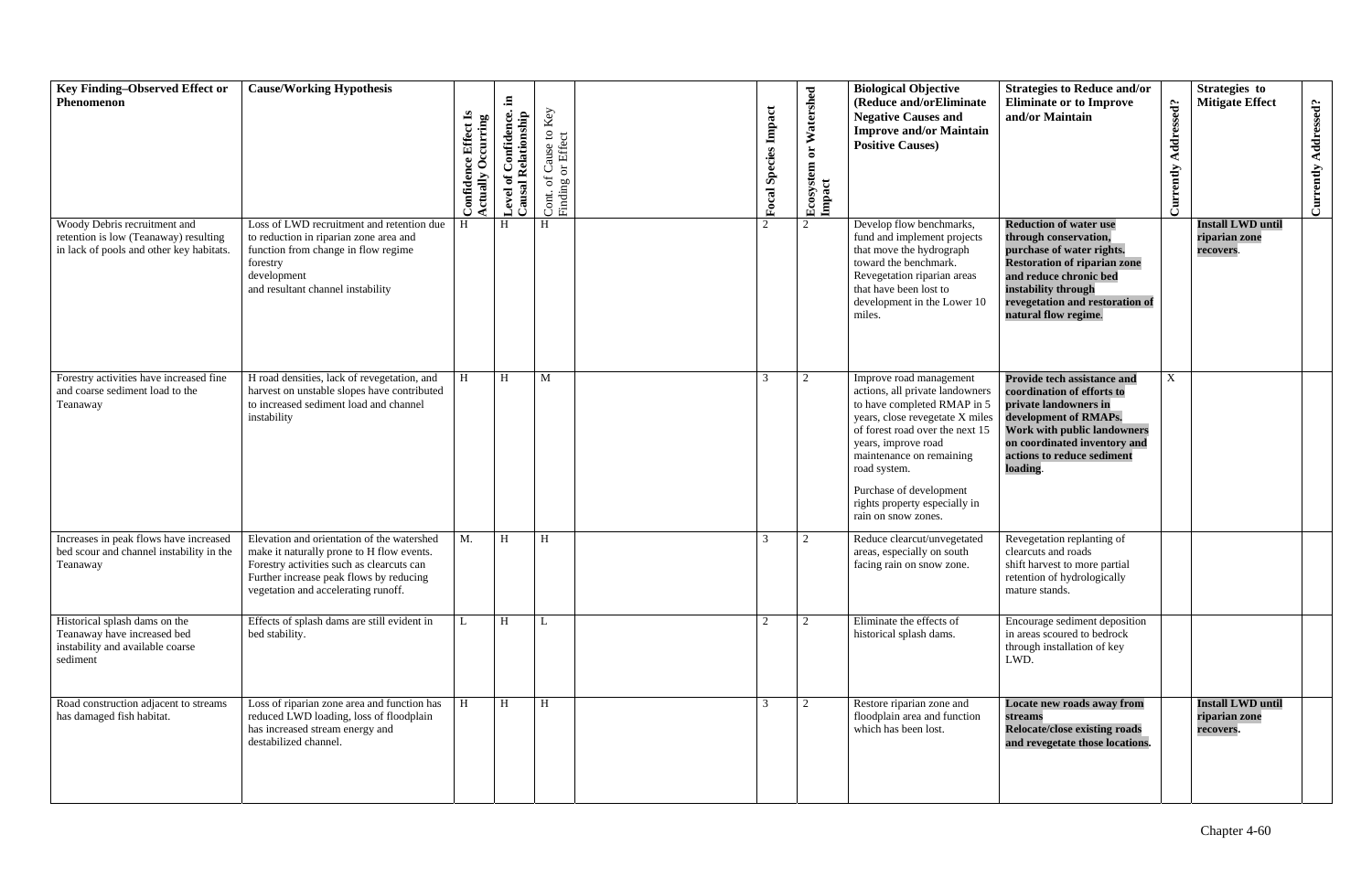| <b>Key Finding-Observed Effect or</b><br>Phenomenon                                                                                                                                                                                                                                                                                                                                                                                                                                                                                        | <b>Cause/Working Hypothesis</b>                                                                                                                                                                                                             | $\mathbf{s}$<br>Effect<br>Confidence | $\blacksquare$<br>Confidence.<br>Relationship<br>$\sigma$<br>Causal<br>Level | Cause to Key<br>or Effect<br>$\mathfrak{b}$<br>Cont. of<br>Finding | <b>Focal Species Impact</b> | Watershed<br>$6^{\circ}$<br>Ecosystem<br>Impact | <b>Biological Objective</b><br>(Reduce and/orEliminate<br><b>Negative Causes and</b><br><b>Improve and/or Maintain</b><br><b>Positive Causes)</b>                          | <b>Strategies to Reduce and/or</b><br><b>Eliminate or to Improve</b><br>Addressed?<br>and/or Maintain<br>Currently                                                                                                      | Strategies to<br><b>Mitigate Effect</b>                                          | <b>Currently Addressed?</b> |
|--------------------------------------------------------------------------------------------------------------------------------------------------------------------------------------------------------------------------------------------------------------------------------------------------------------------------------------------------------------------------------------------------------------------------------------------------------------------------------------------------------------------------------------------|---------------------------------------------------------------------------------------------------------------------------------------------------------------------------------------------------------------------------------------------|--------------------------------------|------------------------------------------------------------------------------|--------------------------------------------------------------------|-----------------------------|-------------------------------------------------|----------------------------------------------------------------------------------------------------------------------------------------------------------------------------|-------------------------------------------------------------------------------------------------------------------------------------------------------------------------------------------------------------------------|----------------------------------------------------------------------------------|-----------------------------|
| Habitat Diversity/Temperature<br>Diversity has been reduced by loss of<br>off-channel habitat                                                                                                                                                                                                                                                                                                                                                                                                                                              | Obstructions associated with infrastructure<br>have blocked habitat<br>Lowering/Alteration of GW table has<br>reduces side channels<br>Channelization of the mainstem Teanaway<br>has eliminated side channels and floodplain<br>connection | M                                    | $\, {\rm H}$                                                                 | H                                                                  | $\overline{2}$              |                                                 | Reconnect 100% of floodplain<br>side channels in this<br>Assessment Unit<br>Maintain improve<br>groundwater levels<br>Restore channel form and<br>process in the mainstem. | Relocate infrastructure where<br>possible to allow natural<br>processes to operate.<br>Consolidate water system<br>Maintain/improve Hyporheic<br>connection<br>Restore riparian zone<br>Relocate gravel dikes and berms | Reconnect side<br>channels by removal<br>of obstructions.                        |                             |
| There are naturally reproducing<br>populations of non-native brook<br>trout throughout the High Elevation<br>Yakima Assessment Unit (WDFW<br>1998). Notable brook trout<br>concentrations exist in the Cle Elum<br>and Waptus Lake drainages.<br>Probable impacts to bull trout<br>include predation on juveniles and<br>competition for food and space.<br>Brook trout may also pose a serious<br>genetic threat to bull trout due to the<br>potential for hybridization (WDW<br>1992; Rieman and McIntyre 1993).<br><b>RV14</b>          | Brook trout are present is sufficient<br>abundance in sympatry with Bull Trout to<br>have genetic and competitive effects.                                                                                                                  | M                                    | L                                                                            |                                                                    | <b>ESA</b>                  | 3                                               | Eliminate brook trout from<br>presently occupied or suitable<br>bull trout habitat.                                                                                        | Selectively remove Brook Trout<br>from Subbasin. Discontinue<br>stocking of brook Trout within<br>the Subbasin.                                                                                                         | <b>Education of public</b><br>regarding fish<br>identification and<br>fish regs. | X                           |
| The current operation and<br>management of the reservoirs is not<br>conducive to beach spawning<br>sockeye because of low water<br>levels through the spawning and<br>incubation season. If reintroduction<br>is to be successful sufficient habitat<br>must exist in the tributaries to<br>support a viable population,<br>therefore the most likely reservoir to<br>begin reintroduction of sockeye to<br>this Assessment Unit is Cle Elum,<br>where a large tributary system with<br>relatively good habitat conditions<br>exists. RV10 | Trial reintroduction of sockeye will have<br>the greatest chance of success where habitat<br>is sufficient to support large, naturally<br>reproducing populaions                                                                            | H                                    | M                                                                            | M                                                                  | $\overline{2}$              |                                                 | Use Cle Elum lake as a test<br>bed for dam passage and<br>sockeye reintroduction                                                                                           | <b>Continue BOR reintroduction</b><br>X<br>and passage feasibility study<br><b>Develop Sockeye broodstock</b><br>and reintroduction techniques<br>under YKFP                                                            |                                                                                  |                             |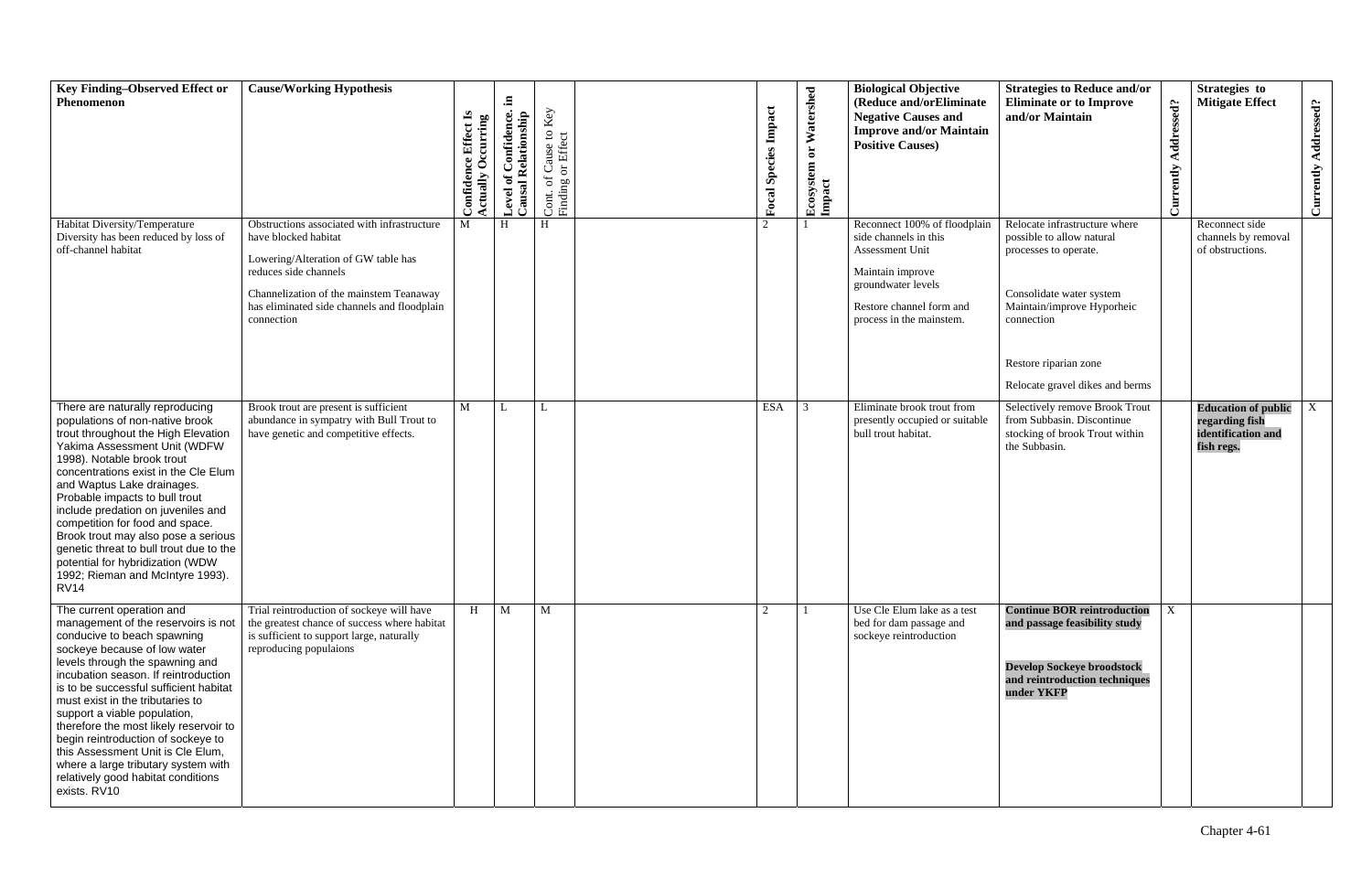| <b>Key Finding-Observed Effect or</b><br>Phenomenon                                                                                         | <b>Cause/Working Hypothesis</b>                                                                                                                                                                  | $\mathbf{a}$<br>go<br>ដ្ អ៊ូ<br>5 | - 금<br>ਖ਼ ਬ<br>ਬ | $\overline{\mathbf{K}}$ e<br>$\overline{c}$<br>ರ<br>Effe<br>$\overline{5}$<br>ೆ<br>pr<br>闰 | ن<br>Impa<br>cies<br><b>Spee</b><br>ನ<br>⊊ | shed<br>$\mathbf{E}$<br>€.<br>59 | <b>Biological Objective</b><br>(Reduce and/orEliminate<br><b>Negative Causes and</b><br><b>Improve and/or Maintain</b><br><b>Positive Causes)</b> | <b>Strategies to Reduce and/or</b><br><b>Eliminate or to Improve</b><br>and/or Maintain                                                                                                                                      | $\ddot{\mathbf{d}}$ | <b>Strategies to</b><br><b>Mitigate Effect</b>  | ed?<br>ntly |
|---------------------------------------------------------------------------------------------------------------------------------------------|--------------------------------------------------------------------------------------------------------------------------------------------------------------------------------------------------|-----------------------------------|------------------|--------------------------------------------------------------------------------------------|--------------------------------------------|----------------------------------|---------------------------------------------------------------------------------------------------------------------------------------------------|------------------------------------------------------------------------------------------------------------------------------------------------------------------------------------------------------------------------------|---------------------|-------------------------------------------------|-------------|
| Management of reservoir water levels<br>can create obstructions to access of<br>tributaries for Bull Trout on Spawning<br><b>Migrations</b> | Low reservoir levels in late summer create<br>highly unnatural channel conditions (wide<br>and shallow, head cuts, etc) where<br>tributaries flow across the dewatered floor<br>of the reservoir |                                   | H                | <b>TT</b>                                                                                  | <b>ESA</b>                                 |                                  | Allow unimpeded access of<br>Bull Trout to spawning areas.                                                                                        | <b>Annual monitoring of channel</b><br>conditions and construction of<br>migration channels/paths.<br>Study methods for construction<br>of permanent channels or paths<br>Alteration of reservoir water<br>level management. |                     | <b>Trap and haul of</b><br>spawning bull trout. |             |

# **3.5.6 Mid Elevation Naches–Restoration Key Findings, Objectives and Strategies**

| Key Finding – Observed effect or<br>phenomenon                                                                                                                                | <b>Cause/Working Hypothesis</b>                                                                                                                          | <u>يا</u><br><b>Effect</b><br>ng<br>C | 요.<br>nship<br>Relat | Key<br>$\mathbf{c}$<br>$\sigma$<br>Effe<br>ause<br>$\overleftarrow{\mathrm{C}}$<br>$\overline{a}$<br>Findir<br>ont | Impact<br>Sp.<br>Focal | Impact<br>$\tilde{\mathrm{E}}$ | <b>Biological Objective</b><br>(Reduce/Eliminate<br><b>Negative Causes,</b><br>Improve/maintain positive<br>causes) | <b>Strategy to reduce/eliminate</b><br>d?<br>or improve/maintain<br>d<br>ently                                                                                                             | <b>Strategy to</b><br>mitigate effect                                  | addressed?<br>Currently |
|-------------------------------------------------------------------------------------------------------------------------------------------------------------------------------|----------------------------------------------------------------------------------------------------------------------------------------------------------|---------------------------------------|----------------------|--------------------------------------------------------------------------------------------------------------------|------------------------|--------------------------------|---------------------------------------------------------------------------------------------------------------------|--------------------------------------------------------------------------------------------------------------------------------------------------------------------------------------------|------------------------------------------------------------------------|-------------------------|
| LOW FLOW reduces/eliminates habitat<br>availability/quality/diversity                                                                                                         | Flip Flop and total quantity reduction due to<br>diversion for irrigation, domestic use.                                                                 | M                                     | H                    | M                                                                                                                  |                        |                                | Develop flow benchmark,<br>fund and implement projects<br>that move the system towards<br>that benchmark            | $\mathbf X$<br>Reduce net water use, develop<br>out of basin sources for new<br>water, Manage the system<br>differently in good/excellent<br>water years<br>purchase/lease of water rights |                                                                        |                         |
| Loss of Habitat Diversity/Temperature<br>Diversity by loss of off-channel habitat                                                                                             | Obstructions associated with infrastructure<br>have blocked habitat                                                                                      | M                                     | H                    | <b>TT</b>                                                                                                          |                        |                                | Reconnect 100% of floodplain<br>side channels in this<br>Assessment Unit                                            | Relocate infrastructure where<br>possible to allow natural<br>processes to operate.                                                                                                        | Reconnect side<br>channels by removal<br>of obstructions.              |                         |
| Bedload movement is apparent in some<br>of the more narrowly confined reaches,<br>and the right bank revetments have cut<br>off historical side channels and<br>springbrooks. | Conversion to Drain/Irrigation ditch<br>(Buckskin Slough)<br>Loss of riverine connection with water table<br>due to sediment aggradation in Lower river. |                                       |                      |                                                                                                                    |                        |                                | Restore physical and access<br>characteristics of all ditches<br>which were side channels                           | Compare to 1860s GLO maps,<br>restore physical and riparian<br>characteristics                                                                                                             | Construct artificial<br>channels where<br>current conditions<br>allow. |                         |
|                                                                                                                                                                               |                                                                                                                                                          |                                       |                      |                                                                                                                    |                        |                                | Restore sediment transport                                                                                          | <b>Improve sediment transport</b>                                                                                                                                                          |                                                                        |                         |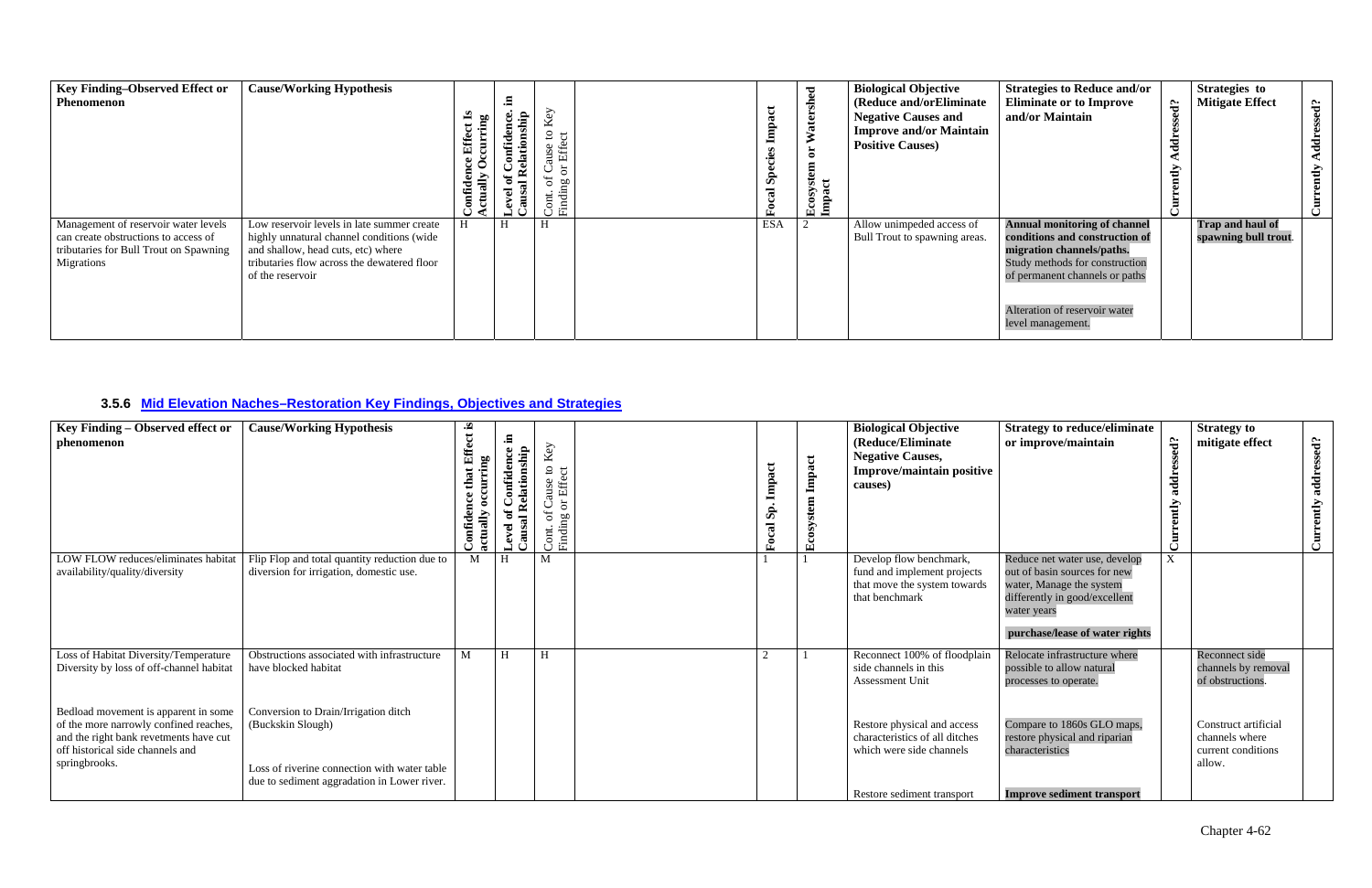| Key Finding – Observed effect or<br>phenomenon                                                                                                                   | <b>Cause/Working Hypothesis</b>                                                                                                                                                                                   | Effect is<br>aun<br>≣<br>that<br>Confidence | - 드<br>of Confidence<br><b>Level of Confidence</b><br>Causal Relationship | f Cause to Key<br>; or Effect<br>$\mathfrak{g}$<br>Cont. of<br>Finding | Impact<br>Focal Sp. | Impact<br>$\mathbb{E}\text{cosystem}$ ] | <b>Biological Objective</b><br>(Reduce/Eliminate<br><b>Negative Causes,</b><br>Improve/maintain positive<br>causes)<br>throughout this reach | <b>Strategy to reduce/eliminate</b><br>or improve/maintain<br>capacity in Lower reach by         | addressed?<br>Currently | <b>Strategy to</b><br>mitigate effect | Currently addressed? |
|------------------------------------------------------------------------------------------------------------------------------------------------------------------|-------------------------------------------------------------------------------------------------------------------------------------------------------------------------------------------------------------------|---------------------------------------------|---------------------------------------------------------------------------|------------------------------------------------------------------------|---------------------|-----------------------------------------|----------------------------------------------------------------------------------------------------------------------------------------------|--------------------------------------------------------------------------------------------------|-------------------------|---------------------------------------|----------------------|
|                                                                                                                                                                  |                                                                                                                                                                                                                   |                                             |                                                                           |                                                                        |                     |                                         |                                                                                                                                              | modifying/replacing removing<br>irrigation dams and<br>constrictions caused by roads.            |                         |                                       |                      |
| Lack of Habitat diversity (pools with<br>cover)/Lack of Large Woody Debris<br>Large woody debris is scarce, probably<br>because of accelerated stream velocities | Lack of LWD Recruitment Due to<br>interception/delay by diversion Dams                                                                                                                                            | H                                           | H                                                                         | $\boldsymbol{\mathrm{H}}$                                              | $\overline{2}$      | 2                                       | Improve downstream LWD<br>passage at diversion dams<br>(pass during the flood)                                                               | Reconfigure/redesign Diversion<br>Dams, Install racks/collection<br>system with excavators.      | $\mathbf{x}$            | Planting, artificially                | X                    |
| and removal by private citizens,<br>although some was recruited from<br>upstream during the flood of 1996.                                                       | Lack of LWD Recruitment Due to Change<br>in upstream riparian Zone due to loss of<br>large trees from riparian zone loss<br>conversion/harvest of trees                                                           |                                             |                                                                           |                                                                        |                     |                                         | Restore viable P. pine<br>populations to upstream<br>Riparian Zones over the next<br>20 years                                                | <b>Develop broodstock and</b><br>reintroduction program for<br><b>Cottonwood and P.pine</b>      |                         | introduce LWD                         |                      |
|                                                                                                                                                                  | Lack of LWD Recruitment Due to Change<br>in upstream riparian Zone due to loss of<br>riparian function/restoration because of<br>changes in annual hydrograph                                                     |                                             |                                                                           |                                                                        |                     |                                         | Eliminate/reduce severity of<br>flip/flop and flow management<br>to allow natural reproduction<br>of riparian communities                    | Eliminate or reduce flip<br>flop/Restore normative<br>hydrograph to restore riparian<br>function |                         |                                       |                      |
|                                                                                                                                                                  |                                                                                                                                                                                                                   |                                             |                                                                           |                                                                        |                     |                                         |                                                                                                                                              | Reduce net water use<br>Develop out of basin sources for<br>new water.                           |                         |                                       |                      |
| Productivity has been lost due to loss of<br>access to habitat                                                                                                   | Culverts block access to habitat                                                                                                                                                                                  | H                                           | H                                                                         | H                                                                      | $\mathcal{R}$       | 2                                       | Repair/replace blocking<br>culverts                                                                                                          | <b>Replace culverts in Little</b><br><b>Naches, Bumping, Nile Cr and</b><br>other locations      | X                       |                                       |                      |
|                                                                                                                                                                  | Diversion dams block access to Habitat                                                                                                                                                                            |                                             |                                                                           |                                                                        |                     |                                         | Improve fish passage at<br>diversion dams, especially                                                                                        | Move diversion off stream to                                                                     |                         |                                       |                      |
|                                                                                                                                                                  | Rimrock Dam Blocks Habitat                                                                                                                                                                                        |                                             |                                                                           |                                                                        |                     |                                         | Lower Rattlesnake Cr.                                                                                                                        | pump<br><b>Consolidate Diversions</b>                                                            |                         |                                       |                      |
|                                                                                                                                                                  | (Rattlesnake Creek)During low flow or<br>drought years the combination of low flow,<br>diversions, and the porous nature of the<br>alluvial fan can create passage problems for<br>spring chinook and bull trout. |                                             |                                                                           |                                                                        |                     |                                         |                                                                                                                                              |                                                                                                  |                         |                                       |                      |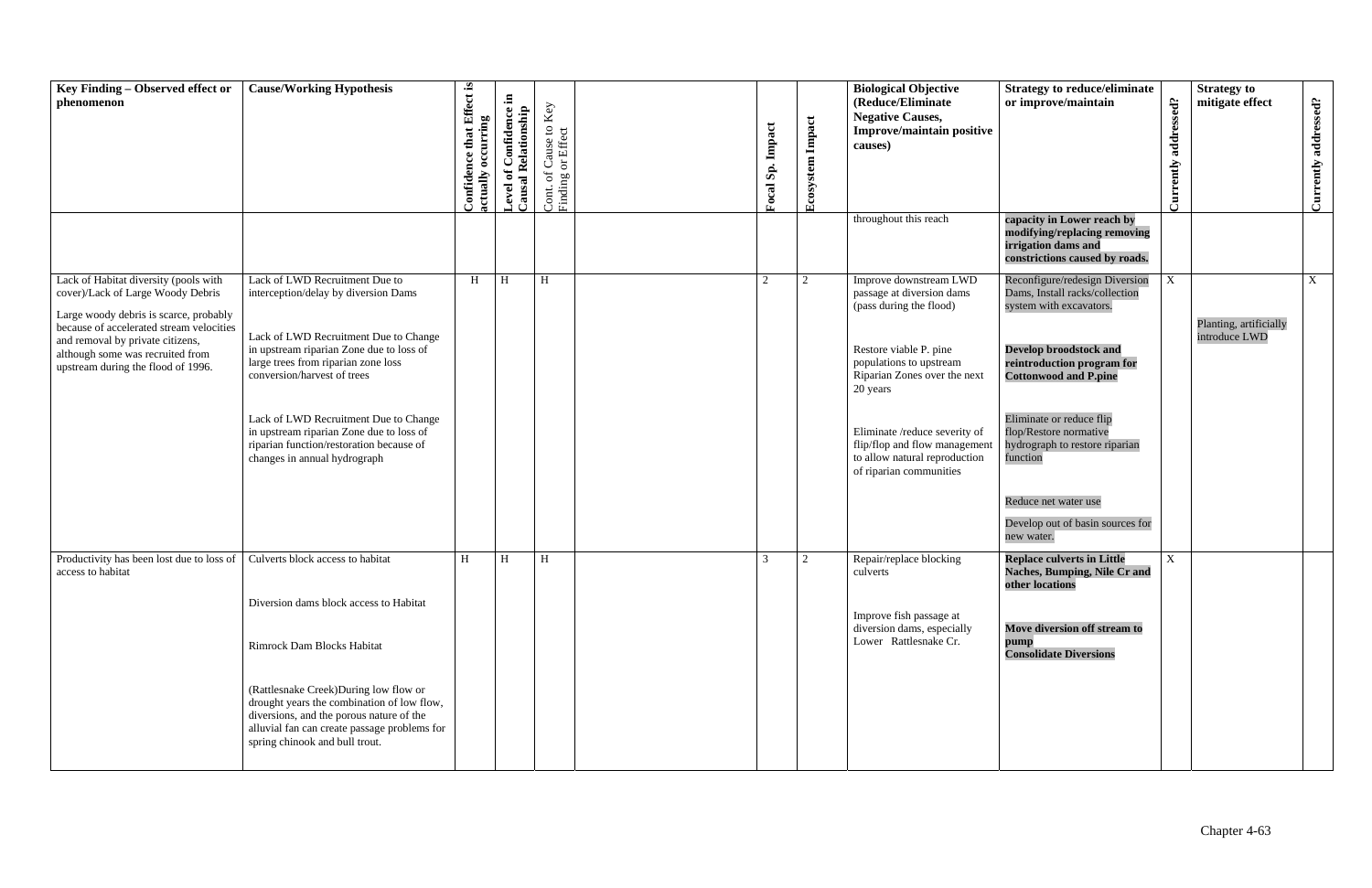| Key Finding - Observed effect or<br>phenomenon                                                                                                                                                                                                                                                                               | <b>Cause/Working Hypothesis</b>                                                                                                                                                                                                                                                                                                                      | <u>ي.</u><br><b>Effect</b> | 릅.<br>Confidence<br>Relationship<br>Level<br>$\mathbb{C}$ aus | Cause to Key<br><b>Effect</b><br>$\mbox{ }^{\rm \acute{e}}$<br>Cont. of<br>Finding | Impact<br>Sp.<br>Focal | Impact<br>stem<br><b>Ecosy</b> | <b>Biological Objective</b><br>(Reduce/Eliminate<br><b>Negative Causes,</b><br>Improve/maintain positive<br>causes)                                                       | <b>Strategy to reduce/eliminate</b><br>or improve/maintain                                                                                                              | addressed?<br>ently<br>Curr | <b>Strategy to</b><br>mitigate effect | Currently addressed? |
|------------------------------------------------------------------------------------------------------------------------------------------------------------------------------------------------------------------------------------------------------------------------------------------------------------------------------|------------------------------------------------------------------------------------------------------------------------------------------------------------------------------------------------------------------------------------------------------------------------------------------------------------------------------------------------------|----------------------------|---------------------------------------------------------------|------------------------------------------------------------------------------------|------------------------|--------------------------------|---------------------------------------------------------------------------------------------------------------------------------------------------------------------------|-------------------------------------------------------------------------------------------------------------------------------------------------------------------------|-----------------------------|---------------------------------------|----------------------|
| Lack of screening/poor screening at<br>some diversions cause fish mortality                                                                                                                                                                                                                                                  | Old screens do not meet current standards;<br>most of these screens are located on smaller<br>diversions. Replacement of these screens<br>will result in improved productivity.                                                                                                                                                                      | M                          | H                                                             | M                                                                                  | $\mathcal{E}$          | 3                              | Provide screening at all<br>locations were it does not<br>exist, upgrade existing screens<br>to meet new criteria<br>Consolidate diversions<br>Move diversions off stream | <b>Continue with screening and</b><br>passage improvements,<br>monitoring program                                                                                       | $\mathbf X$                 |                                       |                      |
| Sediment transport processes have been<br>altered in the Naches River<br>Deposition of fine sediments has                                                                                                                                                                                                                    | Constrictions effectively decrease upstream<br>gradient during flood flows, increase<br>velocity through the constriction, and<br>increase erosion and incision downstream<br>due to fast moving "hungry" water.                                                                                                                                     | H                          | H                                                             | H                                                                                  |                        |                                | Reduce constrictions where<br>possible by reconfiguration of<br>levees and other infrastructure.                                                                          | Levee setback and<br>reconfiguration, bridge<br>replacement, road and<br>highway relocation.                                                                            |                             |                                       |                      |
| increased since the initiation of large-<br>scale clearcutting in the upper<br>watershed (CBSP 1990, WDFW 1998).                                                                                                                                                                                                             | In the Lower Naches levees; roads and<br>railroads which act as levees, bridges,<br>irrigation intakes, and the Yakima Waste<br>Treatment Plant and associated bank<br>armoring have constricted the floodplain                                                                                                                                      |                            |                                                               |                                                                                    |                        |                                | Provide for increased bedload<br>movement through the dam<br>site at and below 7000 cfs.                                                                                  | Rebuild/refit dam with<br>floodgates sized to allow<br>bedload movement during<br>dominant discharge events, leave                                                      |                             |                                       |                      |
| The diversity of channel types has been<br>greatly reduced, The river is usually<br>confined on both sides either by basalt<br>canyon walls or by riprapped dikes or<br>road embankments                                                                                                                                     | and increased sediment transport in some<br>locations, variation in width of the levees<br>has resulted in constrictions that effectively<br>reduce gradient, creating depositional zones<br>in other locations. Channel characteristics<br>are therefore an alternating series of<br>unstable erosion and deposition zones                          |                            |                                                               |                                                                                    |                        |                                | Restore bedload sediments to<br>Tieton River or recognize<br>permanent change in physical<br>characteristics of Tieton and<br>Naches rivers.                              | gates open during non-irrigation<br>season.<br>Consolidate diversions at<br>upstream diversion points.                                                                  |                             |                                       |                      |
| Highway 410 parallels most of the left<br>bank of the upper Naches and virtually<br>all of the embankment is riprapped. In<br>many places summer homes and<br>residences on the right bank are<br>protected by riprapped revetments as<br>well.                                                                              | separated by large areas more or less<br>"natural" channel characteristics.<br>In the Little Naches, the construction of the<br>main FS road up the Little Naches has<br>resulted in loss of floodplain and channel<br>constriction for several miles in the Lower<br>river; this contributes to channel instability<br>in the same manner as above. |                            |                                                               |                                                                                    |                        |                                |                                                                                                                                                                           | Mine Gravel from Reservoir and<br>deposit in Tieton below dam,<br><b>Reconfigure Tieton and Naches</b><br>(or allow) to naturally mine<br>areas of available sediments. |                             |                                       |                      |
| However, the 4.4 miles of the Little<br>Naches below Salmon Falls was<br>severely degraded by a series of floods<br>in the late-1970s, and by an emergency<br>campground restoration and protection<br>project that removed bedload material,<br>widened and channelized the riverbed,<br>and eliminated riparian vegetation | The irrigation diversion dam at Powerhouse<br>Road acts to change the gradient of the<br>Naches River, causing sediments to be<br>deposited upstream, and starvation of<br>downstream reaches.                                                                                                                                                       |                            |                                                               |                                                                                    |                        |                                |                                                                                                                                                                           |                                                                                                                                                                         |                             |                                       |                      |
| (CBSP 1990). This project was not<br>successful and the lower 4.4 miles of<br>the Little Naches now affords the                                                                                                                                                                                                              | Rimrock Dam has starved the Tieton and<br>portions of the Naches of sediment since its                                                                                                                                                                                                                                                               |                            |                                                               |                                                                                    |                        |                                |                                                                                                                                                                           |                                                                                                                                                                         |                             |                                       |                      |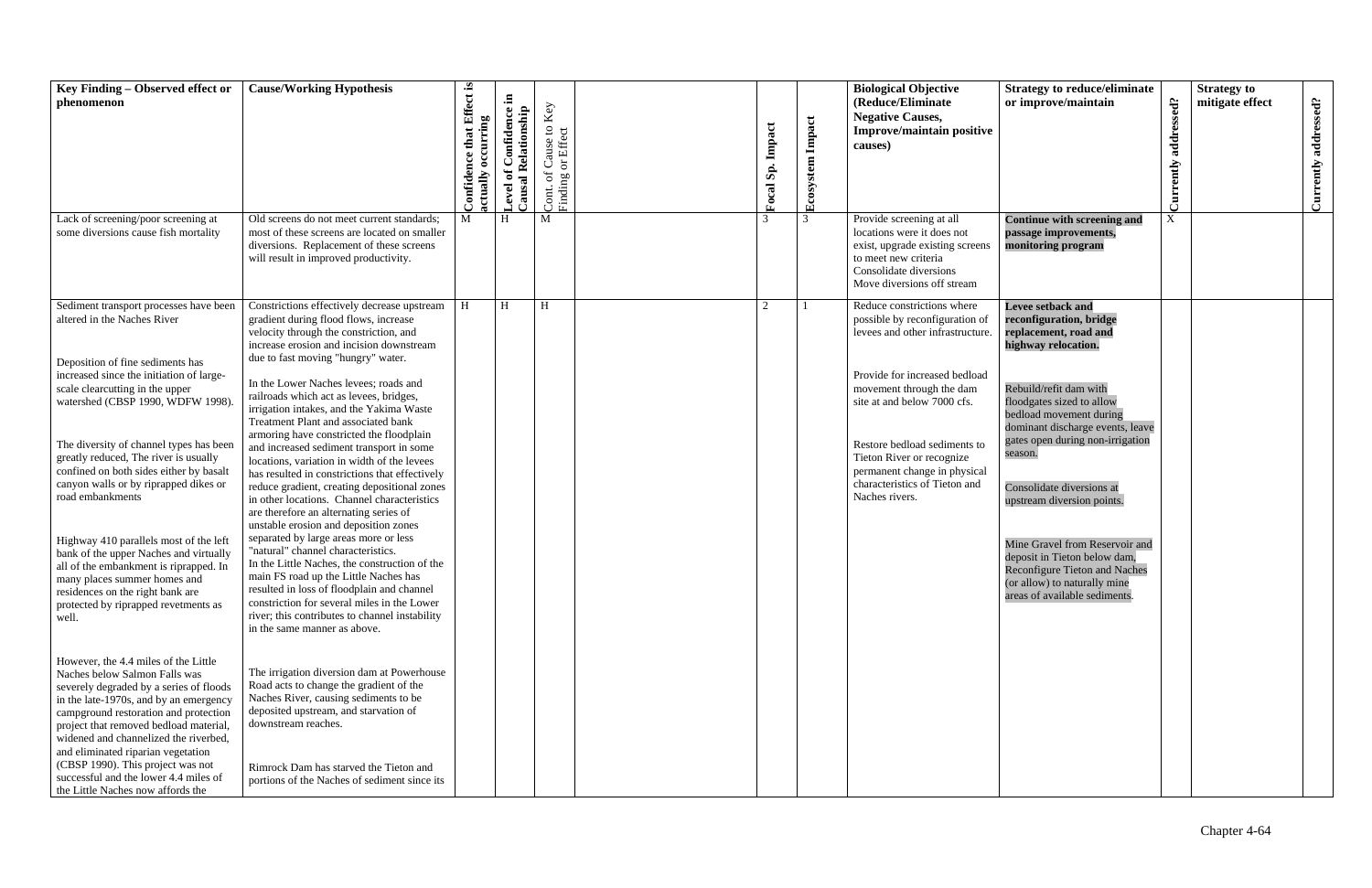| Key Finding – Observed effect or<br>phenomenon<br>poorest spawning and rearing habitat in                                       | <b>Cause/Working Hypothesis</b><br>construction.                                                                                                                                                                                                                                                                  | Effect is<br>that<br>Confidence | $\blacksquare$<br>Confidence<br>Causal Relationship<br>$\ddot{\mathbf{z}}$<br>Level | Cause to Key<br>or Effect<br>$\mathfrak{b}$<br>Cont. of<br>Finding | Impact<br>Focal Sp. | Impact<br>Ecosystem | <b>Biological Objective</b><br>(Reduce/Eliminate<br><b>Negative Causes,</b><br>Improve/maintain positive<br>causes) | <b>Strategy to reduce/eliminate</b><br>or improve/maintain                                                                                                                  | addressed?<br>Currently | <b>Strategy to</b><br>mitigate effect                                              | Currently addressed? |
|---------------------------------------------------------------------------------------------------------------------------------|-------------------------------------------------------------------------------------------------------------------------------------------------------------------------------------------------------------------------------------------------------------------------------------------------------------------|---------------------------------|-------------------------------------------------------------------------------------|--------------------------------------------------------------------|---------------------|---------------------|---------------------------------------------------------------------------------------------------------------------|-----------------------------------------------------------------------------------------------------------------------------------------------------------------------------|-------------------------|------------------------------------------------------------------------------------|----------------------|
| the drainage.                                                                                                                   |                                                                                                                                                                                                                                                                                                                   |                                 |                                                                                     |                                                                    |                     |                     |                                                                                                                     |                                                                                                                                                                             |                         |                                                                                    |                      |
| Riparian Function has been reduced in<br>the AU.                                                                                | Due to change in annual hydrograph in<br>Tieton and Lower Naches River from flip-<br>flop.                                                                                                                                                                                                                        | H                               | H                                                                                   | H                                                                  |                     |                     | Change Flip flop management<br>or manage differently in good<br>water years.                                        | Reduce net water use, develop<br>out of basin sources for new<br>water, Manage the system<br>differently in good/excellent<br>water years                                   |                         | <b>Planting of riparian</b><br>vegetation,<br>artificially introduce<br><b>LWD</b> | $\vert X \vert$      |
|                                                                                                                                 | Loss of riparian zone in this Assessment<br>Unit and upstream due to conversion to<br>other uses, constrictions.                                                                                                                                                                                                  |                                 |                                                                                     |                                                                    |                     |                     | Restore riparian Zone to at<br>least 80% of its pre-settlement<br>extent in Tieton and Lower<br>Naches.             | purchase/lease of water rights                                                                                                                                              |                         |                                                                                    |                      |
|                                                                                                                                 |                                                                                                                                                                                                                                                                                                                   |                                 |                                                                                     |                                                                    |                     |                     |                                                                                                                     | <b>Purchase of floodplain</b><br>properties/easements in these<br>areas, especially in concert<br>with floodplain<br>restoration/infrastructure<br>reconfiguration.         |                         |                                                                                    |                      |
| Flip Flop flow management negatively<br>affects the entire suite of ecosystem<br>functions in the Tieton and Naches<br>Reaches. | The late season high flows associated with<br>Flip flop cause dramatic changes in<br>temperature, habitat, water surface elevation<br>during the latter part of the growing/rearing<br>(salmonids) season, altering or severing life<br>history pathways for multiple species.                                    | M                               | $\, {\rm H}$                                                                        | H                                                                  |                     |                     | Develop flow benchmarks,<br>fund and implement projects<br>that move the hydrograph<br>toward the benchmark         | Reduce net water use, develop<br>out of basin sources for new<br>water, Manage the system<br>differently in good/excellent<br>water years purchase/lease of<br>water rights |                         |                                                                                    |                      |
| Chinook have expanded range into the<br>Little Naches due to the laddering of<br>Little Naches Shallows.                        | The laddering of the fallows in the Little<br>Naches has increased available habitat.<br>Productivity of this habitat is currently low<br>due to poor fitness of the population,<br>naturally variable temperature and flow<br>regimes (similar to Teanaway), and impacts<br>from forestry management activities. | H                               | M                                                                                   |                                                                    | $\overline{4}$      | $\mathfrak{Z}$      | Improve abundance and<br>productivity of chinook in<br><b>Little Naches</b>                                         | <b>Improve habitat conditions</b><br>through management of LWD,<br>relocation of levees and other<br>infrastructure.                                                        |                         |                                                                                    |                      |
| Grazing impacts bull trout in SF Tieton                                                                                         | Grazing occurs during spawning and can<br>impact spawning by repeated disturbance of<br>spawning fish, and redds through trampling<br>by cattle either resting, drinking from or<br>crossing SF Tieton.                                                                                                           | M                               | H                                                                                   | L                                                                  | <b>ESA</b>          | $\mathbf{3}$        | Reduce potential for grazing<br>operations to impact bull trout<br>spawning or redds.                               | <b>Fencing off stream</b><br>off channel watering<br>structures<br><b>Crossing structures for cattle.</b>                                                                   |                         |                                                                                    |                      |
| Irrigation season daily or weekly flow<br>fluctuations greater and more frequent<br>than under presettlement conditions         | Interaction of Yakima/Tieton Diversion,<br>Wapatox Diversion, and other irrigation<br>diversions creates multiple fluctuations at<br>multiple points in this AU.                                                                                                                                                  | M                               | H                                                                                   | H                                                                  | 3                   | 2                   | Reduce flow fluctuations to<br>mimic more natural flow<br>conditions                                                | Model tradeoffs<br>Reduce operational spill<br>Improve irrigation efficiency<br>Consolidate Diversions to reduce<br>number of diversion points.                             |                         |                                                                                    |                      |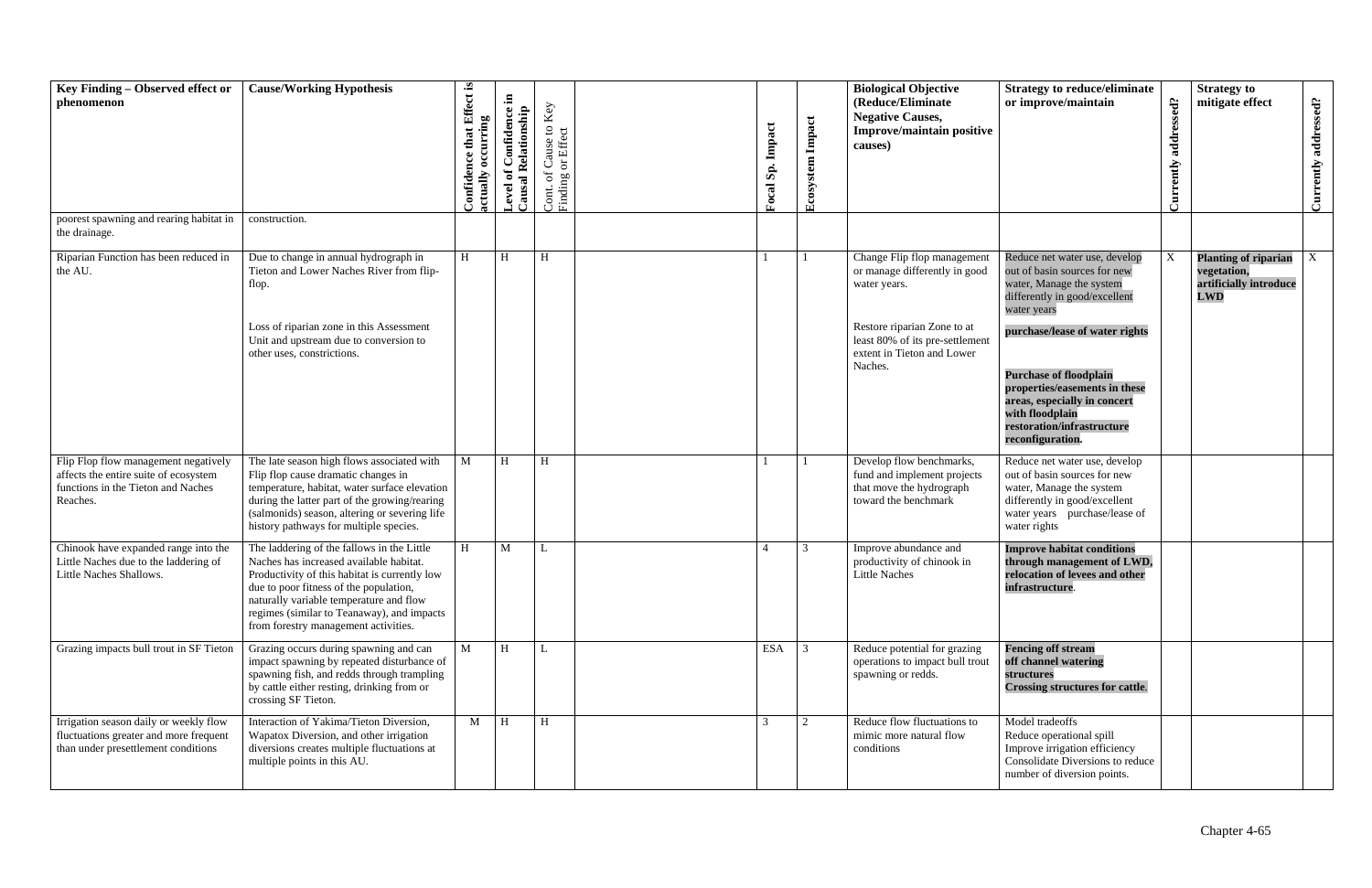| Key Finding - Observed effect or<br>phenomenon                                                                                                                          | <b>Cause/Working Hypothesis</b>                                                                                                                                                                                                                                                                               | Effect is<br>that<br>Confidence | - 드<br>of Confidence<br>al Relationship<br>Level<br>$\sum_{\alpha}$ aus | Cause to Key<br>or Effect<br>$\overleftrightarrow{\mathrm{C}}$<br>đ<br>Finding<br>Cont. | Impact<br>Focal Sp. | Impact<br>Ecosystem 1 | <b>Biological Objective</b><br>(Reduce/Eliminate<br><b>Negative Causes,</b><br>Improve/maintain positive<br>causes)                                                                     | <b>Strategy to reduce/eliminate</b><br>or improve/maintain                                                                                                                                                                   | <b>Strategy to</b><br>addressed?<br>mitigate effect<br>Currently                                                 | Currently addressed? |
|-------------------------------------------------------------------------------------------------------------------------------------------------------------------------|---------------------------------------------------------------------------------------------------------------------------------------------------------------------------------------------------------------------------------------------------------------------------------------------------------------|---------------------------------|-------------------------------------------------------------------------|-----------------------------------------------------------------------------------------|---------------------|-----------------------|-----------------------------------------------------------------------------------------------------------------------------------------------------------------------------------------|------------------------------------------------------------------------------------------------------------------------------------------------------------------------------------------------------------------------------|------------------------------------------------------------------------------------------------------------------|----------------------|
| Increases in peak flows have increased<br>bed erosion and instability                                                                                                   | Mainly forestry activities in Little Naches<br>and other south facing drainages have<br>increased melt during rain on snow events,<br>road drainage network has decreased time<br>of concentration resulting in increased<br>frequency and magnitude of peak flows.                                           | M                               | H                                                                       | M                                                                                       | 3                   | 2                     | Reduce clear-cut/unvegetated<br>areas, especially on south<br>facing rain on snow zone.                                                                                                 | Revegetation replanting of clear<br>cuts and roads<br>shift harvest to more partial<br>retention of hydrologic ally<br>mature stands.                                                                                        |                                                                                                                  |                      |
| Sustained low flows and the rapid<br>transition to high flows in the fall, limit<br>spatial and temporal habitat diversity                                              | The sustained flow conditions that result<br>from flip flop and modification of the<br>hydrograph for irrigation limits habitat<br>diversity and do not allow a normal<br>progression/variability of the habitat types<br>throughout the year                                                                 | H                               | H                                                                       | H                                                                                       |                     |                       | Develop flow benchmarks,<br>fund and implement projects<br>that move the hydrograph<br>toward the benchmark                                                                             | Reduce net water use<br>Develop out of basin sources for<br>new water Manage the system<br>differently in good/excellent<br>water years purchase/lease of<br>water rights                                                    |                                                                                                                  |                      |
| Productivity has been lost due to loss of   Rimrock Dam Blocks Habitat<br>access to habitat                                                                             |                                                                                                                                                                                                                                                                                                               | H                               | H                                                                       | H                                                                                       | $\overline{2}$      |                       | Restore passage at Tieton<br>Dam.                                                                                                                                                       | Study feasibility in conjunction<br>with other dams.                                                                                                                                                                         | Trap and haul.                                                                                                   |                      |
| Management of reservoir water levels<br>can create obstructions to access of<br>tributaries for Bull Trout on Spawning<br>Migrations (Rimrock)                          | Low reservoir levels in late summer create<br>highly unnatural channel conditions (wide<br>and shallow, head cuts, etc) where<br>tributaries flow across the dewatered floor<br>of the reservoir                                                                                                              | H                               | H                                                                       | H                                                                                       | <b>ESA</b>          | 3                     | Allow unimpeded access of<br>Bull Trout to spawning areas.                                                                                                                              | <b>Annual monitoring of channel</b><br>conditions and construction of<br>migration channels/paths.<br>Study methods for construction<br>of permanent channels or paths<br>Alteration of reservoir water<br>level management. | Trap and haul of<br>spawning bull trout                                                                          |                      |
| Bull trout population fragmented by<br>loss of passage at Rimrock and<br>Bumping dams, making these<br>populations more vulnerable to<br>extinction over the long term. | 1) Lack of passage has cut off the former<br>fluvial population that spawns in SF Tieton<br>from other fluvial populations in the basin<br>and reduced the population's habitat range.<br>2) Rimrock Res. Has increased connection<br>of resident Indian Creek Population with SF<br><b>Tieton Population</b> | M                               | $\, {\rm H}$                                                            | $\, {\rm H}$                                                                            | <b>ESA</b>          | 2                     | Provide for gene flow between<br>fluvial populations, and<br>manage to conserve genetic<br>diversity and retention of<br>genes in Rimrock populations<br>to decrease risk of extinction | Maintenance of Rimrock Bull<br>Trout populations well above<br>normal viability thresholds (i.e.<br>at limits of habitat).                                                                                                   | Artificial gene flow<br>by involuntary<br>spawning,<br>introduction of<br>individuals from<br>other populations. |                      |
| Bull Trout have reduced population<br>viability due to competition and<br>interbreeding with brook trout                                                                | Brook trout are present is sufficient<br>abundance in sympatry with Bull Trout to<br>have genetic and competitive effects.                                                                                                                                                                                    | M                               |                                                                         | L                                                                                       | <b>ESA</b>          | 3                     | Eliminate brook trout from<br>presently occupied or suitable<br>bull trout habitat.                                                                                                     | Encourage brook trout harvest.<br>Discontinue stocking of brook<br>Trout within the Subbasin.                                                                                                                                | <b>Education of public</b> X<br>regarding fish<br>identification and<br>fish regs.                               |                      |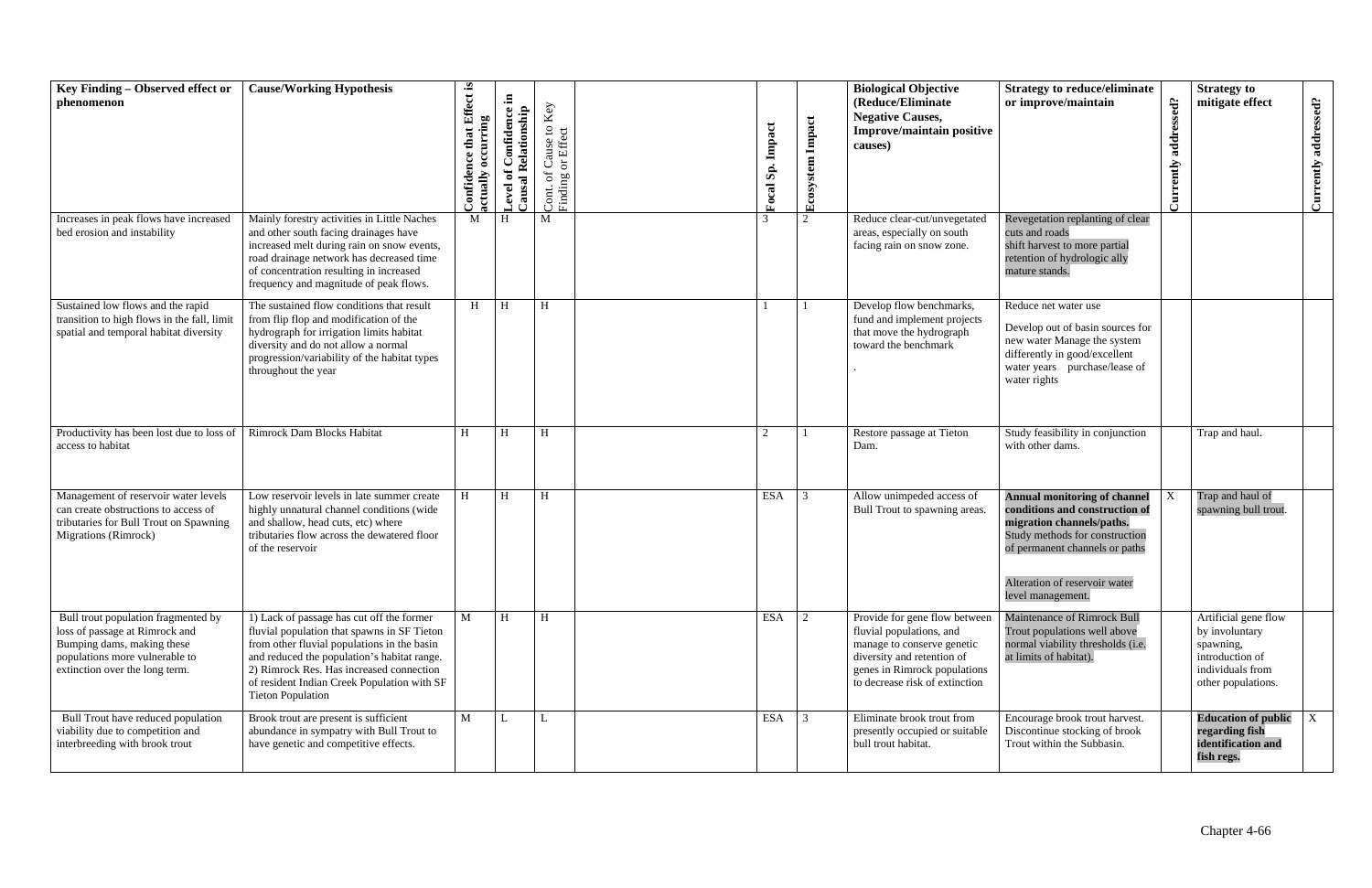| Key Finding – Observed effect or<br>phenomenon                                                                                                                                                                                                                                                                                                                                                                                                                                                     | <b>Cause/Working Hypothesis</b>                                                                          | Effect is<br>that<br>dence | - 드<br>Relationship<br>Confider<br>رح | Key<br>$\mathbf{C}$<br>Effect<br>Cause<br>$\overleftarrow{\mathrm{C}}$<br>ಕ<br>Cont. of<br>Finding | Impact<br>Sp.<br>Focal | Impact<br>မ္မ | <b>Biological Objective</b><br>(Reduce/Eliminate<br><b>Negative Causes,</b><br>Improve/maintain positive<br>causes)                                   | <b>Strategy to reduce/eliminate</b><br>or improve/maintain                                              | ddressed?<br>ntly | <b>Strategy to</b><br>addressed?<br>mitigate effect<br>Currently |
|----------------------------------------------------------------------------------------------------------------------------------------------------------------------------------------------------------------------------------------------------------------------------------------------------------------------------------------------------------------------------------------------------------------------------------------------------------------------------------------------------|----------------------------------------------------------------------------------------------------------|----------------------------|---------------------------------------|----------------------------------------------------------------------------------------------------|------------------------|---------------|-------------------------------------------------------------------------------------------------------------------------------------------------------|---------------------------------------------------------------------------------------------------------|-------------------|------------------------------------------------------------------|
| Within the lower Naches, up to 450 cfs<br>was historically diverted at Wapatox<br>Dam and returned to the river at RM<br>9.7. The US Bureau of Reclamation has<br>purchased the Wapatox is in the process<br>of eliminating thewater power<br>diversion. Assessing the benefits of the<br>Wapatox purchase is not possible at this<br>time It is certain that the restoration of<br>flow to this reach will have a major<br>beneficial effect on habitat forming<br>processes in the Lower Naches. | The "bypass" reach was severely degraded<br>by reductions in flow, recovery may take<br>several decades. | H                          | H                                     | H                                                                                                  |                        |               | Accelerate recovery rate in<br>this reach and evaluate<br>changes in habitat availability<br>and channel form and process<br>due to flow restoration. | <b>Continue ongoing monitoring</b><br>by BOR<br><b>Implement riparian</b><br>restoration in this reach. | X                 |                                                                  |
| Due to the submerged and unscreened<br>outlet of Rimrock lake, fish (principally<br>Kokanee and Bull Trout) in the lake<br>become entrained during the rapid<br>drawdown of the lake in September and<br>October.                                                                                                                                                                                                                                                                                  | Mechanical means of preventing<br>entrainment is possible at this outlet.                                | H                          | M                                     |                                                                                                    |                        | 3             | Eliminate entrainment of<br>Kokanee and bull trout                                                                                                    | Install screening or modify inlet<br>Change drawdown rate.                                              | X                 |                                                                  |

# **3.5.7 High Elevation Naches–Restoration Key Findings, Objectives and Strategies**

| Key Finding – Observed effect or<br>phenomenon                                                                                                                                                                                                                                                                                     | <b>Cause/Working Hypothesis</b>                                                                                                                                                                      | <u>ي.</u><br>ffect<br>Ë | .目<br>, ਜ਼ਿ | $\triangleright$<br>Ke<br>$\mathbf{S}$<br>$\overline{5}$<br>Effe<br>$\circ$<br>pr<br>ਜ਼<br>一二 | Impac<br>$\bullet$<br>$\mathbf{s}_\mathbf{S}$<br>ಷ<br>오 | act | <b>Biological Objective</b><br>(Reduce/Eliminate<br><b>Negative Causes,</b><br>Improve/maintain positive<br>causes)     | <b>Strategy to reduce/eliminate</b><br>or improve/maintain                                                                | $\ddot{a}$<br>号<br>È | <b>Strategy to</b><br>mitigate effect | $\ddot{a}$<br>ntly |
|------------------------------------------------------------------------------------------------------------------------------------------------------------------------------------------------------------------------------------------------------------------------------------------------------------------------------------|------------------------------------------------------------------------------------------------------------------------------------------------------------------------------------------------------|-------------------------|-------------|-----------------------------------------------------------------------------------------------|---------------------------------------------------------|-----|-------------------------------------------------------------------------------------------------------------------------|---------------------------------------------------------------------------------------------------------------------------|----------------------|---------------------------------------|--------------------|
| Lack of fish passage facilities at<br>Bumping Res. dam has resulted in the<br>extirpation Sockeye and other<br>anadromous species above the dam.<br>Bull trout populations have been<br>fragmented by loss of passage at<br>Bumping Dam, making the Bumping<br>Lake population more vulnerable to<br>extinction over the long term | Storage dam built without fish passage<br>facilities. Due to the low height of this dam<br>it would be the easiest of the 4 reservoirs<br>that were formerly natural lakes to restore<br>passage to. | H                       | H           | <b>TT</b>                                                                                     |                                                         |     | Restore passage at least one<br>dam by 2005 to determine<br>feasibility and develop more<br>locally adapted broodstock. | Various fish passage options<br>such as ladders, trap and haul,<br>and modification of outlets for<br>downstream passage. | $\mathbf X$          | Trap and Haul                         |                    |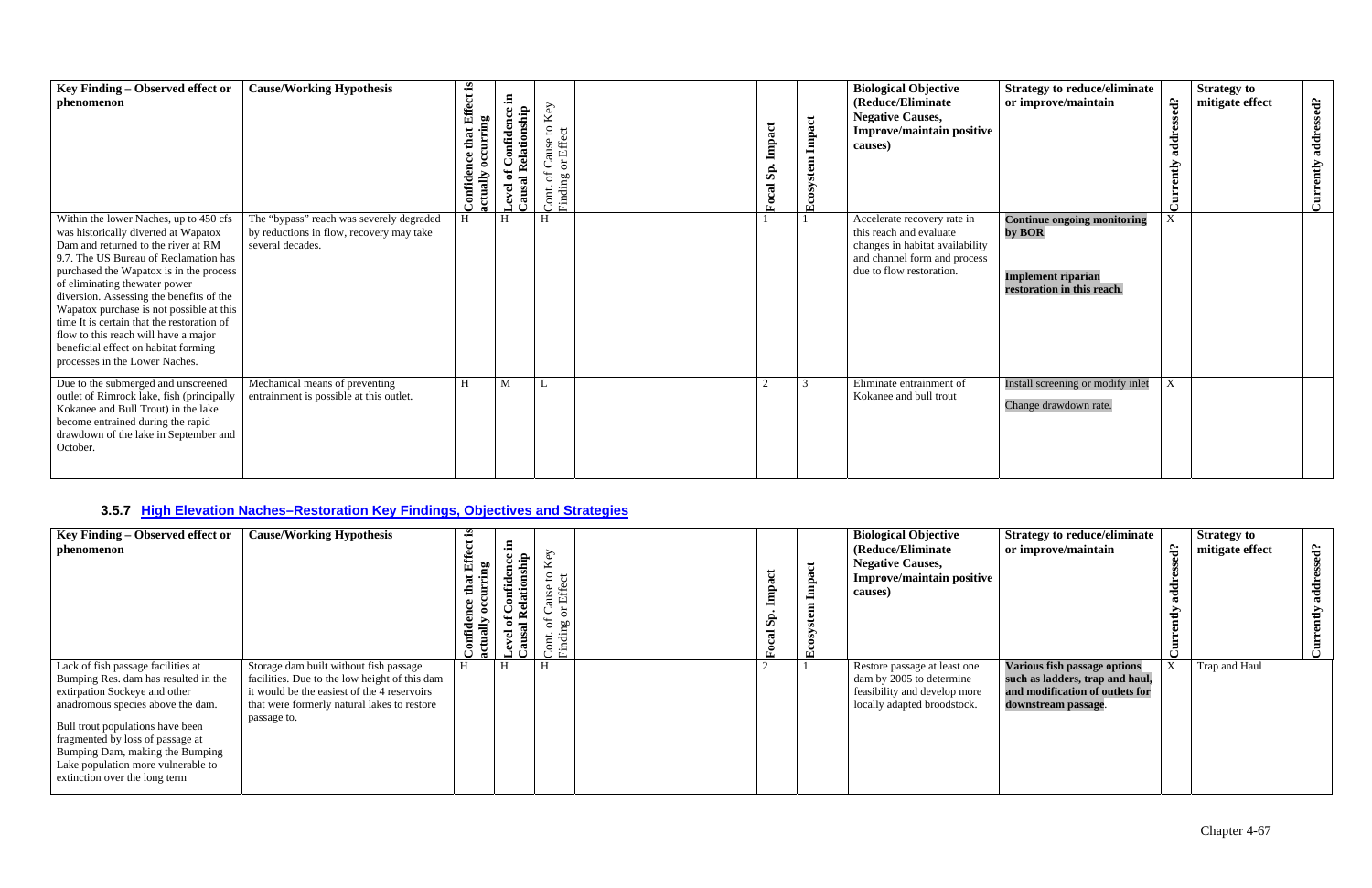| Key Finding – Observed effect or<br>phenomenon                                                                                                    | <b>Cause/Working Hypothesis</b>                                                                            | .≌<br><b>Effect</b><br>iat<br>denc | - 드<br>ence<br>ship<br>nfider<br>Rela<br>◡ | to Key<br>Effect<br>$s$ e<br>$\overline{a}$<br>$\Xi$<br>ð<br>Cont.<br>Finding | Impact<br>ى<br>ئ<br>Focal | $\mathbf{t}$<br>na<br>L. | <b>Biological Objective</b><br>(Reduce/Eliminate<br><b>Negative Causes,</b><br>Improve/maintain positive<br>causes) | <b>Strategy to reduce/eliminate</b><br>or improve/maintain              | <b>Strategy to</b><br>$\ddot{a}$<br>mitigate effect<br>ਤੂ<br>ದ<br>ently | addressed?<br>Currently |
|---------------------------------------------------------------------------------------------------------------------------------------------------|------------------------------------------------------------------------------------------------------------|------------------------------------|--------------------------------------------|-------------------------------------------------------------------------------|---------------------------|--------------------------|---------------------------------------------------------------------------------------------------------------------|-------------------------------------------------------------------------|-------------------------------------------------------------------------|-------------------------|
| Blocking culverts on forest roads has<br>reduced habitat availability.                                                                            | Culverts on mainstem Deep Creek<br>periodically fail during flood events,<br>creating short term blockages | L                                  |                                            |                                                                               |                           |                          | Replace/redesign culverts to<br>withstand flood flows.                                                              | Installation of bridge or multiple<br>culverts at existing location.    |                                                                         |                         |
| Hells Crossing Bridge impedes LWD<br>transport through this reach                                                                                 | Constriction, elevation of bridge deck above<br>channel not sufficient to pass LWD                         | H                                  | H                                          | H                                                                             |                           |                          | Restore LWD passage through<br>bridge                                                                               | Redesign/replace Hell's<br>Crossing bridge                              | Manage LWD at<br>bridge opening.                                        |                         |
| Riparian zone has been damaged in this<br>reach.<br>There is bank damage associated with<br>several campgrounds along the<br>American River RV110 | Dispersed recreational use and camping                                                                     | $\boldsymbol{\mathrm{H}}$          | H                                          | H                                                                             |                           |                          | Limit dispersed rec. in<br>immediate riparian zone,<br>relocate use to other areas.                                 | <b>Public Education</b><br>Road closure/blockage<br><b>Revegetation</b> |                                                                         |                         |

# **3.6 EDT Reference Condition Key Finding, Objective and Strategy**

| Key Finding – Observed effect or<br>phenomenon                                                                                                                                                                                                                                                                                                                                | <b>Cause/Working Hypothesis</b>                                                                                                                                                                                                                                                                                                                                                                                                                                                                                                       | .≌<br>ffect | <u>तीय</u><br>ज<br>fider<br>ಕ | $\mathcal{S}$<br>to K<br>$\sigma$<br>Effe<br>$\mathbf{S}^{\mathbf{C}}$<br>$\overline{5}$<br>$\sin$<br>ರ iE | Impact<br>Sp.<br>Focal | ಕ<br>E | <b>Biological Objective</b><br>(Reduce/Eliminate)<br><b>Negative Causes,</b><br>Improve/maintain positive<br>causes)                                                                                                                       | Strategy to reduce/eliminate<br>or improve/maintain                                                                                                                                                                                                                                                                                                                                        | ਦਿ | <b>Strategy to</b><br>mitigate effect | essed?<br>add<br>ently |
|-------------------------------------------------------------------------------------------------------------------------------------------------------------------------------------------------------------------------------------------------------------------------------------------------------------------------------------------------------------------------------|---------------------------------------------------------------------------------------------------------------------------------------------------------------------------------------------------------------------------------------------------------------------------------------------------------------------------------------------------------------------------------------------------------------------------------------------------------------------------------------------------------------------------------------|-------------|-------------------------------|------------------------------------------------------------------------------------------------------------|------------------------|--------|--------------------------------------------------------------------------------------------------------------------------------------------------------------------------------------------------------------------------------------------|--------------------------------------------------------------------------------------------------------------------------------------------------------------------------------------------------------------------------------------------------------------------------------------------------------------------------------------------------------------------------------------------|----|---------------------------------------|------------------------|
| The conservative approach indicates<br>that the restoration strategy is<br>reasonable with the exception of the<br>need for flow improvements in the<br>Naches and lower Yakima using<br>strategies that are more effective at<br>flow improvement than the standard<br>approaches of purchase or transfer of<br>water rights or improvements in water<br>use or conservation | The EDT model can be used as a coarse<br>benchmark to evaluate an overall suite of<br>restoration actions. The results of the<br>Restoration reference condition scenario<br>show an increase in abundance, diversity,<br>productivity and capacity of the examined<br>populations, but those populations that are<br>dependent on the channel and floodplain<br>habitats of the mainstem are still limited,<br>and consequently large areas of productive<br>habitat (over 50% for most species) are not<br>used to their potential. | M           | M                             | M                                                                                                          |                        |        | Restored the Yakima<br>River basin sufficiently<br>to support self-sustaining<br>and harvestable<br>populations of<br>indigenous fish and<br>wildlife while enhancing<br>the existing customs,<br>cultures, and economies<br>in the basin. | <b>Implement the Subbasin Plan</b><br><b>Elements and Strategies.</b><br><b>Continue the Yakima</b><br><b>Subbasin Fish and Wildlife</b><br><b>Planning Board.</b><br><b>Work toward cooperative</b><br>water resource management<br>over the long term with an<br>emphasis on restoration of<br>flows in the mainstem that<br>support the life history needs<br>of the Subbasins fish and |    |                                       |                        |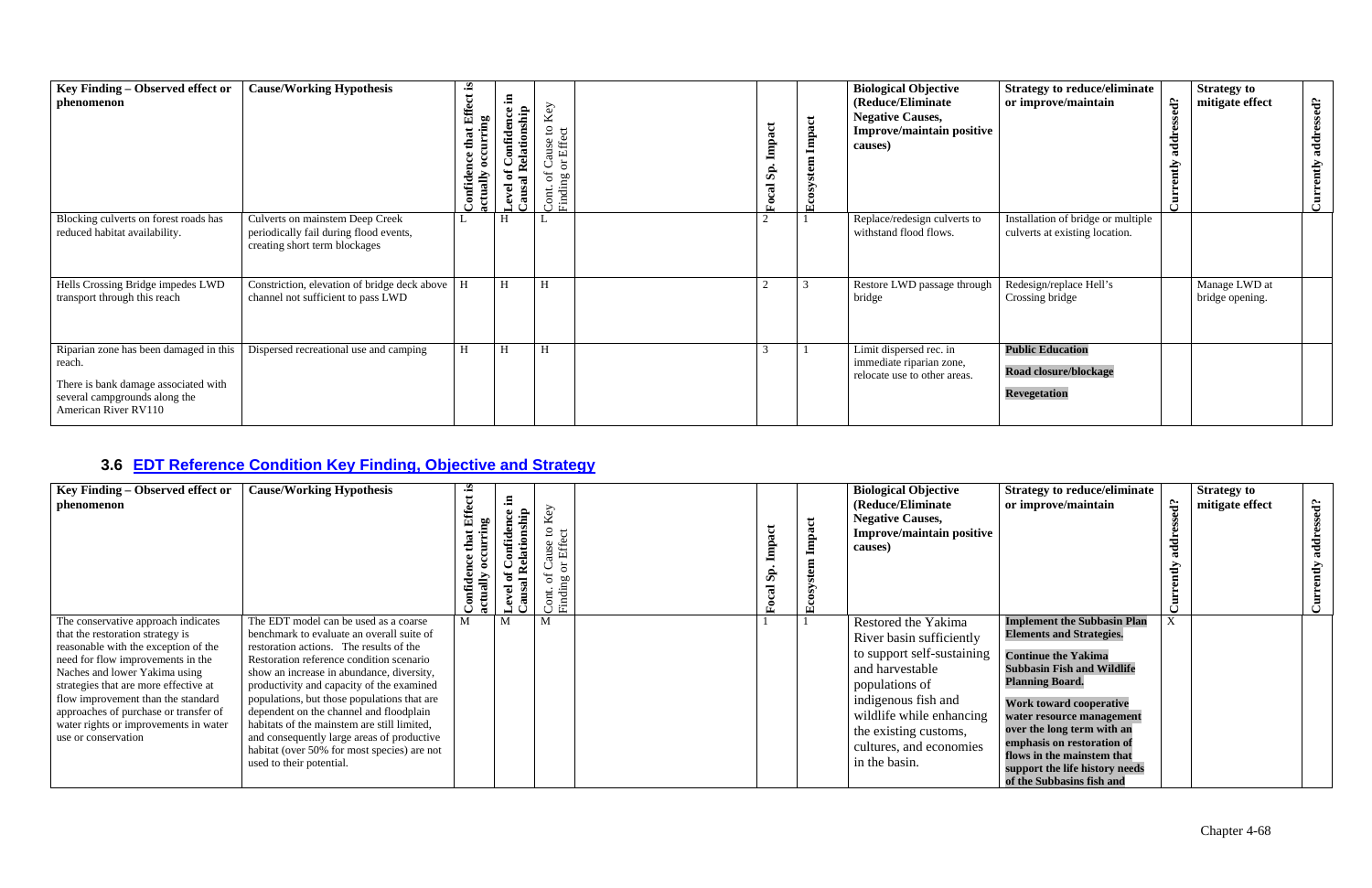| Key Finding – Observed effect or | <b>Cause/Working Hypothesis</b> | .ష<br>پ    |                       |                          |      | <b>Biological Objective</b>      | Strategy to reduce/eliminate | <b>Strategy to</b>            |            |
|----------------------------------|---------------------------------|------------|-----------------------|--------------------------|------|----------------------------------|------------------------------|-------------------------------|------------|
| phenomenon                       |                                 |            | - 특<br>- 2            |                          |      | (Reduce/Eliminate                | or improve/maintain          | mitigate effect<br>$\ddot{r}$ | $\ddot{a}$ |
|                                  |                                 | Effe<br>1g | ਾ⊐                    |                          |      | <b>Negative Causes,</b>          |                              |                               |            |
|                                  |                                 |            | ". ¤                  | $\mathcal{L}$            |      | <b>Improve/maintain positive</b> |                              |                               |            |
|                                  |                                 |            | ಷ                     | Effe                     |      | causes)                          |                              |                               |            |
|                                  |                                 |            |                       |                          |      |                                  |                              | $\mathbf{F}$                  |            |
|                                  |                                 |            |                       | αo                       | င်္ဘ |                                  |                              |                               |            |
|                                  |                                 |            |                       | $\overline{\phantom{a}}$ |      |                                  |                              |                               |            |
|                                  |                                 | <u>ರ ಕ</u> | $\blacksquare$ $\cup$ | .<br>U L                 | E,   |                                  |                              |                               |            |
|                                  |                                 |            |                       |                          |      |                                  | wildlife populations.        |                               |            |
|                                  |                                 |            |                       |                          |      |                                  |                              |                               |            |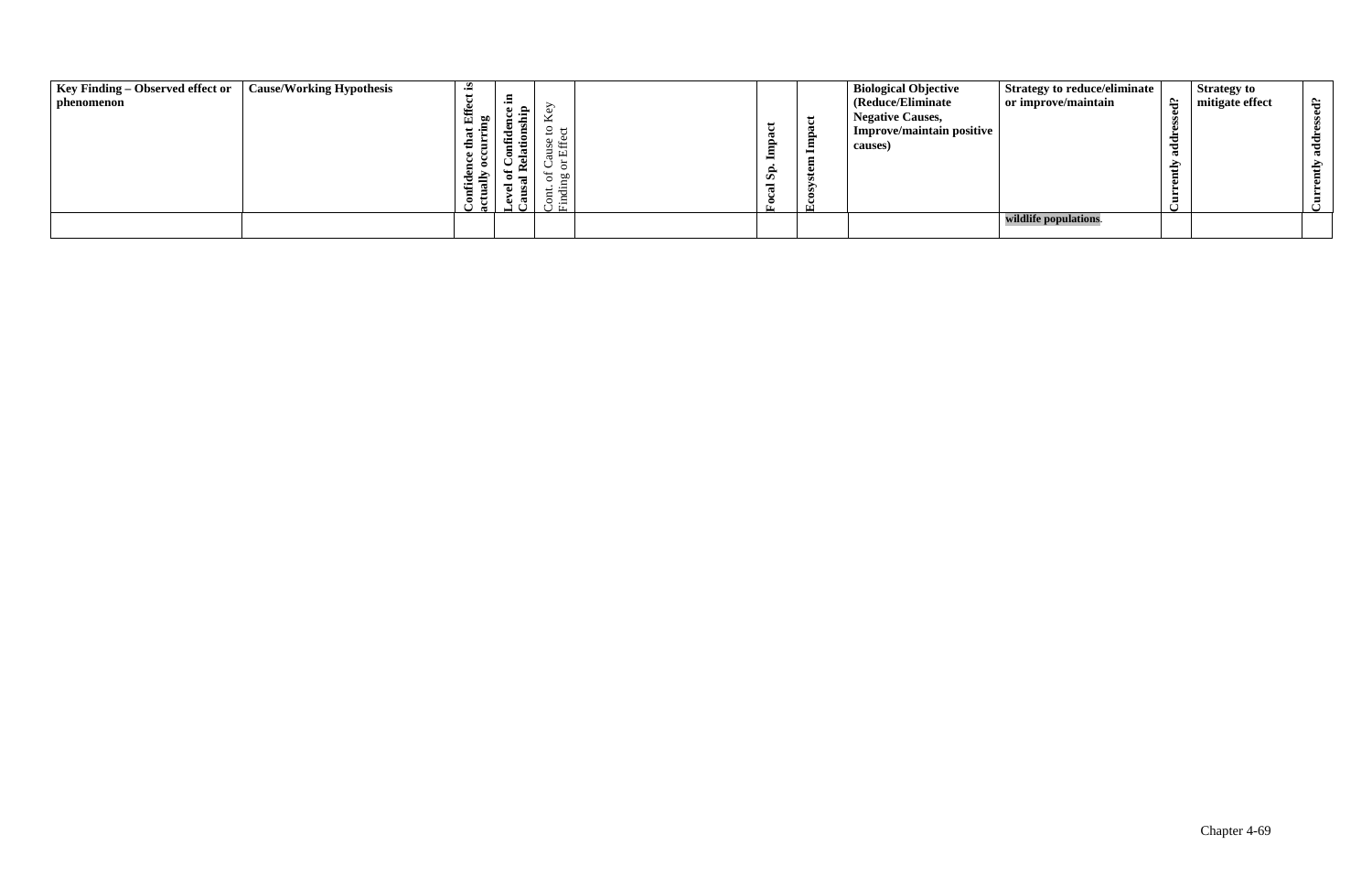# **4 Research, Monitoring and Evaluation Plan for Resident and Anadromous Fisheries**

#### **4.1 Ambient Monitoring of Habitat and Populations.**

Currently, the Yakima Klickitat Fisheries Project (YKFP) is the dominant habitat and fisheries management monitoring and research organization in the subbasin, and as it was established by the NPCC for this purpose, YKFP should continue in this role. The data structure of the monitoring programs already established by YKFP are compatible with the Pacific Northwest Ambient Monitoring Program (PNAMP) and are cited as a model in development of monitoring and analysis programs consistent with PNAMP. Management of the fisheries resource in the Yakima Subbasin is greatly aided by the information gathered and disseminated by YKFP, and the information and analysis resources provided by YKFP were invaluable in the preparation of this subbasin Plan and will continue to be invaluable into the future. The reader is referred to the YKFP monitoring plan in the Appendix for more detail on that YKFP program.

The data structure of the EDT model should continue to be used for collection and organization of habitat attributes, regardless of whether a specific attribute is currently a component of the EDT model. A lesson learned in the preparation of the Subbasin Plan was the utility of that structure in a GIS environment, and that a GIS environment has the potential to not only aid in understanding of the EDT model (or other similar environment/population models for that matter) but could be used to rapidly develop datasets for model inputs. Given the existing infrastructure associated with the EDT model (web based environment, the data structures at different scales, continuing validation efforts) that already exist, the Yakima Subbasin planners and YKFP both anticipate that the application of GIS to EDT over the next several years will fundamentally change how that model and associated data is used, developed, interpreted and displayed.

Fundamental data needs exist for actual habitat data to use in the model and as baselines to track improvement/effectiveness/change over time. The YTAHP Program is currently in the process of inventorying large sections of the subbasin upstream of Union Gap, especially those tributaries that have been heavily modified by irrigation infrastructure and withdrawal. This information will dramatically increase data accuracy and prioritization of restoration needs and actions, again regardless of whether EDT model runs are used to assist in making those decisions. Central Washington University is also working on more rapid data collection protocols (field, remote sensing, water quality data) that are compatible with the EDT model for those areas not covered by YTAHP such as the Mainstem and other tributaries. This work should continue. Finally, there are other programs, mainly on the Yakama Reservation that should put the habitat data gathered under those programs into a data structure consistent with the EDT model data structure.

Also needed is a consistent effort to define habitat use and capacity across species and life histories throughout the subbasin. Field-based information on fish use of habitat will not only make validation and refinement of the EDT model possible, but will also be of tremendous use in the supplementation and reintroduction programs that are currently ongoing and anticipated in this subbasin plan, and for setting harvest management and overall population targets. It is the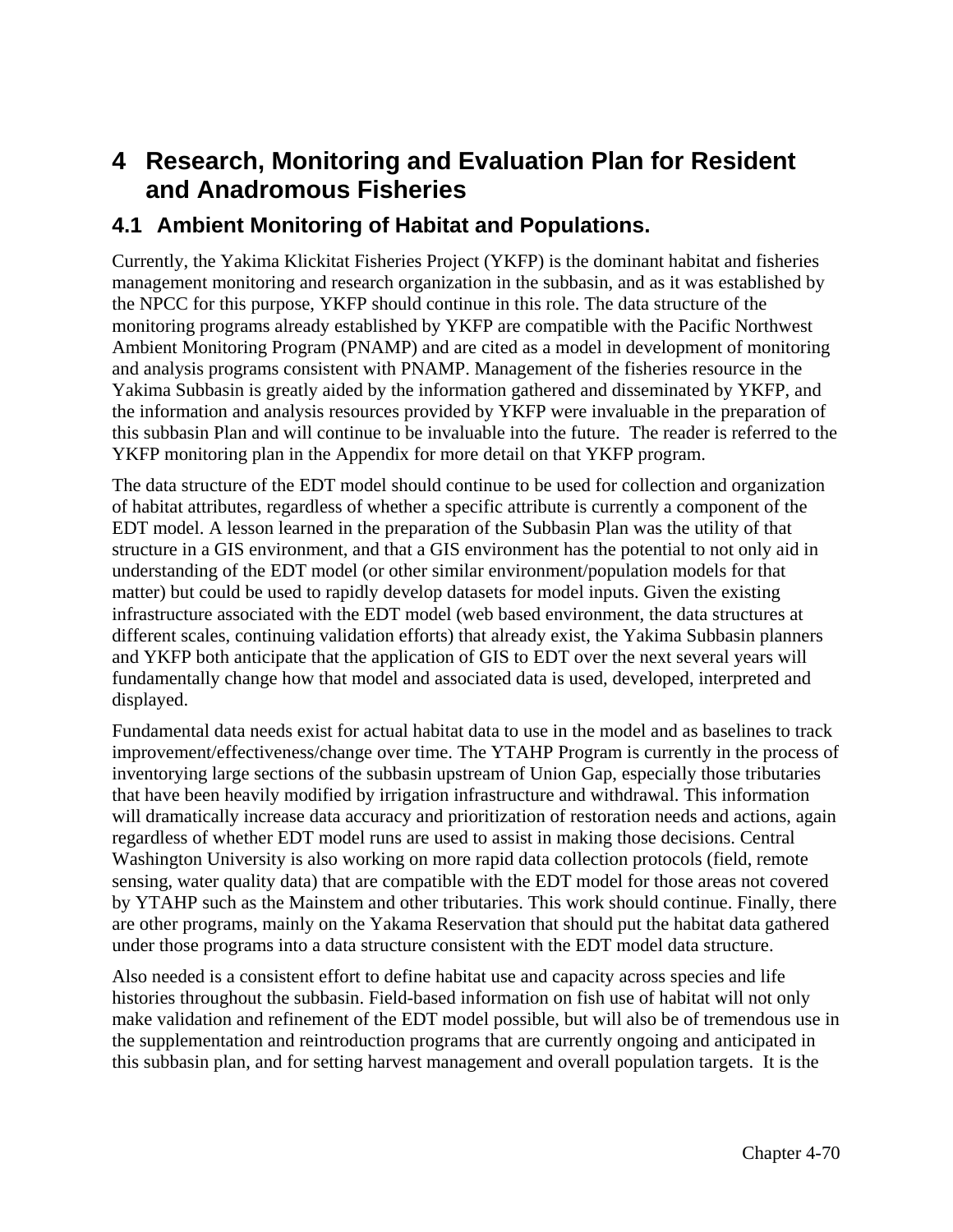combination of habitat data and fish use data that will be the cornerstone of evaluation of subbasin plan effectiveness.

#### **4.2 Resolution of Key Uncertainties Identified in the Subbasin Plan**

The following grouping of Key Uncertainties is not prioritized.

A) Physical Benchmarks. In development of the Subbasin Plan it became apparent that there was a consistent set of issues that are related to comparison of pre-1850s and current physical processes in the subbasin, mostly flow and flow related issues such as temperature and some other water quality parameters; sediment transport and geomorphology; peak flows and floods. YKFP has a synoptic view of the basin from the standpoint of fish habitat and life histories; no analogous group exists for the physical attributes of the subbasin. Because of the large influence of the Bureau of Reclamation's Yakima Project on water flow and habitat conditions within the subbasin, Reclamation has become the default "keeper" and "developer" of physical models in the subbasin. Reclamation however, has specific interests and authorities in the basin that are legally defined, and the models that have been developed must (quite appropriately) directly relate to those legal authorities and management of the Project, or in the case of the Yakima River Basin Water Enhancement Project, reducing the Project's effect on the aquatic resources of the Basin. This has lead to an emphasis on examining the physical effect of Project actions and components within a "Reclamation framework", almost entirely dealing with the mainstem Yakima and Naches rivers. Again, this framework is appropriate and necessary for management of the Yakima Project, but the benchmarks set and more appropriate for efficient management of an irrigation delivery project than for management of a watershed and its aquatic resources.

Consequently, there is a lack of physical models that take a synoptic view of the basin and can relate processes in the tributaries (flow, temperature, sediment transport/channel form and process) to processes in the mainstem on a seasonal, annual, or decadal basis. There is a need for such models and data structures to establish physical benchmarks that can be used for management of the watershed, especially in the policy and management processes of setting objectives for crucial environmental attributes such as flow and/or temperature regimes in the tributaries and mainstem, and the development, prioritization, implementation and evaluation of restoration strategies that move environmental attributes toward those objectives.

Therefore, a Yakima Subbasin physical working group should be established that is charged with development of benchmarks (the pre-1850s physical attributes of the watershed versus current attributes) to measure against for flow, temperature, stream power, and sediment transport. Ideally the benchmarks will include the effects of the glacial lakes, as they existed in the pre-1850s environment and also the physical characteristics of tributaries and their influence on the mainstem. Over the long term, the benchmarks and should be usable basin wide and year-round. In order for this project to succeed, the working group would need to ensure that such baselines have broad applicability and acceptance across the subbasin, and, similar to YKFP some agency/group/entity to store and maintain the models for use by parties within and outside the basin. Specifically, benchmarks need to be developed that resolve the following Key Uncertainties identified in the Subbasin Plan: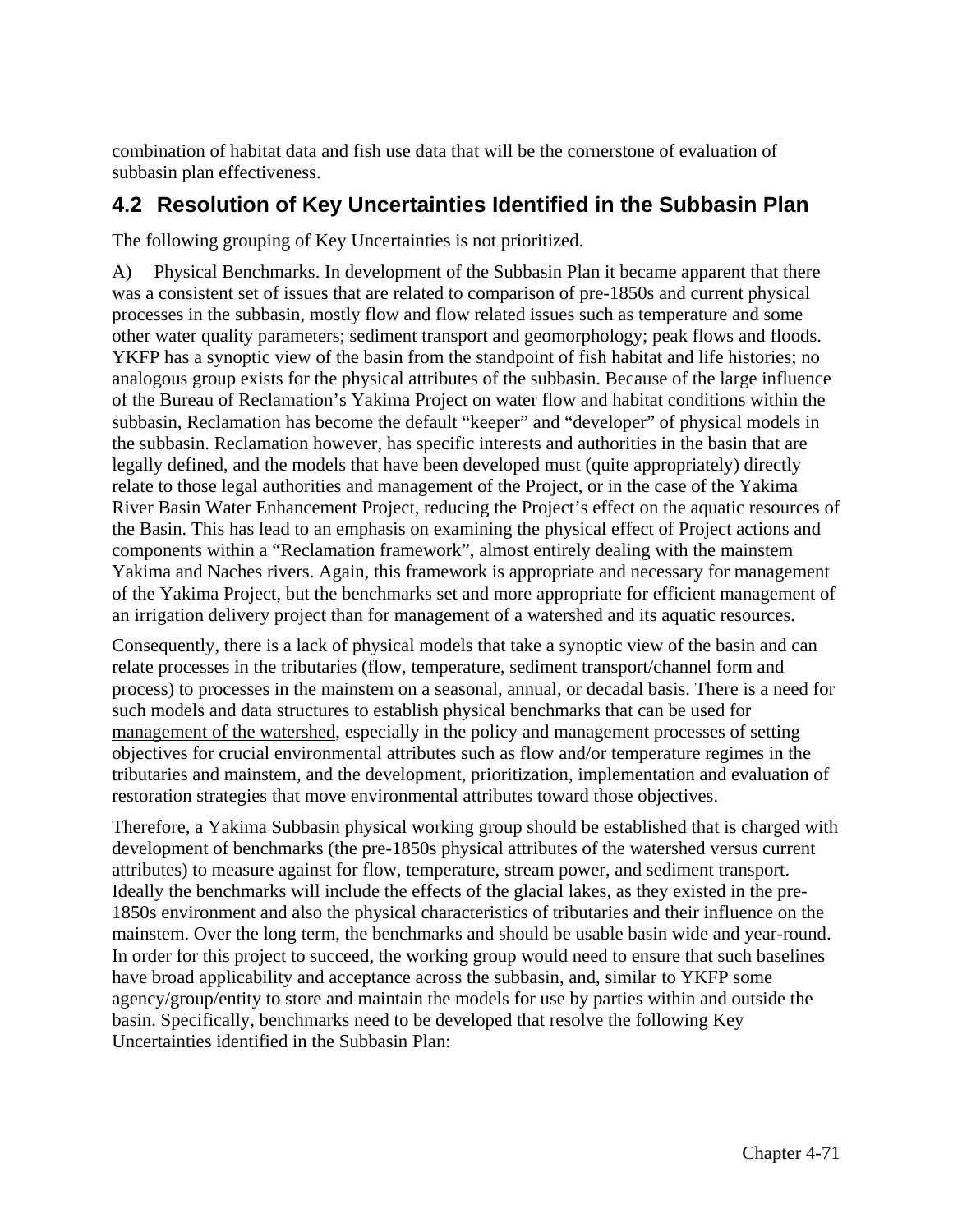- "Although some spring chinook redds are saved in the upper Yakima as a result of the flip-flop management, there has been little or no effort to understand or monitor the effects of this flow regime either on the upper Yakima or on the lower Naches River. …We strongly recommend that the flip-flop regime be examined carefully; a process made difficult by the lack of quantitative data." (Snyder and Stanford, 2001).
- Examination of the rules in EDT makes clear that the degree of hydrologic alteration in the Naches River that is associated with flip flop was not included in the calibration of the general EDT model. Modeling based on EDT to determine the benefits of reduction of flip flop would probably not be reflective of the true effects.
- In water years with sufficient TWSA, flip flop should be reduced or eliminated to the extent possible to allow for periodic reestablishment of riparian communities and take advantage of short term opportunities to manage the system within a "normative" range.
- River Ware's estimated "unregulated flows" do not take into account the necessary range of pre-1850 physical conditions in the watershed; specifically physical characteristics of the historical glacial lakes and the change in tributary flows to the mainstem due to irrigation diversions in the tributaries. Creation of a model that incorporates the physical changes in the watershed and known watershed processes should receive emphasis in the future.
- Presence of reservoirs in the system has dramatically reduced peak flows and net energy available for sediment transport. However, it is possible that the theoretical effects of regulation (i.e. the difference between pre-1850 and current peak flow characteristics) are quite different from the actual effects due to the small storage ability of reservoirs in the basin
- Very little information that compared the role and function of the pre-1850 lakes in creation of environmental attributes (such as flow and temperature) in river reaches directly downstream or at a subbasin scale.
- Much less attention has been paid to the winter temperature regime, but the physical relationships would still hold, and reduction of the number of winter and spring days above these thresholds would necessarily reduce winter temperatures. Based on changes to the flow regime and the above relationships,
	- A) Temperatures in the Upper Yakima and the Union Gap reach are colder during all times of the year than under pre-1850 conditions due to dramatically increased summer flows and decreased winter and spring flows. Because these areas have had significant changes to floodplain and channel configuration (see below), changes to channel shape (narrower and deeper) may further contribute to cooling of the river in summer.
	- B) Temperatures in the river below the Union Gap reach are warmer for a longer duration during the summer, and colder in the winter, due to reduced flows year round.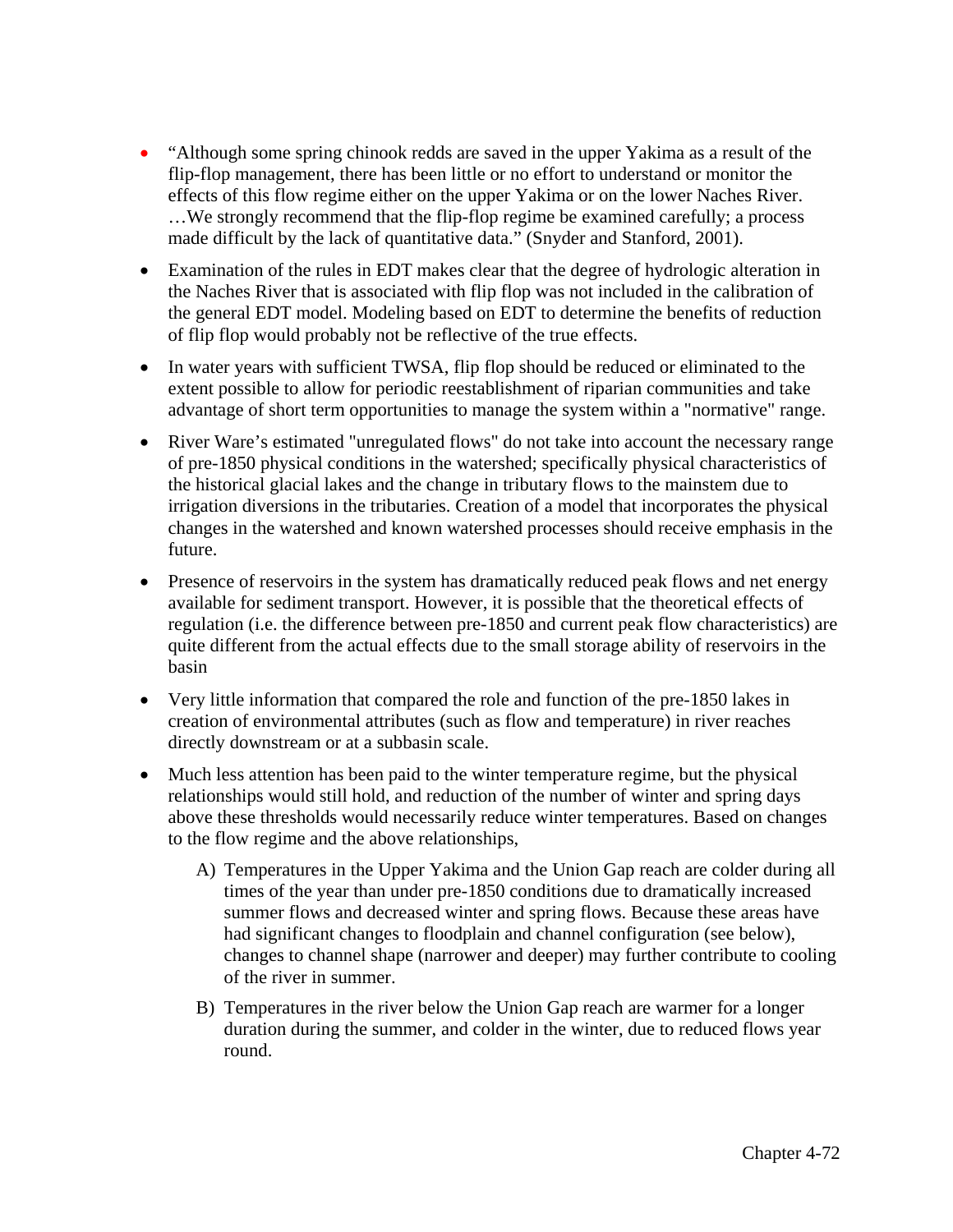C) Temperatures in the Tieton and Naches are warmer in the summer, much colder in September and October during flip flop, and colder in the winter as well due to reduced flows.

There are at least 3 ongoing studies that could form the basis or starting point for the physical working group. The Yakima Storage Study (Black Rock) may provide a forum under which some of these models or benchmarks can be developed for the mainstem, as there is an emphasis in the storage study on not only using storage to increase the dependability of irrigation supplies, but to include the use of storage specifically as a strategy for restoration of fish and wildlife habitat. The study will probably look at physical flow/habitat quantity relationships, the effects of flip flop and the quantity, timing, and location of water delivery needed to modify or eliminate the effects of flip flop, flow/channel condition/temperature relationships, flood management and sediment transport energy, etc. The Bureau of Reclamation's Denver Technical Services Center has also begun scoping and study design to characterize the energy available for sediment transport in different reaches of the mainstem, and specifically to look at sediment transport and availability in the Union Gap reach to help design levee setback, gravel mine restoration, and floodplain restoration in that reach. The Department of Ecology is initiating a temperature TMDL in the Naches drainage that will also look at flow/channel condition/temperature relationships in that drainage (for summer time water quality exceedances) and develop a temperature model. Each of these studies will build mathematical models that could be designed for much wider applicability to the subbasin with marginal infusions of BPA funds. These models, once developed and generally made available with and outside of the subbasin, would have great utility in management of fish and wildlife habitat in the subbasin, and design and maintenance of capital facilities such as diversion dams, bridges, (setback) levees etc. within the context of normative subbasin stream energy, sediment availability, and thermal processes. Such models and benchmarks could also be specifically designed to resolve the following Key Uncertainties as well:

- The effect of recent increases in flow on temperatures in the Bypass Reach is not currently known, but the Naches is the subject of a TMDL study for temperature in 2004- 2005. Modeled temperature profiles and temperature monitoring associated with the study should provide this information.
- Very little work has been done to study sediment in the tributaries
- A concerted effort to design appropriate irrigation diversion structures for high energy, high sediment, highly unstable environments should be undertaken to solve the subbasin, and Columbia Basin-wide problem.
- Current efforts are under way to study the tradeoffs involved in connection of gravel pits to the main river and should be completed in 2004.

B) Bull Trout Habitat Use. Bull trout and their management are not currently well integrated into either the YKFP or EDT data structures, and such integration will be highly valuable into the future, especially as feasibility studies for passage at the existing storage dams move forward. Mobrand Biometrics Incorporated, the developers of EDT, are currently in the process of development of a bull trout model for EDT and this model should be incorporated into the EDT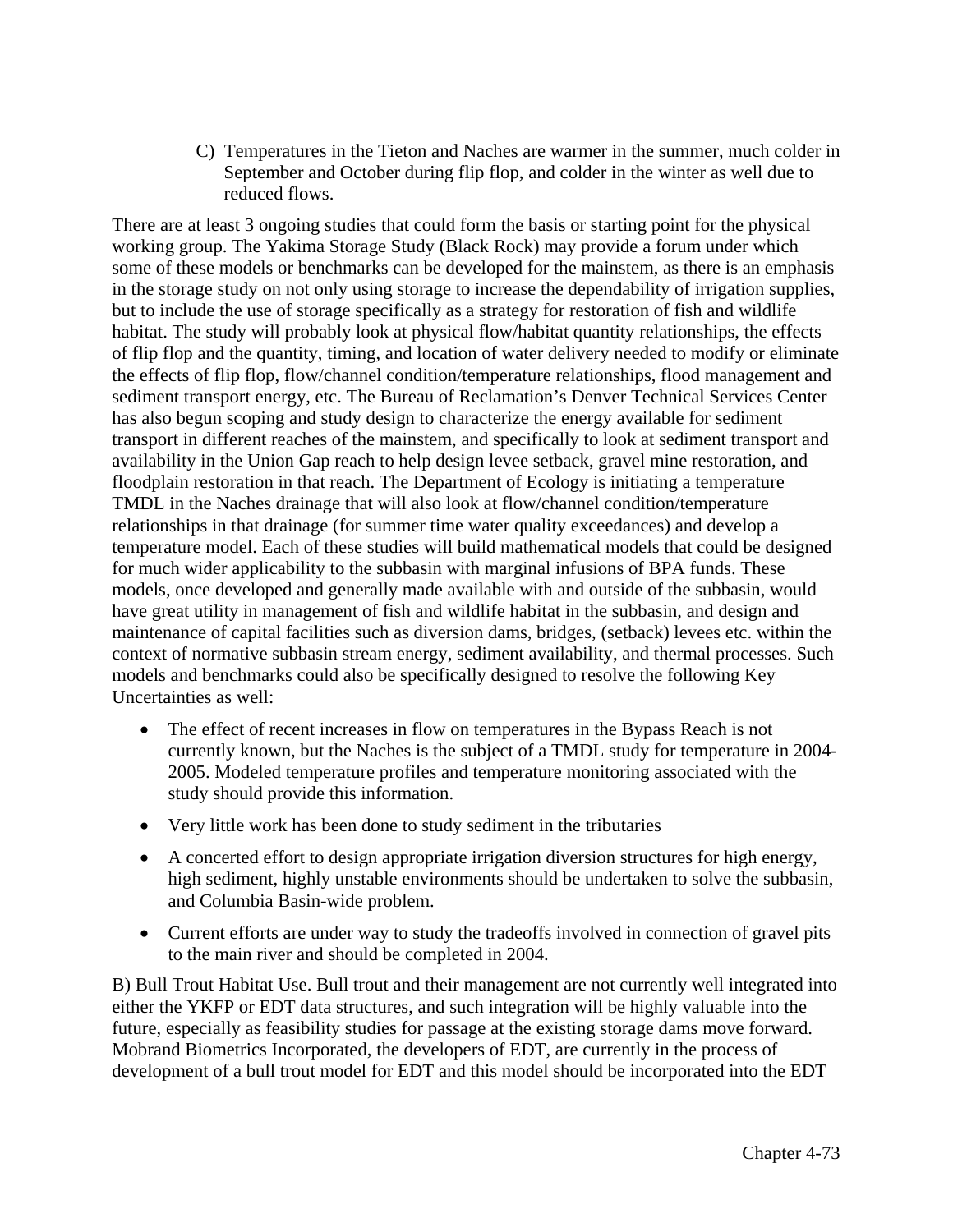model in the Yakima Subbasin. There is a considerable body of data regarding bull trout use and occurrence in the subbasin that has been developed is actively being developed by USFWS, WDFW, and YKFP through the species interaction studies, this data should be organized into the EDT data structure and model validation process. Completion of the bull trout habitat use studies and incorporation of their results into the EDT framework would resolve the bull trout Key uncertainties such as:

- Bull trout use/migrate throughout the Yakima system, including the mid and lower Yakima floodplains
- Historic abundance of bull trout is not well understood and should be regarded as a data gap.
- Bull trout could migrate throughout the Yakima System, including the mid and lower Yakima Floodplains.
- Adult bull trout may utilize this Assessment Unit as a migration and/or foraging corridor. The extent to which bull trout utilize this Assessment Unit is unknown and will need to be studied in the future.

C) Water Quality Effects on the Aquatic Environment

1) Lower River Eutrophication/Algal Bloom. The existing cooperative study by Ecology, USGS, South Yakima Conservation District and Benton Conservation District is seeking to study the causes of the lower river algal bloom, its effects on the environment (specifically including fish use of the environment) and means of control. There is a five year study plan that has been developed, but funding is not necessarily assured for full implementation of the study given the range of actions that could be looked at after the current characterization phase of the study (year 1) is completed. This is perhaps the most pressing research need in the subbasin, and is already receiving cooperation from the Yakama Nation, WDFW, NOAA Fisheries, Washington State Department of Agriculture, local government, and the Irrigation Districts in the lower river. This study should address the Key Uncertainty;

• Massive in-channel aquatic vegetation growth alters habitat, water quality, and ecosystem characteristics; means to control this growth should be studied.

2) Other Water quality Uncertainties. The TMDL processes from Ecology will resolve several key uncertainties, although probably not within the 3-year subbasin planning window. Ahtanum Creek will be studied soon for fecal coliform and temperature, and future studies in the Ahtanum by YTAHP and Ecology will address the following Key Uncertainty:

• Little is known about water quality in the lower reaches of Ahtanum Creek. Presumably water quality is degraded somewhat despite efforts to maintain minimum instream flows in the channel. Potential impacts include increased temperature, turbidity, and possibly chemical constituents related to agricultural runoff.

## D) Ecosystem and Environment/Population Relationships

These types of uncertainties are within the overall mission and study design of the YKFP, and current studies are attempting to resolve these uncertainties: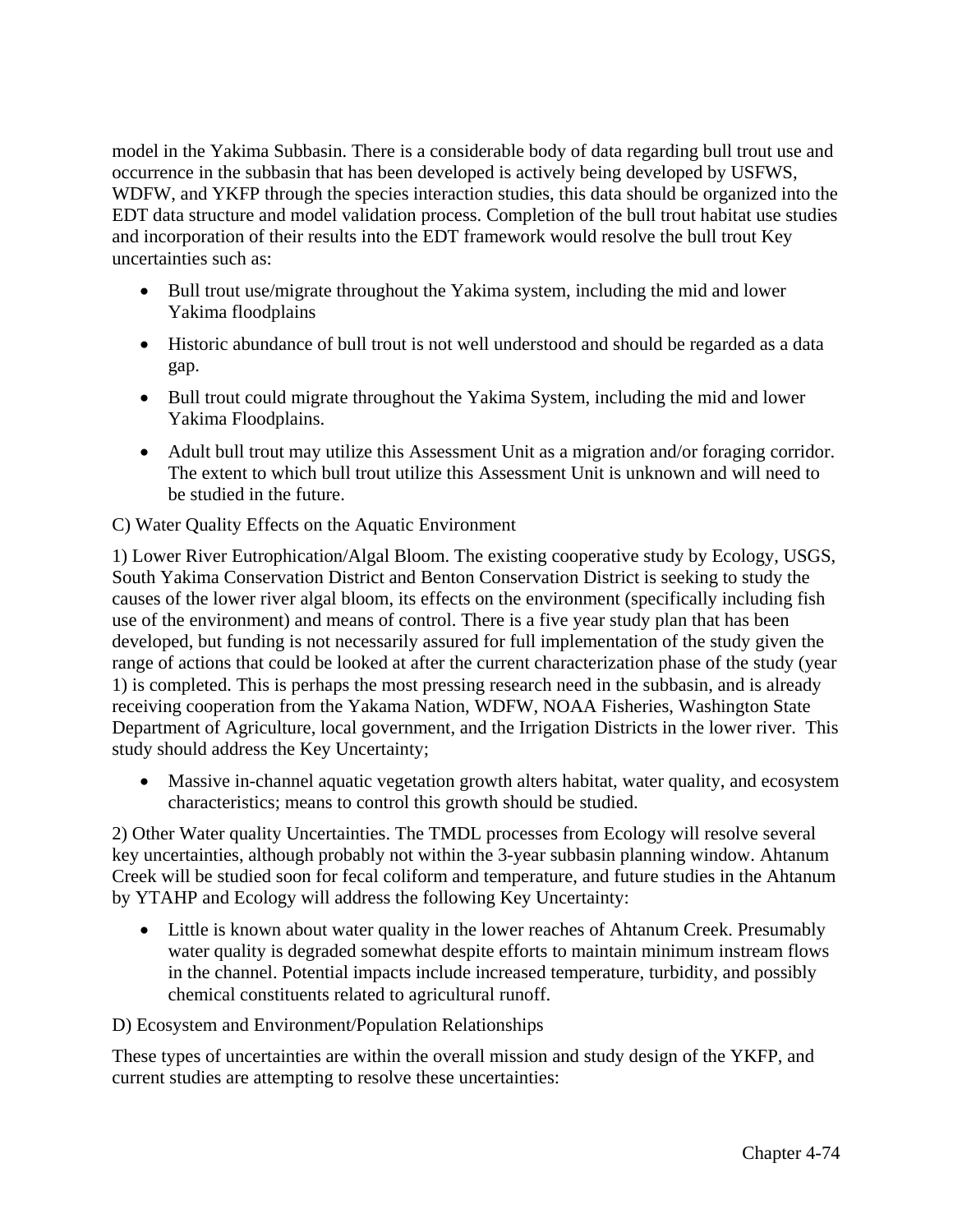- The EDT model hypothesizes that the food web in has been altered/reduced in the mainstem
- Colder temperatures could reduce ecosystem productivity.
- Growth of juvenile RBT is well below rates in similar Col. Basin systems. Reinforcing the hypothesis that the young of the year life stage is limiting rainbow/steelhead trout production in Upper Yakima.
- "Although some spring chinook redds are saved in the upper Yakima as a result of the flip-flop management, there has been little or no effort to understand or monitor the effects of this flow regime either on the upper Yakima or on the lower Naches River. …We strongly recommend that the flip-flop regime be examined carefully; a process made difficult by the lack of quantitative data." (Snyder and Stanford, 2001). (the biological questions associated with this issue)

Also within the mission of YKFP is resolution of the management issues determination of the negative and positive effects of fish use within the lower river tributaries. There is a considerable existing body of data regarding fish use of these areas, and an additional study would primarily be devoted to summarizing those prior efforts, YKFP is supportive of being the lead for such a study.

• Operational spill and field runoff routed to several natural drainages (Amon, Corral Canyon, Snipes, Spring Creeks) attract salmonids to low quality or lethal habitat conditions (non-viable populations, population sinks), impede migration, expose migrants or rearing fish to lethal or near-lethal conditions, or could provide some beneficial functions.

Of relatively low priority is the Key Uncertainty related to increased pathogens. This is because temperatures are at lethal or near-lethal levels for significant times of the year, which is the underlying driver of mortality or avoidance in those portions of the river:

• High temperatures have resulted in increased susceptibility of native salmonids to pathogens

E) Hatchery, Hatchery Supplementation, and Artificial Re-introduction Key Uncertainties.

These issues are also well within the mission and scope of YKFP, and directly relate to existing or future plans for management of all native fish stocks in the subbasin, and to YKFP's mission to act as a test bed for hatchery supplementation and its effect on non-target taxa and the ecosystem.

Hatchery Key Uncertainties. Current work on these subjects is concentrated in the upper Yakima, expansion of this work to the habitats in the lower Yakima is recommended. Increased study of the Naches system as a control for the upper Yakima work will also be starting soon:

• The EDT model hypothesizes that there are competitive interactions between hatchery fish released in this Assessment Unit (fall chinook and coho) and other portions of the basin (spring chinook and coho) that negatively impact the productivity of natural origin fish in this Assessment Unit.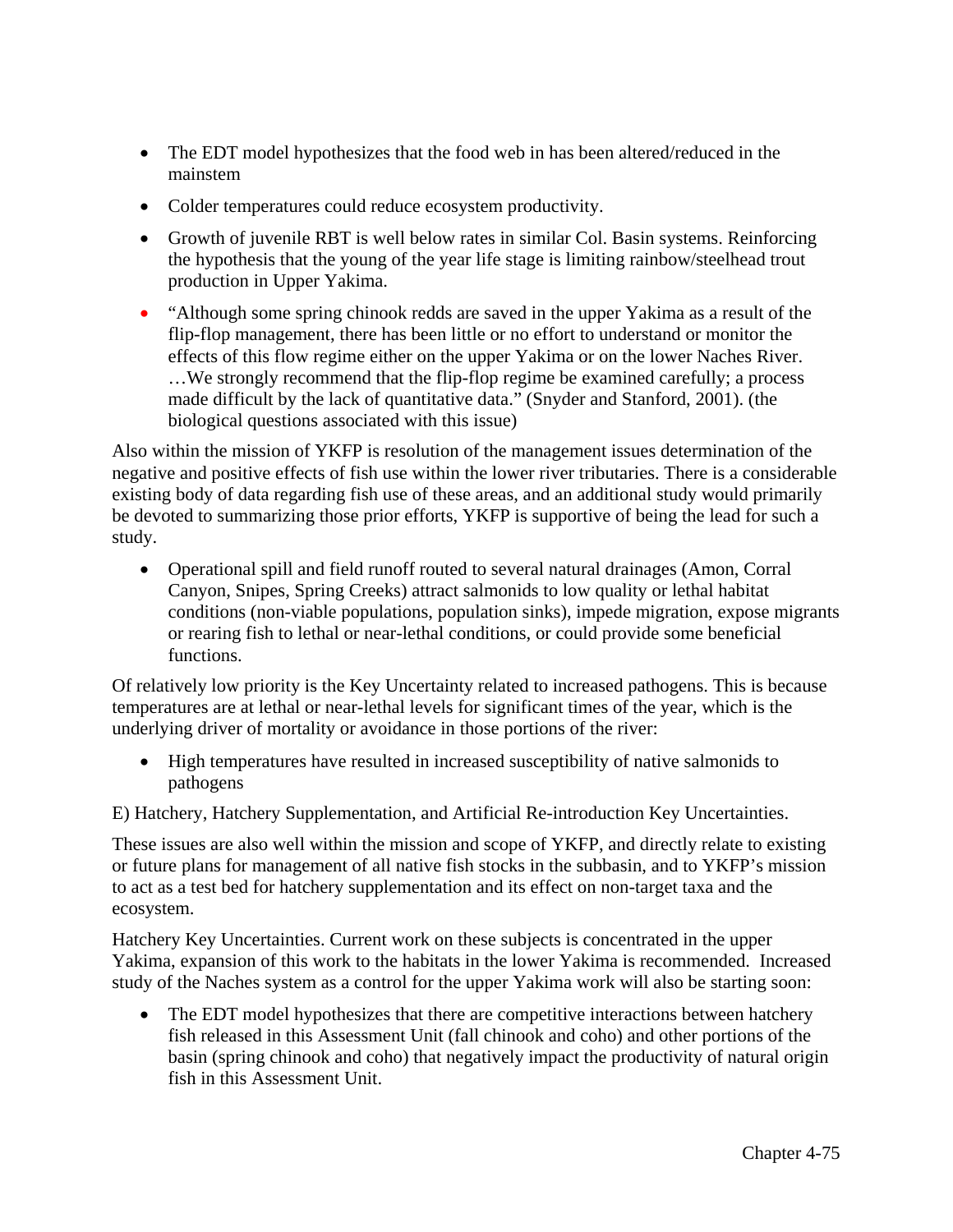- Hatchery fish compete with natural origin fish for space and food resources
- In 1995, the Yakama Nation began stocking hatchery coho salmon in the Ahtanum Creek system in an effort to reestablish self sustaining coho populations (YN 2003). Coho juveniles are known to be more aggressive than other anadromous or resident species, and there is the potential of competing with or preying on bull trout fry.
- There is a potential for hatchery fish to compete with natural origin fish for space and food resources, this is the focus of ongoing study related to the CESRF.

Hatchery Supplementation Practice and Effectiveness. Research and monitoring related to the uncertainties below have been ongoing at YKFP:

- Ongoing activities associated with the Cle Elum Supplementation and Research Facility provide information on the effectiveness of restoration, supplementation technology and effectiveness, and other population management strategies that can benefit fisheries and habitat management in the Yakima Subbasin and in the Columbia Basin as a whole. The stability of the population if supplementation were to cease is not well understood and much more study is needed.
- As a result of the location of an acclimation facility in the Teanaway River, spawner returns and redds in the Teanaway river have increased from near zero to 110 redds in 2002, and 31 in 2003. The long-term success of the introduced spring Chinook population in the Teanaway is also not well understood. The environmental conditions in the Teanaway, specifically the temperature regime, is significantly different from the mainstem Yakima, where the broodstock for the CESRF is collected.
- The purpose of the Yakima/Klickitat Production Project is to test the assumption that new artificial production can be used to increase harvest and natural production while maintaining genetic resources.
- Release of hatchery origin spring chinook have increase the number of returning spawners to this Assessment Unit. The long term prospect of continued high abundance if the hatchery supplementation were to cease is unknown.
- In 1997 the Cle Elum Supplementation and Research Facility (CESRF) began a program to determine if the abundance of spring chinook could be increased by artificial introductions (Fast and Pearson unpublished). It appears that introductions of spring chinook from the CESRF have increased the abundance of spawning fish and may lead to reestablishment of a spring chinook population or subpopulation in the Teanaway River.

Population reintroduction. The coho reintroduction plan is the only current reintroduction or population reestablishment effort in the Yakima Subbasin. The YKFP management plan for steelhead that is currently under development will include potential reintroduction programs for steelhead. Initial passage and reintroduction feasibility studies for sockeye and coho above the existing dams are being conducted by the Bureau of Reclamation. Development of broodstocks and implementation of reintroduction programs in the Yakima basin would be performed by YKFP and would be designed to answer the following uncertainties. Bull trout reintroduction or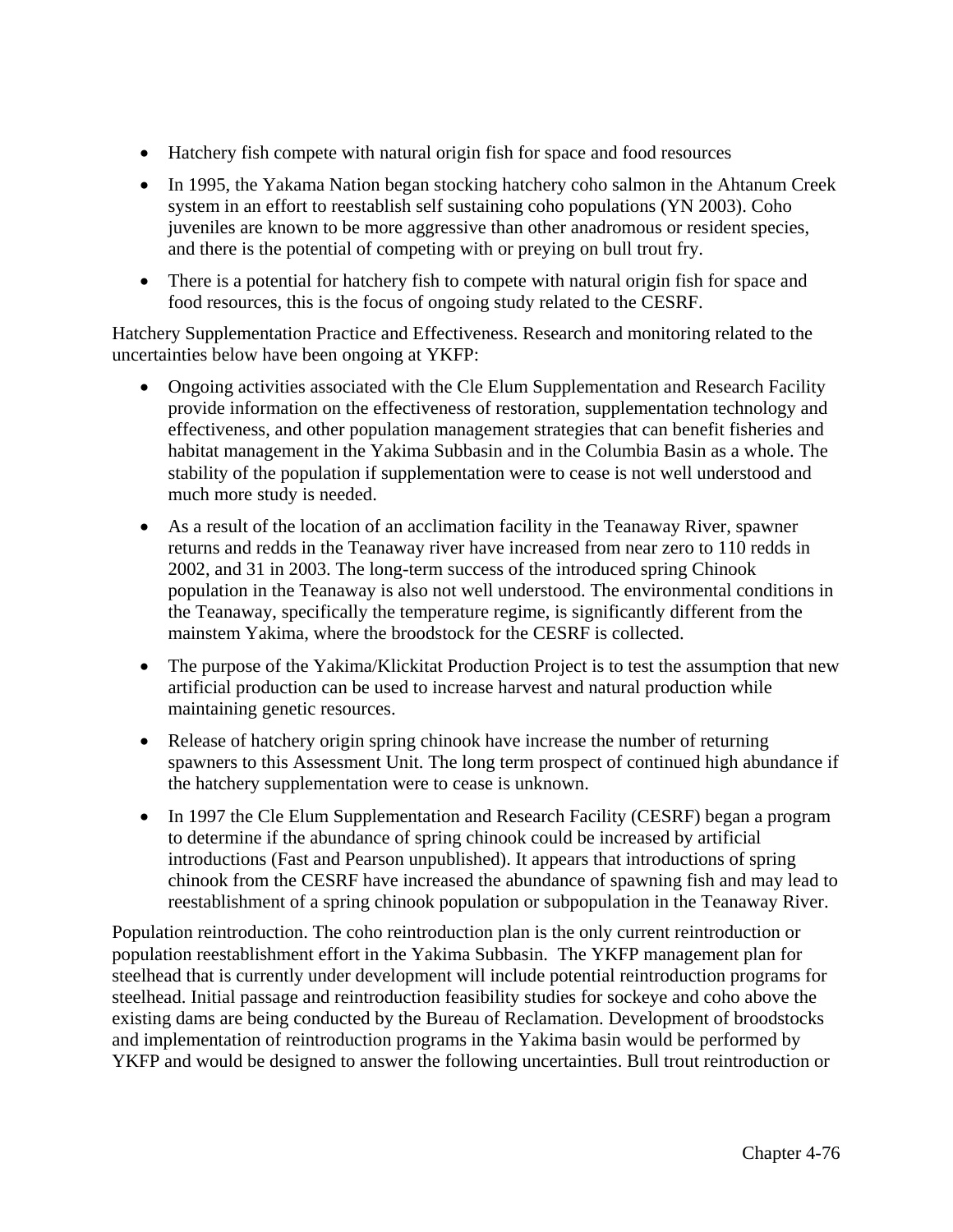population establishment has not been studied for feasibility or desirability, and is not likely to be a major emphasis of study within the current planning horizon due to the current hiatus in recovery planning for bull trout while USFWS performs a status review under ESA.

- Ahtanum, Cowiche, Manastash, Wilson/Naneum, Taneum Creeks, and others that currently have areas of suitable habitat which are unoccupied or have extremely low populations levels of anadromous fish, and should be the focus of a reintroduction efforts to establish of steelhead populations.
- Sockeye Reintroduction Though there are not currently any viable sockeye populations in the Yakima Basin, it can be expected that successful reintroduction would use one or both of these remaining populations as donor stock.
- Since management of the reservoirs would preclude beach spawning, natural populations of sockeye would be dependent upon available spawning habitat in the tributaries. Available habitat and productivity in these environments should be studied prior to commitment to sockeye reintroduction.
- Existing and anticipated future levels of abundance and straying indicate that natural colonization of suitable habitats (after removal of obstructions to passage) would be very slow or non-existent in this Assessment Unit. Supplementation into newly re-opened habitats could accelerate/greatly improve the success rate of population reestablishment.
- Existing and anticipated future levels of abundance and straying indicate that natural colonization of suitable habitats (after removal of obstructions to passage) would be very slow or non-existent in this Assessment Unit. Supplementation into newly re-opened habitats could accelerate/greatly improve the success rate of population reestablishment.
- An additional 9 miles upstream of Keechelus Dam and Kachess Dam are currently inaccessible but could support spring chinook spawning and rearing, but whether these areas formerly supported viable populations of chinook is uncertain.
- Recent information (WDFW 2003, the fish distribution maps) indicates that resident rainbow trout do not occur in the drainages upstream of the three reservoirs. Other information suggests that rainbow trout do occur in the upper Cle Elum drainage to and above Waptus Lake (J. Cummins, personal communication), so the upper distribution of steelhead and rainbow trout in these high elevation areas remains uncertain. Productivity of the Little Naches population is currently low, possibly due to poor fitness of the population, naturally variable temperature and flow regimes (similar to Teanaway), and impacts from forestry management activities
- In the 2002 Recovery Plan, the USFWS also mentions three areas in which to establish populations: Taneum Creek, Teanaway River (Middle Fork), and Tieton River (North Fork). Given the unknown historic distributions, these may in fact represent reestablishment of extant bull trout populations. Existing and anticipated future levels of abundance and straying indicate that natural colonization of suitable habitats (after removal of obstructions to passage) would be very slow or non-existent. Supplementation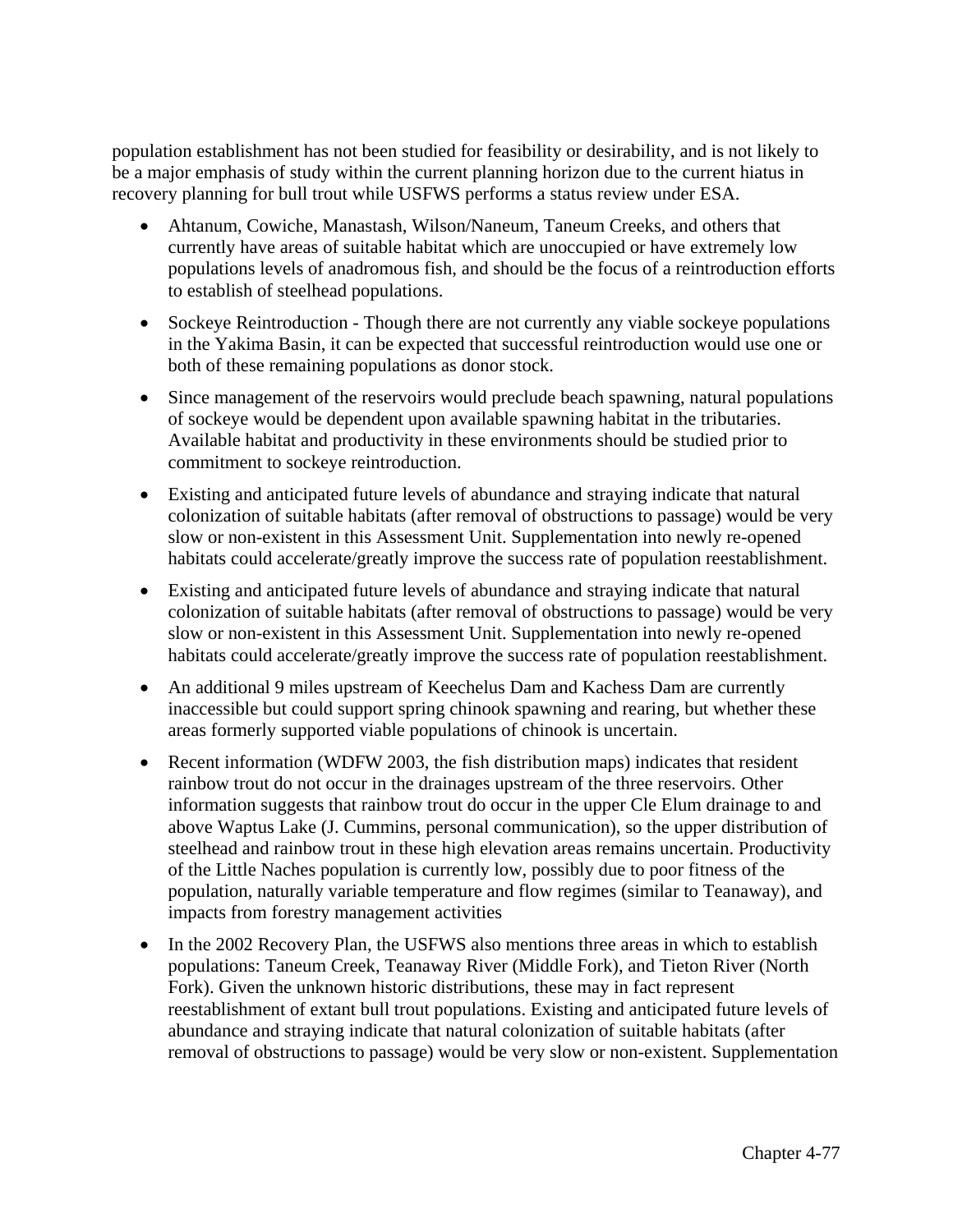into newly re-opened habitats could accelerate/greatly improve the success rate of population reestablishment.

F) Genetics. YKFP has components that are actively conducting research on genetic issues. These studies will address the following uncertainties:

- Ahtanum Creek steelhead might be a fifth population in the subbasin These indications of genetic differentiation among populations should be verified using larger sample sizes,
- Introduced kokanee in Rimrock Lake and other populations derived from Whatcom Lake stocks may present genetic risk to sockeye if they are reintroduced.

G) Fisheries Research. There are several Key Uncertainties regarding fairly fundamental questions of fisheries biology. For the most part, studies to resolve these uncertainties have not been proposed or funded. YKFP could perform studies such as:

- Pacific Lamprey abundance, use and distribution in the Yakima Subbasin
- Reduced rates of anadromy in upper River steelhead
- Effect of reduced/increased temperatures on life histories.

WDFW and USFWS would be appropriate agencies to resolve:

- Bull trout could be at high risk of extinction since only a few redds and individuals have been observed in the recent past. The possibility exists that the few fish that inhabit the mainstem Yakima are adfluvial fish that have passed through the high head dams from upstream populations and are currently stranded below these impassable dams (WDFW 2003).
- Lake trout are thought to be reproducing in Cle Elum Lake. While the abundance of lake trout in this lake is thought to be low, information regarding their current status is limited. Introductions into Kachess and Keechelus lakes are thought to have been unsuccessful; however, there are no data to confirm the present status in either lake (WDFW 1998). The potential for competition and predation on bull trout should be investigated, and if warranted, actions to reduce the impact implemented.

NOAA Fisheries, the Bureau of Reclamation, Washington Department of Fish and Wildlife and Yakama Nation Fisheries could study the following Key Uncertainty and its relationship to steelhead productivity in the Upper Yakima:

• To pass through or around Roza Dam, kelts and smolts must find the fish bypass system or sound to approximately 12 to 14 feet below the surface of the Roza pool to an opening that is 100 feet wide and less than 6 inches tall (when the subordination target below Roza Dam is 400 cfs, upstream flows are 1,800 to 2,000 cfs, and the Roza Power Plant is operating). The effects on downstream passage of this large flow differential, as well as the geometry and attraction of bypass systems and the dam opening on emigrating steelhead smolts and kelts are largely unknown.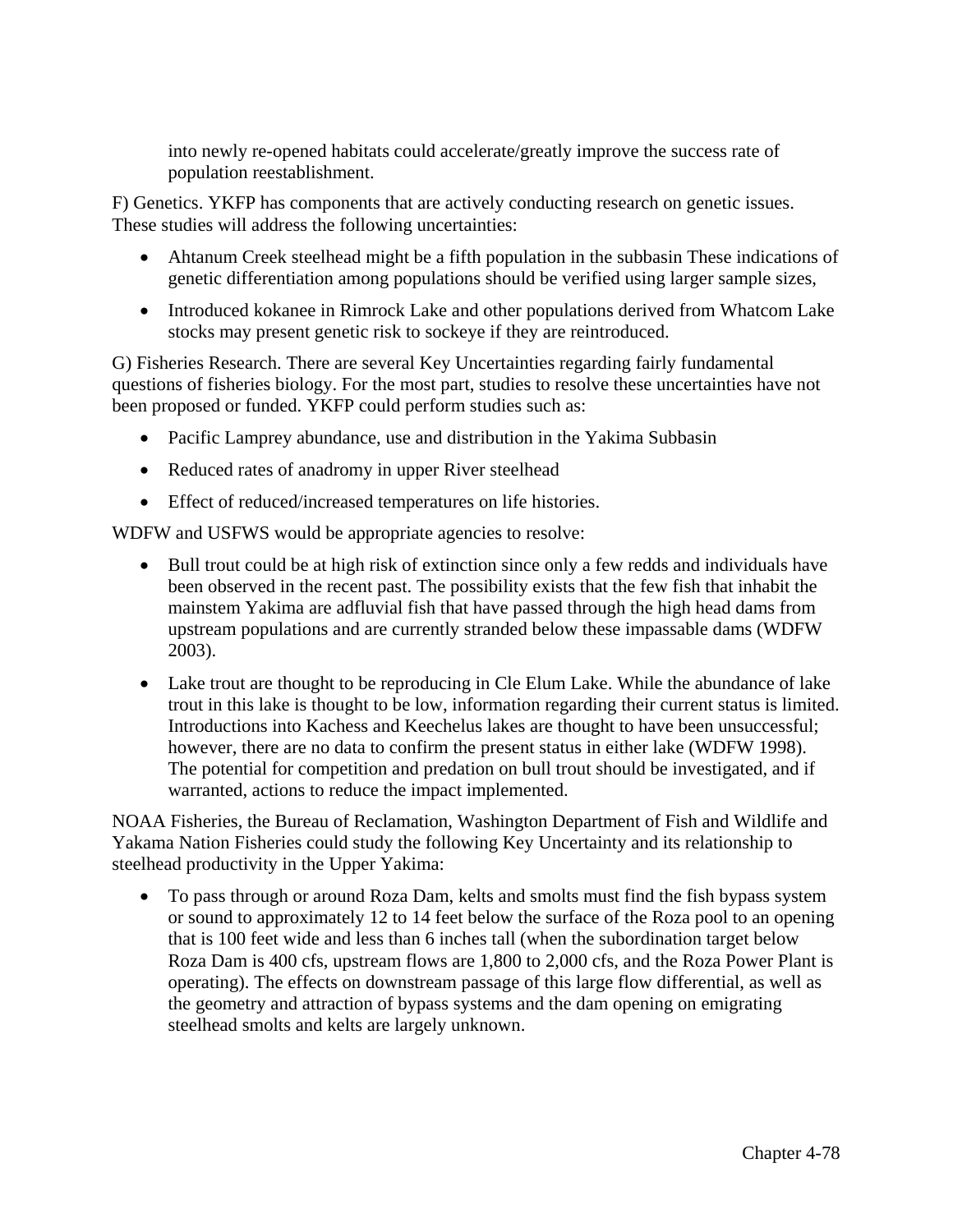Finally, given the strong connection to the BiOp and Section 7 and Section 10 requirements of the Endangered Species Act, the Council and NOAA Fisheries should implement the recommendation from the APRE and resolve the identified Out of Subbasin Key Uncertainty.

• The APRE recommends examination of the cumulative effect of hatchery releases on specific populations to resolve this uncertainty and provide a better information base for decisions regarding the scale of hatchery releases, especially BPA funded hatcheries, and their effect on natural origin fish in the mainstem, at a Columbia Basin Scale.

## **5 Plan and Strategy Implementation and Effectiveness Monitoring**

The YSPB recommends that the Subbasin Plan and strategies be monitored using the Washington Salmon Recovery Funding Board protocols *Field Sampling Protocols for Effectiveness Monitoring of Habitat Restoration and Acquisition Projects*  ([http://www.iac.wa.gov/Documents/SRFB/Monitoring/Field\\_Sampling\\_Protocols.pdf\)](http://www.iac.wa.gov/Documents/SRFB/Monitoring/Field_Sampling_Protocols.pdf).

Each project sponsor should be required to collect data on project effectiveness as a condition of receiving project implementation funding. Collection and analysis of this data should be performed by a central entity funded by BPA/NPCC for purposes of monitoring, coordination and reporting and answering questions such as:

- Are we (in the basin across all funding programs) doing the things that the plan calls for?
- Are the actions achieving the predicted results?
- Have conditions changed enough (i.e. Black Rock or drought or ESA) that the plan requires possible modification?

Due to the uncertainty of the future role, composition, and funding status of the YSPB, the YSPB recommended that three options for such an entity be included in the Subbasin Plan. These three options are:

- a) Continue on with the YSPB in some capacity as contractor and overseer of a monitoring and coordination effort
- b) Support the Yakima Basin Salmon Recovery Board and very much increase that entity' ability to inventory and perform analysis of habitat monitoring data. (This is within their existing statutory authority and mission, but would require their approval and consent to track Subbasin Plan implementation and effectiveness)
- c) Contract with a consultant or government agency to do this monitoring. This could be combined with an agency or entity that would maintain the physical models and benchmark tools discussed in 1) A) above.